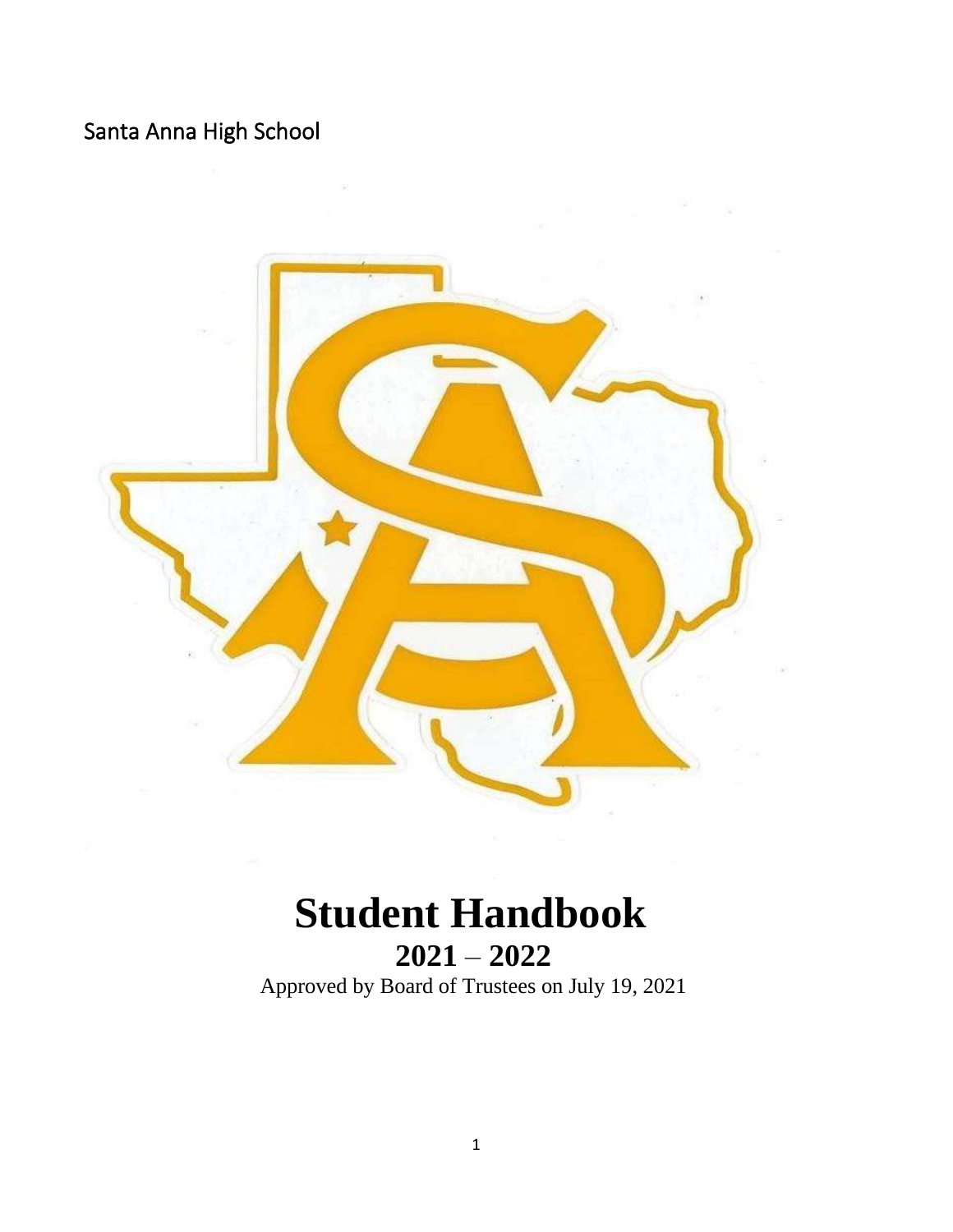#### **Santa Anna Independent School District 701 Bowie Street Santa Anna, TX 76878**

#### **Administration**

Phone: 325-348-3136 Phone: 325-348-3136

Phone: 325-348-3138 Phone 325-348-3137

Phone: 325-348-3136 Phone: 325-348-3137

**Board of Trustee**

Janice Feller – **President** Glen Donham Mike Pritchard – **Vice President** Roger Guerrero Jr. Denise Montgomery – **Secretary** Josh Daniel Todd White – **Superintendent** David Herrod

**Superintendent**: Todd White **Dean of Students:** Steffany Fitzpatrick

**Elementary Principal:** Kayla Sparks **High School Principal:** Edward Morales

**School Nurse:** Amanda Ellerbe **High School Secretary:** Kristen Donham

#### **Mission Statement**

.

The Santa Anna Independent School District, in collaboration with parents and the community, will provide quality education in a nurturing environment for all students, empowering them to become responsible, creative, and successful citizens in an ever-changing independent world.

#### **Nondiscrimination Policy**

In its efforts to promote nondiscrimination, Santa Anna ISD does not discriminate based on race, religion, color, national origin, gender, disability in providing education services, activities, and programs, including vocational programs, in accordance with Title VI of the Civil Rights Act of 1964, as amended: Title IX of the Educational Amendments of 1972; and Section 504 of the Rehabilitation Act of 1973, as amended.

The following district staff members have been assigned to coordinate compliance with these legal requirements:

Title IX Coordinator, for concerns regarding discrimination based on gender: Kayla Sparks

Section 504 Coordinator, for concerns regarding discrimination based on disability: Steffany Fitzpatrick

All other concerns regarding discrimination: Contact Todd White, superintendent, at 325-348-3136 [See FB (Local) and FFH (Local)]

If you have difficulty accessing the information in this document because of disability, please contact the district at [www.santaannaisd.net/District/Links-Forms](http://www.santaannaisd.net/District/Links-Forms) or 325-348-3137.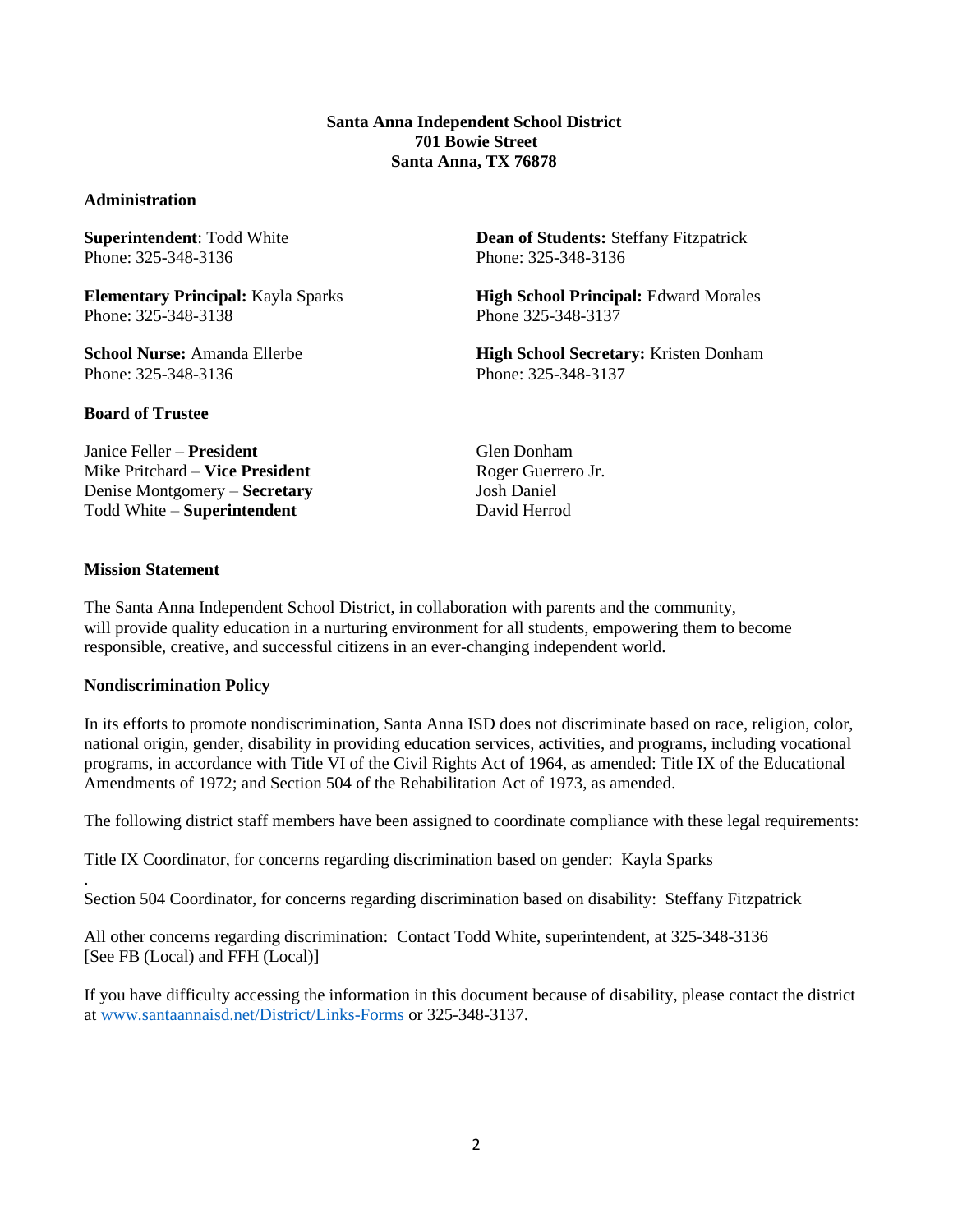# **Table of Contents**

| Consent to Conduct a Psychological Evaluation/Provide a Mental Health Care Service  11         |  |
|------------------------------------------------------------------------------------------------|--|
|                                                                                                |  |
| Consent to Receive Parent and Paternity Awareness Instruction for Students under 14  11        |  |
| Consent to Video or Audio Record a student when Not Already Permitted by Law  12               |  |
|                                                                                                |  |
| Limiting Electronic Communications between Students and District Employees 12                  |  |
|                                                                                                |  |
| Objecting to the Release of Student Information to Military Recruiters and Institutions of  13 |  |
|                                                                                                |  |
|                                                                                                |  |
| Consent Required before Student Participation in Federally Funded Survey, Analysis or          |  |
|                                                                                                |  |
| Opting Out of Participation in Other Types of Surveys/Screenings/Disclosure of Personal        |  |
|                                                                                                |  |
| Removing Student from Instruction or Excusing Student from Required Component of               |  |
|                                                                                                |  |
|                                                                                                |  |
|                                                                                                |  |
|                                                                                                |  |
|                                                                                                |  |
|                                                                                                |  |
| Right of Access to Student Records, Curriculum Materials and District Records/Policies  16     |  |
|                                                                                                |  |
|                                                                                                |  |
| Participation in Federally Required, State Mandated and District Assessments  17               |  |
|                                                                                                |  |
|                                                                                                |  |
|                                                                                                |  |
|                                                                                                |  |
|                                                                                                |  |
|                                                                                                |  |
|                                                                                                |  |
|                                                                                                |  |
|                                                                                                |  |
|                                                                                                |  |
|                                                                                                |  |
|                                                                                                |  |
|                                                                                                |  |
| A Student Who Has Learning Difficulties/Who Need SPED or Section 504 Services  22              |  |
|                                                                                                |  |
|                                                                                                |  |
|                                                                                                |  |
|                                                                                                |  |
| Notice to Parents of Intervention Strategies for Learning Difficulties Provided to Students in |  |
|                                                                                                |  |
| A Student Who Receives SPED Services with Other School Aged Children in the Home  24           |  |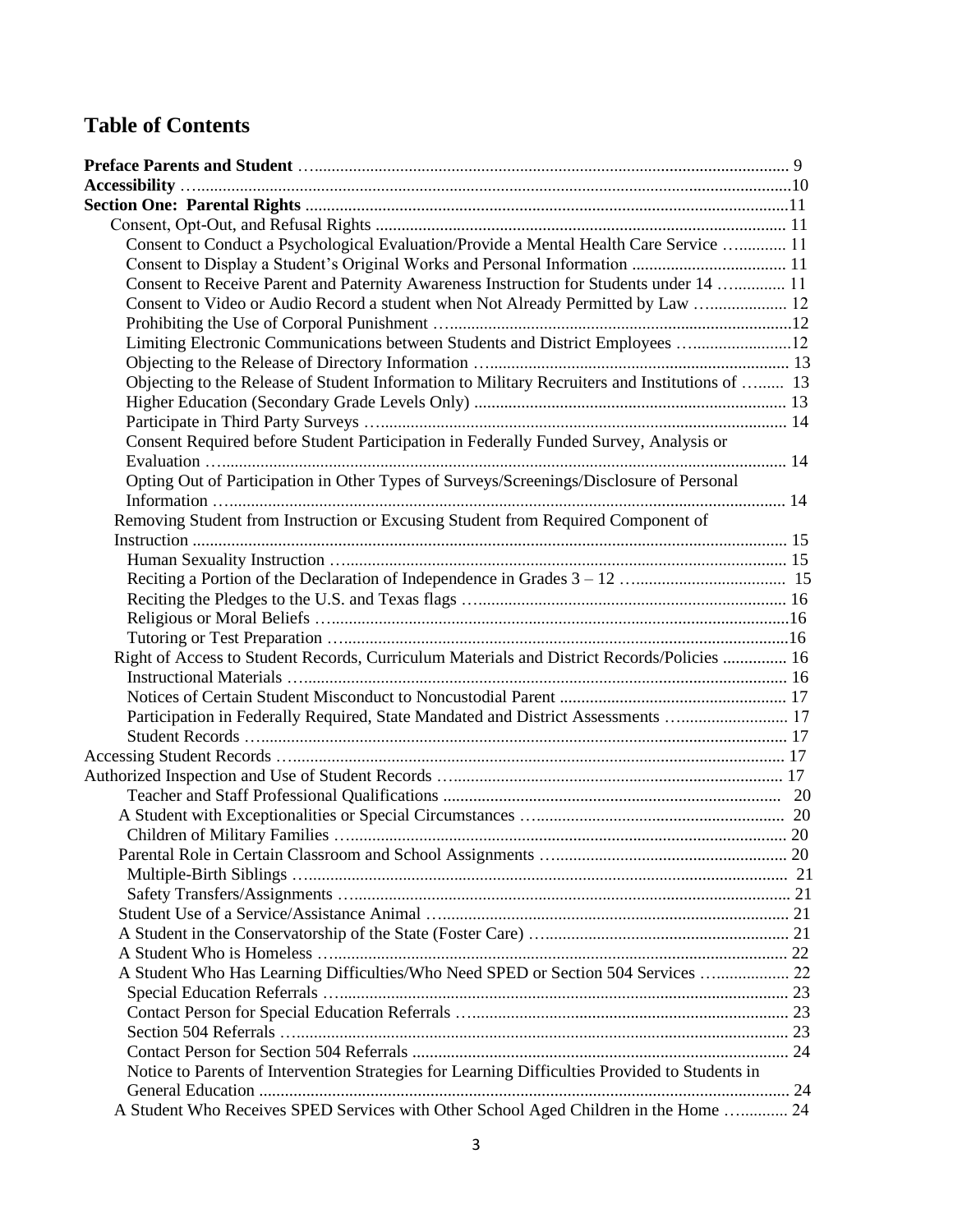| Reporting/Responding to Sexual Abuse, Trafficking and Other Maltreatment of Children 35 |  |
|-----------------------------------------------------------------------------------------|--|
|                                                                                         |  |
| Further Resources on Sexual Abuse, Trafficking and Other Maltreatment of Children 36    |  |
|                                                                                         |  |
|                                                                                         |  |
|                                                                                         |  |
|                                                                                         |  |
|                                                                                         |  |
|                                                                                         |  |
|                                                                                         |  |
|                                                                                         |  |
|                                                                                         |  |
|                                                                                         |  |
|                                                                                         |  |
|                                                                                         |  |
|                                                                                         |  |
|                                                                                         |  |
|                                                                                         |  |
|                                                                                         |  |
|                                                                                         |  |
|                                                                                         |  |
|                                                                                         |  |
|                                                                                         |  |
| Credit by Examination - If a student has taken the Course/Subject (Grades 6-12) 43      |  |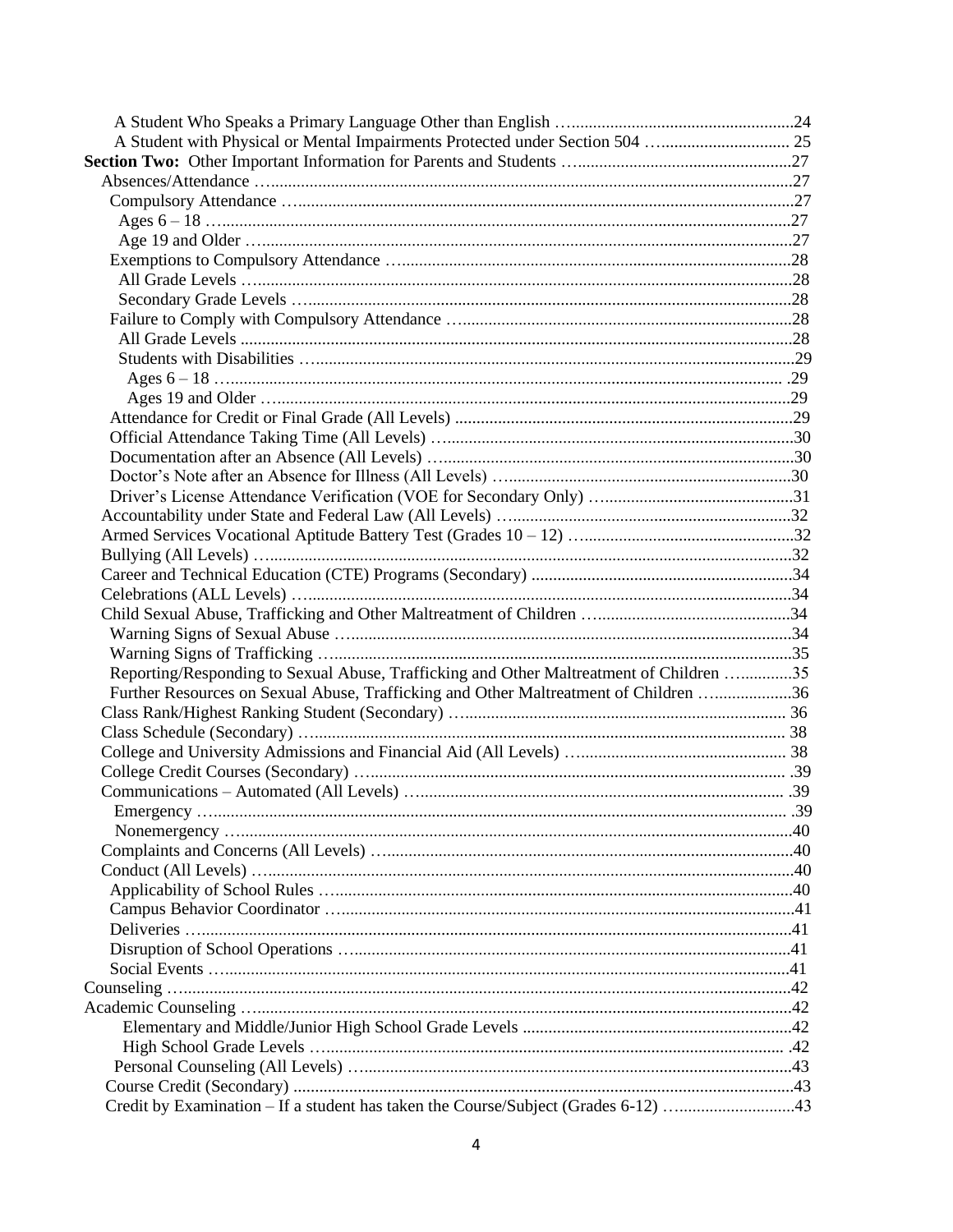| Credit by Examination - Advancement/Acceleration for Student who has not taken Course/Subject43 |  |
|-------------------------------------------------------------------------------------------------|--|
|                                                                                                 |  |
|                                                                                                 |  |
|                                                                                                 |  |
|                                                                                                 |  |
|                                                                                                 |  |
|                                                                                                 |  |
|                                                                                                 |  |
|                                                                                                 |  |
|                                                                                                 |  |
|                                                                                                 |  |
|                                                                                                 |  |
|                                                                                                 |  |
|                                                                                                 |  |
|                                                                                                 |  |
|                                                                                                 |  |
|                                                                                                 |  |
|                                                                                                 |  |
|                                                                                                 |  |
|                                                                                                 |  |
|                                                                                                 |  |
|                                                                                                 |  |
|                                                                                                 |  |
|                                                                                                 |  |
|                                                                                                 |  |
|                                                                                                 |  |
|                                                                                                 |  |
|                                                                                                 |  |
|                                                                                                 |  |
|                                                                                                 |  |
|                                                                                                 |  |
|                                                                                                 |  |
|                                                                                                 |  |
|                                                                                                 |  |
|                                                                                                 |  |
|                                                                                                 |  |
|                                                                                                 |  |
|                                                                                                 |  |
|                                                                                                 |  |
|                                                                                                 |  |
|                                                                                                 |  |
|                                                                                                 |  |
|                                                                                                 |  |
|                                                                                                 |  |
|                                                                                                 |  |
|                                                                                                 |  |
|                                                                                                 |  |
|                                                                                                 |  |
|                                                                                                 |  |
|                                                                                                 |  |
|                                                                                                 |  |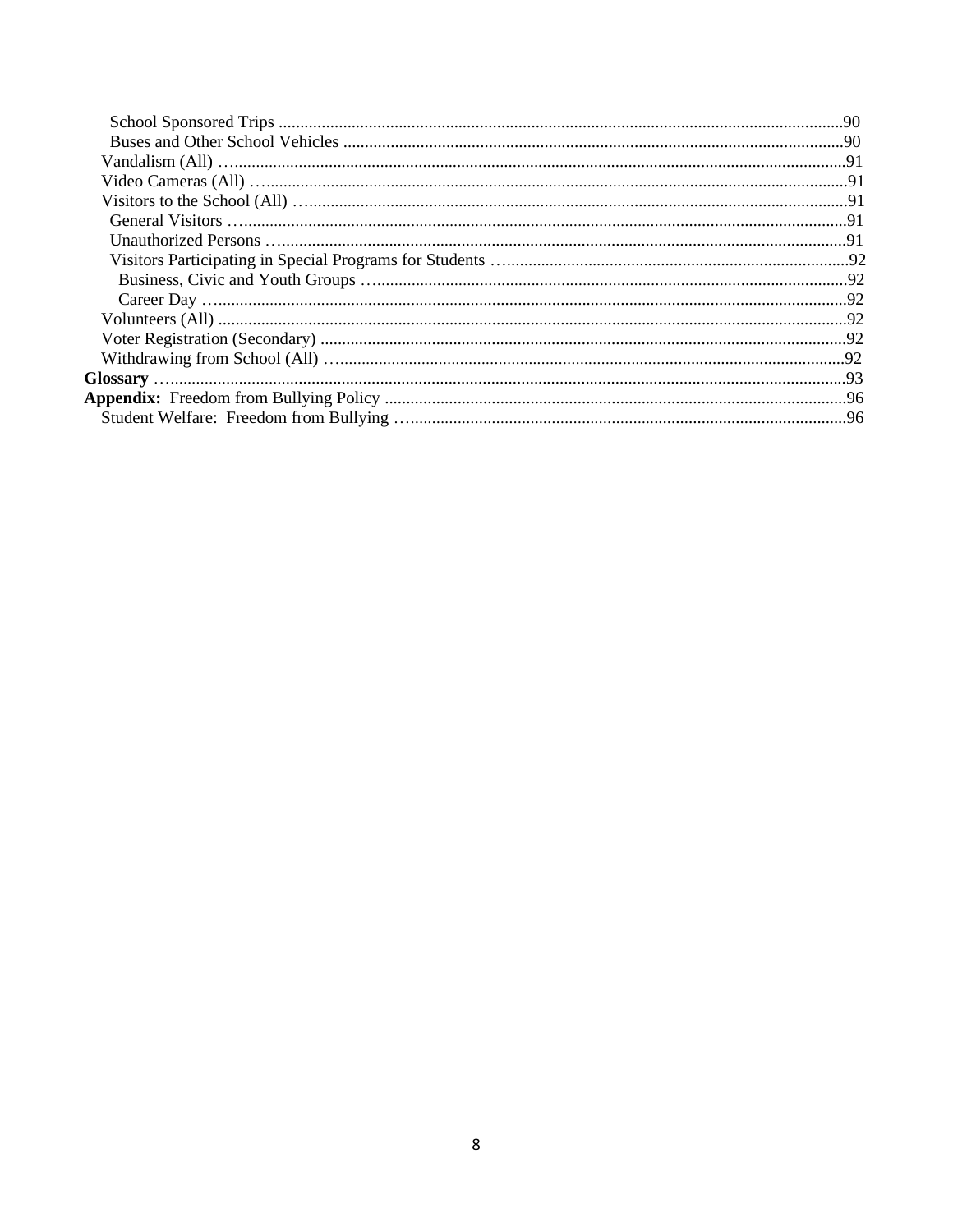# **Preface Parents and Students:**

Welcome to the new school year!

Education is a team effort. Students, parents, teachers, and other staff members working together will make this a successful year.

The Santa Anna High School Student Handbook is a general reference guide that is divided into two sections:

**Section One: Parental Rights** describes certain parental rights as specified in state or federal law.

**Section Two: Other Important Information for Parents and Students** is organized alphabetically by topic. Where applicable, the topics are further organized by grade level.

**Note:** Unless otherwise noted, the term "parent" refers to the parent, legal guardian, any person granted some other type of lawful control of a student, or any other person who has agreed to assume school related responsibilities for a student.

The Student Handbook is designed to align with law, board-adopted policy, and the Student Code of Conduct, a board-adopted document intended to promote school safety and an atmosphere for learning. The Student Handbook is not meant to be a complete statement of all policies, procedures, or rules in any given circumstance.

In case of conflicts between board policy (including the Student Code of Conduct) and any Student Handbook provision, the district will follow board policy and the Student Code of Conduct.

Therefore, parents and students should become familiar with the Santa Anna High School Student Code of Conduct. To review the Code of Conduct, visit the district's website at [www.santaannaisd.net.](http://www.santaannaisd.net/) State law requires that the Code of Conduct be prominently displayed or made available for review at each campus.

The Student Handbook is updated annually; however, policy adoption and revisions may occur throughout the year. The district encourages parents to stay informed of proposed policy changes by attending board meetings and reviewing newsletter and other communications explaining changes in policy or other rules that affect Student Handbook provisions. The district reserves the right to modify the Student Handbook at any time. Notice of revisions will be provided as is practical.

Although the Student Handbook may refer to rights established through law or district policy, it does not create additional rights for parents and students. It does not, nor is it intended to, represent a contract between any parent or student and the district.

A hard copy of either the Student Code of Conduct or Student Handbook can be requested at high school office.

**Note:** References to board policy codes are included for ease of reference. The hard copy of the district's official policy manual is available for review in the district administration office,

The policy manual includes:

• Legally referenced (LEGAL) policies that contain provisions from federal and state laws and regulations, case law, and other legal authorities that provide the legal framework for school districts.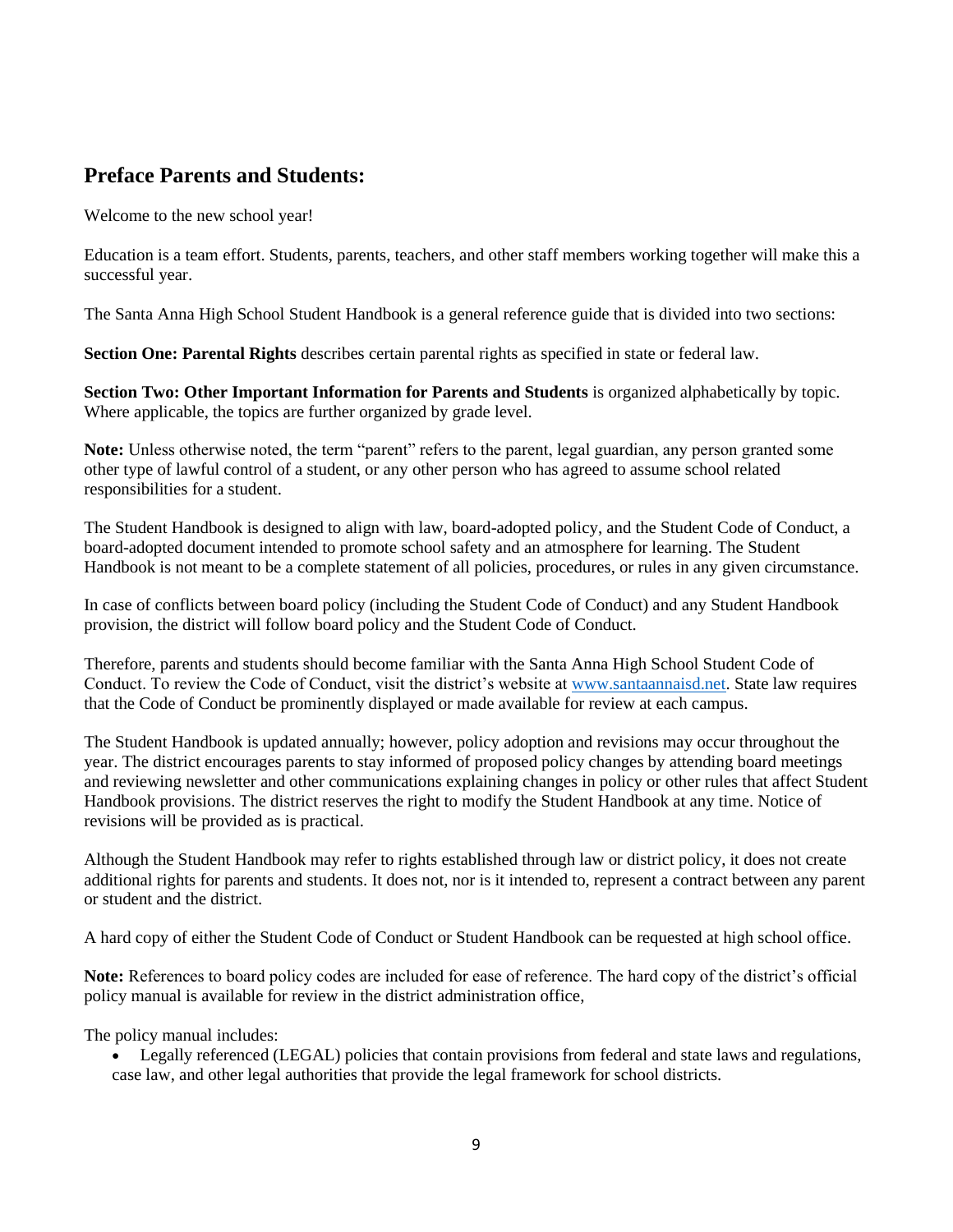• Board-adopted (LOCAL) policies that articulate the board's choices and values regarding district practices.

For questions about the material in this handbook, please contact the office at 325-348-3136.

Complete and return to the student's campus the following forms (provided in the forms packet distributed at the beginning of the year or upon enrollment):

- [Acknowledgment Form **or** Acknowledgment of Electronic Distribution of Student Handbook],
- Notice Regarding Directory Information and Parent's Response Regarding Release of Student Information,
- Parent's Objection to the Release of Student Information to Military Recruiters and Institutions of Higher Education (if you choose to restrict the release of information to these entities), and
- Consent/Opt-Out Form for participation in third-party surveys.

#### [See **Objecting to the Release of Directory Information** on page 13 and **Consent Required before Student Participation in a Federally Funded Survey, Analysis, or Evaluation** on page 14 for more information.]

# **Accessibility**

If you have difficulty accessing this handbook because of a disability, please contact Edward Morales at 325-348- 3136 or [edward.morales@santaannaisd.net](mailto:edward.morales@santaannaisd.net).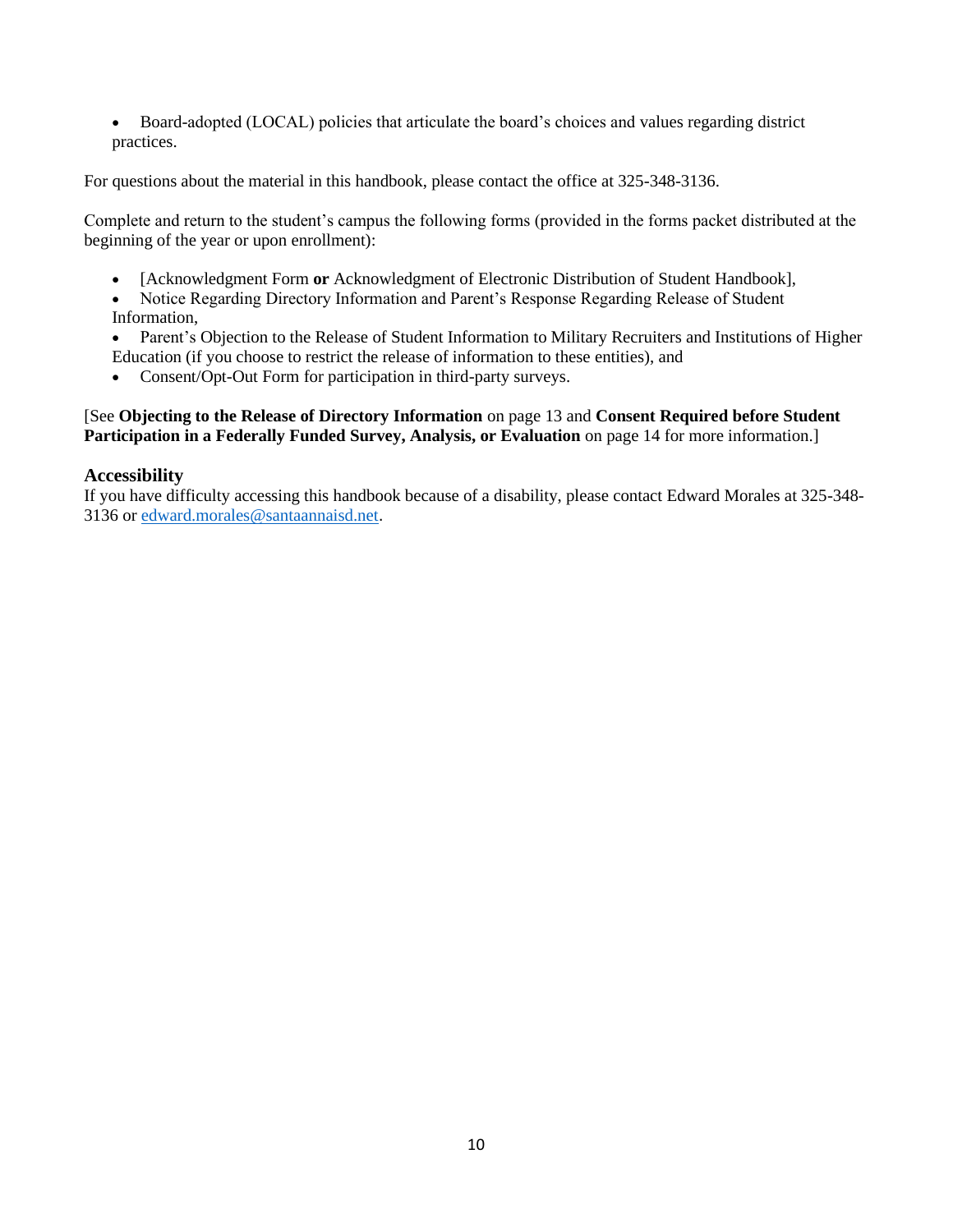# **Section One: Parental Rights**

This section describes certain parental rights as specified in state or federal law.

# **Consent, Opt-Out, and Refusal Rights**

#### **Consent to Conduct a Psychological Evaluation or Provide a Mental Health Care Service**

Unless required under state or federal law, a district employee will not conduct a psychological examination, test, screening, or treatment, without obtaining prior written parental consent.

The district will not provide a mental health care service to a student except as permitted by law.

The district has established procedures for providing a parent with a recommendation for an intervention for a student with early warning signs of mental health concerns or substance abuse or who has been identified as at risk of attempting suicide. The district's mental health liaison will notify the student's parent within a reasonable amount of time after the liaison learns that a student has displayed early warning signs and a need for intervention and provide information about available counseling options.

The Dean of Students is our district liaison.

The district has also established procedures for staff to notify the mental health liaison regarding a student who may need intervention.

The mental health liaison, Steffany Fitzpatrick, can be reached at 325-348-3136 and can provide further information regarding these procedures as well as educational materials on identifying risk factors, accessing resources for treatment or support on- and off-campus, and accessing available student accommodations provided on campus.

For further information, see **Mental Health Support** on page 72.

**Note:** An evaluation may be legally required under special education rules or by the Texas Education Agency for child abuse investigations and reports.

#### **Consent to Display a Student's Original Works and Personal Information**

Teachers may display a student's work in classrooms or elsewhere on campus as recognition of student achievement without seeking prior parental consent. These displays may include personally identifiable student information. Student work includes:

- Artwork,
- Special projects,
- Photographs,
- Original videos or voice recordings, and
- Other original works.

However, the district will seek parental consent before displaying a student's work on the district's website, a website affiliated or sponsored by the district (such as a campus or classroom website), or in district publications,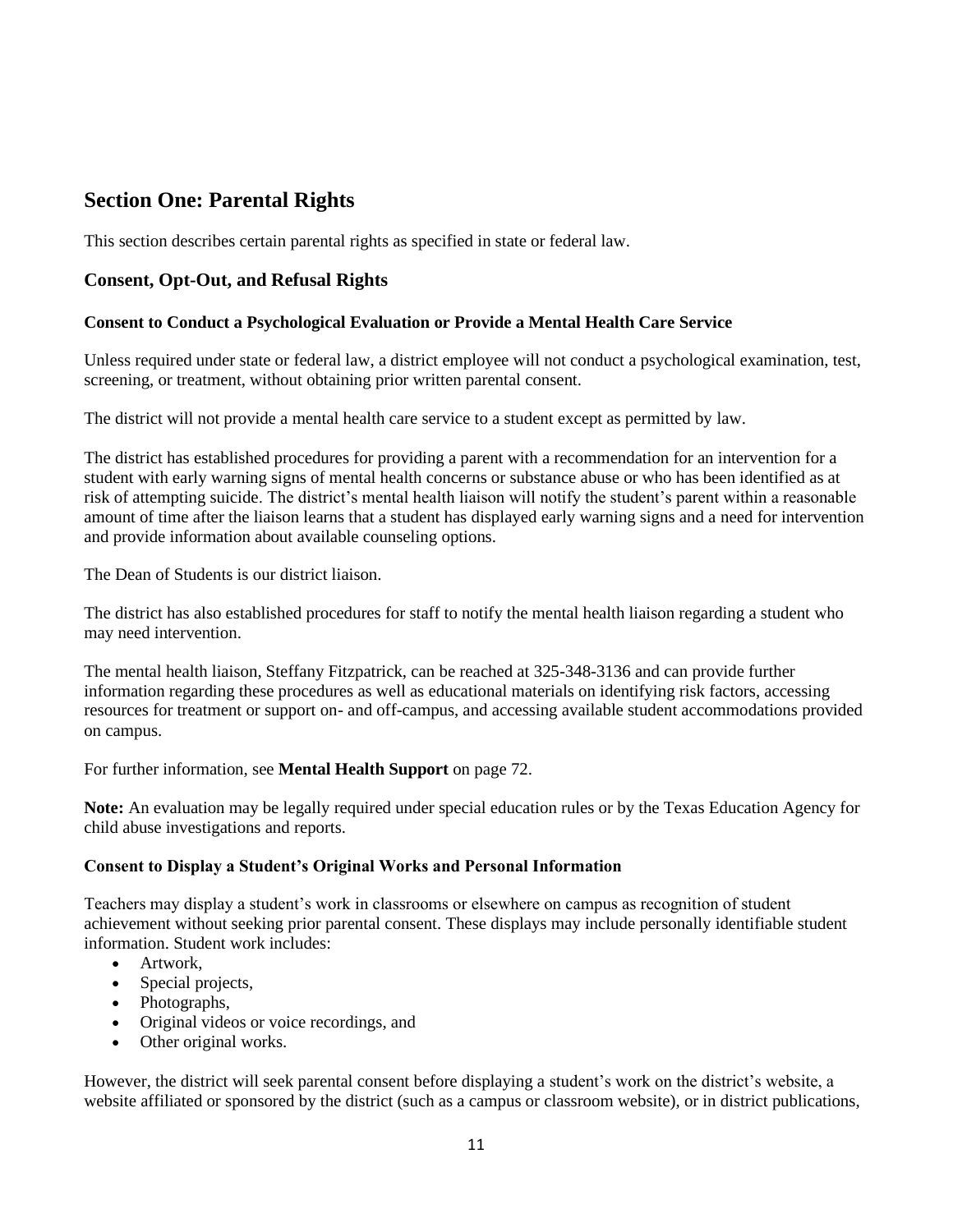which may include printed materials, videos, or other methods of mass communication.

# **Consent to Receive Parenting and Paternity Awareness Instruction if a student is under Age 14**

A student under age 14 must have parental permission to participate in the district's parenting and paternity awareness program. This program was developed by the Office of the Texas Attorney General and the State Board of Education (SBOE) to be incorporated into health education classes.

# **Consent to Video or Audio Record a student when Not Already Permitted by Law**

State law permits the school to make a video or voice recording without parental permission when it:

- Is to be used for school safety,
- Relates to classroom instruction or a co-curricular or extracurricular activity,
- Relates to media coverage of the school, or
- Relates to the promotion of student safety as provided by law for a student receiving special education services in certain settings.

In other circumstances, the district will seek written parental consent before making a video or voice recording of a student.

#### **Prohibiting the Use of Corporal Punishment**

Corporal punishment—spanking or paddling a student—may be used as a discipline management technique in accordance with the Student Code of Conduct and district policy FO (LOCAL).

However, in accordance with law, the district may not administer corporal punishment if a student's parent submits a signed, written statement prohibiting its use.

A parent who does not want corporal punishment administered to his or her child must [return the form included in the forms packet *or* submit a written statement to the campus principal stating this decision]. This signed statement must be submitted each school year. A parent may revoke this prohibition at any time during the school year by providing a signed statement to the campus principal.

#### **Note:**

• District personnel may use discipline methods other than corporal punishment if a parent requests that corporal punishment not be used.

• If the district knows that a student is in temporary or permanent custody of the state (through foster care, kinship care, or other arrangements), corporal punishment will not be administered, even when the student's caregiver or caseworker has not submitted a signed statement prohibiting its use.

#### **Limiting Electronic Communications between Students and District Employees**

The district permits teachers and other approved employees to use electronic communications with students within the scope of professional responsibilities, as described by district guidelines.

For example, a teacher may create a social networking page for his or her class to relay information regarding class work, homework, and tests. A parent is welcome to access such a page.

However, text messages sent to an individual student are only allowed if a district employee with responsibility for an extracurricular activity must communicate with a student participating in that activity.

Employees will follow one or more of the following methods: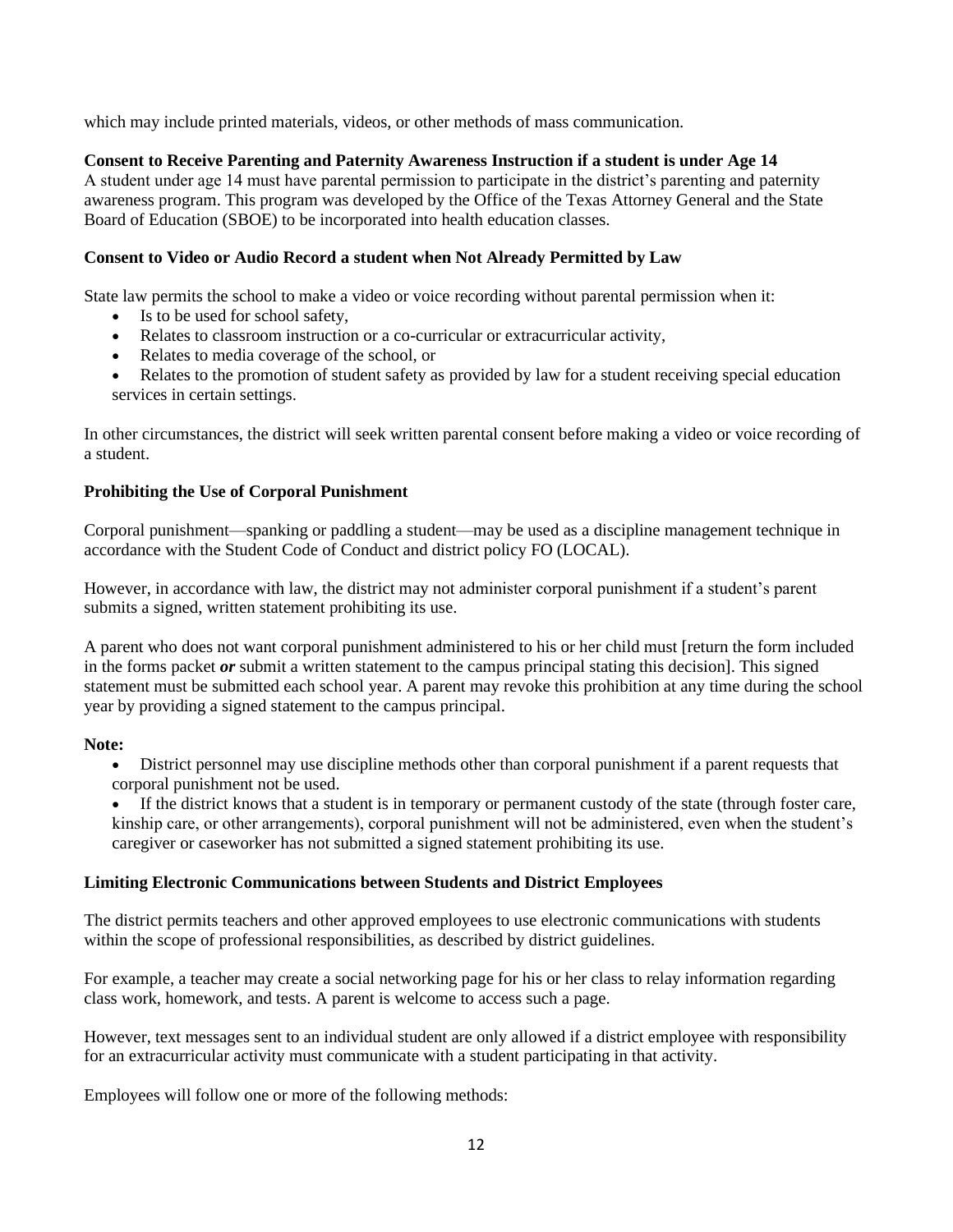- The employee is required to include the student's parent as a recipient on all text messages.
- The employee is required to include his or her immediate supervisor and the student's parent as recipients on all text messages.

A parent who does not want his or her child to receive one-to-one electronic communications from a district employee should contact the campus principal.

# **Objecting to the Release of Directory Information**

The Family Educational Rights and Privacy Act, or FERPA, permits the district to disclose appropriately designated "directory information" from a student's education records without written consent.

"Directory information" is information that, if released, is generally not considered harmful or an invasion of privacy. Examples include:

- A student's photograph (for publication in the school yearbook).
- A student's name and grade level (for communicating class and teacher assignments).
- The name, weight, and height of an athlete (for publication in a school athletic program).
- A list of student birthdays (for generating school wide or classroom recognition),
- A student's name and photograph (posted on a district-approved and
- -managed social media platform); and
- The names and grade levels of students submitted by the district to a local newspaper or other community publication (to recognize the A/B honor roll for a specific grading period.)

•

Directory information will be released to anyone who follows procedures for requesting it.

However, a parent or eligible student may object to the release of this information. Any objection must be made in writing to the principal [within ten school days of the student's first day of instruction for this school year. [See **Notice Regarding Directory Information and Parent's Response Regarding Release of Student Information**, included in the forms packet.]

The district requests that families living in a shelter for survivors of family violence or trafficking notify district personnel that the student currently resides in such a shelter. Families may want to opt out of the release of directory information so that the district does not release any information that might reveal the location of such a shelter.

The district has identified the following as directory information: student name; address; telephone listing; electronic mail address; photograph; date and place of birth; major field of study; degrees, honors, and awards received; dates of attendance; grade level; most recent educational institution attended; participation in officially recognized activities and sports; and weight and height of members of athletic teams*.* If a parent objects to the release of the student's information included on the directory information response form, this objection also applies to the use of that information for school-sponsored purposes, such as:

- Honor roll,
- School newspaper,
- Yearbook,
- Recognition activities,
- News releases, and
- Athletic programs.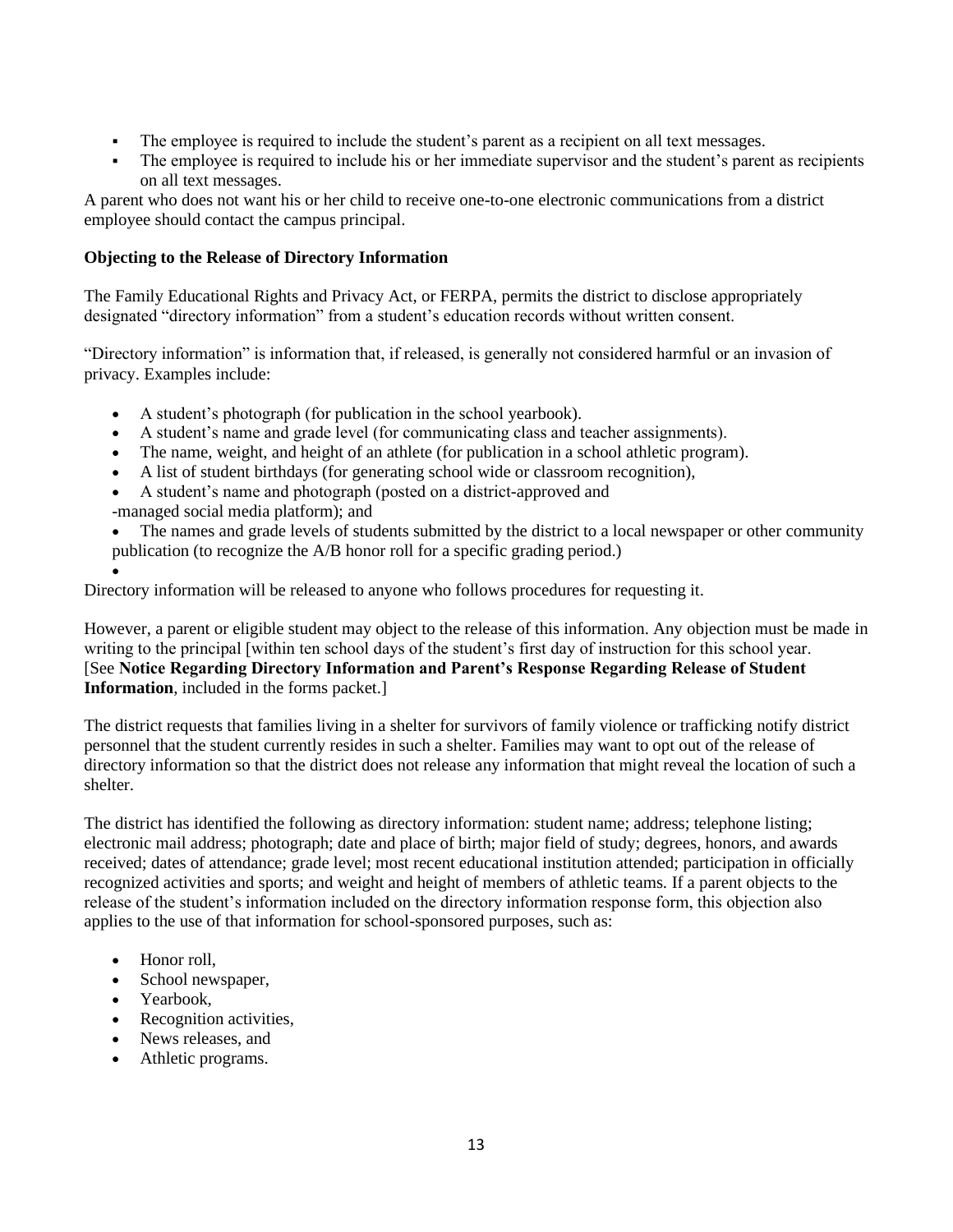# **Note:** Review **Authorized Inspection and Use of Student Records** on page 17.

# **Objecting to the Release of Student Information to Military Recruiters and Institutions of Higher Education (Secondary Grade Levels Only)**

Unless a parent has advised the district not to release his or her student's information, Every Student Succeeds Act (ESSA) requires the district to comply with requests from military recruiters or institutions of higher education for the student's:

- Name,
- Address, and
- Telephone listing.

[See **Parent's Objection to the Release of Student Information to Military Recruiters and Institutions of Higher Education,** included in the forms packet.]

# **Participation in Third-Party Surveys**

# *Consent Required Before Student Participation in a Federally Funded Survey, Analysis, or Evaluation*

The Protection of Pupil Rights Amendment (PPRA) mandates that a student will not be required to participate without parental consent in any survey, analysis, or evaluation—funded in whole or in part by the U.S. Department of Education—those concerns:

- Political affiliations or beliefs of the student or the student's parent.
- Mental or psychological problems of the student or the student's family.
- Sex behavior or attitudes.
- Illegal, antisocial, self-incriminating, or demeaning behavior.
- Critical appraisals of individuals with whom the student has a close family relationship.
- Legally recognized privileged relationships, such as with lawyers, physicians, and ministers.
- Religious practices, affiliations, or beliefs of the student or parent; or
- Income, except when the information is required by law and will be used to determine the student's eligibility for a program.

• A parent can inspect the survey or other instrument and any corresponding instructional materials used in connection with such a survey, analysis, or evaluation. [See policy EF (LEGAL) for more information.]

# *"Opting Out" of Participation in Other Types of Surveys or Screenings and the Disclosure of Personal Information*

The PPRA gives parents the right to receive notice and an opportunity to opt a student out of:

- Any survey concerning protected information, regardless of funding.
- Activities involving the collection, disclosure, or use of personal information gathered from the child for the purpose of marketing, selling, or otherwise disclosing that information to others.

• Any nonemergency, invasive physical examination or screening required as a condition of attendance, administered by the school or its agent, and not necessary to protect the immediate health and safety of the student.

•

Exceptions are hearing, vision, or spinal screenings, or any physical examination or screening permitted or required under state law. [See policies EF and FFAA for more information.] A parent may inspect: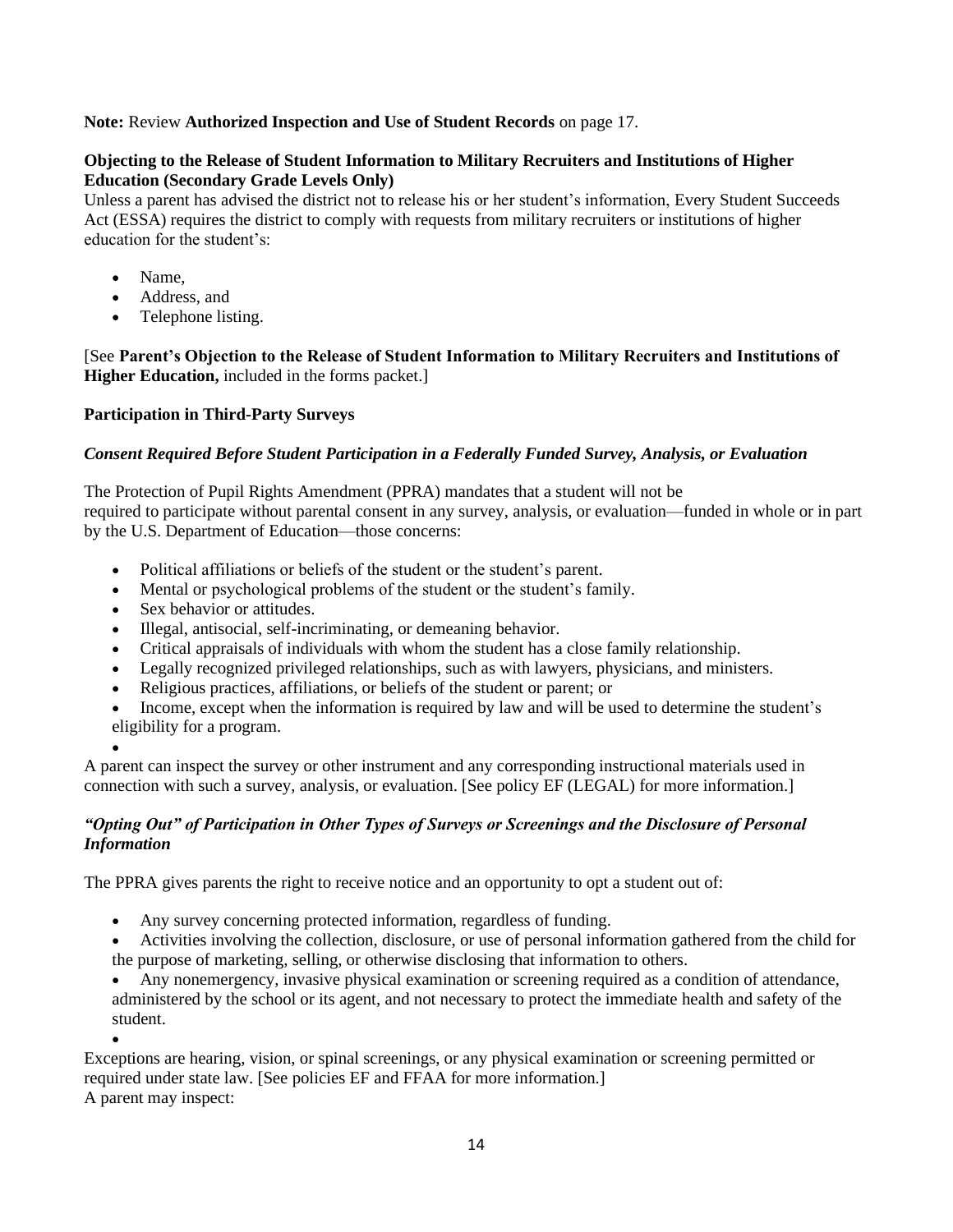- Protected information surveys of students and surveys created by a third party.
- Instruments used to collect personal information from students for any of the above marketing, sales, or other distribution purposes; and
- Instructional material used as part of the educational curriculum.

# **Removing a Student from Instruction or Excusing a Student from a Required Component of Instruction**

# **Human Sexuality Instruction**

As a part of the district's curriculum, students receive instruction related to human sexuality. The School Health Advisory Council (SHAC) makes recommendations for course materials.

State law requires that the district provide written notice before each school year of the board's decision to provide human sexuality instruction.

State law also requires that instruction related to human sexuality, sexually transmitted diseases, or human immunodeficiency virus (HIV) or acquired immune deficiency syndrome (AIDS):

- Present abstinence from sexual activity as the preferred choice in relationship to all sexual activity for unmarried persons of school age.
- Devote more attention to abstinence from sexual activity than to any other behavior.
- Emphasize that abstinence, if used consistently and correctly, is the only method that is 100 percent effective in preventing pregnancy, sexually transmitted infections and the emotional trauma associated with adolescent sexual activity.
- Direct adolescents to abstain from sexual activity before marriage as the most effective way to prevent pregnancy and sexually transmitted diseases; and
- If included in the content of the curriculum, teach contraception and condom use in terms of human use reality rates instead of theoretical laboratory rates.
- •

Per state law, here is a summary of the district's curriculum regarding human sexuality instruction:

Santa Anna High School, currently, does not teach a Human Sexuality curriculum.

A parent is entitled to review the curriculum materials. In addition, a parent may remove his or her child from any part of the human sexuality instruction without academic, disciplinary, or other penalties. A parent may also choose to become more involved with the development of this curriculum by becoming a member of the district's SHAC. (See the campus principal for details.)

# **Reciting a Portion of the Declaration of Independence in Grades 3–12**

State law designates the week of September 17 as Celebrate Freedom Week and requires all social studies classes provide:

• Instruction concerning the intent, meaning, and importance of the Declaration of Independence and the U.S. Constitution, and

• A specific recitation from the Declaration of Independence for students in grades  $3-12$ .

Per state law, a student may be excused from recitation of a portion of the Declaration of Independence if:

- A parent provides a written statement requesting that his or her child be excused,
- The district determines that the student has a conscientious objection to the recitation, or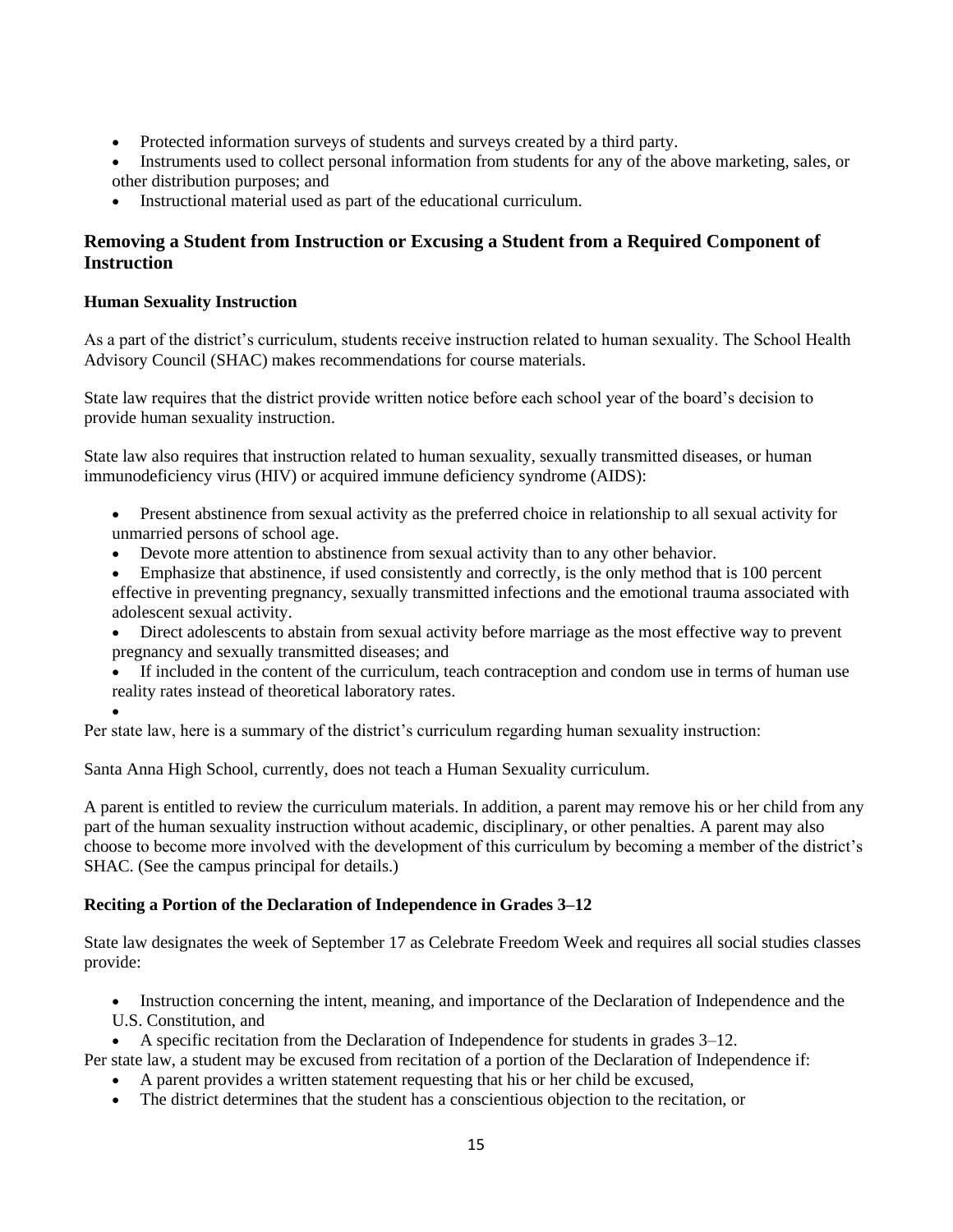• A parent is a representative of a foreign government to whom the U.S. government extends diplomatic immunity.

[See policy EHBK (LEGAL) for more information.]

# **Reciting the Pledges to the U.S. and Texas Flags**

A parent may request that his or her child be excused from participation in the daily recitation of the Pledge of Allegiance to the U.S. flag and the Pledge of Allegiance to the Texas flag. The request must be made in writing.

State law, however, requires that all students participate in one minute of silence following recitation of the pledges.

[See **Pledges of Allegiance and a Minute of Silence** on page 79 and policy EC (LEGAL) for more information.]

#### **Religious or Moral Beliefs**

A parent may remove his or her child temporarily from the classroom if a scheduled instructional activity conflicts with the parent's religious or moral beliefs.

The removal may not be used to avoid a test and may not extend for an entire semester. Further, the student must satisfy grade-level and graduation requirements as determined by the school and by state law.

#### **Tutoring or Test Preparation**

A teacher may determine that a student needs additional targeted assistance for the student to achieve mastery in state-developed essential knowledge and skills based on:

• Informal observations.

•

- Evaluative data such as grades earned on assignments or tests, or
- Results from diagnostic assessments.

The school will always attempt to provide tutoring and strategies for test-taking in ways that prevent removal from other instruction as much as possible.

In accordance with state law and policy EC, without parental permission, districts are prohibited from removing a student from a regularly scheduled class for remedial tutoring or test preparation for more than ten percent of the days the class is offered.

Under state law, students with grades below 70 for a reporting period are required to attend tutorial services—if the district offers these services.

[For questions about school-provided tutoring programs contact the student's teacher and see policies EC and EHBC.]

# **Right of Access to Student Records, Curriculum Materials, and District Records/Policies Instructional Materials**

A parent has the right to review teaching materials, textbooks, and other teaching aids and instructional materials used in the curriculum, and to examine tests that have been administered.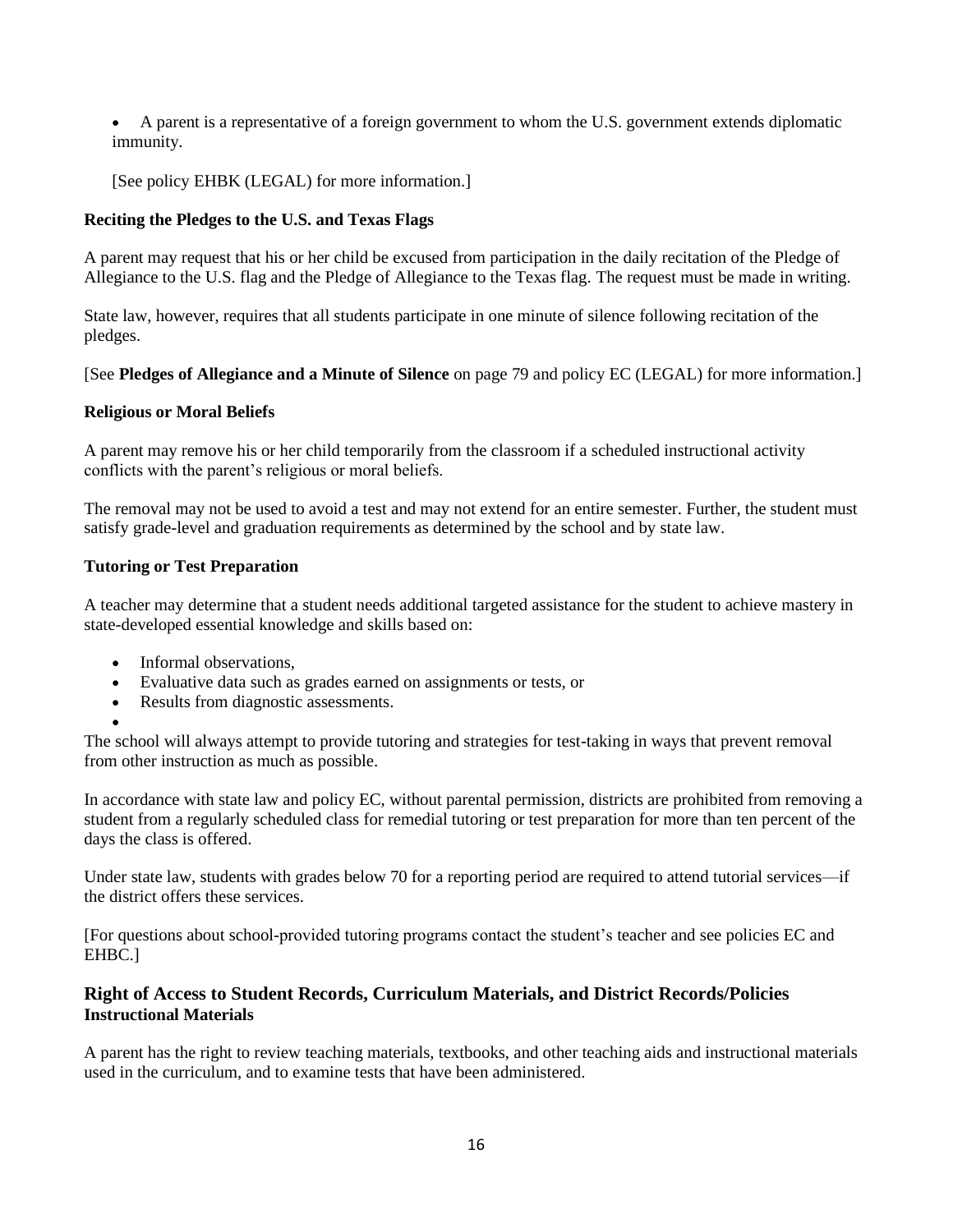A parent is also entitled to request that the school allow the student to take home instructional materials the student uses. The school may ask the student to return the materials at the beginning of the next school day.

A school must provide printed versions of electronic instructional materials to a student if the student does not have reliable access to technology at home.

#### **Notices of Certain Student Misconduct to Noncustodial Parent**

A noncustodial parent may request in writing that he or she be provided, for the remainder of the school year, a copy of any written notice usually provided to a parent related to his or her child's misconduct that may involve placement in a disciplinary alternative education program (DAEP) or expulsion. [See the Student Code of Conduct and policy FO (LEGAL) for more information.]

#### **Participation in Federally Required, State-Mandated, and District Assessments**

In accordance with Every Student Succeeds Act (ESSA), a parent may request information regarding any federal, state, or district policy related to his or her child's participation in required assessments.

#### **Student Records**

#### *Accessing Student Records*

A parent may review his or her child's records. These records include:

- Attendance records.
- Test scores.
- Grades,
- Disciplinary records,
- Counseling records,
- Psychological records,
- Applications for admission,
- Health and immunization information,
- Other medical records.
- Teacher and school counselor evaluations.
- Reports of behavioral patterns,
- Records relating to assistance provided for learning difficulties, including information collected regarding any intervention strategies used with the child, as the term "intervention strategy" is defined by law,
- State assessment instruments that have been administered to the child, and
- Teaching materials and tests used in the child's classroom.

#### **Authorized Inspection and Use of Student Records**

The Family Educational Rights and Privacy Act (FERPA) affords parents and eligible students certain rights regarding student education records.

For purposes of student records, an "eligible" student is anyone age 18 or older or who attends a postsecondary educational institution. These rights, as discussed here and at **Objecting to the Release of Directory Information** on page 13, are the right to:

Inspect and review student records within 45 days after the day the school receives a request for access.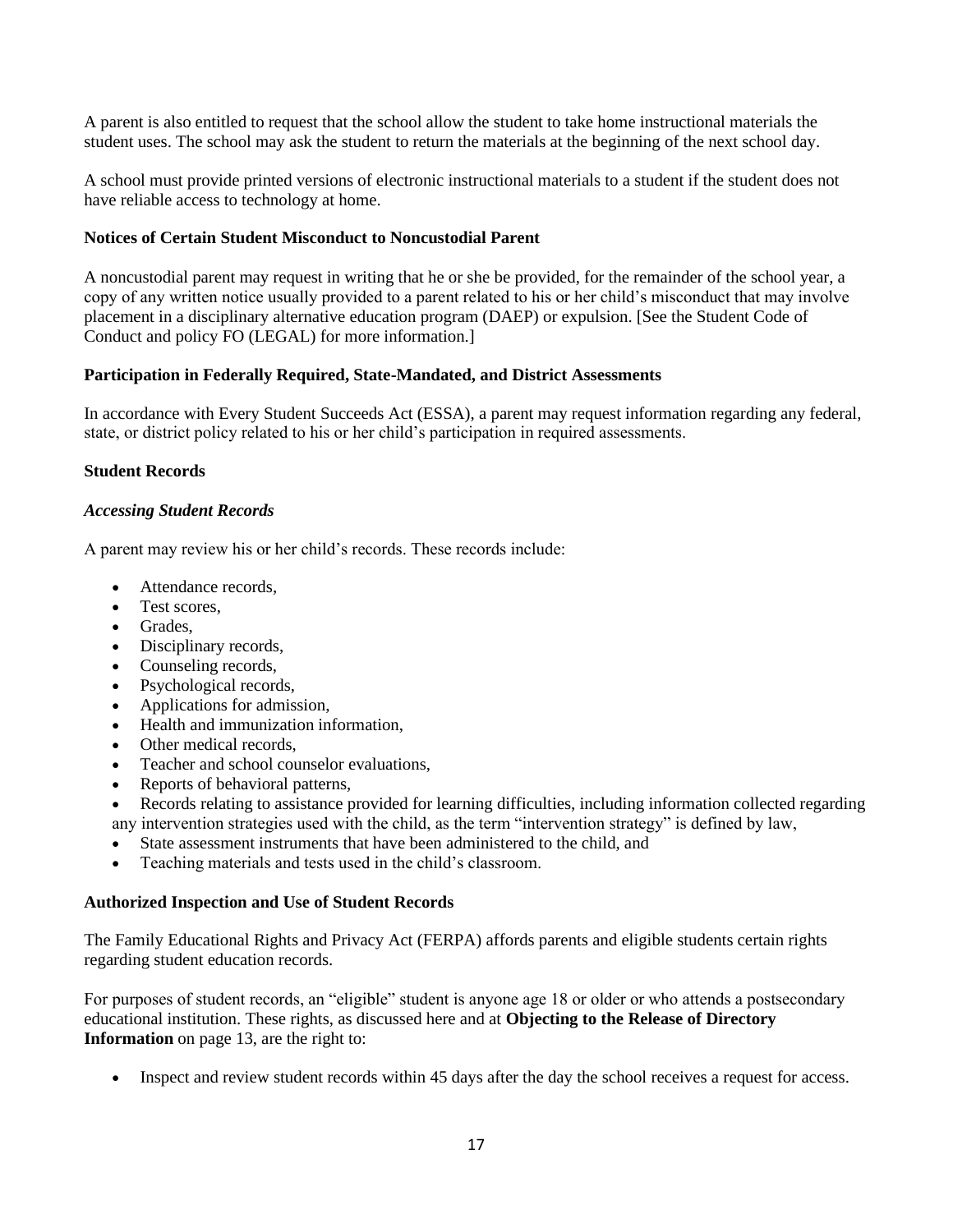• Request an amendment to a student record the parent or eligible student believes is inaccurate, misleading, or otherwise in violation of FERPA;

• Provide written consent before the school discloses personally identifiable information from the student's records, except to the extent that FERPA authorizes disclosure without consent; and

File a complaint with the U.S. Department of Education concerning failures by the school to comply with FERPA requirements. The office that administers FERPA is:

> Family Policy Compliance Office U.S. Department of Education 400 Maryland Ave., S.W. Washington, DC 20202

Both FERPA and state laws safeguard student records from unauthorized inspection or use and provide parents and eligible students certain rights of privacy.

Before disclosing personally identifiable information from a student's records, the district must verify the identity of the person, including a parent or the student, requesting the information.

Virtually all information pertaining to student performance—including grades, test results, and disciplinary records—is considered confidential educational records.

Inspection and release of student records is restricted to an eligible student or a student's parent—whether married, separated, or divorced—unless the school receives a copy of a court order terminating parental rights or the right to access a student's education records.

Federal law requires that control of the records goes to the student as soon as the student:

- $\blacksquare$  Reaches the age of 18,
- Is emancipated by a court, or
- Enrolls in a postsecondary educational institution.

However, the parent may continue to have access to the records if the student is a dependent for tax purposes and, under limited circumstances, when there is a threat to the health and safety of the student or other individuals.

FERPA permits the disclosure of personally identifiable information from a student's education records without written consent of the parent or eligible student:

When school officials have what federal law refers to as a "legitimate educational interest" in a student's records.

- Legitimate educational interest may include:
- Working with the student.

Considering disciplinary or academic actions, the student's case, or an individualized education program for a student with disabilities.

- Compiling statistical data.
- Reviewing an educational record to fulfill the official's professional responsibility; or
- Investigating or evaluating programs.
- School officials may include:
- Board members and employees, such as the superintendent, administrators, and principals.
- Teachers, school counselors, diagnosticians, and support staff (including district health or medical staff).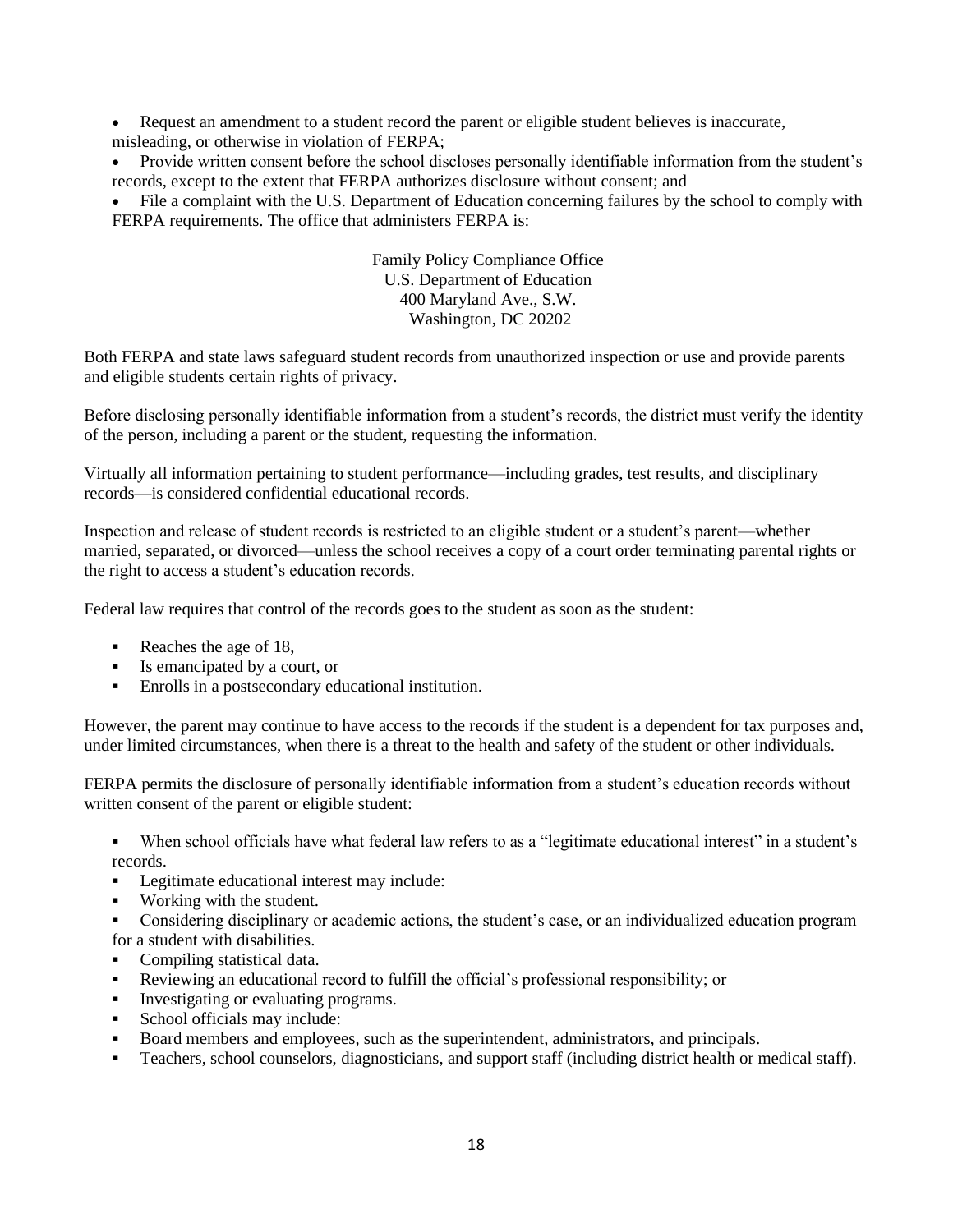A person or company with whom the district has contracted or allowed to provide a specific institutional service or function (such as an attorney, consultant, third-party vendor that offers online programs or software, auditor, medical consultant, therapist, school resource officer, or volunteer).

- A person appointed to serve on a team to support the district's safe and supportive school program.
- A parent or student serving on a school committee; or
- A parent or student assisting a school official in the performance of his or her duties.

FERPA also permits the disclosure of personally identifiable information without written consent:

To authorized representatives of various governmental agencies, including juvenile service providers, the U.S. Comptroller General's office, the U.S. Attorney General's office, the U.S. Secretary of Education, the Texas Education Agency, the U.S. Secretary of Agriculture's office, and Child Protective Services (CPS) caseworkers or, in certain cases, other child welfare representatives.

- To individuals or entities granted access in response to a subpoena or court order.
- To another school, district/system, or postsecondary educational institution to which a student seeks or intends to enroll or in which the student already is enrolled.
- In connection with financial aid for which a student has applied or has received.
- To accrediting organizations to carry out accrediting functions.
- To organizations conducting studies for, or on behalf of, the school to develop, validate, or administer predictive tests; administer student aid programs; or improve instruction.
- To appropriate officials in connection with a health or safety emergency.
- When the district discloses directory information-designated details. [To prohibit this disclosure,
- see **Objecting to the Release of Directory Information** on page 13.]

▪

Release of personally identifiable information to any other person or agency—such as a prospective employer or for a scholarship application—will occur only with parental or student permission as appropriate

The principal is custodian of all records for currently enrolled students at the assigned school. The principal is the custodian of all records for students who have withdrawn or graduated.

A parent or eligible student who wants to inspect the student's records should submit a written request to the records custodian identifying the records he or she wants to inspect.

Records may be reviewed in person during regular school hours. The records custodian or designee will be available to explain the record and to answer questions.

A parent or eligible student who submits a written request and pays copying costs of ten cents per page may obtain copies. If circumstances prevent inspection during regular school hours and the student qualifies for free or reduced-price meals, the district will either provide a copy of the records requested or make other arrangements for the parent or student to review the records.

The address of the superintendent's office is: 701 Bowie Street, Santa Anna, TX 76878.

The address of the principal's office is: 701 Bowie Street, Santa Anna, TX 76878.

A parent or eligible student may inspect the student's records and request a correction or amendment if the records are considered inaccurate, misleading, or otherwise in violation of the student's privacy rights.

A request to correct a student's record should be submitted to the appropriate records custodian. The request must clearly identify the part of the record that should be corrected and include an explanation of how the information is inaccurate. If the district denies the request to amend the records, the parent or eligible student has the right to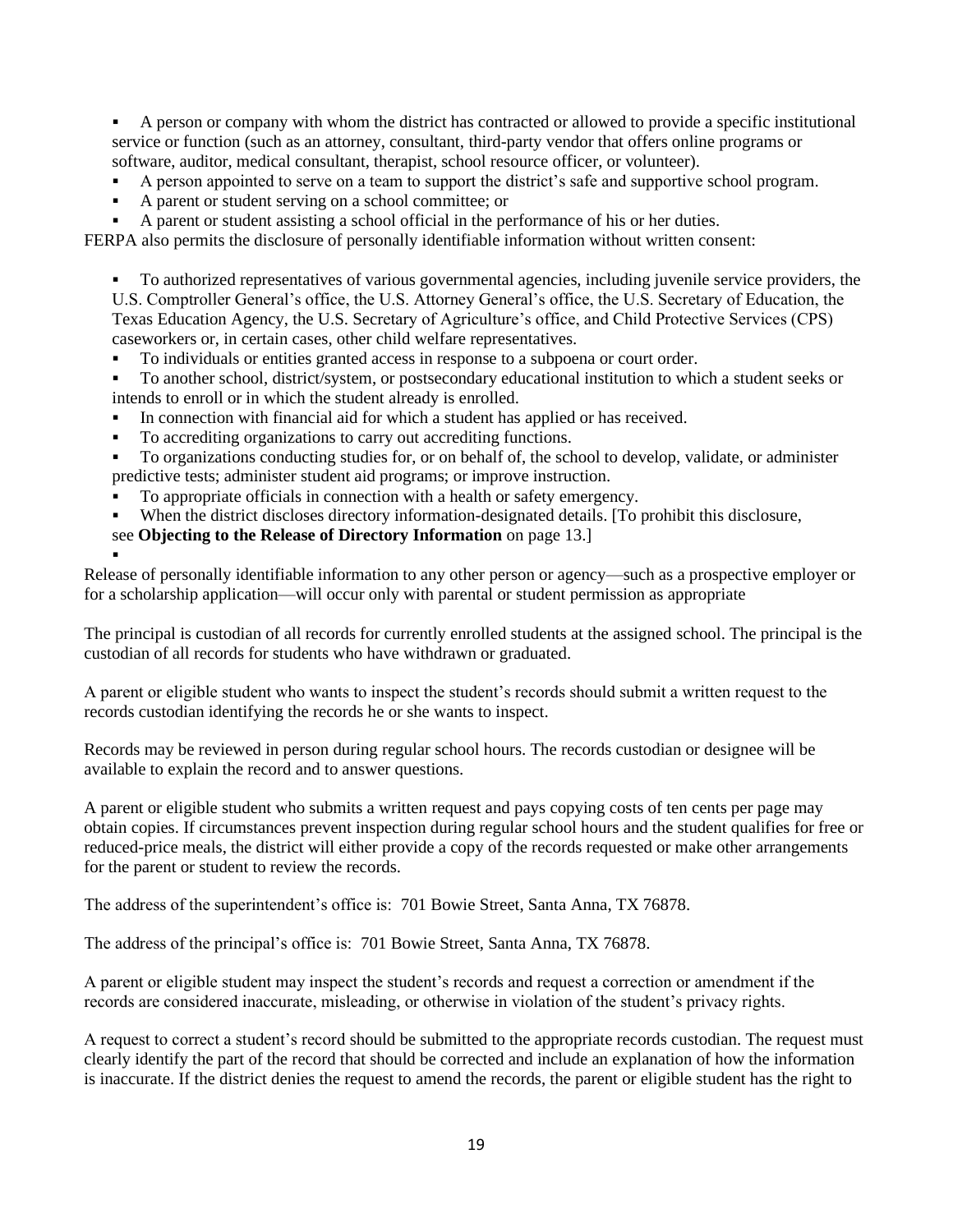request a hearing. If after the hearing the records are not amended, the parent or eligible student has 30 school days to place a statement in the student's record.

Although improperly recorded grades may be challenged, contesting a student's grade in a course or on an examination is handled through the complaint process found in policy FNG (LOCAL). A grade issued by a teacher can be changed only if, as determined by the board of trustees, the grade is arbitrary, erroneous, or inconsistent with the district's grading guidelines. [See **Report Cards/Progress Reports and Conferences** on page 81, **Complaints and Concerns** on page 40, and Finality of Grades at policy FNG (LEGAL).]

The district's student records policy is found at policy FL (LEGAL) and (LOCAL) and is available at the principal's or superintendent's office or at [www.santaannaisd.net.](http://www.santaannaisd.net/)

**Note:** The parent's or eligible student's right of access to and copies of student records does not extend to all records. Materials that are not considered educational records—such as a teacher's personal notes about a student shared only with a substitute teacher—do not have to be made available.

#### **Teacher and Staff Professional Qualifications**

A parent may request information regarding the professional qualifications of his or her child's teachers, including whether the teacher:

- Has met state qualification and licensing criteria for the grade levels and subject areas in which the teacher provides instruction,
- Has an emergency permit or other provisional status for which state requirements have been waived, and
- Is currently teaching in the field of discipline of his or her certification.

The parent also has the right to request information about the qualifications of any paraprofessional who may provide services to the child.

# **A Student with Exceptionalities or Special Circumstances**

#### **Children of Military Families**

The Interstate Compact on Educational Opportunities for Military Children entitles children of military families to flexibility regarding certain district and state requirements, including:

- **•** Immunization requirements.
- Grade level, course, or educational program placement.
- **Eligibility requirements for participation in extracurricular activities.**
- **Enrollment in the Texas Virtual School Network (TXVSN); and**
- Graduation requirements.

The district will excuse absences related to a student visiting a parent, including a stepparent or legal guardian, who is:

- Called to active duty,
- On leave, or
- Returning from a deployment of at least four months.
- ▪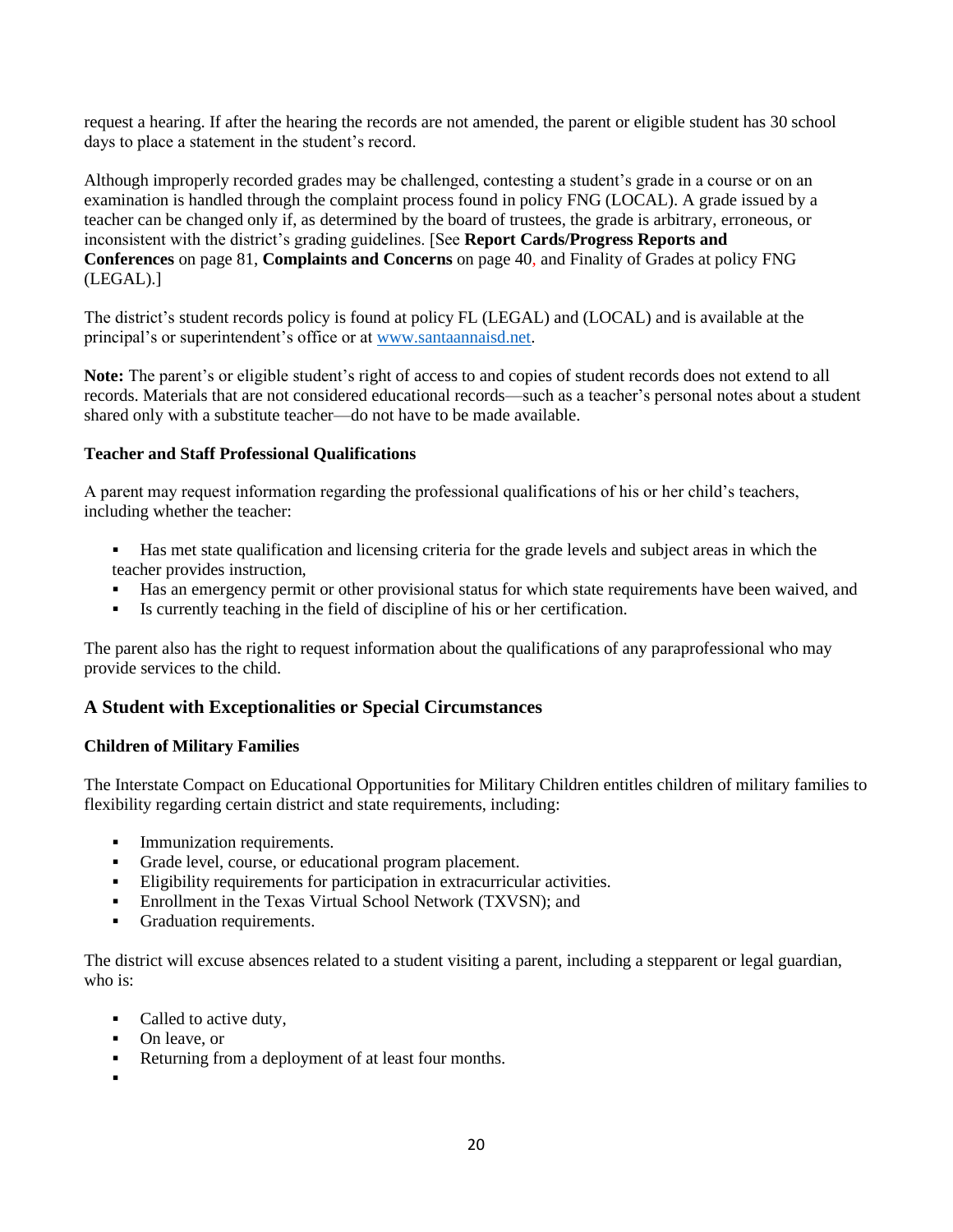The district will permit **no more than five** excused absences per year for this purpose. For the absence to be excused, the absence must occur no earlier than the 60th day before deployment or no later than the 30th day after the parent's return from deployment.

Additional information may be found at [Military Family Resources at the Texas Education Agency.](http://tea.texas.gov/index2.aspx?id=7995)

#### **Parental Role in Certain Classroom and School Assignments**

#### *Multiple-Birth Siblings*

State law permits a parent of multiple-birth siblings (e.g., twins, triplets) assigned to the same grade and campus to request in writing that the children be placed in either the same classroom or separate classrooms.

Written requests must be submitted by the 14th day after the students' enrollment. [See policy FDB (LEGAL) for more information.]

#### *Safety Transfers/Assignments*

The board or its designee will honor a parent's request to transfer his or her child to another classroom or campus if the district has determined that the child has been a victim of bullying, including cyberbullying, as defined by Education Code 37.0832.

The board may transfer a student who has engaged in bullying to another classroom. The board will consult with the parent of a child who has engaged in bullying before deciding to transfer the child to another campus.

Transportation is not provided for a transfer to another campus. See the superintendent for more information.

[See **Bullying** on page 32, and policies FDB and FFI for more information.]

The district will honor a parent's request for the transfer of his or her child to a safe public school in the district if the child attends a school identified by the Texas Education Agency as persistently dangerous or if the child has been a victim of a violent criminal offense while at school or on school grounds.

[See policy FDE for more information.]

The board will honor a parent's request for the transfer of his or her child to a neighboring district if the child has been the victim of sexual assault by another student assigned to the same campus, whether the assault occurred on or off campus, and that student has been convicted of or placed on deferred adjudication for the assault. In accordance with policy FDE, if the victim does not wish to transfer, the board will transfer the assailant.

#### **Student Use of a Service/Assistance Animal**

A parent of a student who uses a service/assistance animal because of the student's disability must submit a written request to the principal before bringing the service/assistance animal on campus. The district will try to accommodate a request as soon as possible but will do so within ten district business days.

#### **A Student in the Conservatorship of the State (Foster Care)**

A student in the conservatorship (custody) of the state who enrolls in the district after the beginning of the school year will be allowed credit-by-examination opportunities at any point during the year.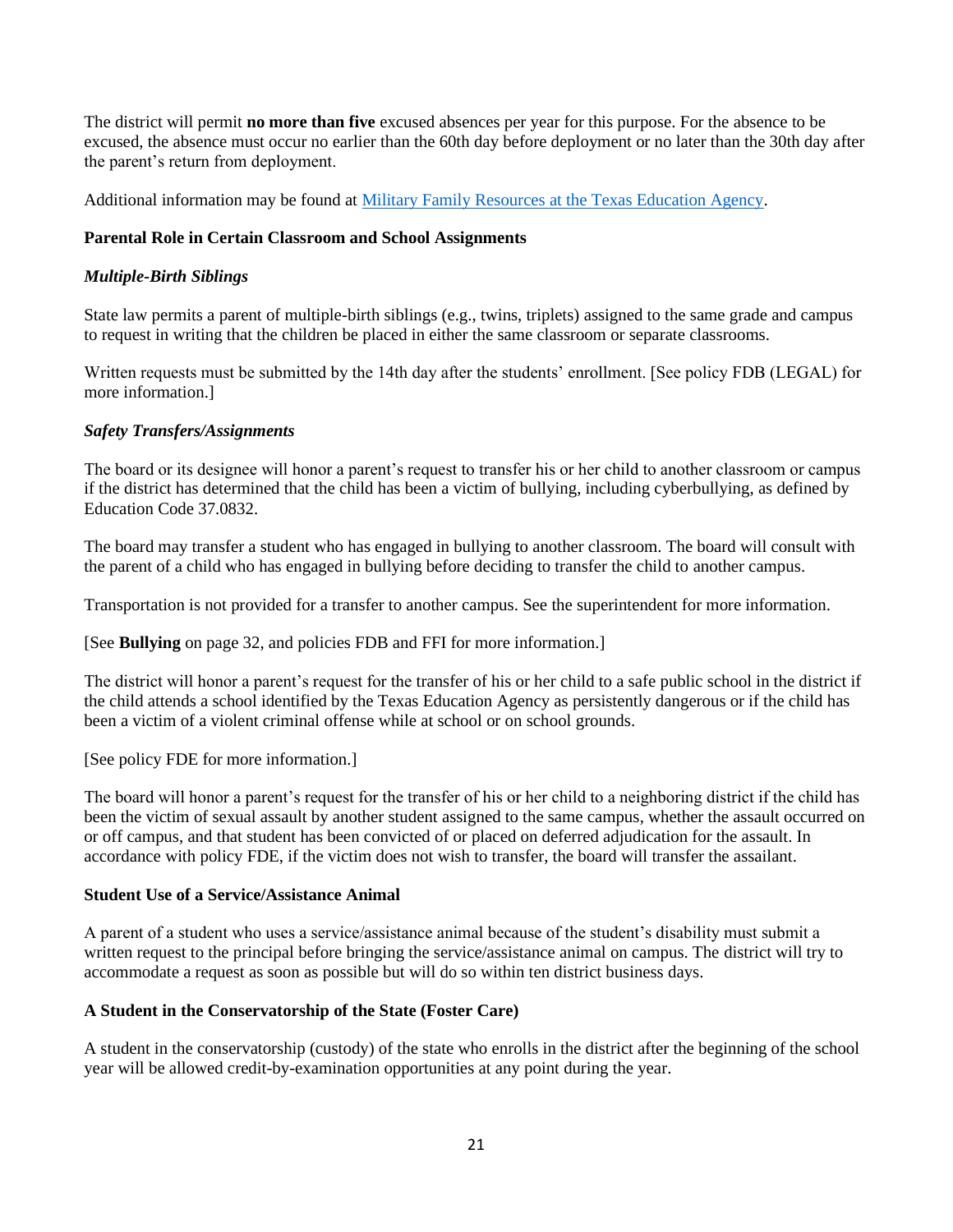The district will grant partial course credit by semester when the student only passes one semester of a twosemester course.

A student in the conservatorship of the state who is moved outside the districts or school's attendance boundaries—or who is initially placed in the conservatorship of the state and moved outside the districts or school's boundaries—is entitled to remain at the school the student was attending prior to the placement or move until the student reaches the highest grade level at that school.

If a student in grade 11 or 12 transfers to another district but does not meet the graduation requirements of the receiving district, the student can request a diploma from the previous district if the student meets its graduation criteria.

For a student in the conservatorship of the state who is eligible for a tuition and fee exemption under state law and likely to be in care on the day preceding the student's 18th birthday, the district will:

- Assist the student with the completion of applications for admission or financial aid.
- Arrange and accompany the student on campus visits.
- Assist in researching and applying for private or institution-sponsored scholarships.
- **•** Identify whether the student is a candidate for appointment to a military academy.
- Assist the student in registering and preparing for college entrance examinations, including (subject to the availability of funds) arranging for the payment of examination fees by the Texas Department of Family and Protective Services (DFPS); and
- Coordinate contact between the student and a liaison officer for students formerly in the conservatorship of the state.

[See **Credit by Examination for Advancement/Acceleration** on page 43, **Course Credit** on page 43, and **A Student in Foster Care** on page 88.]

#### **A Student Who Is Homeless**

▪

Children who are homeless will be provided flexibility regarding certain district provisions, including:

- Proof of residency requirements.
- **•** Immunization requirements.
- Educational program placement (if the student is unable to provide previous academic records or misses an application deadline during a period of homelessness).
- Credit-by-examination opportunities at any point during the year (if the student enrolled in the district after the beginning of the school year), per State Board of Education (SBOE) rules.
- Awarding partial credit when a student passes only one semester of a two-semester course.
- Eligibility requirements for participation in extracurricular activities; and
- Graduation requirements.

Federal law allows a student who is homeless to remain enrolled in the "school of origin" or to enroll in a new school in the attendance area where the student is currently residing.

If a student who is homeless in grade 11 or 12 transfers to another district but does not meet the graduation requirements of the receiving district, state law allows the student to request a diploma from the previous district if the student meets the criteria to graduate from the previous district.

A student or parent who is dissatisfied by the district's eligibility, school selection, or enrollment decision may appeal through policy FNG LOCAL). The district will expedite local timelines, when possible, for prompt dispute resolution.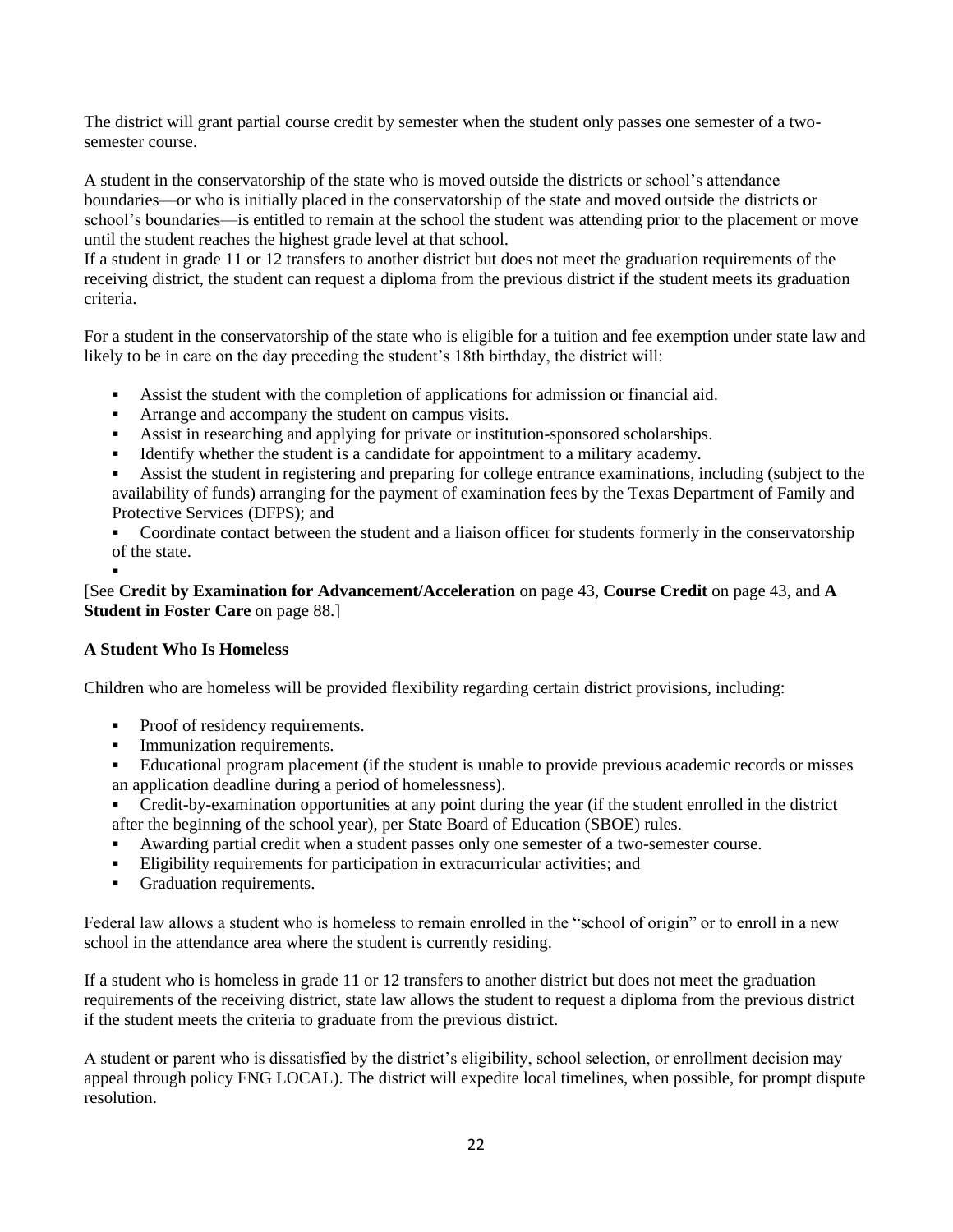#### [See **Credit by Examination for Advancement/Acceleration** on page 43, **Course Credit** on page 43, and **Students who are Homeless** on page 89.]

#### **A Student Who Has Learning Difficulties or Who Needs Special Education or Section 504 Services**

For those students who are having difficulty in the regular classroom, all school districts must consider tutorial, compensatory, and other academic or behavior support services that are available to all students, including a process based on Response to Intervention (RTI). The implementation of RTI has the potential to have a positive impact on the ability of districts to meet the needs of all struggling students.

If a student is experiencing learning difficulties, his or her parent may contact the individuals listed below to learn about the school's overall general education referral or screening system for support services.

This system links students to a variety of support options, including making a referral for a special education evaluation or for a Section 504 evaluation to determine whether the student needs specific aids, accommodations, or services. A parent may request an evaluation for special education or Section 504 services at any time.

#### *Special Education Referrals*

If a parent makes a **written request** for an initial evaluation for special education services to the director of special education services or to a district administrative employee of the school district, the district must respond no later than **15 school days** after receiving the request. At that time, the district must give the parent prior written notice of whether it agrees or refuses to evaluate the student, along with a copy of the *Notice of Procedural Safeguards*. If the district agrees to evaluate the student, it must also give the parent the opportunity to give written consent for the evaluation.

**Note:** A request for a special education evaluation may be made verbally; it does not need to be made in writing. Districts must still comply with all federal prior-written notices and procedural safeguard requirements as well as the requirements for identifying, locating, and evaluating children who are suspected of having a disability and in need of special education. However, a verbal request does not require the district to respond within the 15 schoolday timeline.

If the district decides to evaluate the student, it must complete the student's initial evaluation and evaluation report no later than 45 school days from the day it receives a parent's written consent. However, if the student is absent from school during the evaluation period for three or more school days, the evaluation period will be extended by the number of school days equal to the number of school days that the student is absent.

There is an **exception** to the 45-school-day timeline. If the district receives a parent's consent for the initial evaluation at least 35 but less than 45 school days before the last instructional day of the school year, it must complete the written report and provide a copy of the report to the parent by June 30 of that year. However, if the student is absent from school for three or more days during the evaluation period, the June 30 due date no longer applies. Instead, the general timeline of 45 school days plus extensions for absences of three or more days will apply.

Upon completing the evaluation, the district must give the parent a copy of the evaluation report at no cost. Additional information regarding special education is available from the school district in a companion document titled *Parent's Guide to the Admission, Review, and Dismissal Process*.

#### *Contact Person for Special Education Referrals*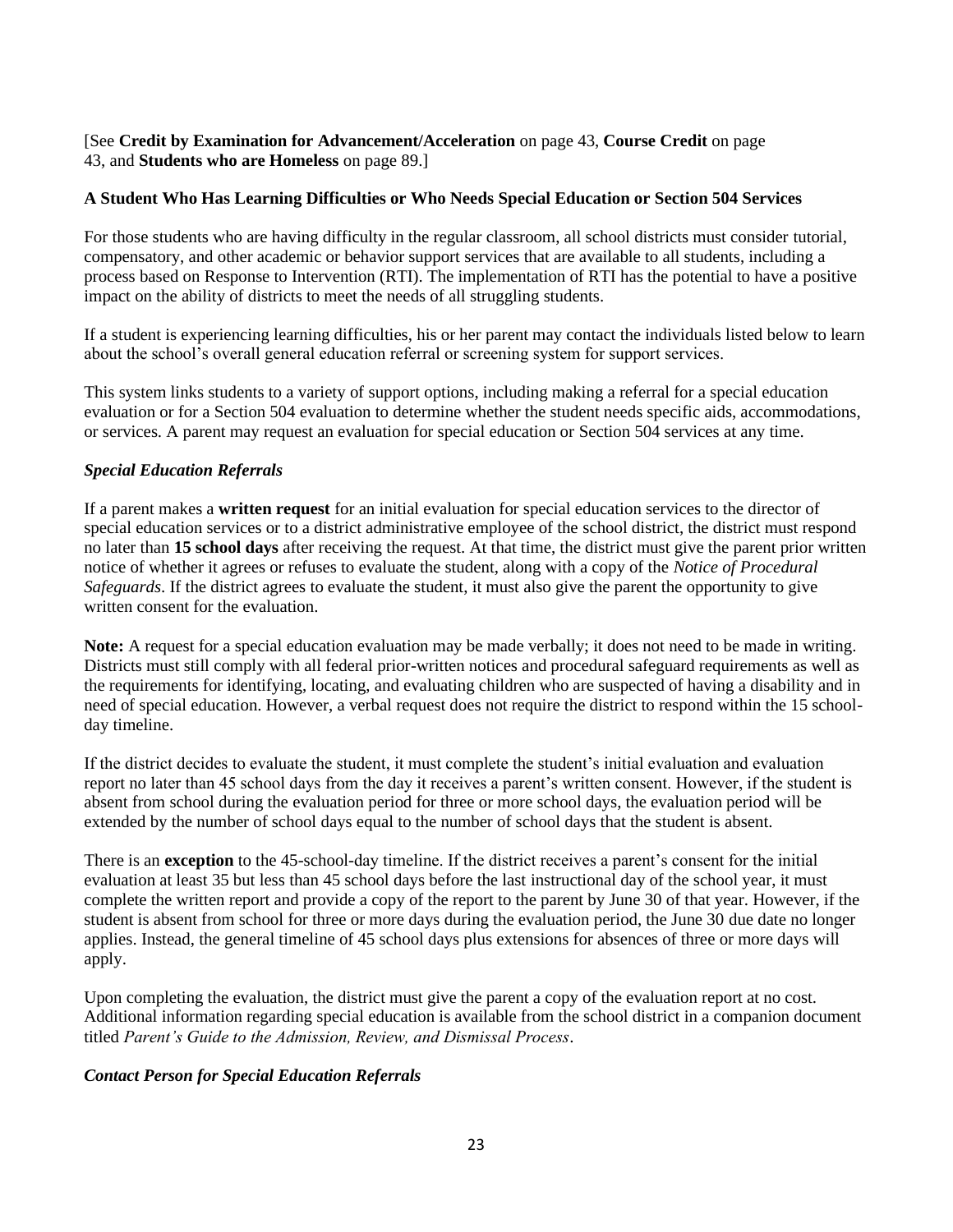The designated person to contact regarding options for a student experiencing learning difficulties or regarding a referral for evaluation for special education services is Edward Morales at 325-348-3137.

# *Section 504 Referrals*

Each school district must have standards and procedures in place for the evaluation and placement of students in the district's Section 504 program. Districts must also implement a system of procedural safeguards that includes:

- Notice,
- An opportunity for a parent or guardian to examine relevant records,
- An impartial hearing with an opportunity for participation by the parent or guardian and representation by counsel, and
- A review procedure.

#### *Contact Person for Section 504 Referrals*

The designated person to contact regarding options for a student experiencing learning difficulties or regarding a referral for evaluation for Section 504 services is Steffany Fitzpatrick at 325-348-3136.

#### [See **A Student with Physical or Mental Impairments Protected under Section 504** on page 25.]

Visit these websites for information regarding students with disabilities and the family:

- **Example 3** [Legal Framework for the Child-Centered Special Education Process](http://framework.esc18.net/display/Webforms/LandingPage.aspx)
- **[Partners Resource Network](http://www.partnerstx.org/)**
- **[Special Education Information Center](http://www.spedtex.org/)**
- **[Texas Project First](http://www.texasprojectfirst.org/)**

#### *Notification to Parents of Intervention Strategies for Learning Difficulties Provided to Students in General Education*

In accordance with state law, the district will annually notify parents if their child receives assistance for learning difficulties. Details of such assistance can include intervention strategies. This notice is not intended for those students already enrolled in a special education program.

#### **A Student Who Receives Special Education Services with Other School-Aged Children in the Home**

If a student is receiving special education services at a campus outside his or her attendance zone, state law permits the parent or guardian to request that other students residing in the household be transferred to the same campus, if the grade level for the transferring student is offered on that campus.

The student receiving special education services would be entitled to transportation; however, the district is not required to provide transportation to other children in the household.

The parent or guardian should contact the school principal regarding transportation needs prior to requesting a transfer for other children in the home. [See policy FDB (LOCAL) for more information.]

#### **A Student Who Speaks a Primary Language Other than English**

A student may be eligible to receive specialized support if his or her primary language is not English, and the student has difficulty performing ordinary class work in English.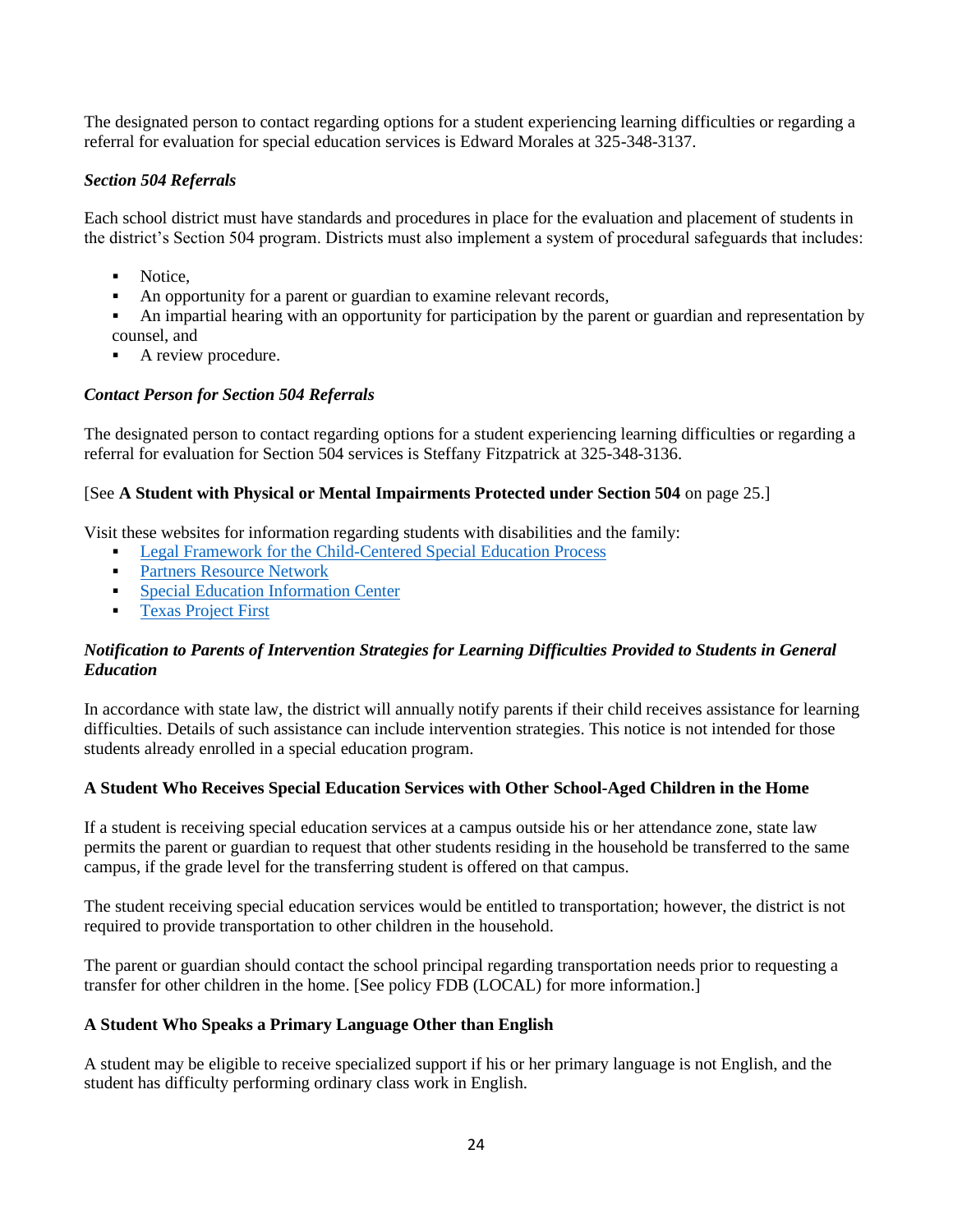If the student qualifies for these services, the Language Proficiency Assessment Committee (LPAC) will determine the types of services the student needs, including accommodations or modifications related to classroom instruction, local assessments, and state-mandated assessments.

#### [See **English Learners** on page 54 and **Special Programs** on page 87.] **A Student with Physical or Mental Impairments Protected under Section 504**

A student with a physical or mental impairment that limits a major life activity, as defined by law—and who does not otherwise qualify for special education services—may qualify for protections under Section 504 of the Rehabilitation Act.

Section 504 is a federal law designed to prohibit discrimination against individuals with disabilities.

When an evaluation is requested, a committee will be formed to determine whether the student needs services and supports under Section 504 to receive a free appropriate public education (FAPE), as defined in federal law.

#### [See **A Student Who Has Learning Difficulties or Who Needs Special Education or Section 504 Services** on page 25 and policy FB for more information.]

# **SANTA ANNA INDEPENDENT SCHOOL DISTRICT IPM POLICY**

This plan has been developed for the Santa Anna Independent School District to ensure the health and safety of students, teachers, staff, administration, and visitors using the districts buildings and grounds, while at the same time controlling pest populations in an effective and environmentally sound manner.

This plan will rely on mechanical, sanitation, habitat modification, monitoring, and the use of the least toxic products needed to control unacceptable populations of pests.

Integrated Pest Management involves the monitoring of pest populations, establishment of injury levels, modification of habitats, keeping of records, and evaluation of performance on an ongoing basis.

#### **STRUCTURAL IPM GUIDELINES**

Structural pests that commonly inhabit or invade school buildings include cockroaches, ants, rodents, termites, and stinging insects. Specific IPM monitoring, and control products and techniques have been developed for each type of pest and will be utilized. However, the following strategies will be implemented at the start of an IPM program to minimize structural pest problems in general.

#### **MONITORING**

Understanding what kind of pest problems are present, where they are, and how big their populations are is essential for successfully eliminating problems. Treatments will not be applied unless monitoring indicates a pest problem more than specified injury levels. Structural pests will be monitored via direct inspection, sticky traps, mechanical traps, and glue boards, as necessary. Captured pests will be recorded and disposed of daily.

#### **INJURY LEVELS**

Also known as tolerance levels, injury levels determine the point at which treatment is necessary. Appropriate injury levels will be reviewed on a case-by-case basis and may take into consideration economic losses, health risks, nuisance problems and pest visibility. It is neither possible, nor desirable to completely exterminate every pest and potential pest from every area of school property.

#### **HABITAT MODIFICATION**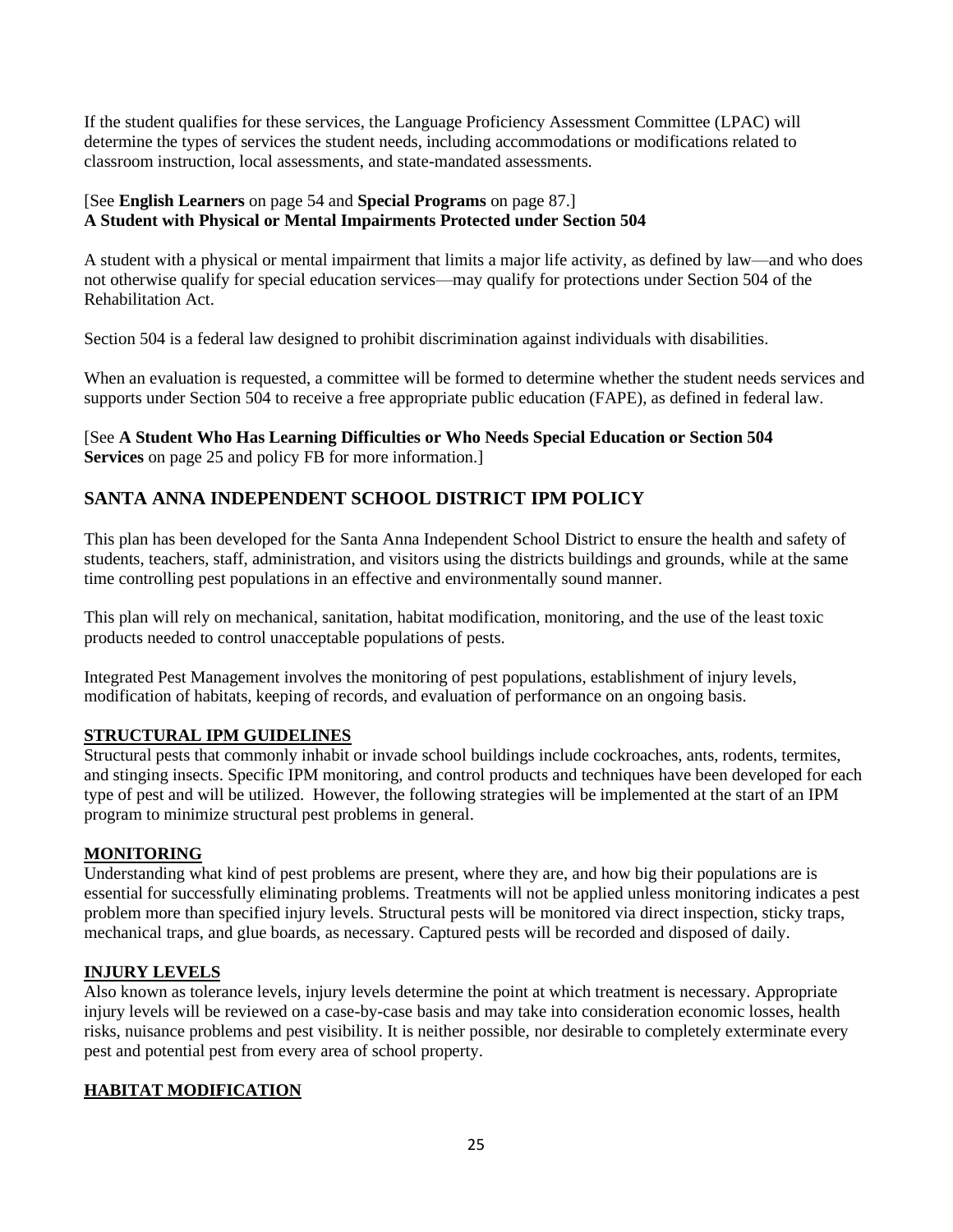In every structural environment the food, water, entry points and places to hide that attract and sustain pest's populations will be eliminated. Proper sanitation, which will involve a coordinated effort by all building occupants, is essential. Sanitation will be conducted effectively and routinely and will extend to all areas of the school facility and will be reviewed on an ongoing basis to improve performance and correct any shortfalls.

The following is a general guide to habitat modifications to be assessed and implemented in key areas throughout the school facility.

Entryways (including doorways, windows, wall cracks, pipe spaces, drains, ducts) Make sure doors are not propped open Install weather-stripping and door sweeps Calk wall cracks Keep shrubs, bushes, and grass trimmed away from building. Eliminate food waste and debris from outside area. Classrooms and offices Allow food and beverages in designated areas only. Clean dishes, coffee machines, microwaves and utensils on a regular basis. Store food in tightly sealed containers. Prohibit the storage of food in desks and lockers. Inspect plants and animals (science projects) regularly for pest problems Vacuum and remove trash daily. Food preparation and serving areas Store food, beverages, and food wastes in a tightly sealed, lidded container. Remove food waste daily. Screen vents, windows and floor drains. Keep all areas clean and dry by sweeping and mopping, quickly disposing of food waste, removing clutter, and fixing leaky pipes and faucets. Clean grease traps when needed. Calk cracks Clean behind and underneath appliances, coolers, vending machines and waste disposal units. Plumbing and Maintenance Areas Repair leaks and other plumbing problems Clean floor drains regularly Clean mops and buckets, dry buckets and hang mops off floor and above drains. Seal pipe chases Eliminate clutter Remove trash regularly Store food waste securely Clean under and around dumpsters routinely Empty garbage cans daily

# **LEAST TOXIC CONTROLS**

Controls will be used only when a pest has exceeded the designated injury level as determined through monitoring. Every effort will be made to modify the habitat to the point where it neither invites nor sustains pests. Physical controls will be instituted prior to the use of chemical controls. Only chemical controls least toxic to humans, non-target species and the environment will be used. Physical controls include:

| Desiccants      |
|-----------------|
| <b>Barriers</b> |
| <b>Traps</b>    |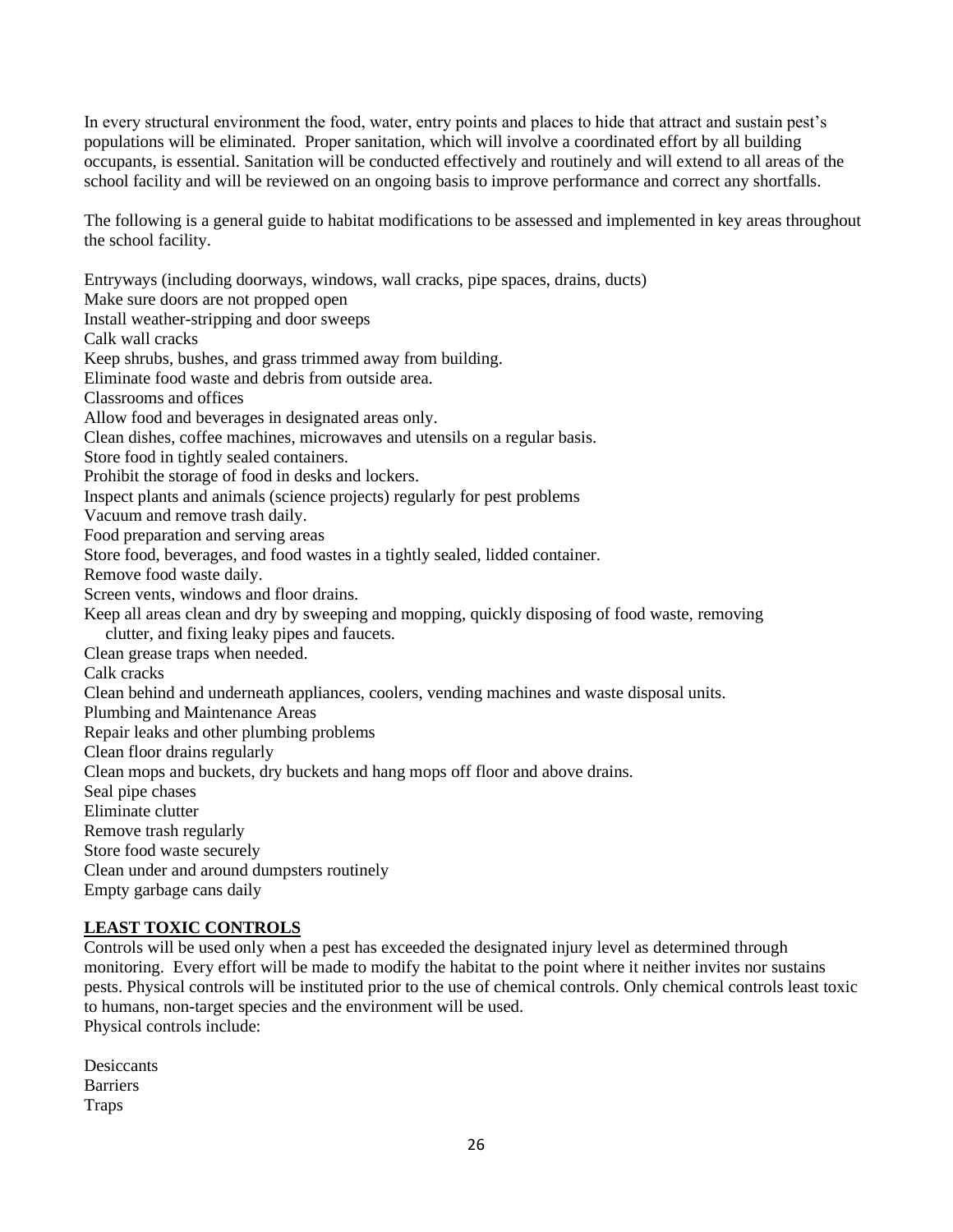Environmental manipulation (temperature, humidity, light, etc.) Manual removal

# **CONTRACTUAL AGREEMENTS WITH IPM PROVIDERS**

Outside contractors providing pest control services to the Santa Anna ISD will be required to adhere to IPM standards required for in-house staff. All contracted pest control activities will follow plans based on the IPM principles listed above. Santa Anna ISD will ensure that contractor selection is determined not solely according to price, but also by the contractor's ability to provide satisfactory IPM services.

#### **LICENSING AND TRAINING FOR PESTICIDE APPLICATORS**

No person shall apply, store handle, or dispose of any pesticide on Santa Anna ISD property without an appropriate pesticide applicator's license. All pesticide applicators will be trained in the principles of IPM, and the use of pesticides approved for use in the Santa Anna school district. All applicators must comply with this IPM policy and follow appropriate regulations and label precautions when using pesticides in or around school facilities.

# **Section Two: Other Important Information for Parents and Students**

This section contains valuable information on academics, school activities, and school operations and requirements.

It is organized alphabetically to serve as a quick-reference guide. Where applicable, the topics are further organized by grade level.

Parents and children should take a moment together to become familiar with the issues addressed in this section. For guidance on a particular topic, please contact Edward Morales at 325-348-3137

#### **Absences/Attendance**

Regular school attendance is essential. Absences from class may result in serious disruption of a student's education. The student and parent should avoid unnecessary absences.

Two important state laws—one dealing with compulsory attendance and the other with how attendance affects the award of a student's final grade or course credit—are discussed below.

#### **Compulsory Attendance**

#### *Ages 6–18*

State law requires that a student who is at least six years of age, or who is younger than six years of age and has previously been enrolled in first grade, and who has not yet reached their 19th birthday, shall attend school, as well as any applicable accelerated instruction program, extended-year program, or tutorial session, unless the student is otherwise excused from attendance or legally exempt.

A student will be required to attend any assigned accelerated instruction program before or after school or during the summer if the student does not meet the passing standards on the state assessment for his or her grade level and/or applicable subject area.

#### *Age 19 and Older*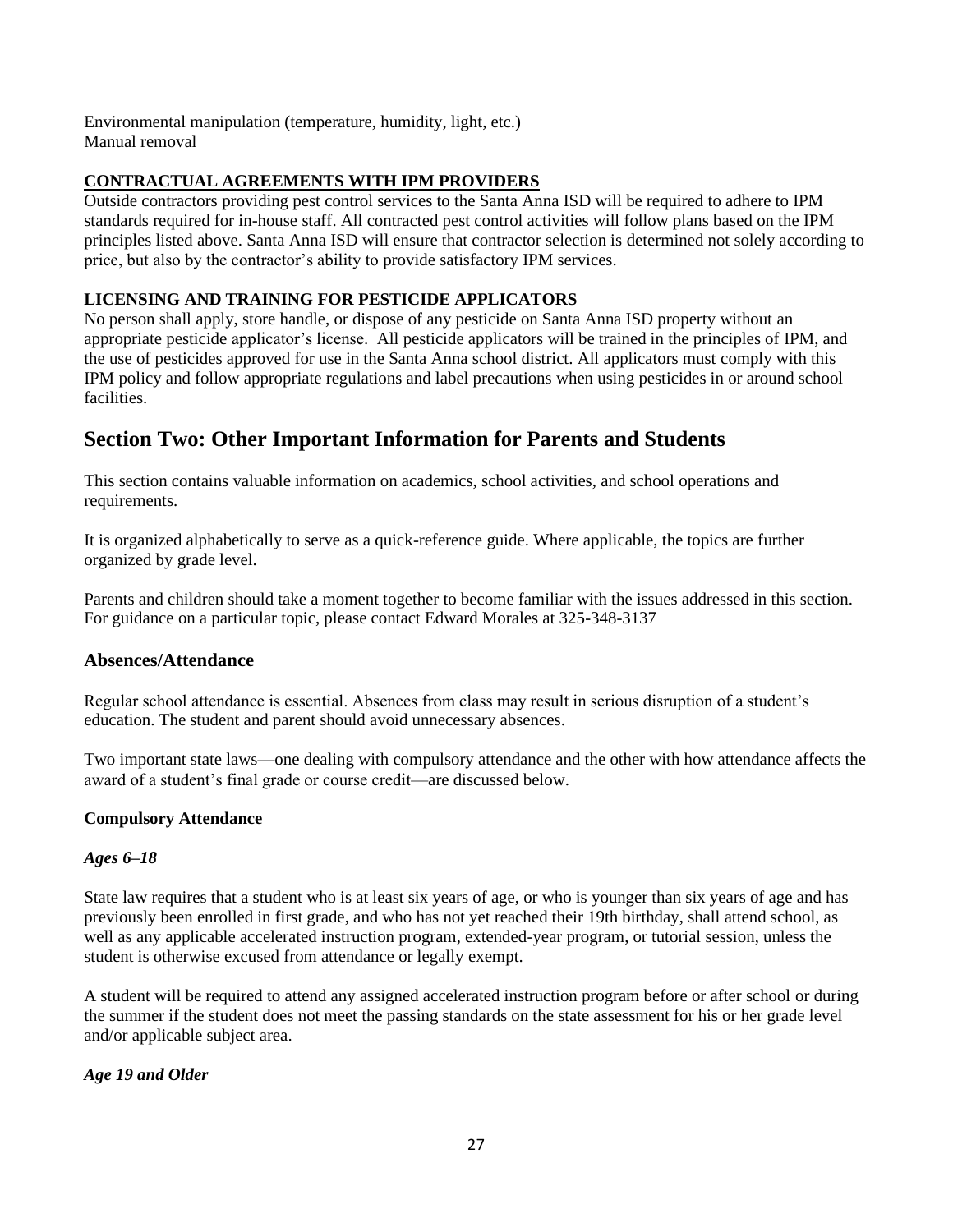A student who voluntarily attends or enrolls after his or her 19th birthday is required to attend each school day until the end of the school year. If the student incurs more than five unexcused absences in a semester, the district may revoke the student's enrollment. The student's presence on school property thereafter would be unauthorized and may be considered trespassing. [See policy FEA for more information.]

# **Exemptions to Compulsory Attendance**

# *All Grade Levels*

State law allows exemptions to the compulsory attendance requirements for the following activities and events, if the student makes up all work:

- Religious holy days.
- Required court appearances.
- Activities related to obtaining U.S. citizenship.
- Documented health-care appointments for the student or a child of the student, including absences related to autism services, if the student returns to school on the same day of the appointment and brings a note from the healthcare provider.
- For students in the conservatorship of the state,
- An activity required under a court-ordered service plan; or
- Any other court-ordered activity provided it is not practicable to schedule the student's participation in the activity outside of school hours.

For children of military families, absences of up to five days will be excused for a student to visit a parent, stepparent, or legal guardian going to, on leave from, or returning from certain deployments.

#### *Secondary Grade Levels*

The district will allow junior and senior students to be absent for up to two days per year to visit a college or university, provided this has been.

- Authorized by the board under policy FEA (LOCAL) and the student receives approval from the campus principal,
- Follows campus procedures to verify the visit, and
- **•** Makes up any work missed.

The district will allow a student 17 years old or older to be absent for up to four days during the period the student is enrolled in high school to pursue enlistment in the U.S. armed services or Texas National Guard, provided the student verifies these activities to the district.

The district will allow a student to be absent for up to two days per school year to serve as:

- An early voting clerk, provided the district's board has authorized this in policy FEA(LOCAL), the student notifies his or her teachers, and the student receives approval from the principal prior to the absences; or
- An election clerk if the student makes up any work missed.

The district will allow a student in grades 6–12 to be absent for the purpose of sounding "Taps" at a military honors funeral for a deceased veteran.

#### **Failure to Comply with Compulsory Attendance**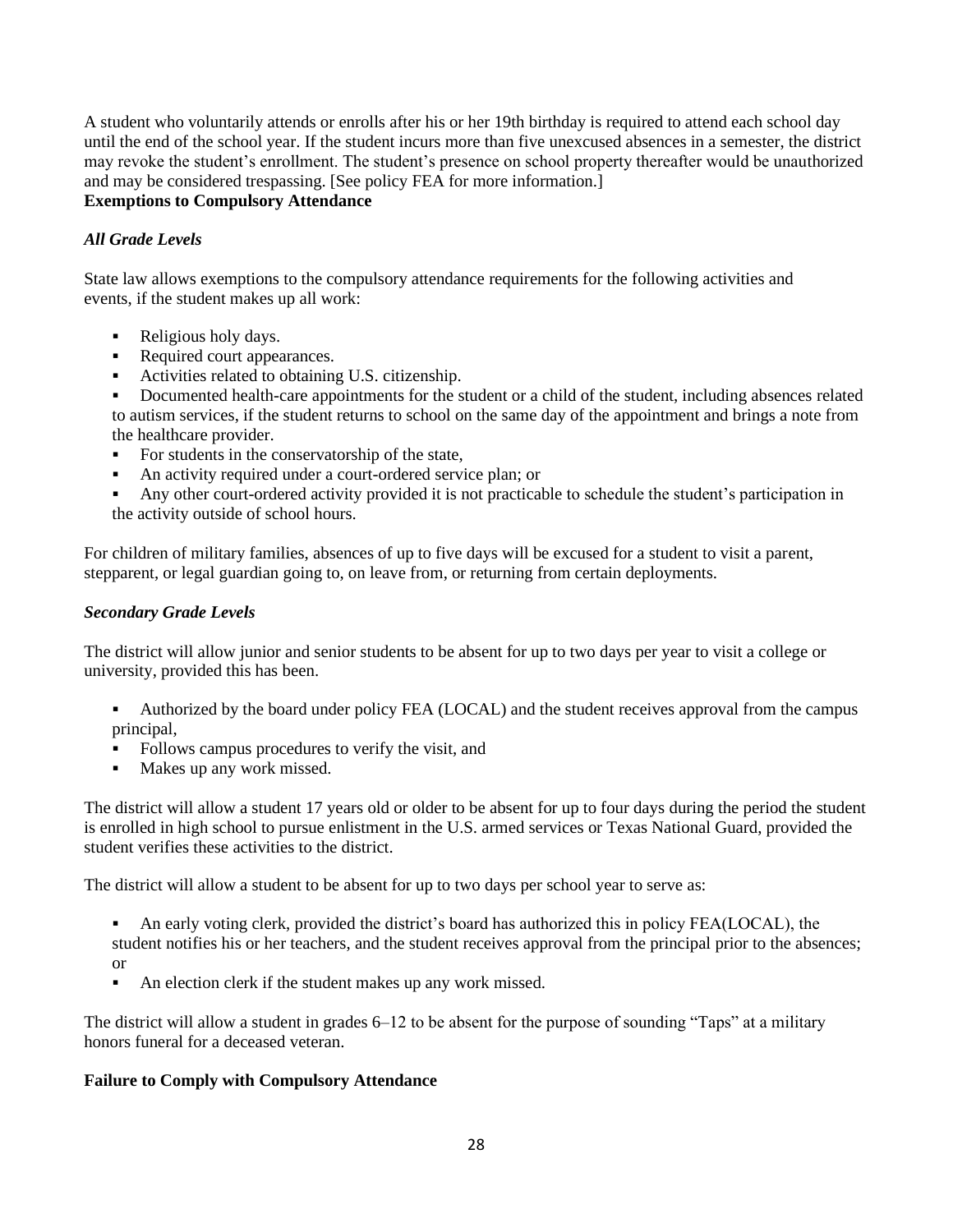# *All Grade Levels*

School employees must investigate and report violations of the compulsory attendance law. A student absent without permission from school, any class, any required special program, or any required tutorial will be considered in violation of the compulsory attendance law and subject to disciplinary action.

#### *Students with Disabilities*

If a student with a disability is experiencing attendance issues, the student's ARD or Section 504 committee will determine whether the attendance issues warrant an evaluation, a reevaluation, and/or modifications to the student's individualized education program or Section 504 plan, as appropriate.

#### *Ages 6–18*

When a student ages 6–18 incurs three or more unexcused absences within a four-week period, the law requires the school to send notice to the parent.

The notice will:

▪

- Remind the parent of his or her duty to monitor the student's attendance and require the student to attend school.
- Request a conference between school administrators and the parent; and
- Inform the parent that the district will initiate truancy prevention measures, including a behavior improvement plan, school-based community service, referrals to counseling or other social services, or other appropriate measures.

The truancy prevention facilitator for the district is Edward Morales. For any questions about student absences, parents should contact the facilitator or any other campus administrator.

A court of law may impose penalties against the parent if a school-aged student is deliberately not attending school. The district may file a complaint against the parent if the student incurs ten or more unexcused absences within a six-month period in the same school year.

If a student aged 12–18 incurs ten or more unexcused absences within a six-month period in the same school year, the district, in most circumstances, will refer the student to truancy court.

[See policies FEA (LEGAL) and FED(LEGAL) for more information.]

# *Age 19 and Older*

After a student aged 19 or older incurs a third unexcused absence, the district is required by law to send the student a letter explaining that the district may revoke the student's enrollment for the remainder of the school year if the student has more than five unexcused absences in a semester. As an alternative to revoking a student's enrollment, the district may implement a behavior improvement plan.

# **Attendance for Credit or Final Grade (All Grade Levels)**

To receive credit or a final grade in a class, a student must attend the class at least 90 percent of the days it is offered. A student who attends at least 75 percent but fewer than 90 percent of the days may receive credit or a final grade if he or she completes a plan, approved by the principal, which allows the student to fulfill the class's instructional requirements. If a student is involved in a criminal or juvenile court proceeding, the judge presiding over the case must also approve the plan before the student receives credit or a final grade.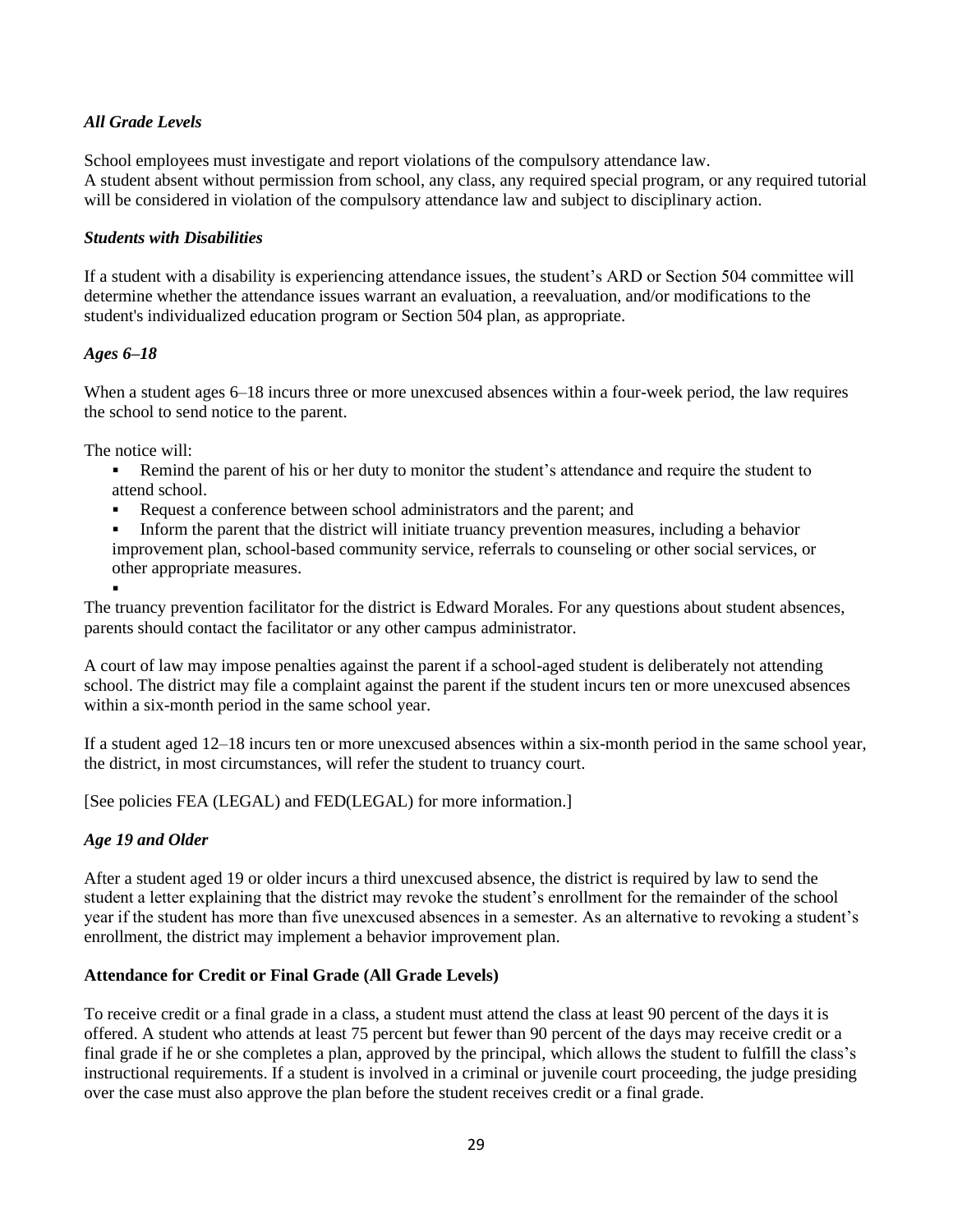If a student attends fewer than 75 percent of the class days or does not complete the principal-approved plan, then the attendance review committee will determine whether there are extenuating circumstances for the absences and how the student can regain credit or a final grade. [See policy FEC for more information.]

All absences, excused or unexcused, may be held against a student's attendance requirement. To determine whether there were extenuating circumstances for any absences, the attendance committee will use the following guidelines:

If makeup work is completed, absences listed under **Exemptions to Compulsory Attendance** on page 28 will be considered extenuating circumstances.

- A transfer or migrant student incurs absences only after he or she has enrolled in the district.
- Absences incurred due to the student's participation in board-approved extracurricular activities will be considered by the attendance committee as extenuating circumstances if the student makes up the work missed in each class.
- The committee will consider the acceptability and authenticity of documented reasons for the student's absences.
- The committee will consider whether the student or student's parent had any control over the absences.
- The committee will consider the extent to which the student has completed all assignments, mastered the essential knowledge and skills, and maintained passing grades in the course or subject.
- The student or parent will be given an opportunity to present any information to the committee about the absences and discuss ways to earn or regain credit or a final grade.

The student or parent may appeal the committee's decision to the board by following policy FNG (LOCAL).

#### **Official Attendance-Taking Time (All Grade Levels)**

▪

The district will take official attendance every day at 9:00 a.m.

A student absent for any portion of the day, should follow the procedures below to provide documentation of the absence.

#### **Documentation after an Absence (All Grade Levels)**

A parent must provide an explanation for any absence upon the student's arrival or return to school. The student must submit a note signed by the parent. The campus may accept a phone call from the parent but reserves the right to require a written note.

A note signed by the student will not be accepted unless the student is age 18 or older or is an emancipated minor under state law.

The campus will document in its attendance records whether the absence is excused or unexcused. **Note:** The district is not required to excuse any absence, even if the parent provides a note explaining the absence, unless the absence is an exemption under compulsory attendance laws.

#### **Doctor's Note after an Absence for Illness (All Grade Levels)**

Within two days of returning to school, a student absent for more than three consecutive days because of a personal illness must bring a statement from a doctor or health clinic verifying the illness or condition that caused the absence. Otherwise, the absence may be considered unexcused and in violation of compulsory attendance laws.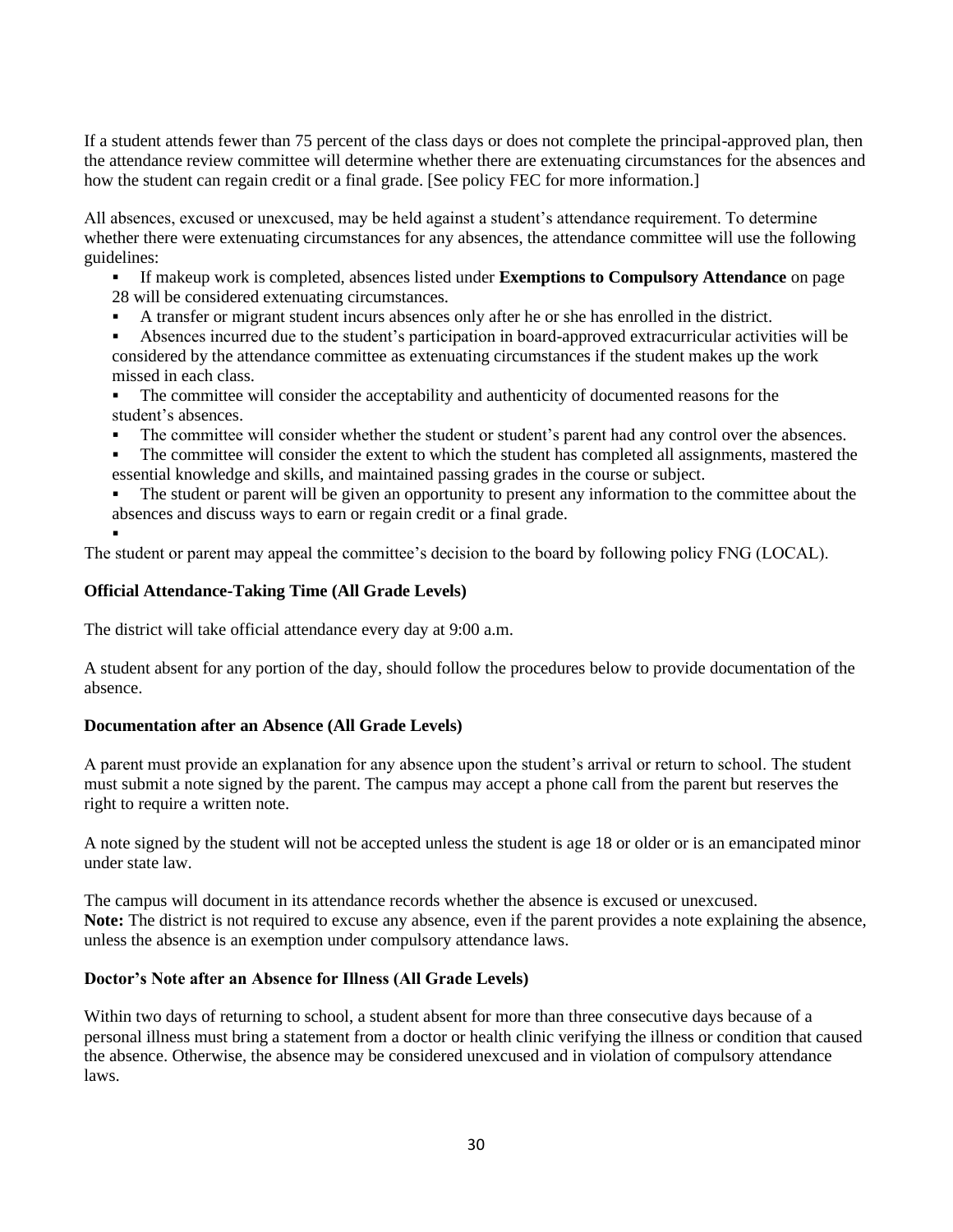Should the student develop a questionable pattern of absences, the principal or attendance committee may require a statement from a doctor or health clinic verifying the illness or condition that caused the absence to determine whether an absence will be excused or unexcused.

[See policy FEC (LOCAL) for more information.]

#### **Attendance for State Funding Purposes**

Attendance for all grades shall be determined by the absences recorded in the second period of the day. Students absent during the daily period selected by the district for taking attendance shall be counted absent for the entire day. Students present at the time attendance is taken shall be counted present for the entire day.

#### **Exceptions**

A student not actually on campus at the time attendance is taken may be considered in attendance for Foundation School Program purposes if:

#### **Extracurricular Activities**

The student is participating in a Board approved extracurricular activity or public performance, which is under the direction of a member District's professional staff or an adjunct staff member who has a bachelor's degree and is eligible for participation in TRS (See FM)

#### **Health Care Appointments**

The student has a documented appointment with a health care professional during regular school hours if that student commences classes or returns to school on the same day of the appointment. The appointment should be supported by a document such as a note from the health care professional. Education Code 25.087; 19 TAC 129.21

In other words, the predominant reasons for the absences to be excused for state attendance purposes are as follows:

- 1. If a student is participating in a school sponsored event. (Extracurricular)
- 2. If a student is absent for part of the day only and has a physician's note. (Medical) 3.

\*\* If a student is absent all day, which counts as an absence for state attendance purposes even if the student has a physician's note. \*\*

#### **Attendance for Credit/Compulsory Attendance**

A student shall be given credit for a class only if the student has been in attendance 90 percent of the days the class is offered. Also, a student that is absent from school on three or more days or parts of days within a fourweek period is subject to prosecution under Education Code 25.094.

# **Driver License Attendance Verification (Secondary Grade Levels Only)**

A currently enrolled student seeking a driver's license shall submit the Texas Department of Public Safety Verification of Enrollment and Attendance Form (VOE), signed by the parent, to the campus central office at least 10 days before it is needed. The district will issue a VOE only if the student meets class credit or attendance requirements. The VOE form is available at: [https://www.tdlr.texas.gov/driver/forms/VOE.pdf.](https://www.tdlr.texas.gov/driver/forms/VOE.pdf)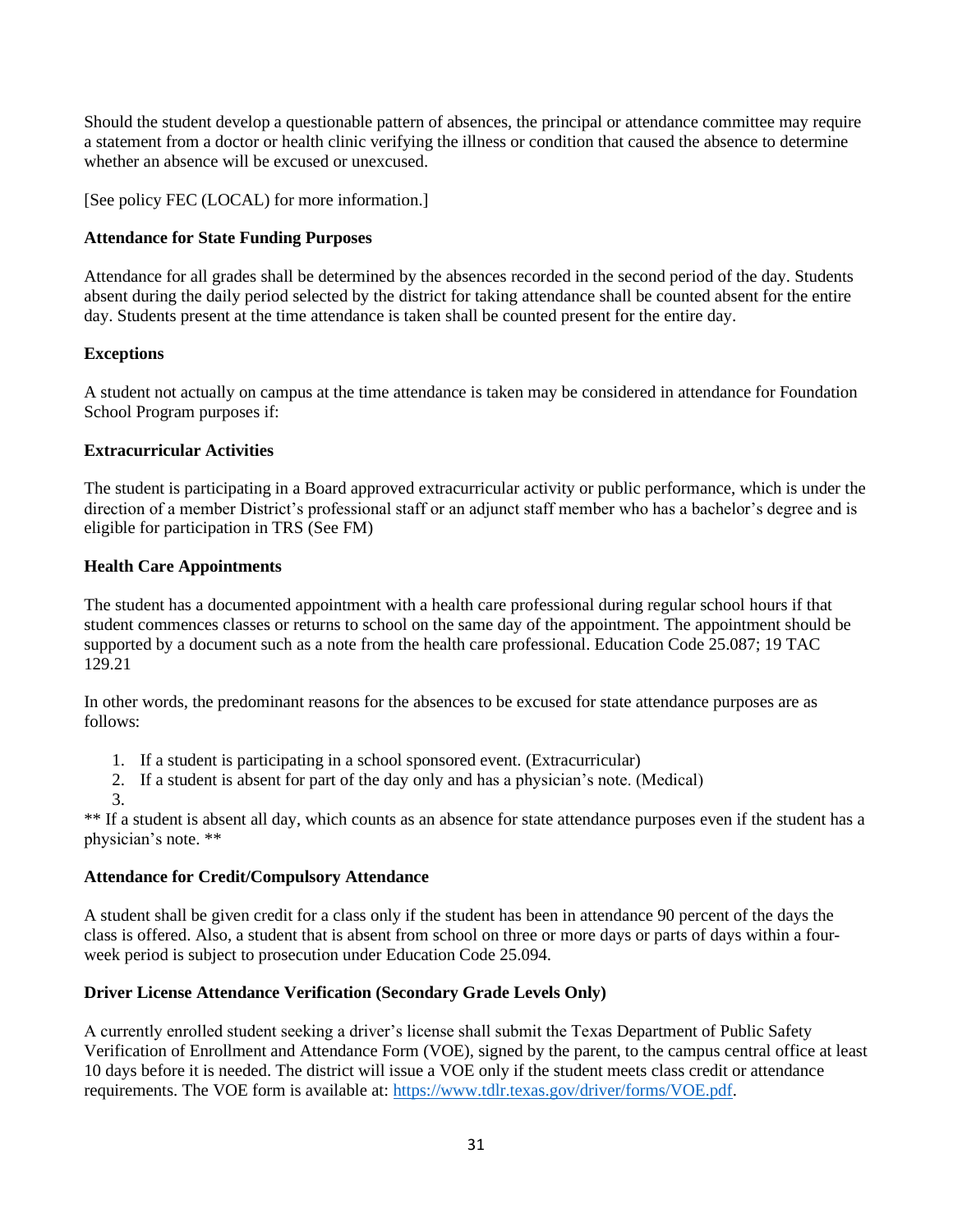Further information may be found on the Texas Department of Public Safety website: [https://www.dps.texas.gov/driverlicense/teendriver.htm.](https://www.dps.texas.gov/driverlicense/teendriver.htm)

# **Accountability under State and Federal Law (All Grade Levels)**

Santa Anna ISD and each of its campuses are held to certain standards of accountability under state and federal law. A key component of accountability is the dissemination and publication of certain reports and information, including:

- The Texas Academic Performance Report (TAPR) for the district, compiled by the Texas Education Agency (TEA), based on academic factors and ratings.
- A School Report Card (SRC) for each campus in the district, compiled by TEA.
- The district's financial management report, which includes the financial accountability rating assigned to the district by TEA; and
- Information compiled by TEA for the submission of a federal report card that is required by federal law. ▪

Accountability information can be found on the district's website at [www.santaannaisd.net.](http://www.santaannaisd.net/) Hard copies of any reports are available upon request to the district's administration office.

TEA maintains additional accountability and accreditation information at [TEA Performance Reporting](http://www.tea.texas.gov/perfreport/)  [Division](http://www.tea.texas.gov/perfreport/) and the [TEA homepage.](http://www.tea.texas.gov/)

# **Armed Services Vocational Aptitude Battery Test (Grades 10–12)**

A student in grades 10–12 will be offered an opportunity to take the Armed Services Vocational Aptitude Battery test and consult with a military recruiter.

Contact the principal or Dean of Students for information about this opportunity.

# **Bullying (All Grade Levels)**

Bullying is defined in state law as a single significant act or a pattern of acts by one or more students directed at another student that exploits an imbalance of power and involves engaging in written or verbal expression, expression through electronic means, or physical conduct that:

- Has the effect or will have the effect of physically harming a student, damaging a student's property, or placing a student in reasonable fear of harm to the student's person or of damage to the student's property.
- Is sufficiently severe, persistent, or pervasive enough that the action or threat creates an intimidating, threatening, or abusive educational environment for a student.
- Materially and disrupts the educational process or the orderly operation of a classroom or school; or
- **•** Infringes on the rights of the victim at school.
- ▪

Bullying includes cyberbullying. Cyberbullying is defined in state law as bullying that is done with any electronic communication device, including using:

- A cellular or other type of telephone
- A computer
- A camera
- **Electronic mail**
- **•** Instant messaging
- **•** Text messaging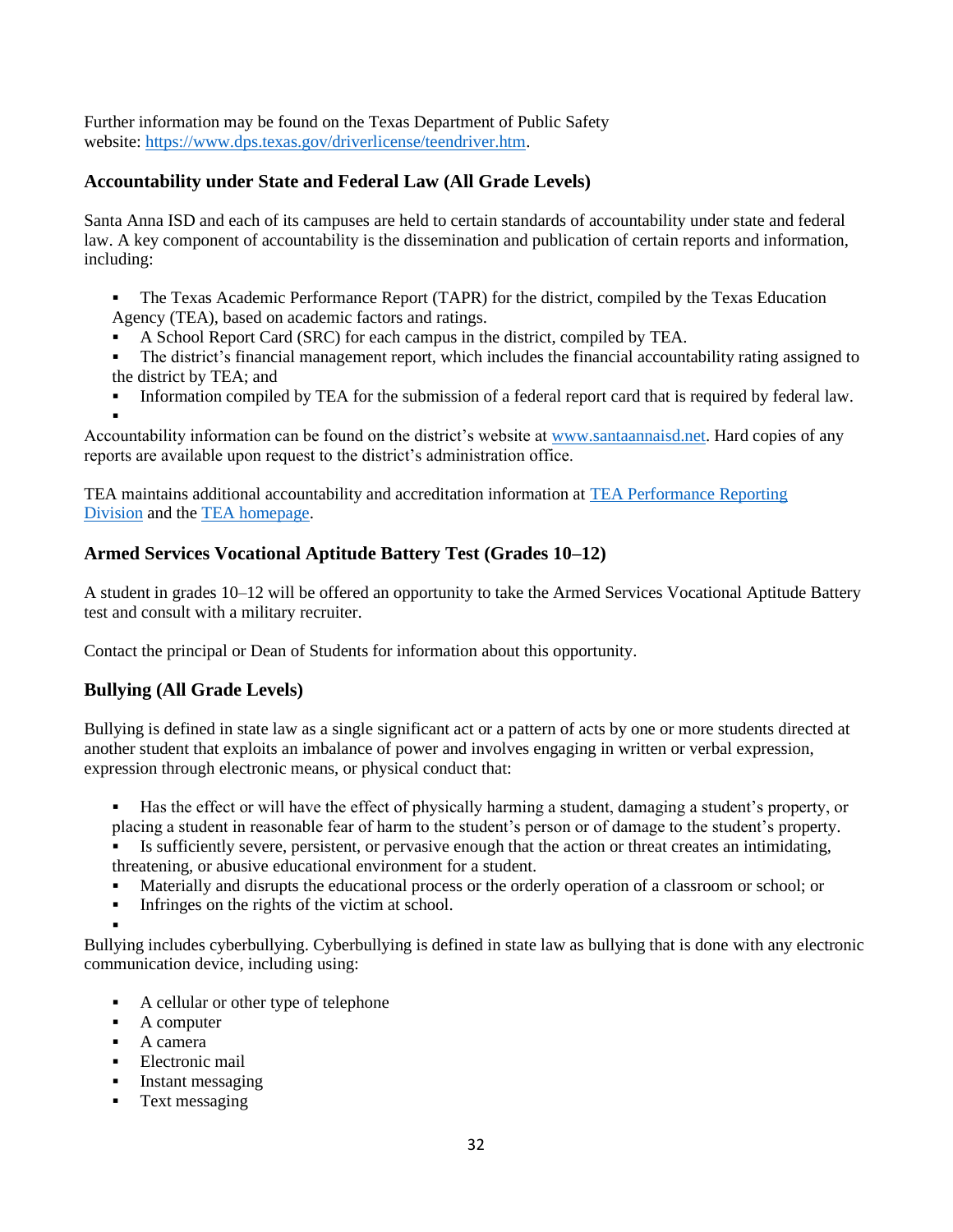- A social media application
- An internet website
- Any other internet-based communication tool.

Bullying is prohibited by the district and could include:

- **Hazing**
- **Threats**
- **Taunting**
- **•** Teasing
- **Confinement**
- Assault
- Demands for money
- Destruction of property
- **•** Theft of valued possessions
- Name-calling
- Rumor-spreading
- Ostracism.

If a student believes that he or she has experienced bullying or witnesses the bullying of another student, the student or parent should notify a teacher, school counselor, principal, or another district employee as soon as possible. Procedures for reporting allegations of bullying may be found on the district's website.

A student may anonymously report an alleged incident of bullying by going to [www.santaannaisd.net](http://www.santaannaisd.net/) and clicking on Bullying.

The administration will investigate any allegations of bullying and related misconduct. The district will also provide notice to the parent of the alleged victim and the parent of the student alleged to have engaged in bullying.

If an investigation determines that bullying occurred, the administration will take appropriate disciplinary action and may, in certain circumstances, notify law enforcement. Disciplinary or other action may be taken even if the conduct did not rise to the level of bullying.

Available counseling options will be provided to the affected individuals, including any student who witnessed the bullying.

Any retaliation against a student who reports an incident of bullying is prohibited.

Upon recommendation of the administration, the board may transfer a student found to have engaged in bullying to another classroom at the campus. In consultation with the student's parent, the student may also be transferred to another campus in the district.

The parent of a student who has been determined to be a victim of bullying may request that the student be transferred to another classroom or campus within the district. [See **Safety Transfers/Assignments** on page 21.]

A copy of the district's bullying policy is available in the principal's office, superintendent's office, and on the district's website, and is included at the end of this handbook as an appendix.

A student or parent who is dissatisfied with the outcome of an investigation may appeal through policy FNG (LOCAL).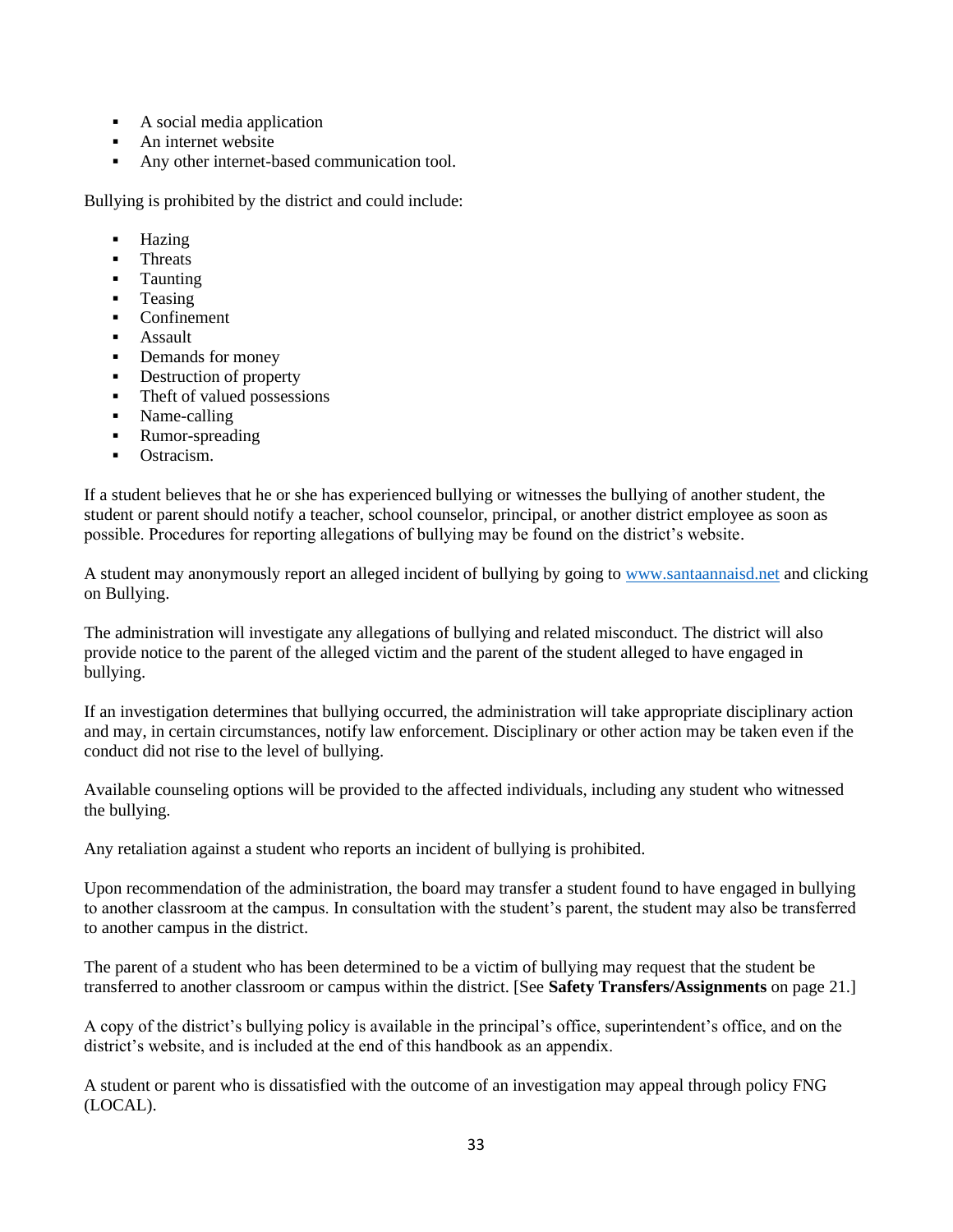[See **Safety Transfers/Assignments** on page 21, **Dating Violence, Discrimination, Harassment, and Retaliation** on page 44, **Hazing** on page 66, policy FFI, the district's Student Code of Conduct, and the district improvement plan, a copy of which can be viewed in the campus office.

# **Career and Technical Education (CTE) Programs (Secondary Grade Levels Only)**

The district offers career and technical education programs in the following areas:

- **•** Agriculture
- **Business Education**

Admission to these programs is based on principal and Dean of Student's approval.

District policy prohibits discrimination based on race, color, national origin, sex, or handicap in its vocational programs, services, and activities, as required by Title VI of the Civil Rights Act of 1964, as amended; Title IX of the Education Amendments of 1972; and Section 504 of the Rehabilitation Act of 1973 as amended.

District policy also prohibits discrimination based on race, color, national origin, sex, or handicap in its employment practices as required by Title VI of the Civil Rights Act of 1964, as amended; Title IX of the Education Amendments of 1972; the Age Discrimination Act of 1975, as amended; and Section 504 of the Rehabilitation Act of 1973, as amended.

The district will take steps to ensure that lack of English language skills will not be a barrier to admission or participation in all educational and vocational programs.

[See **Nondiscrimination Statement** on page 77 for the name and contact information for the Title IX coordinator and ADA/Section 504 coordinator, who will address certain allegations of discrimination.]

# **Celebrations (All Grade Levels)**

Although a parent or grandparent may provide food to share for a school-designated function or for a student's birthday, please be aware that children in the school may have severe allergies to certain food products. Therefore, it is imperative to discuss any classroom allergies with the teacher before bringing food to share. Occasionally, the school or a class may host functions or celebrations tied to the curriculum that involve food. The school or teacher will notify students and parents of any known food allergies when soliciting potential volunteers to provide food.

# [See **Food Allergies** on page 72.] **Child Sexual Abuse, Trafficking, and Other Maltreatment of Children (All Grade Levels)**

The district has established a plan for addressing child sexual abuse, trafficking, and other maltreatment of children, which may be accessed at [www.santaannaisd.net.Trafficking](http://www.santaannaisd.net.trafficking/) includes both sex and labor trafficking.

#### **Signs of Sexual Abuse**

Sexual abuse in the Texas Family Code is defined as any sexual conduct harmful to a child's mental, emotional, physical welfare as well as a failure to make a reasonable effort to prevent sexual conduct with a child. A person who compels or encourages a child to engage in sexual conduct commits abuse. It is illegal to make or possess child pornography or to display such material to a child.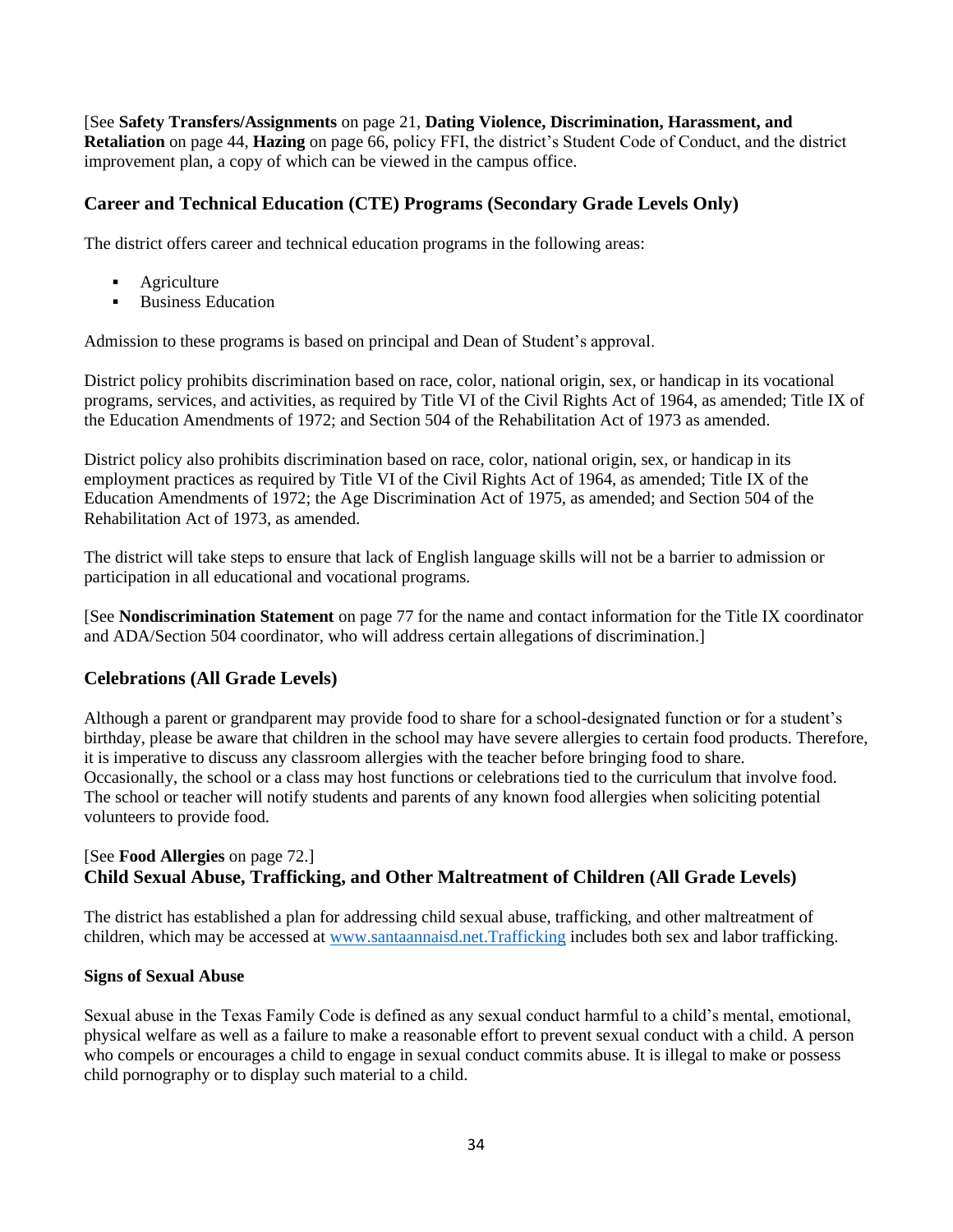Anyone who suspects that a child has been or may be abused or neglected has a legal responsibility, under state law, to report the suspected abuse or neglect to law enforcement or to Child Protective Services (CPS).

A child who has been or is being sexually abused may exhibit physical, behavioral, or emotional warning signs, including:

- **•** Difficulty sitting or walking, pain in the genital areas, and claims of stomachaches and headaches.
- Verbal references or pretend games of sexual activity between adults and children, fear of being alone with adults of a particular gender, or sexually suggestive behavior; or
- Withdrawal, depression, sleeping and eating disorders, and problems in school.

Be aware that children and adolescents who have experienced dating violence may show similar physical, behavioral, and emotional warning signs. [See **Dating Violence, Discrimination, Harassment, and Retaliation** on page 44.]

#### **Warning Signs of Trafficking**

Child trafficking of any sort is prohibited by the Penal Code. Sex trafficking involves forcing a person, including a child, into sexual abuse, assault, indecency, prostitution, or pornography. Labor trafficking involves forcing a person, including a child, to engage in forced labor or services.

Traffickers are often trusted members of a child's community, such as friends, romantic partners, family members, mentors, and coaches, although traffickers frequently contact victims online.

Warning signs of sexual trafficking in children include:

- Changes in school attendance, habits, friend groups, vocabulary, demeanor, and attitude.
- Sudden appearance of expensive items (for example, manicures, designer clothes, purses, technology).
- Tattoos or branding.
- Refillable gift cards.
- **•** Frequent runaway episodes.
- Multiple phones or social media accounts.
- Provocative pictures posted online or stored on the phone.
- **•** Unexplained injuries.
- Isolation from family, friends, and community; and
- Older boyfriends or girlfriends.

Additional warning signs of labor trafficking in children include:

- Being unpaid, paid little, or paid only through tips.
- Being employed but not having a school-authorized work permit.
- Being employed and having a work permit but clearly working outside the permitted hours for students.
- Owing a large debt and being unable to pay it off.
- Not being allowed breaks at work or being subjected to excessively long work hours.
- Being overly concerned with pleasing an employer and/or deferring personal or educational decisions to a boss.
- Not being in control of his or her own money.
- Living with an employer or having an employer listed as a student's caregiver; and
- A desire to quit a job but not being allowed to do so.

#### **Reporting and Responding to Sexual Abuse, Trafficking, and Other Maltreatment of Children**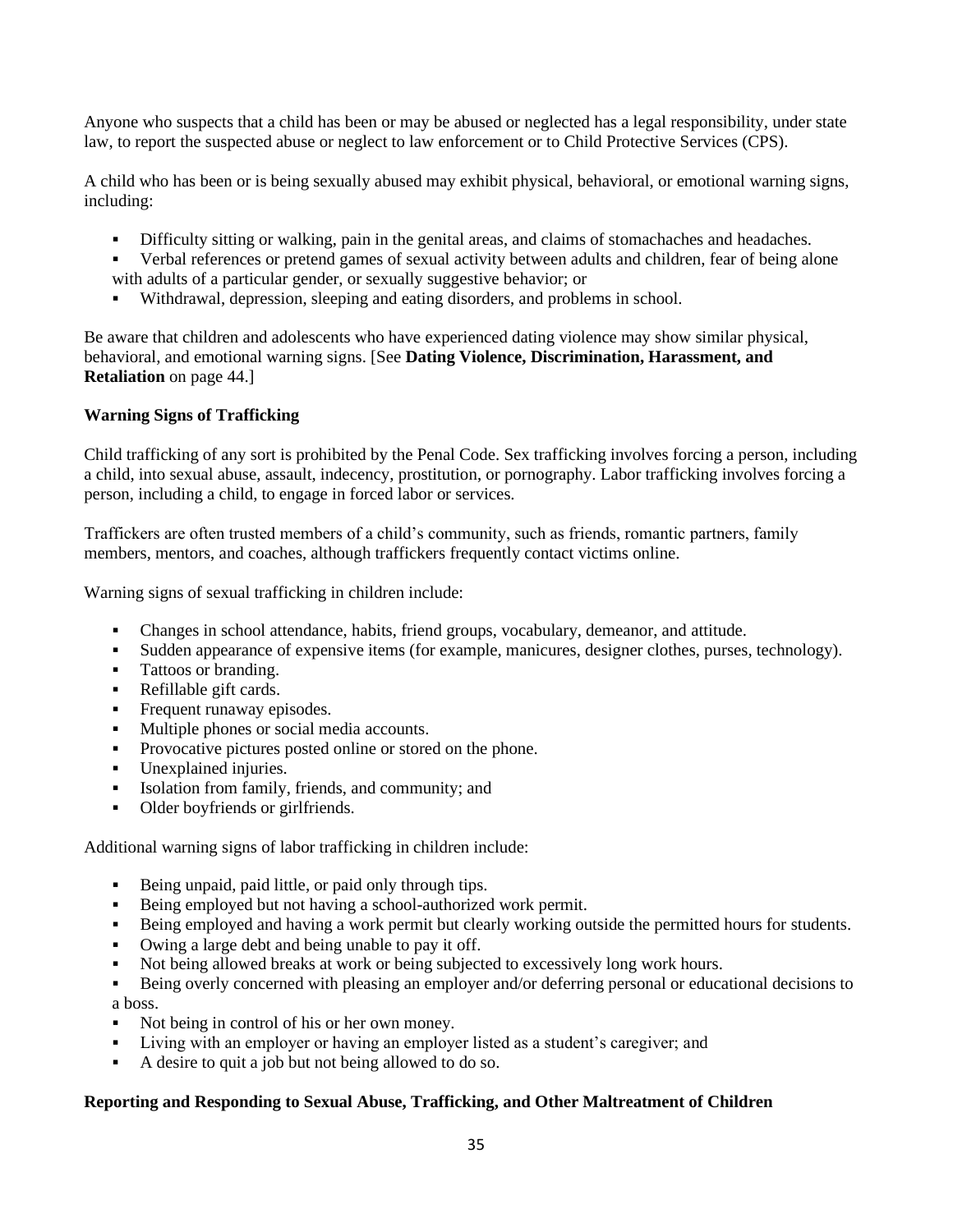Anyone who suspects that a child has been or may be abused, trafficked, or neglected has a legal responsibility, under state law, to report the suspected abuse or neglect to law enforcement or to Child Protective Services (CPS).

A child who has experienced sexual abuse or any other type of abuse or neglect should be encouraged to seek out a trusted adult. Children may be more reluctant to disclose sexual abuse than physical abuse and neglect and may only disclose sexual abuse indirectly. As a parent or trusted adult, it is important to be calm and comforting if your child or another child confides in you. Reassure the child that he or she did the right thing by telling you.

If your child is a victim of sexual abuse, trafficking, or other maltreatment, the school counselor or principal will provide information on counseling options for you and your child available in your area. The Texas Department of Family and Protective Services (DFPS) also manages early intervention counseling programs.

To find out what services may be available in your county, see [Texas Department of Family and Protective](http://www.dfps.state.tx.us/Prevention_and_Early_Intervention/Programs_Available_In_Your_County/default.asp)  [Services, Programs Available in Your County.](http://www.dfps.state.tx.us/Prevention_and_Early_Intervention/Programs_Available_In_Your_County/default.asp)

Reports of abuse, trafficking, or neglect may be made to the CPS division of the DFPS at1800-252-5400 or on the web at [Texas Abuse Hotline Website\)](http://www.txabusehotline.org/).

#### **Further Resources on Sexual Abuse, Trafficking, and Other Maltreatment of Children**

The following websites might help you become more aware of child abuse and neglect, sexual abuse, trafficking, and other maltreatment of children:

- [Child Welfare Information Gateway Factsheet](https://www.childwelfare.gov/pubs/factsheets/whatiscan.pdf)
- [KidsHealth, For Parents, Child Abuse](http://kidshealth.org/en/parents/child-abuse.html)
- [Office of the Texas Governor's Child Sex Trafficking Team](https://gov.texas.gov/organization/cjd/childsextrafficking)
- [Human Trafficking of School-aged Children](https://tea.texas.gov/About_TEA/Other_Services/Human_Trafficking_of_School-aged_Children/)
- [Child Sexual Abuse: A Parental Guide from the Texas Association Against Sexual Assault](http://taasa.org/product/child-sexual-abuse-parental-guide/)
- [National Center of Safe Supportive Learning Environments: Child Labor Trafficking](https://safesupportivelearning.ed.gov/human-trafficking-americas-schools/child-labor-trafficking)

# **Class Rank/Highest-Ranking Student (Secondary Grade Levels Only)**

#### **Consistent Application for Graduating Class**

The district shall apply the same class rank calculation method and rules for local graduation honors for all students in a graduating class, regardless of the school year in which a student first earned high school credit.

#### **Calculation**

The district shall include in the calculation of class rank semester grades earned in high school credit courses taken in grades 9-12 only, unless excluded below. The calculation shall include failing grades.

#### **Exclusions**

The calculation of class rank shall exclude grades earned in any summer school course, any assigned remediation or tutoring course, any local credit course, and any course for which a pass/fail grade is assigned.

Beginning with students in the graduating class of 2022, the calculations of class rank shall exclude grades earned in physical education and in any course substituted for physical education.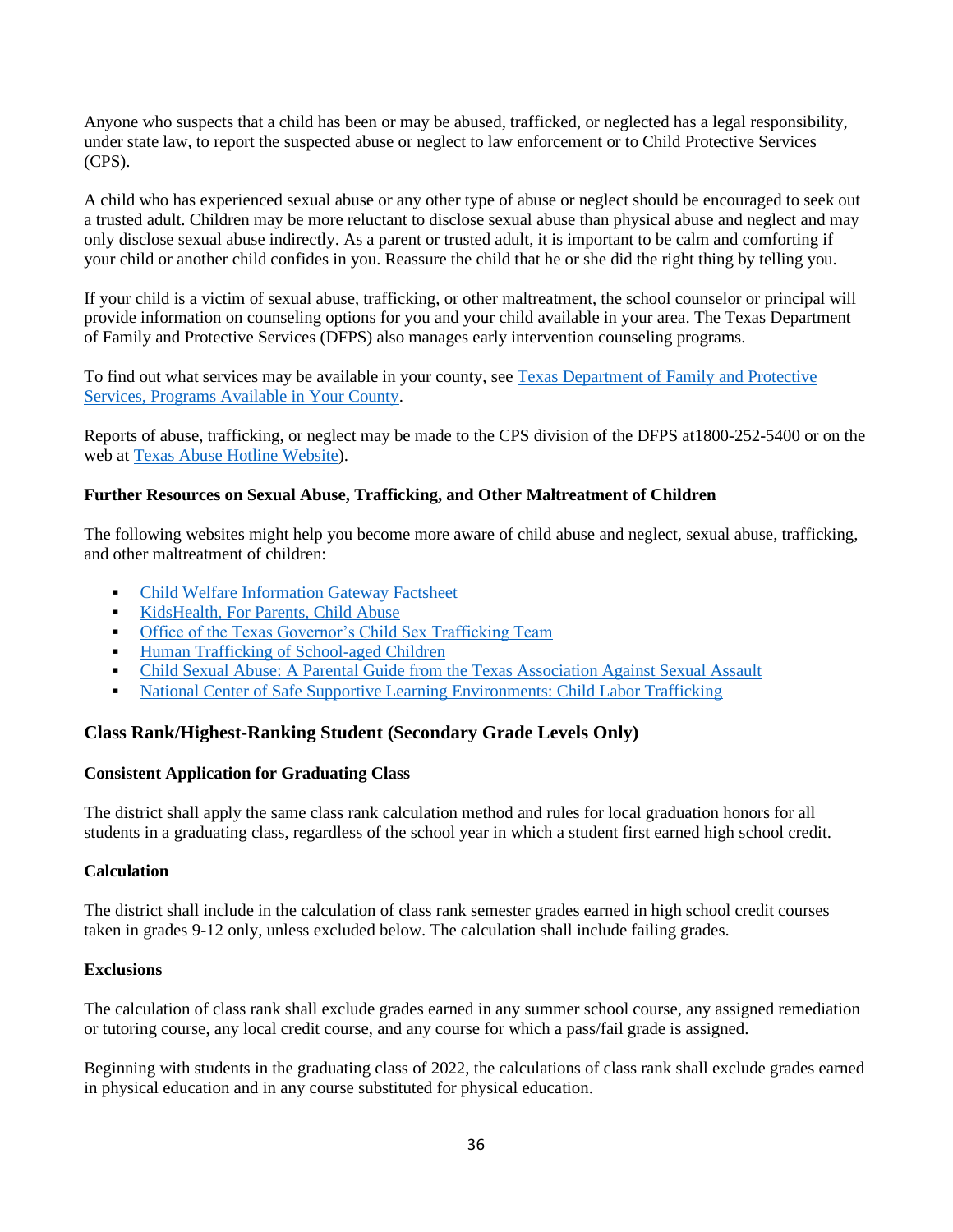### **Weighted Grade System**

### **Categories**

The district shall categorize and weight eligible courses as Advanced and Regular in accordance with provisions of this policy and as designated in appropriate District publications.

### **Advanced**

Eligible dual credit and Advanced Placement (AP) courses, and any other courses locally designated as advanced, shall be categorized, and weighted as Advanced courses.

### **Regular**

All other eligible courses shall be categorized and weighted as Regular courses.

The district shall convert semester grades earned in eligible courses to grade points in accordance with following chart and shall calculate a weighted grade point average (GPA):

| Grade | <b>Advanced</b> | <b>Regular</b> | Grade    | <b>Advanced</b>  | <b>Regular</b>   |
|-------|-----------------|----------------|----------|------------------|------------------|
| 100   | 6.0             | 5.0            | 84       | 4.4              | 3.4              |
| 99    | 5.9             | 4.9            | 83       | 4.3              | 3.3              |
| 98    | 5.8             | 4.8            | 82       | 4.2              | 3.2              |
| 97    | 5.7             | 4.7            | 81       | 4.1              | 3.1              |
| 96    | 5.6             | 4.6            | 80       | 4.0              | 3.0              |
| 95    | 5.5             | 4.5            | 79       | 3.9              | 2.9              |
| 94    | 5.4             | 4.4            | 78       | 3.8              | 2.8              |
| 93    | 5.3             | 4.3            | 77       | 3.7              | 2.7              |
| 92    | 5.2             | 4.2            | 76       | 3.6              | 2.6              |
| 91    | 5.1             | 4.1            | 75       | 3.5              | 2.5              |
| 90    | 5.0             | 4.0            | 74       | 3.4              | 2.4              |
| 89    | 4.9             | 3.9            | 73       | 3.3              | 2.3              |
| 88    | 4.8             | 3.8            | 72       | 3.2              | 2.2              |
| 87    | 4.7             | 3.7            | 71       | 3.1              | 2.1              |
| 86    | 4.6             | 3.6            | 70       | 3.0              | 2.0              |
| 85    | 4.5             | 3.5            | Below 70 | $\boldsymbol{0}$ | $\boldsymbol{0}$ |

When a student transfers semester grades for courses that would be eligible under the Regular category and the district has accepted the credit, the district shall include the grades in the calculation of class rank.

When a student transfers semester grades for courses that would be eligible to receive additional weight under the district's weighted grade system, the district shall assign additional weight to the grades based on the categories and grade weight system used by the district.

# **Local Graduation Honors**

For determining honors to be conferred during graduation activities, the district shall calculate class rank in accordance with this policy and administrative regulations by using grades available at the time of calculation at the end of the fifth six-weeks grading period of the senior year.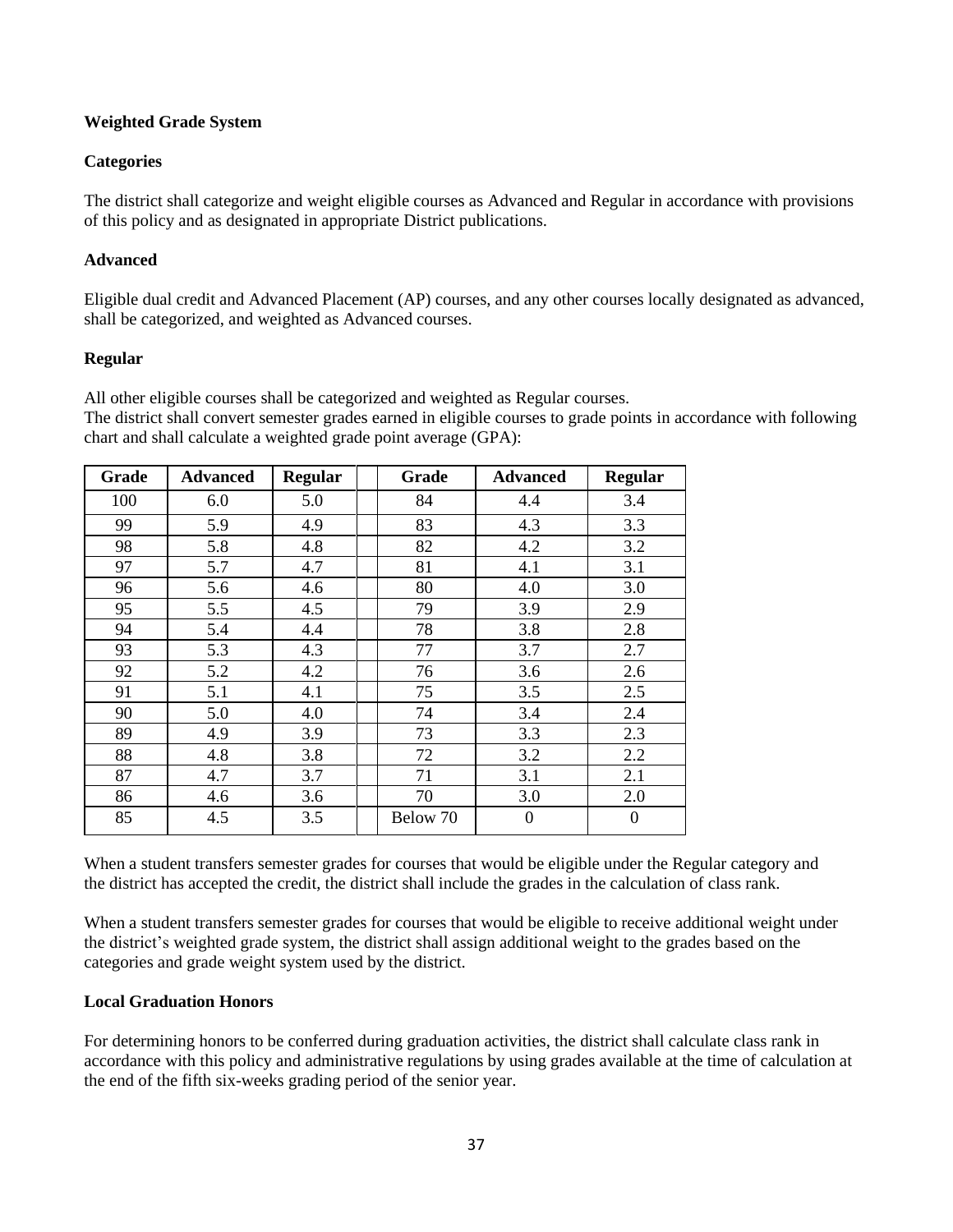For applications to institutions of higher education, the district shall also calculate class rank as required by state law. The district's eligibility criteria for local graduation honors shall apply only for local recognitions and shall not restrict class rank for the purpose of automatic admission under state law.

### **Valedictorian and Salutatorian**

The valedictorian and salutatorian shall be eligible students with the highest and second highest rank, respectively. To be eligible for this local graduation honor, a student must:

- 1. Have been continuously enrolled in the district high school for the two school years immediately preceding graduation: and
- 2. Be graduating after exactly eight semesters of enrollment in high school.

### **Ties**

In case of a tie in weighted GPAs after calculation to the fourth decimal place, the district shall recognize all students involved in the tie as sharing the honor and title.

### **Highest Ranking Graduate**

The local eligibility criteria for recognition as the valedictorian shall not affect recognition of the highestranking graduate for purposes of receiving the honor graduate certificate from the state of Texas.

The district shall calculate class rank for this purpose in accordance with this policy and administrative regulations by using grades available at the time of calculations at the end of the fifth six-week grading period of the senior year.

[See policy EIC for more information.]

# **Class Schedules (Secondary Grade Levels Only)**

All students are expected to attend school for the entire school day and maintain a full class schedule. Exceptions may be made occasionally by the campus principal for students in grades 9–12 who meet specific criteria and receive parental consent to enroll in less than a full-day schedule.

[See **Schedule Changes** on page 83 for information related to student requests to revise their course schedule.]

# **College and University Admissions and Financial Aid (All Grade Levels)**

For two school years following graduation, a district student who graduates as valedictorian or in the top ten percent of his or her class is eligible for automatic admission into four-year public universities and colleges in Texas if the student:

- Completes the distinguished level of achievement under the foundation graduation program (a student must graduate with at least one endorsement and must have taken Algebra II as one of the four required math courses); or
- Satisfies the ACT College Readiness Benchmarks or earns at least a 1500 out of 2400 on the SAT.

• The student is responsible for meeting the admission requirements of the university or college, including timely submission of a completed application.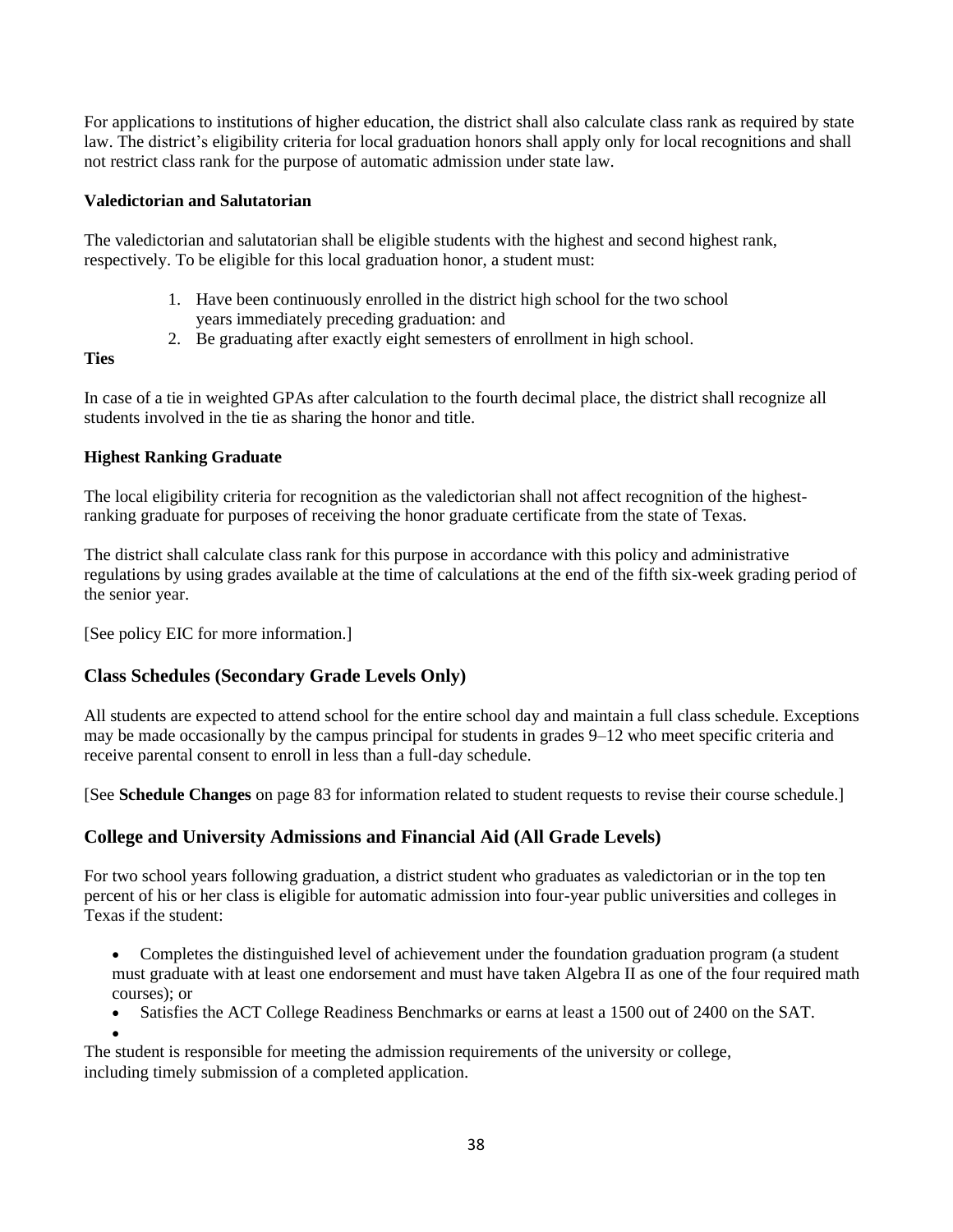Should a college or university adopt an admissions policy that automatically accepts the top 25 percent of a graduating class, the provisions above will also apply to a student ranked in the top 25 percent of his or her class.

The University of Texas at Austin may limit the number of automatically admitted students to 75 percent of the University's enrollment capacity for incoming resident first-year students. During the summer and fall 2020 terms and spring 2021 term, the University will admit the top six percent of a high school's graduating class who meet the above requirements. Additional applicants will be considered by the University of through a holistic review process.

As required by law, the district will provide written notice concerning automatic college admission, the curriculum requirements for financial aid, and the benefits of completing the requirements for automatic admission and financial aid. Parents and students will be asked to sign an acknowledgment that they received this information.

Students and parents should contact the school counselor for further information about automatic admissions, the application process, and deadlines.

[See **Class Rank/Highest-Ranking Student** on page 36 for information specifically related to how the district calculates a student's rank in class, and requirements for **Graduation** on page 61 for information associated with the foundation graduation program.]

[See **Students in the Conservatorship of the State (Foster Care)** on page 21 for information on assistance in transitioning to higher education for students in foster care.]

# **College Credit Courses (Secondary Grade Levels Only)**

Students in grades 9–12 may earn college credit through the following opportunities:

- **•** Certain courses taught at the high school campus, which may include courses termed dual credit, Advanced Placement (AP), International Baccalaureate (IB), or college preparatory.
- Enrollment in AP or dual credit courses through the Texas Virtual School Network (TXVSN);
- Enrollment in courses taught in conjunction and in partnership with Cisco College*,* which may be offered on or off campus.
- Enrollment in courses taught at other colleges or universities; and
- Certain Career and Technical Education (CTE) courses.

All these methods have eligibility requirements and must be approved prior to enrollment in the course. Please see the school counselor for more information. Depending on the student's grade level and the course, a statemandated end-of-course assessment may be required for graduation.

Not all colleges and universities accept credit earned in all dual credit or AP courses taken in high school for college credit. Students and parents should check with the prospective college or university to determine if a particular course will count toward the student's desired degree plan.

# **Communications—Automated (All Grade Levels)**

### **Emergency**

The district will rely on contact information on file with the district to communicate with parents in an emergency, which may include real-time or automated messages. An emergency may include early dismissal,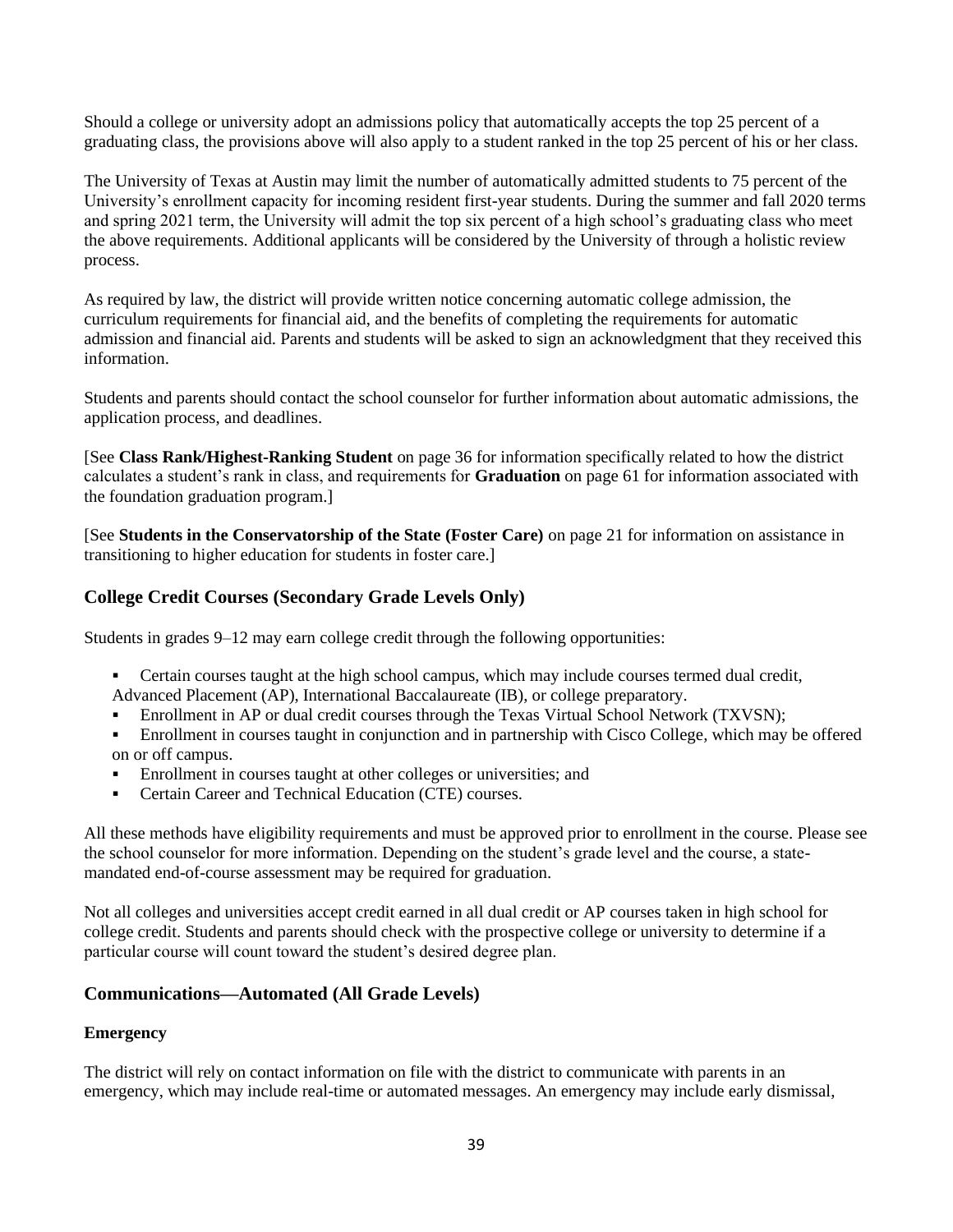delayed opening, or restricted access to the campus due to severe weather, another emergency, or a security threat. It is crucial to notify your child's school when a phone number changes.

[See **Safety** on page 82 for information regarding contact with parents during an emergency.]

### **Nonemergency**

Your child's school will request that you provide contact information for the school to send information specific to your child, your child's school, or the district. If you provide a phone number for this purpose, please notify the school's administration office immediately if your number changes.

The district or school may generate automated or pre-recorded messages, text messages, or real-time phone or email communications that are closely related to the school's mission, so prompt notification of any change in contact information will be crucial.

Standard messaging rates of your wireless phone carrier may apply.

If you have specific requests or needs related to how the district contacts you, please contact your child's principal. [See **Safety** on page 82 for information regarding contact with parents during an emergency.]

# **Complaints and Concerns (All Grade Levels)**

Usually, student or parent complaints or concerns can be addressed informally by a phone call or a conference with the teacher or principal.

For those complaints and concerns that cannot be resolved informally, the board has adopted a Student and Parent Complaints/Grievances policy FNG (LOCAL). This policy can be viewed in the district's policy manual, available online at [www.santaannaisd.net.](http://www.santaannaisd.net/) The complaint forms can be accessed *online at* [www.santaannaisd.net](http://www.santaannaisd.net/) or at the principal's or superintendent's office.

- To file a formal complaint a parent or student should complete and submit the complaint form.
- In general, the written complaint form should be completed and submitted to the campus principal in a timely manner.
- If the concern is not resolved, a parent or student may request a conference with the superintendent.
- If the concern is still unresolved, the district provides a process for parents and students to appeal to the board of trustees.

# **Conduct (All Grade Levels)**

# **Applicability of School Rules**

The board has adopted a Student Code of Conduct that defines standards of acceptable behavior—both on and off campus, as well as on district vehicles—and outlines consequences for violation of these standards. The district has disciplinary authority over a student in accordance with the Student Code of Conduct. Students and parents should be familiar with the standards set out in the Student Code of Conduct, as well as campus and classroom rules.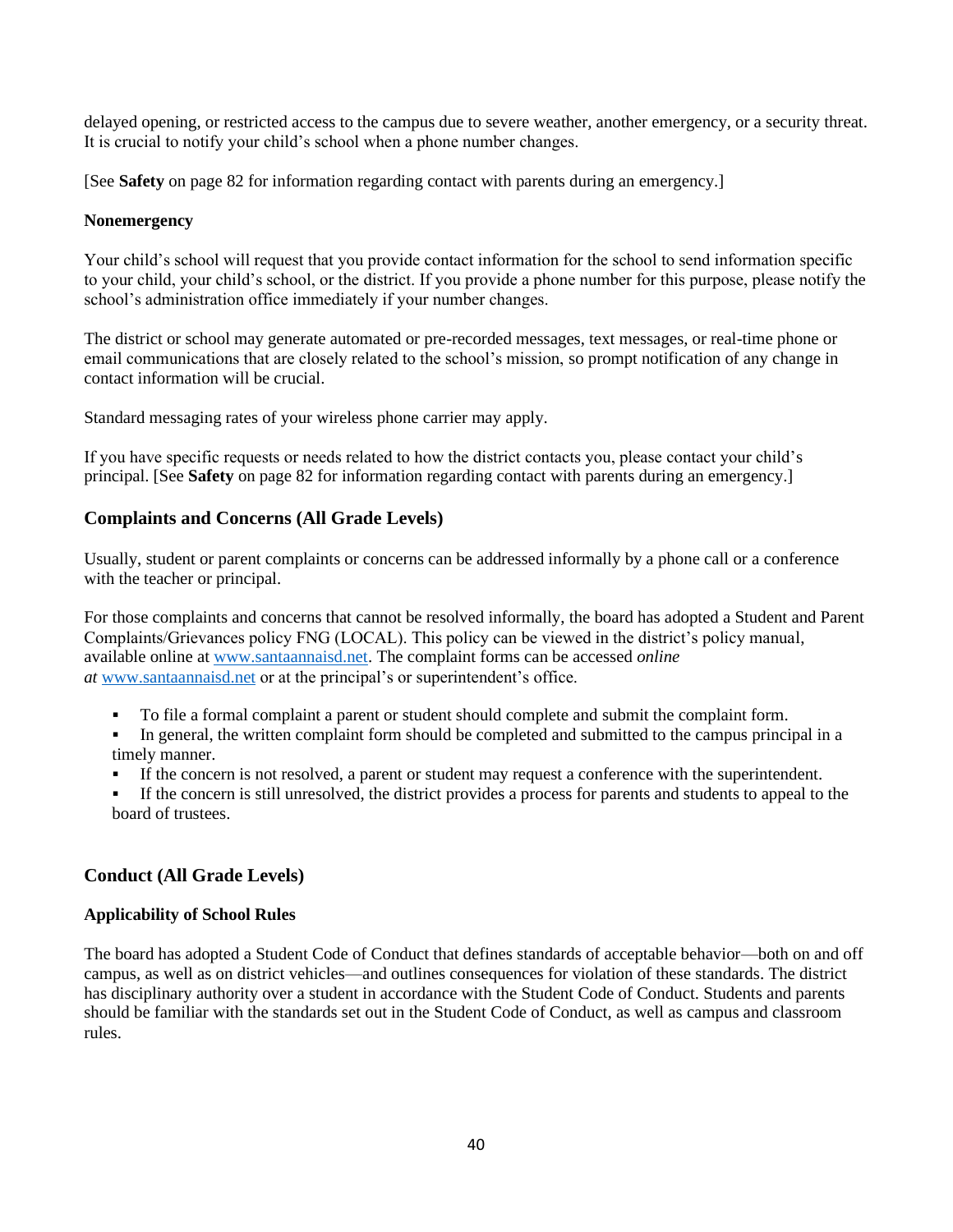During summer instruction, the Student Handbook and Student Code of Conduct in place for the school year immediately preceding the summer period shall apply, unless the district amends either or both documents for the purposes of summer instruction.

### **Campus Behavior Coordinator**

Each campus has a campus behavior coordinator to apply discipline management techniques and administer consequences for certain student misconduct, as well as provide a point of contact for student misconduct. The contact information for each campus behavior coordinator is available on the district's website at [www.santaannaisd.net](http://www.santaannaisd.net/) and is listed below:

Edward Morales [edward.morales@santaannaisd.net](mailto:edward.morales@santaannaisd.net) 325-348-3137

### **Deliveries**

Except in emergencies, delivery of messages or packages to students will not be allowed during instructional time. A parent may leave a message or a package, such as a forgotten lunch, for the student to pick up from the front office during a passing period or lunch.

### **Disruption of School Operations**

Disruption of school operations is not tolerated and may constitute a misdemeanor offense. As identified by state law, disruptions include the following:

- Interference with the movement of people at an exit, entrance, or hallway of a district building without authorization from an administrator.
- Interference with an authorized activity by seizing control of all or part of a building.
- Use of force, violence, or threats to prevent participation in an authorized assembly.
- Use of force, violence, or threats to cause disruption during an assembly.
- Interference with the movement of people at an exit or an entrance to district property.
- Use of force, violence, or threats to prevent people from entering or leaving district property without authorization from an administrator.

Disruption of classes or other school activities while on or within 500 feet of district property includes:

- Making loud noises.
- Trying to entice a student away from, or to prevent a student from attending, a required class or activity; and
- Entering a classroom without authorization and disrupting the activity with loud or profane language or any misconduct.

Interference with the transportation of students in vehicles owned or operated by the district is also considered a disruption.

### **Social Events**

School rules apply to all school social events. Guests attending these events are expected to observe the same rules as students, and a student inviting a guest will share responsibility for the conduct of his or her guest.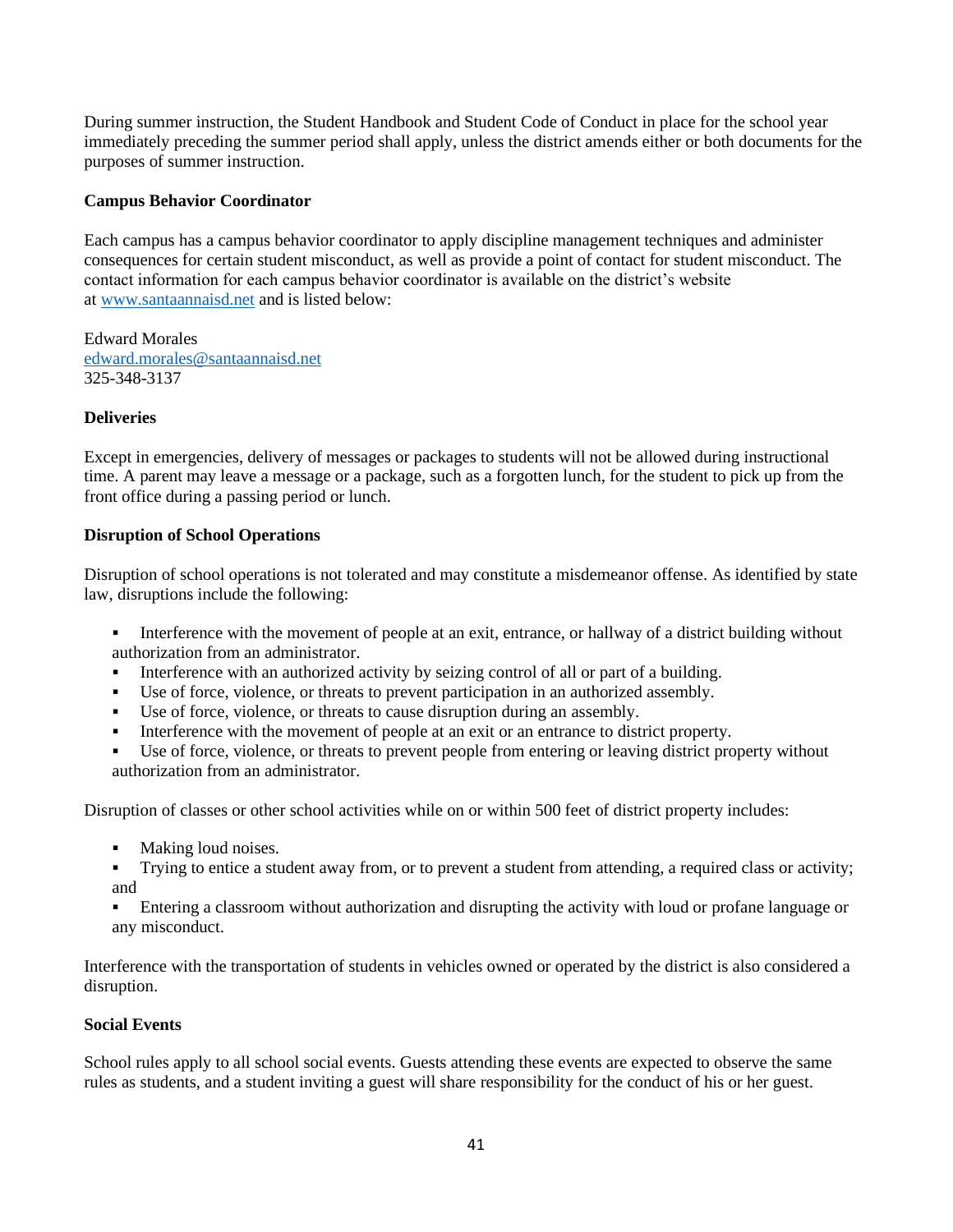A student attending a social event will be asked to sign out when leaving before the end of the event and will not be readmitted.

A parent interested in serving as a chaperone for any school social events should contact the campus principal.

# **Counseling**

The district has a comprehensive school counseling program that includes:

- A guidance curriculum to help students develop their full educational potential, including the student's interests and career objectives.
- A responsive services component to intervene on behalf of any student whose immediate personal
- concerns or problems put the student's continued educational, career, personal, or social development at risk. • An individual planning system to guide a student as the student plans, monitors, and manages the student's own educational, career, personal, and social development; and
- Systems to support the efforts of teachers, staff, parents, and other members of the community in promoting the educational, career, personal, and social development of students.

The district will make a preview of the program, including all materials and curriculum, available to parents to review during school hours.

### **Academic Counseling**

### *Elementary and Middle/Junior High School Grade Levels*

The school counselor will provide information to students and parents about college and university admissions and the importance of planning for postsecondary education, including appropriate coursework and financial aid availability and requirements.

In either grade 7 or 8, each student will receive instruction on how best to prepare for high school, college, and a career.

# *High School Grade Levels*

High school students and their parents are encouraged to talk with a school counselor, teacher, or principal to learn more about course offerings, graduation requirements, and early graduation procedures. Each year, high school students will be provided information on anticipated course offerings for the next school year, how to make the most of academic and career and technical education (CTE) opportunities, and the importance of postsecondary education.

The school counselor will also provide information each year a student is enrolled in high school regarding:

- The importance of postsecondary education.
- The advantages of earning an endorsement and completing the foundation program with the distinguished level of achievement.
- The disadvantages of pursuing a high school equivalency exam (GED) as opposed to earning a high school diploma.
- Financial aid eligibility and how to apply for financial aid.
- Automatic admission to state-funded Texas colleges and universities.
- Eligibility requirements for the TEXAS Grant.
- Availability of district programs that allow students to earn college credit.
- Availability of tuition and fee assistance for postsecondary education for students in foster care; and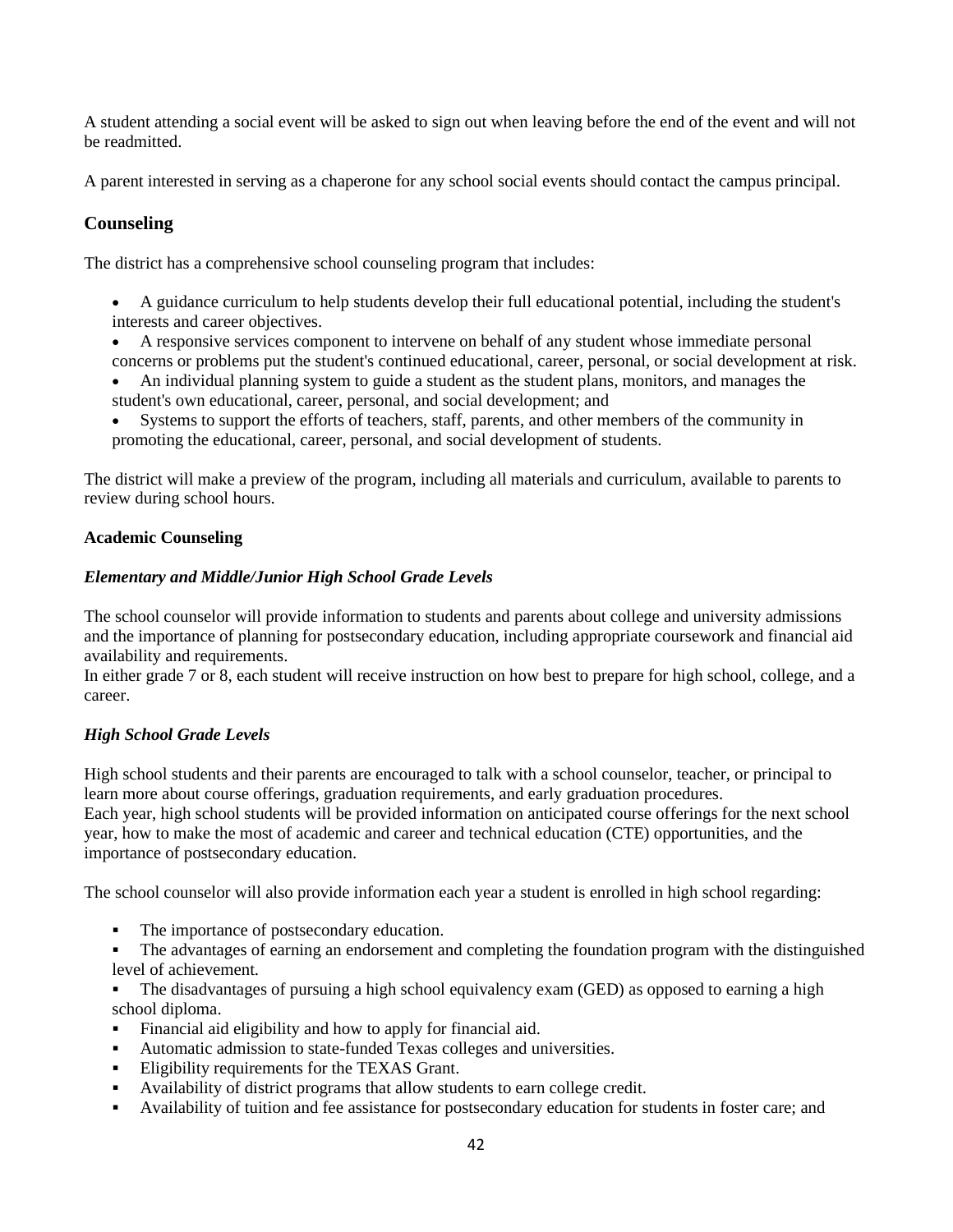Availability of college credit awarded by institutions of higher education to veterans and military service members for military experience, education, and training.

Additionally, the school counselor can provide information about workforce opportunities after graduation or technical and trade school opportunities, including opportunities to earn industry-recognized certificates and licenses.

### **Personal Counseling (All Grade Levels)**

The school counselor is available to assist students with a wide range of personal, social, and family concerns, including emotional or mental health issues and substance abuse. A student who wishes to meet with the school counselor should contact Steffany Fitzpatrick. As a parent, if you are concerned about your child's mental or emotional health, please speak with the school counselor for a list of resources that may be of assistance.

If your child has experienced trauma, contact the school counselor for more information.

### [See **Mental Health Support** on page 72, and **Child Sexual Abuse, Trafficking, and Other Maltreatment of Children and Dating Violence** on page 34.]

# **Course Credit (Secondary Grade Levels Only)**

A student at any grade level enrolled in a high school course will earn credit for the course only if the final grade is 70 or above. For a two-part (two-semester, 1-credit course), the student's grades from both halves (semesters) will be averaged and credit will be awarded if the combined average is 70 or above. If the student's combined average is less than 70, the student will be awarded credit only for the half (semester) with the passing grade.

# **Credit by Examination—If a Student Has Taken the Course/Subject (Grades 6–12)**

A student who has previously taken a course or subject but did not receive credit or a final grade for it may, in circumstances determined by the principal or attendance committee, be permitted to earn credit or a final grade by passing an examination approved by the district's board of trustees on the essential knowledge and skills defined for that course or subject.

Examples of prior instruction include incomplete coursework due to a failed course or excessive absences, homeschooling, or coursework by a student transferring from a non-accredited school. The opportunity to earn credit by examination after the student has had prior instruction is sometimes referred to as "credit recovery."

If the student is granted approval to take an examination for this purpose, the student must score at least 70 on the examination to receive credit for the course or subject.

The attendance review committee may also offer a student with excessive absences an opportunity to earn credit for a course by passing an examination.

[See the school counselor and policy EHDB (LOCAL) for more information.]

# **Credit by Examination for Advancement/Acceleration—If a Student Has Not Taken the**

# **Course/Subject**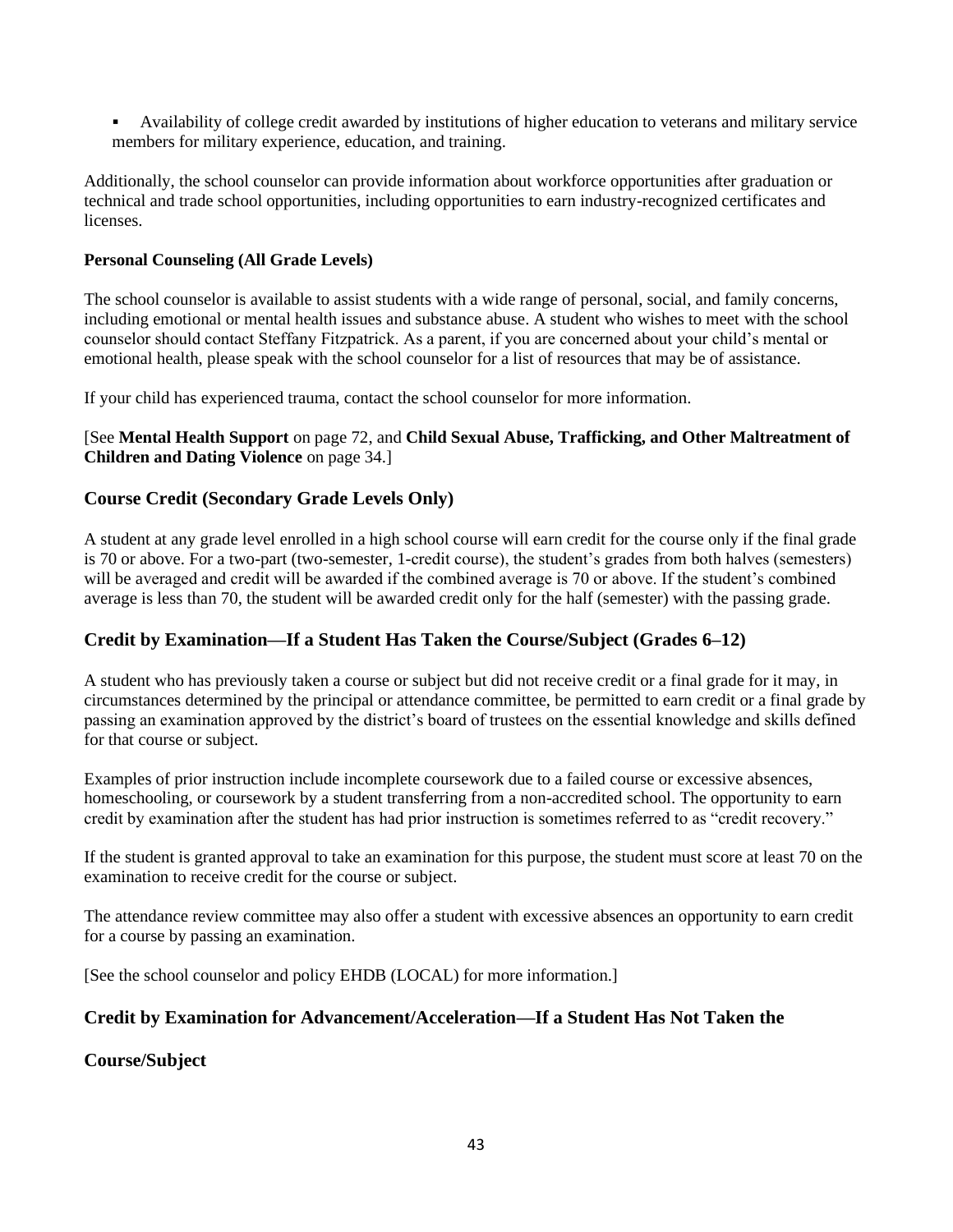A student will be permitted to earn credit by examination for an academic course or subject area for which the student had no prior instruction for advancement or to accelerate to the next grade level.

The examinations offered by the district are approved by the district's board of trustees. Testing windows for these examinations will be published in district publications and on the district's website. A student may take a specific examination only once per testing window.

The only exceptions to the published testing windows will be for examinations administered by another entity or to accommodate a student experiencing homelessness or a student involved in the foster care system.

When another entity administers an examination, the student and the district must comply with the testing schedule of the other entity.

If a student plans to take an examination, the student or parent must register with the school counselor no later than 30 days prior to the scheduled testing date. [See policy EHDC for more information.]

### **Students in Grades 6–12**

A student in grade 6 or above is eligible to earn course credit with.

- A passing score of at least 80 on an examination approved by the board; or
- A scaled score of 50 or higher on an examination administered through the College Level Examination Program (CLEP), or
- A score of 3 or higher on an AP examination, as applicable.

A student may take an examination to earn high school course credit no more than twice. If a student fails to achieve the designated score on the applicable exam before the beginning of the school year in which the student would need to enroll in the course according to the school's high school course sequence, the student must complete the course.

### **Dating Violence, Discrimination, Harassment, and Retaliation (All Grade Levels)**

Students learn best, and their welfare is best served, in a school environment that is free from dating violence, discrimination, harassment, and retaliation.

Students are expected to treat peers and district employees with courtesy and respect, avoid offensive behaviors, and stop those behaviors as directed. District employees are likewise expected to treat students with courtesy and respect.

The board has established policies and procedures to prohibit and promptly address inappropriate and offensive behaviors that are based on a person's race, color, religion, sex, gender, national origin, disability, age, or any other basis prohibited by law. A copy of the district's policy is available in the principal's office and in the superintendent's office or on [www.santaannaisd.net.](http://www.santaannaisd.net/) [See policy FFH for more information.]

#### **Dating Violence**

Dating violence occurs when a person in a current or past dating relationship uses physical, sexual, verbal, or emotional abuse to harm, threaten, intimidate, or control the other person in the relationship or any of the person's past or subsequent partners. This type of conduct is considered harassment if it is so severe, persistent, or pervasive that it affects a student's ability to participate in or benefit from an educational program or activity;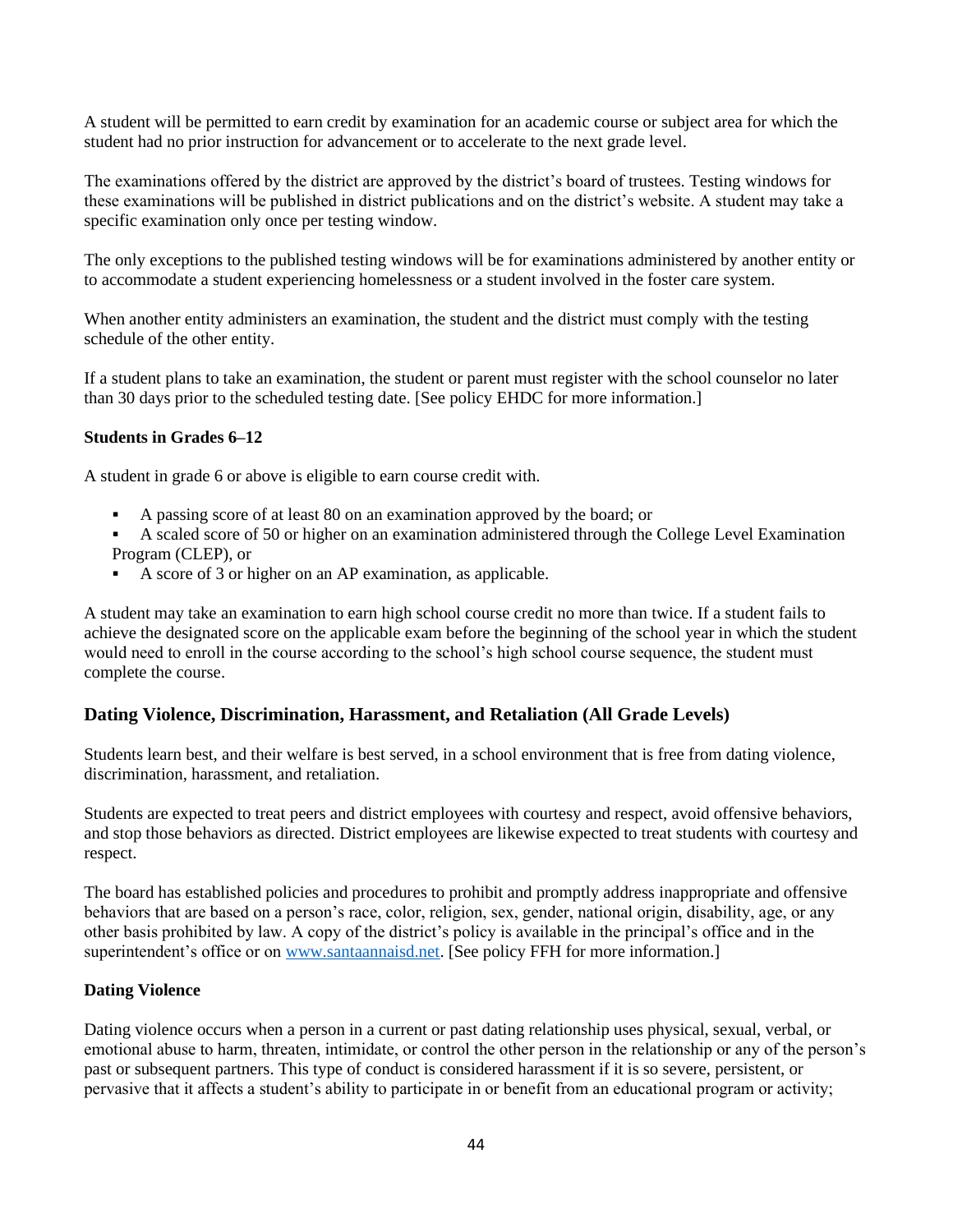creates an intimidating, threatening, hostile, or offensive educational environment; or interferes with the student's academic performance.

Examples of dating violence against a student may include, but are not limited to:

- Physical or sexual assaults.
- Name-calling.
- Put-downs.
- Threats to hurt the student, the student's family members, or members of the student's household.
- **•** Destroying property belonging to the student.
- Threats to commit suicide or homicide if the student ends the relationship.
- Threats to harm a student's past or current dating partner.
- Attempts to isolate the student from friends and family.
- Stalking; or
- Encouraging others to engage in these behaviors.

### **Discrimination**

Discrimination is defined as any conduct directed at a student based on race, color, religion, sex, gender, national origin, disability, age, or any other basis prohibited by law that negatively affects the student.

### **Harassment**

Harassment, in general terms, is conduct so severe, persistent, or pervasive that it affects a student's ability to participate in or benefit from an educational program or activity; creates an intimidating, threatening, hostile, or offensive educational environment; or interferes with the student's academic performance.

Examples of harassment may include, but are not limited to:

- Offensive or derogatory language directed at a person's religious beliefs or practices, accent, skin color, or need for accommodation.
- Threatening, intimidating, or humiliating conduct.
- **•** Offensive jokes, name-calling, slurs, or rumors.
- **•** Physical aggression or assault.
- Graffiti or printed material promoting racial, ethnic, or other negative stereotypes; or
- Other kinds of aggressive conduct such as theft or damage to property.

#### **Sexual Harassment and Gender-Based Harassment**

Sexual harassment and gender-based harassment of a student by an employee, volunteer, or another student are prohibited.

Examples of sexual harassment may include, but are not limited to:

Touching private body parts or coercing physical contact that is sexual in nature.

- Sexual advances.
- Jokes or conversations of a sexual nature; and
- Other sexually motivated conduct, communications, or contact.

Sexual harassment of a student by an employee or volunteer does not include necessary or permissible physical contact that a reasonable person would not construe as sexual in nature, such as comforting a child with a hug or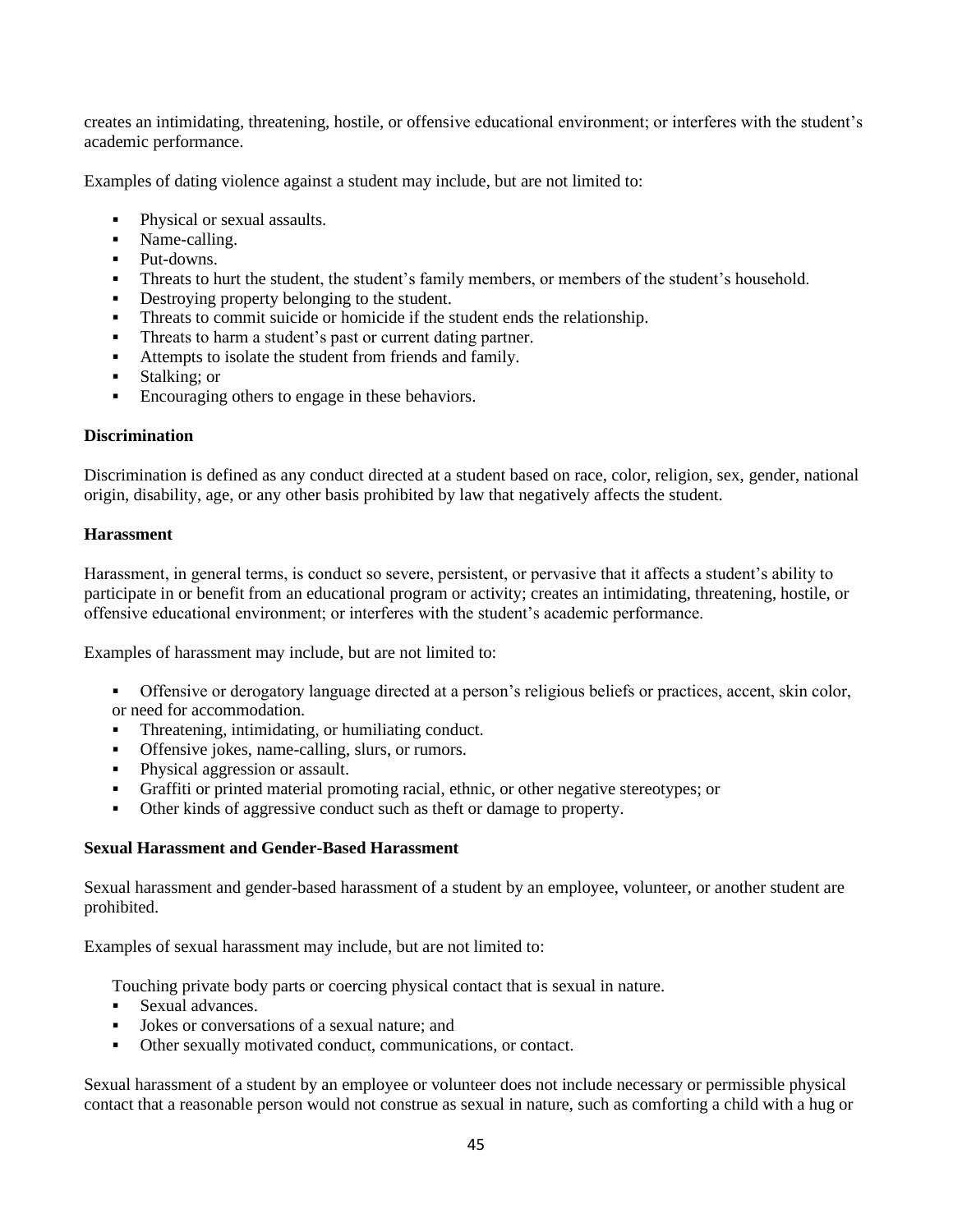taking the child's hand. However, romantic, sexual, and other inappropriate social relationships between students and district employees are prohibited, even if consensual.

Gender-based harassment includes physical, verbal, or nonverbal conduct based on a student's gender, the student's expression of characteristics perceived as stereotypical for the student's gender, or the student's failure to conform to stereotypical notions of masculinity or femininity.

Gender-based harassment can occur regardless of the student's or the harasser's actual or perceived sexual orientation or gender identity. Examples of gender-based harassment directed against a student may include, but are not limited to:

- Offensive jokes, name-calling, slurs, or rumors.
- Physical aggression or assault.
- **•** Threatening or intimidating conduct; or
- Other kinds of aggressive conduct such as theft or damage to property.

### **Retaliation**

Retaliation against a person who makes a good-faith report or participates in an investigation of discrimination, harassment, or dating violence is prohibited. A person who makes a false claim, offers false statements, or refuses to cooperate with a district investigation, however, may be subject to appropriate discipline.

Examples of retaliation may include threats, rumor spreading, ostracism, assault, destruction of property, unjustified punishments, or unwarranted grade reductions. Unlawful retaliation does not include petty slights or annoyances.

### **Reporting Procedures**

Any student who believes that he or she has experienced dating violence, discrimination, harassment, or retaliation should immediately report the problem to a teacher, school counselor, principal, or other district employee. The report may be made by the student's parent. [See policy FFH (LOCAL) and (EXHIBIT) for other appropriate district officials to whom to make a report.]

Upon receiving a report, the district will determine whether the allegations, if proven, constitute prohibited conduct as defined by policy FFH. If not, the district will refer to policy FFI to determine whether the allegations, if proven, constitute bullying, as defined by law and policy FFI. If the alleged prohibited conduct also meets the statutory and policy definitions for bullying, an investigation of bullying will also be conducted.

### [See **Bullying** on page 32]

The district will promptly notify the parent of any student alleged to have experienced prohibited conduct involving an adult associated with the district. In the event alleged prohibited conduct involves another student, the district will notify the parent of the student alleged to have experienced the prohibited conduct when the allegations, if proven, would constitute a violation as defined by policy FFH.

### **Investigation of Report**

Allegations of prohibited conduct, which includes dating violence, discrimination, harassment, and retaliation, will be promptly investigated.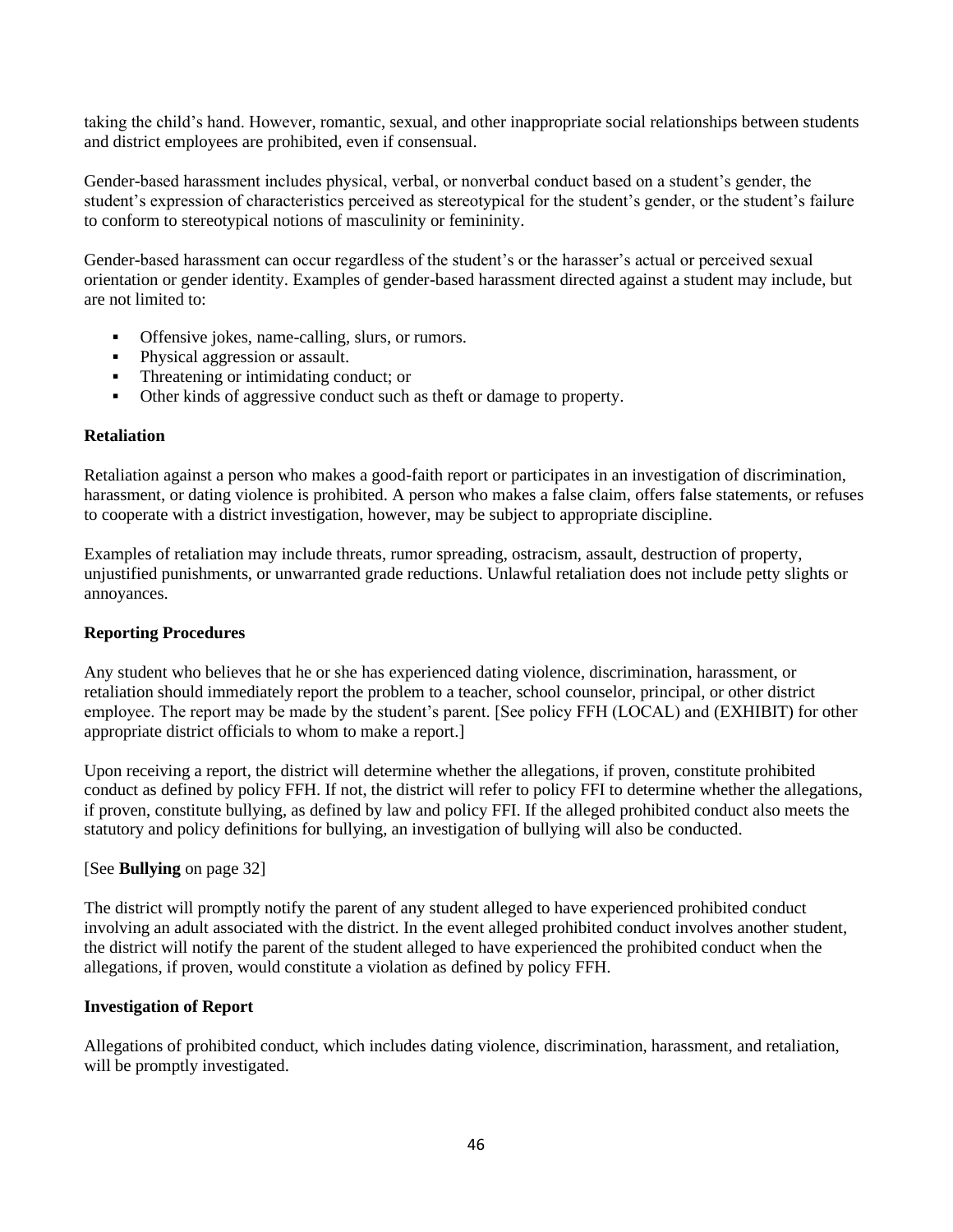To the extent possible, the district will respect the privacy of the student. However, limited disclosures may be necessary to conduct a thorough investigation and comply with law.

If a law enforcement or other regulatory agency notifies the district that it is investigating the matter and requests that the district delay its investigation, the district will resume its investigation at the conclusion of the agency's investigation.

During an investigation and when appropriate, the district will take interim action to address the alleged prohibited conduct.

If the district's investigation indicates that prohibited conduct occurred, appropriate disciplinary action and, in some cases, corrective action will be taken to address the conduct. The district may take disciplinary and corrective action even if the conduct was not unlawful.

All involved parties will be notified of the outcome of the district investigation within the parameters and limits allowed under the Family Educational Rights and Privacy Act (FERPA).

A student or parent who is dissatisfied with the outcome of the investigation may appeal in accordance with policy FNG (LOCAL).

# **Discrimination**

[See **Dating Violence, Discrimination, Harassment, and Retaliation** on page 44.]

### **Distance Learning (All Grade Levels)**

Distance learning and correspondence courses include courses that encompass the state-required essential knowledge and skills but are taught through multiple technologies and alternative methodologies such as mail, satellite, internet, video-conferencing, and instructional television.

If a student wishes to enroll in a correspondence course or a distance learning course that is not provided through the Texas Virtual School Network (TXVSN), as described below, to earn credit in a course or subject, the student must receive permission from the principal prior to enrolling in the course or subject. If the student does not receive prior approval, the district may not recognize and apply the course or subject toward graduation requirements or subject mastery.

### **Texas Virtual School Network (TXVSN) (Secondary Grade Levels)**

The Texas Virtual School Network (TXVSN) has been established by the state as one method of distance learning. A student has the option, with certain limitations, to enroll in a course offered through the TXVSN to earn course credit for graduation.

Depending on the TXVSN course in which a student enrolls, the course may be subject to the "no pass, no play" rules. [See **Extracurricular Activities, Clubs, and Organizations** on page 55.] In addition, a student who enrolls in a TXVSN course for which an end-of-course (EOC) assessment is required must still take the corresponding EOC assessment.

A parent may ask questions or request that their child be enrolled in a TXVSN course by contacting the school counselor. Unless an exception is made by the principal, a student will not be allowed to enroll in a TXVSN course if the school offers the same or a similar course.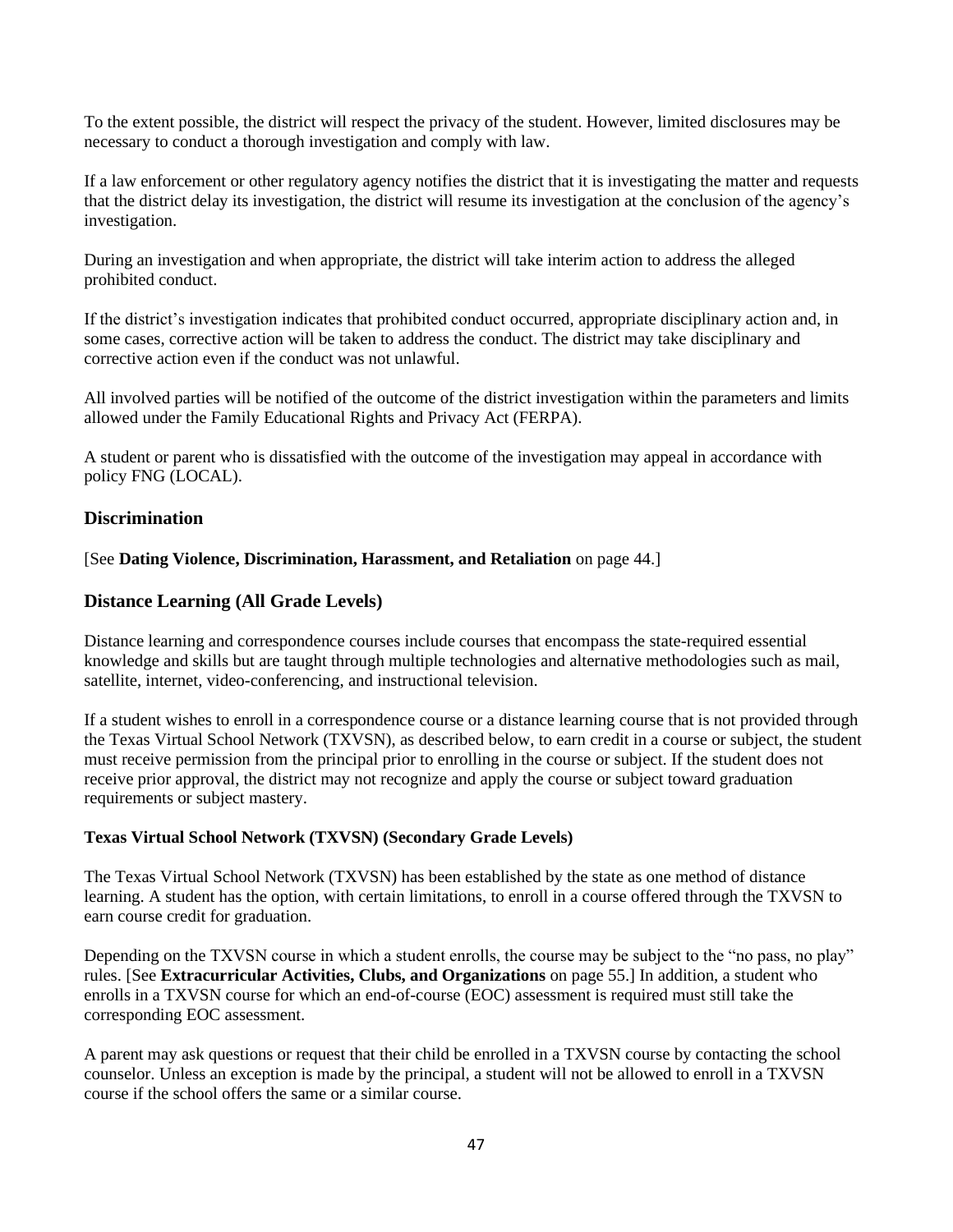A copy of policy EHDE addressing distance learning will be distributed to parents of middle and high school students at least once each year. If you do not receive a copy or have questions about this policy, please contact campus administrator.

### **Distribution of Literature, Published Materials, or Other Documents (All Grade Levels)**

### **School Materials**

Publications prepared by and for the school may be posted or distributed, with the prior approval of the principal, sponsor, or teacher. Such items may include school posters, newspapers, yearbooks, brochures, flyers, etc.

All school publications are under the supervision of a teacher, sponsor, and the principal.

#### **Non-school Materials**

### *From Students*

Students must obtain prior approval from the principal before selling, posting, circulating, or distributing more than ten printed copies of written or printed materials, handbills, photographs, pictures, films, tapes, or other visual or auditory materials that were not developed under the oversight of the school. To be considered, any nonschool material must include the name of the sponsoring person or organization. Approval will be granted or denied within two school days.

The principal's office is the location for approved non-school materials to be placed for voluntary viewing or collection by students. [See policy FNAA for more information.]

A student may appeal a decision in accordance with policy FNG (LOCAL). Any student who sells, posts, circulates, or distributes non-school material without prior approval will be subject to disciplinary action in accordance with the Student Code of Conduct. Materials displayed without approval will be removed.

[See policy FNG LOCAL] for student complaint procedures.]

#### *From Others*

No person or group will sell, circulate, distribute, or post on any district premises written or printed materials, handbills, photographs, pictures, films, tapes, or other visual or auditory materials that is not sponsored by the district or by a district-affiliated school-support organization, except as permitted by policy GKDA.

To be considered for distribution, any non-school material must meet the limitations on content established in the policy, include the name of the sponsoring person or organization, and be submitted to the principal for prior review. The principal will approve or reject the materials within two school days of the time the materials are received. The requestor may appeal a rejection in accordance with the appropriate district complaint policy. [See policies DGBA or GF for more information.]

The principal's office is the location for approved non-school materials to be placed for voluntary viewing or collection.

Prior review will not be required for:

▪ Distribution of materials by an attendee to other attendees of a school-sponsored meeting intended for adults and held after school hours.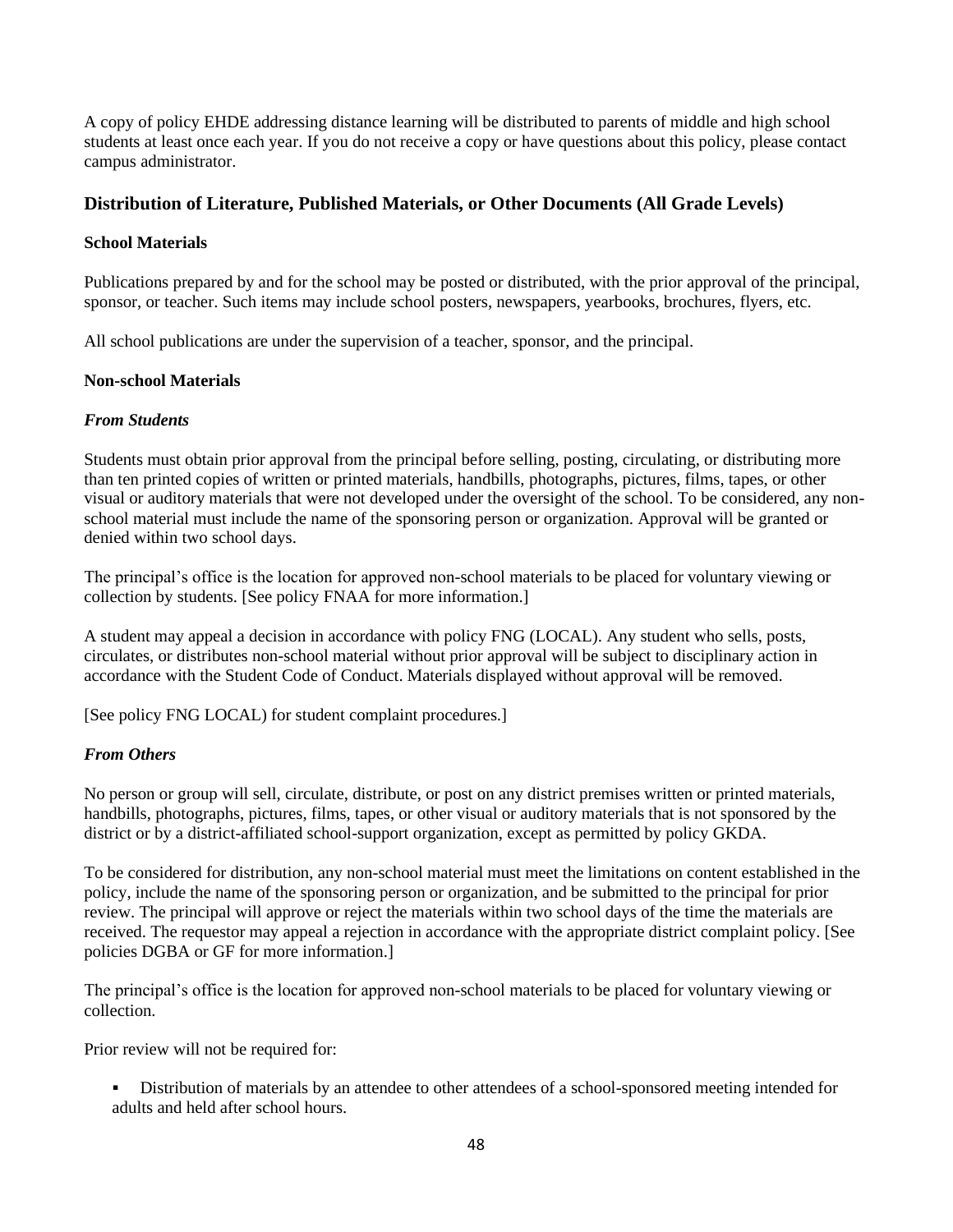- Distribution of materials by an attendee to other attendees of a community group meeting held after school hours in accordance with policy GKD (LOCAL) or a non-curriculum-related student group meeting held in accordance with policy FNAB (LOCAL).
- Distribution for electioneering purposes during the time a school facility is being used as a polling place, in accordance with state law.

All non-school materials distributed under these circumstances must be removed from district property immediately following the event at which the materials are distributed.

# **Dress and Grooming (All Grade Levels)**

The district's dress code teaches grooming and hygiene, prevents disruption, and minimizes safety hazards. Students and parents may determine a student's personal dress and grooming standards, provided they comply with the following:

Shorts must reach to the fingertips of the student with their arms extended at their side and shoulders relaxed.

Pants shall be worn up around the waistline and may not have holes that are above fingertips of the student with their arms extended at their side and shoulders relaxed. Pajamas are not allowed. Leggings, jeggings, tights, and yoga pants may not be worn as pants unless covered by a shirt or dress reaching beyond the fingertips of the student with their arms extended at their side and shoulders relaxed.

- Skirts must be no more than 5 inches above the knee, measured from the floor with the student kneeling.
- Clothing which is revealing, form fitting, or overly exposing is not permitted. Examples spandex; halter tops, tube tops, tank tops, blouses that tie at the shoulder. Students must wear appropriate undergarments, and no undergarments may be visible. Exposed bodies, underwear, or boxers must not show through openings in the clothing. Cleavage must be fully covered.
- Shirts and blouses must be long enough not to expose bare skin. No midriff type shirts or crop tops will be permitted. In other words, if you raise your arms and your midsection shows, it a midriff type of top.
- Male students shall not wear sleeveless shirts. Sleeves shirts worn by females must cover at least 2 inches of the shoulder.
- Appropriate undergarments must be worn and must not be visible. Plain white t-shirts must be covered by a dress code conforming shirt.
- Any unbuttoned shirt must have a shirt underneath that conforms to dress code. Hooded shirts may NOT be worn with the hood on the student's head while inside the building.
- Shirttails designed to be tucked in or any shirt, regardless of cut, that drops below the buttocks shall be tucked inside the pants.
- Clothing, which depicts or promotes cults, gangs, death, violence, tobacco, drugs, or alcohol usage, vulgar or sexually suggestive language, are prohibited.
- All students must always wear shoes. Slippers and house shoes are prohibited.
- Headwear such as caps, hats, hoodies, headbands, bandanas, etc. shall not be worn in the building unless by doctor's order.
- Sunglasses may not be worn in the building unless by doctor's order.
- Chains hanging from the clothing shall not be worn.
- Nose rings, eyebrow rings, tongue rings, or other body piercing rings are prohibited. Girls, only, may wear earrings in the ear. Prohibited items may not be worn and covered with tape, bandages, etc.

Hair must be neat, clean, and well-groomed, always. No student may have geometric or unusual patterns shaved or cut in the hair (no mohawks, fauxhawks, or dreadlocks). Colors such as pink, purple, green, orange, blue or variations of these colors are not allowed. Any hair that is not a natural tint will need to be fixed before coming to school. Boy's hair can be any length but cannot be in their face (cover eyes) or in a ponytail.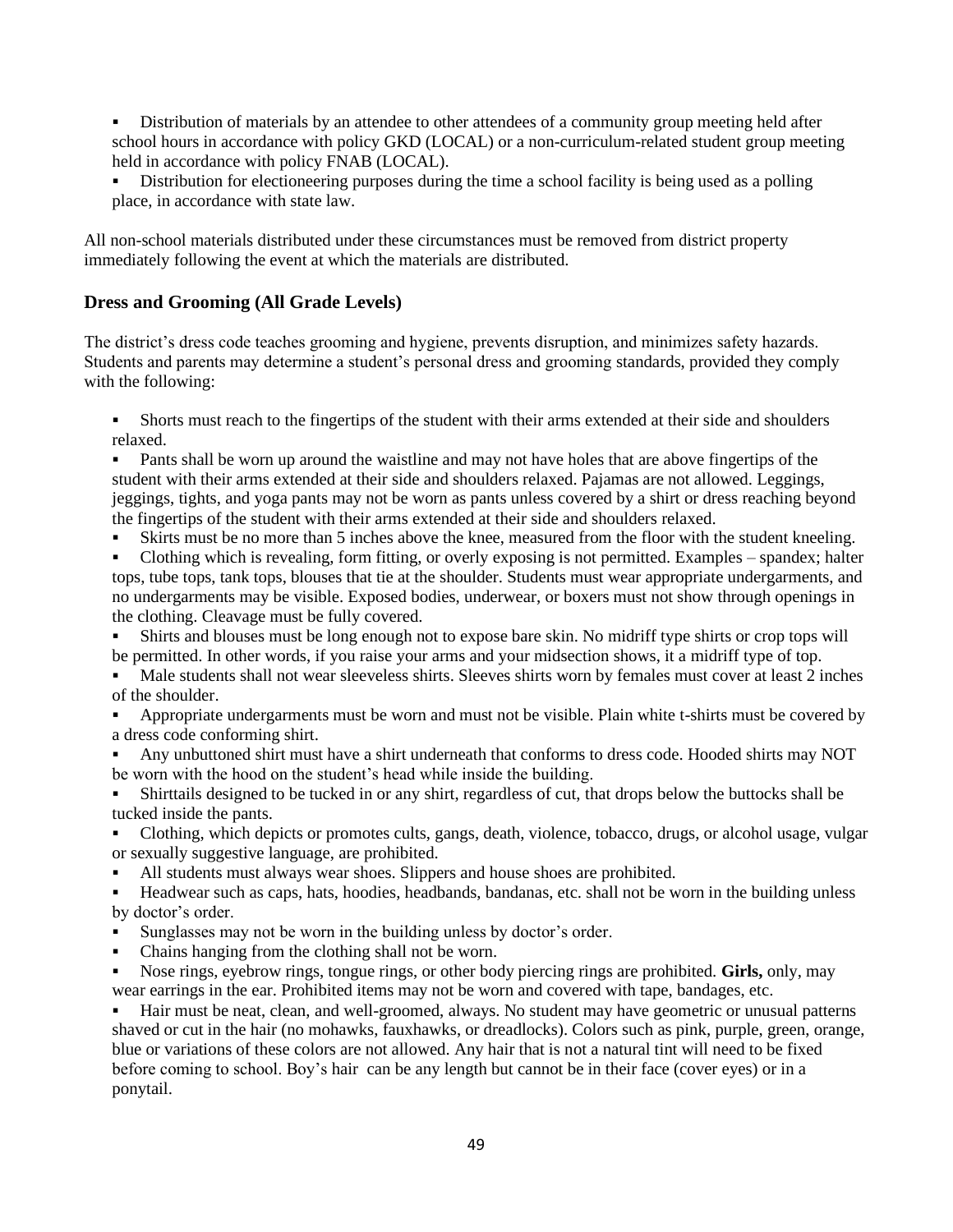- Beards, mustaches, facial hair of any kind is prohibited. Sideburns may not extend beyond the bottom of the earlobe.
- Visible tattoos that are obscene, offensive or gang related should be covered and remain covered throughout the school day.
- Contact lenses must be of a natural color and shape.

Sponsors of various organizations may require a more stringent guidelines as it pertains to performance or participation.

All students must dress in accordance with the dress code when attending any school sponsored activity in or out of town unless different attire is approved by the school official in charge. Those activities in which students travel and represent the school are subject to a stricter requirement in dress and in grooming than is expected in a normal school day.

If the principal determines that a student's grooming or clothing violates the school's dress code, the student will be given an opportunity to correct the problem at school. If not corrected, the student may be assigned to inschool suspension for the remainder of the day, until the problem is corrected, or until a parent or designee brings an acceptable change of clothing to the school. Repeated offenses may result in more serious disciplinary action in accordance with the Student Code of Conduct.

### **Drug Testing Policy Mandatory Drug Testing program**

The district requires drug testing of any student in grades 7-12 who choose to participate in school sponsored extracurricular activities.

#### **Covered Activities**

School sponsored extracurricular activities for which testing is required includes all competitive extracurricular activities, including FFA and 4-H.

A student participating in these activities shall be tested for the presence of illegal drugs and alcohol at the beginning of each school year and prior to joining an extracurricular program at any time during the school year. In addition, students shall be randomly tested throughout the school year.

### **Purpose**

The purpose of the drug testing program is to prevent injury, illness, and harm resulting from the use of illegal and performance enhancing drugs or alcohol.

### **Distribution of Policy**

The district shall provide each parent and student a copy of the drug testing policy and consent form prior to the student's participation in an affected activity.

### **Orientation Meeting**

The district shall conduct a meeting with parents and interested student participants prior to the beginning of the fall practice period. District employees shall explain the drug testing program, review the policy, and consent form, and provide an educational presentation on the harmful effects of drug and alcohol abuse. Student attendance at the orientation meeting is mandatory. Parent attendance at an orientation meeting is optional.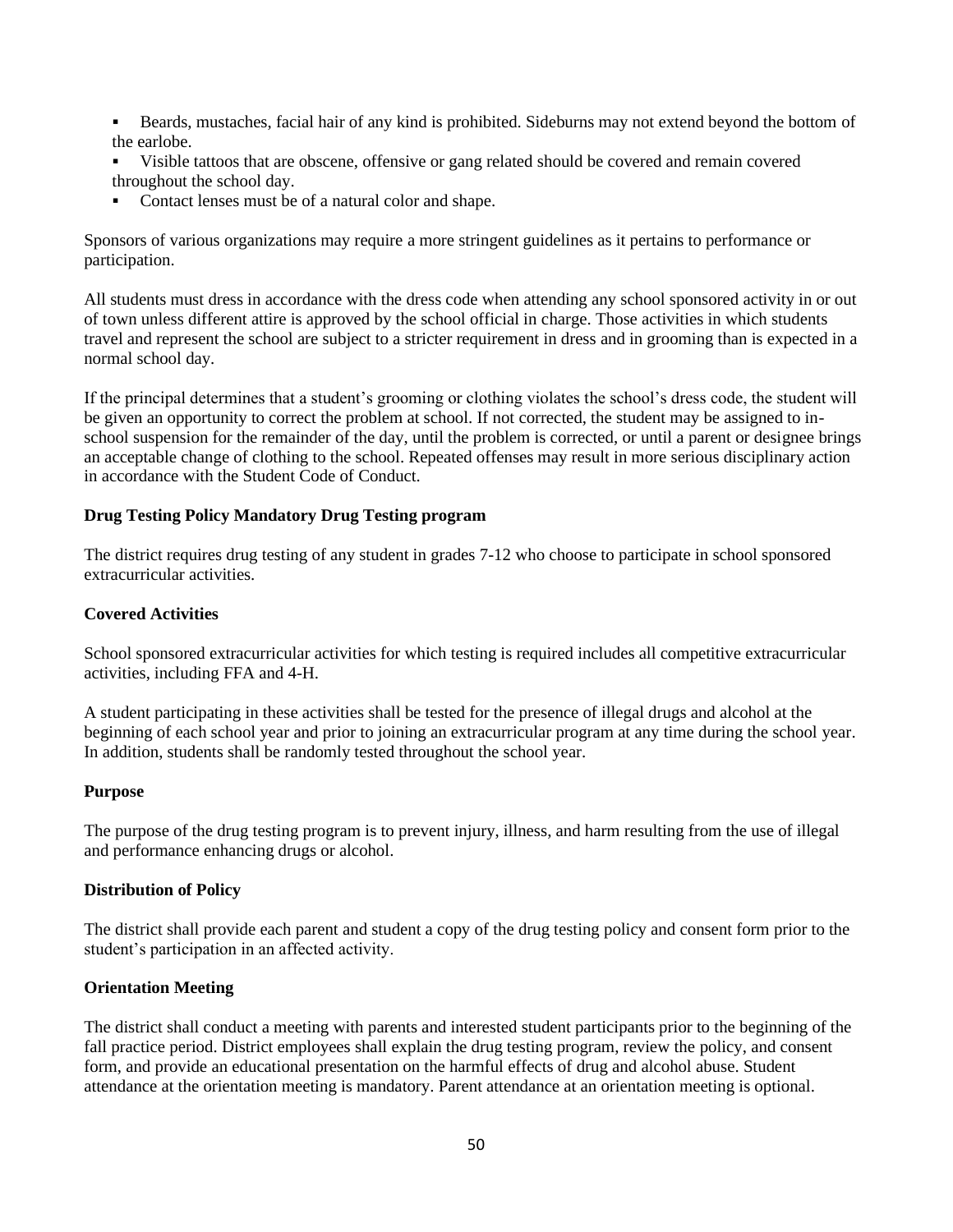### **Consent**

Before a student is eligible to participate in extracurricular activities, the student shall be required annually to sign a consent form agreeing to be subject to the rules and procedures of the drug testing program. If the student is under the age of 18, the student's parent or guardian shall also sign a consent form. If appropriate consent is not given, the student shall not be allowed to participate in extracurricular activities.

### **Use of Results**

Drug test results shall be used only to determine eligibility for participation in extracurricular activities. Positive drug test results shall not be used to impose disciplinary sanctions or academic penalties. Nevertheless, nothing in this policy shall limit or affect the application of state law, local policy, or the Student Code of Conduct. A student who commits a disciplinary offense shall be subject to consequences in accordance with the Student Code of Conduct.

### **Testing Procedures**

Testing shall be done in accordance with accepted practices and procedures established by the testing laboratory contracted by the district. The testing parameters shall be set at industry standards as defined by the National Institute for Drug Abuse. A copy of the specimen collection and chain of custody procedures used by the district and the testing laboratory shall be made available to any parent or student upon request.

### **Privacy**

Students shall be protected to the maximum extent possible. Testing results shall be sent directly to the district. The contracted laboratory shall notify the principal of the results. The principal shall notify the Athletic Director charged with administering the consequences described below. Records of test results shall be kept confidential and provided only to administrators, Athletic Director, the Head Coach responsible for administering the program, and the student's parents or guardians. Upon written request of parents/guardians or a student of legal age, records may be released to the treatment facilities.

### **Substances for which tests are conducted.**

The district shall have available to students and parents a list of the exact substances for which tests will be conducted.

The drug testing laboratory shall test for the presence of: performance enhancing substances, including anabolic steroids, marijuana, cocaine, methaqualone, benzodiazepines, phencyclidine, (PCP), methadone, barbiturates, propoxyphene, amphetamines, opiates, nicotine and metabolites of any of these substances.

# **Collection Procedures**

Personnel from the drug testing laboratory shall collect specimens under conditions that are no more intrusive than the conditions experienced in a public restroom. When selected for testing, a student shall be escorted to the school's testing site by a District employee and shall remain under employee supervision until the student provides a sample. A District employee of the same gender as the student shall be present when any samples are collected.

### **Random Testing**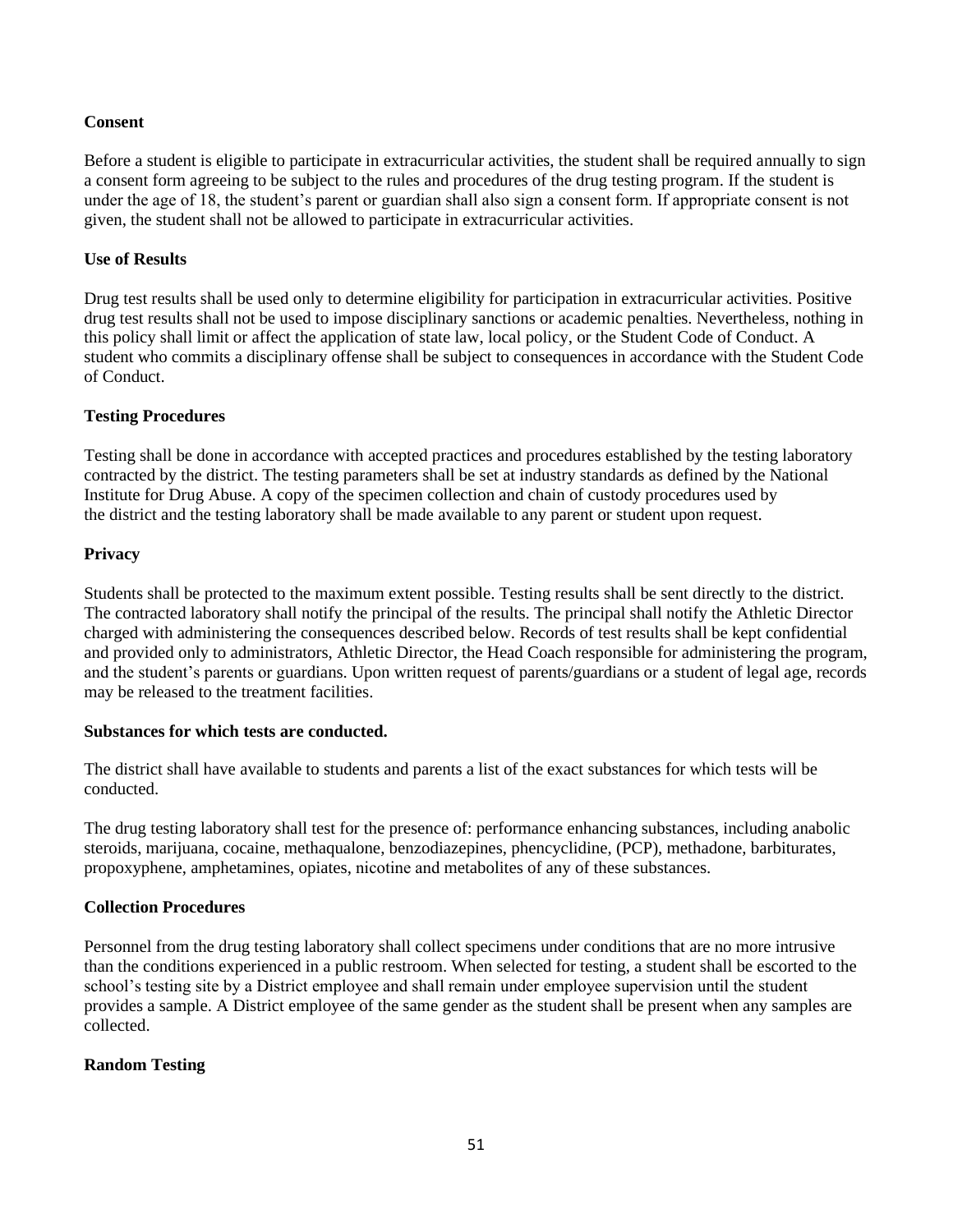Random tests shall be conducted on as many as ten dates throughout the school year. No less than 15 percent and no more than 30 percent of the students participating in the program shall be randomly selected for each random test date. The drug testing laboratory shall use a random selection method to identify students chosen for random testing. Students shall not receive prior notice of the testing date or time.

#### **Refusal to Test or Tampering**

A student who refuses to be tested when selected or who is determined to have tampered with a sample shall be deemed to have a positive test result and shall be subject to the appropriate consequences depending on previous positive test results, if any.

Student athletes are given a maximum of 3 hours to provide a sample as per Federal Guidelines. If a sample is not provided within 3 hours, it will be considered a positive refusal.

If a student is absent on the day of the random test, a sample shall be collected on the next random testing date.

An initial positive test shall be confirmed by a second test of the same specimen before being reported as positive.

#### **Confirmation of Positive Results**

Upon receiving results of a positive drug test, the district shall schedule a meeting with the student, the student's parents if the student is under the age of 18, and the coach or sponsor of the extracurricular activity to review the test results and discuss consequences.

#### **Retesting**

If the student wishes to return to participation in extracurricular activities after any applicable consequences, the student must be retested at the end of the period of suspension and have a negative test result; following that, the student shall be retested on the next three random test dates.

#### **Drug Abuse Prevention**

The district shall notify the parent and student of drug and alcohol abuse prevention resources available in the area.

#### **Consequences**

Consequences of positive test results shall be cumulative through the student's enrollment in the district.

#### **First Offense**

Upon a first offense of receiving a confirmed positive drug test, a student shall be suspended from any extracurricular activity for 30 calendar days following the date the student and parent are notified of the test results.

During the period of suspension, the student may participate in practice but not in any competitive activities or performances.

### **Second Offense**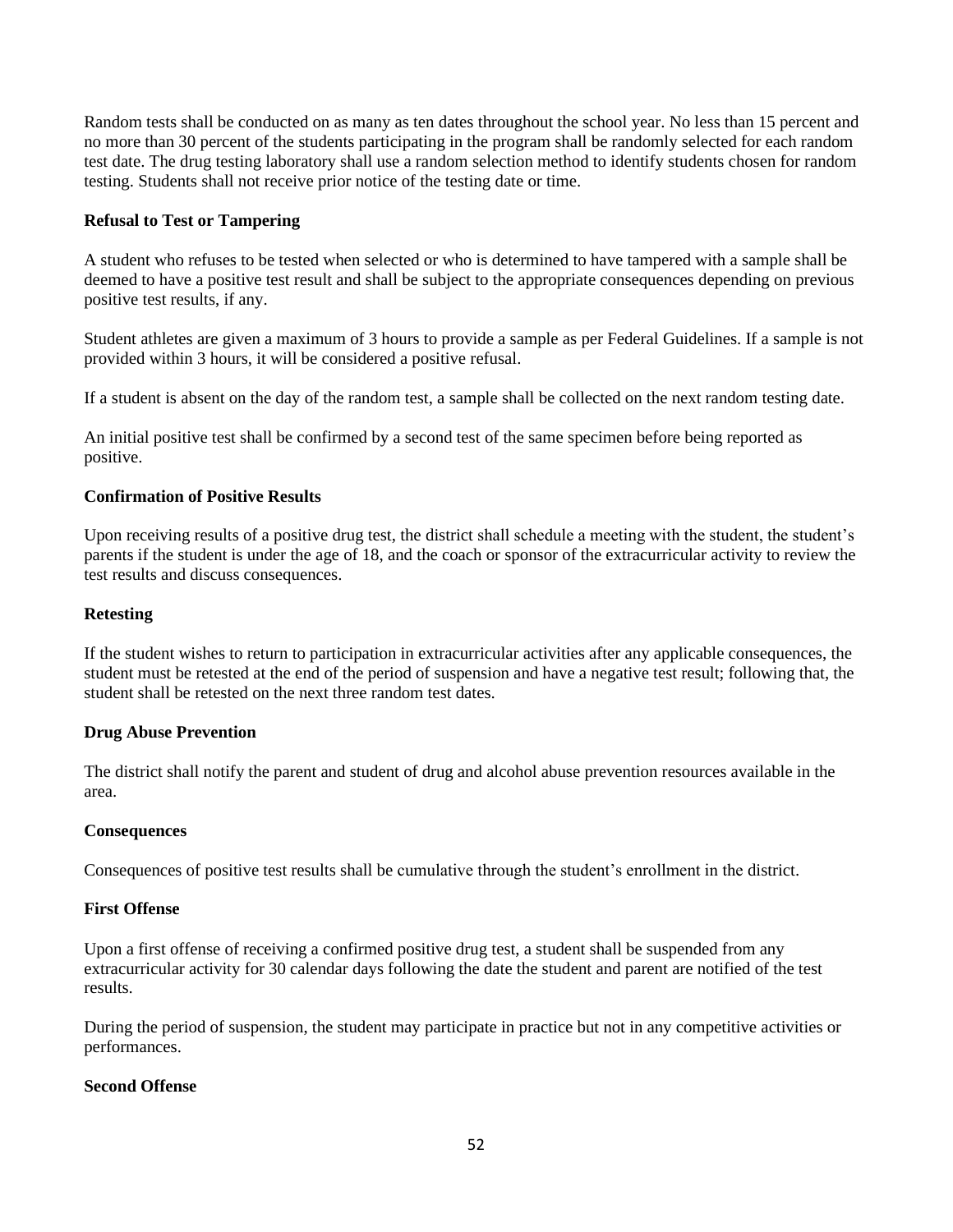Upon a second offense of receiving a confirmed positive drug test, a student shall be suspended from any extracurricular activity for 60 calendar days following the date the student and parent are notified of the test results. During the period of suspension, the student may participate in practice but not in any competitive activities or performances.

### **Third Offense**

Upon a third offense of receiving a confirmed positive drug test, a student shall be suspended from participation in any extracurricular activity for one calendar year following the date the student and parent are notified of the test results.

### **Appeals**

A student or parent may appeal a decision made under this policy in accordance with FNG (LOCAL). The student shall be eligible for participation in extracurricular activities while the appeal is pending.

# **Electronic Devices and Technology Resources (All Grade Levels)**

### **Possession and Use of Personal Telecommunications Devices, Including Cell Phones, and Other Electronic Devices**

The district permits students to possess personal cell phones for safety purposes; however, these devices must remain turned off during the instructional day, including during all testing, unless they are being used for approved instructional purposes. [For graphing calculator applications on computing devices, see **Textbooks,** 

### **Electronic Textbooks, Technological Equipment, and Other Instructional Materials** on page 89.]

A student must have approval to possess other personal telecommunications devices such as netbooks, laptops, tablets, or other portable computers.

Students are not permitted to possess or use personal electronic devices at school unless prior permission has been obtained. Without such permission, teachers will collect the items and turn them in to the principal's office. The principal will determine whether to return items to students at the end of the day or to contact parents to pick up the items.

The use of cell phones or any device capable of capturing images is prohibited in locker rooms or restroom areas while at school or at a school-related or school-sponsored event.

If a student uses a telecommunications device without authorization during the school day, the device will be confiscated. The student/parent may pick up the confiscated telecommunications device from the principal's office for a fee of \$15, after school.

Confiscated telecommunications devices that are not retrieved by the student or the student's parent will be disposed of after the notice required by law. [See policy FNCE for more information.]

In limited circumstances and in accordance with law, a student's personal telecommunications device may be searched by authorized personnel. [See **Searches** on **page 85** and policy FNF for more information.]

Any disciplinary action will be in accordance with the Student Code of Conduct. The district is not responsible for damaged, lost, or stolen telecommunications devices.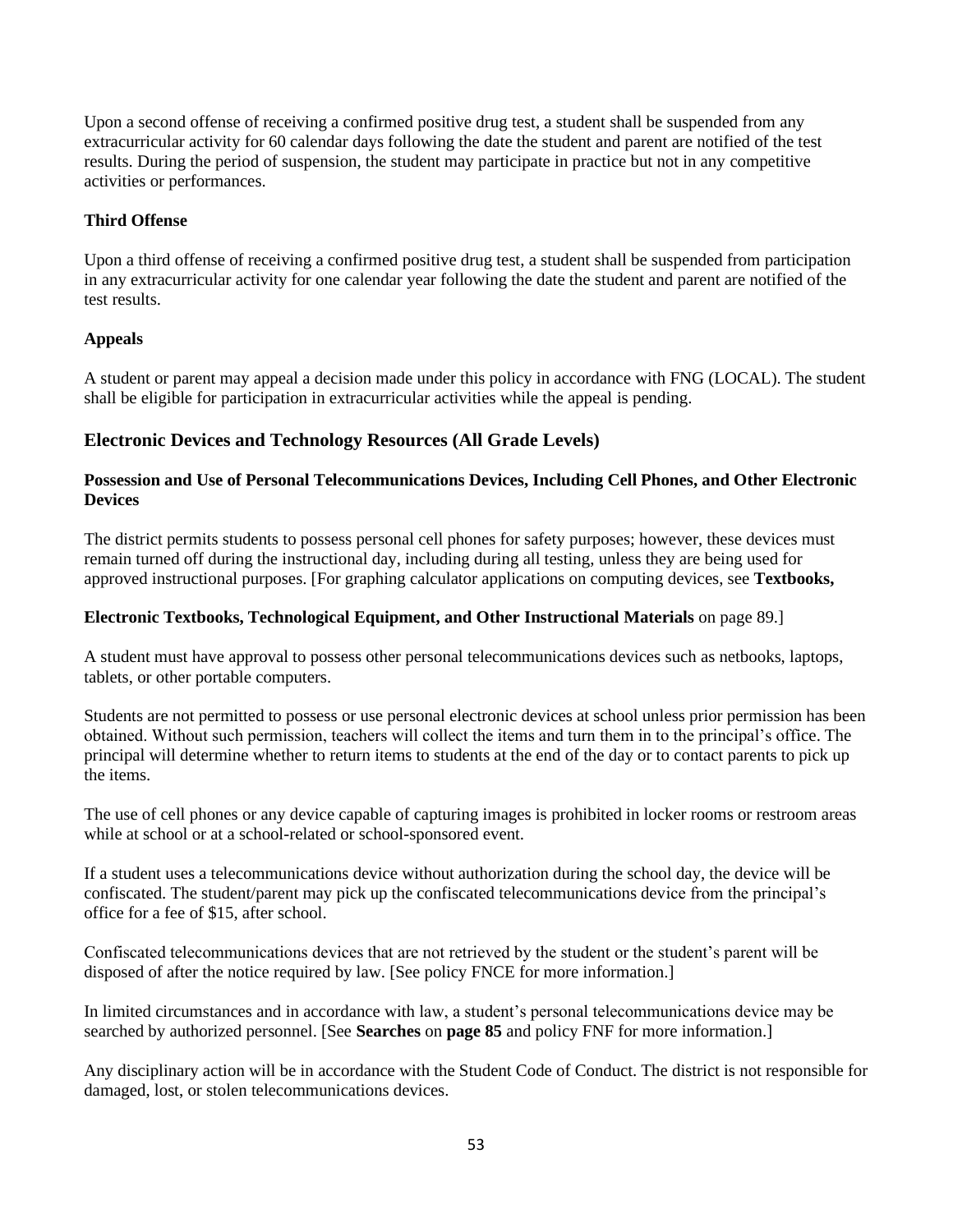#### **Instructional Use of Personal Telecommunications and Other Electronic Devices**

Students must obtain prior approval to use personal telecommunications or other personal electronic devices for instructional purposes while on campus. Students must also sign a user agreement that contains applicable rules for use (separate from this handbook).

All personal devices must be turned off during the instructional day when not in use for approved instructional purposes. Violations of the user agreement may result in withdrawal of privileges and other disciplinary action.

#### **Acceptable Use of District Technology Resources**

District-owned technology resources may be issued to individual students for instructional purposes. Use of the district's network systems and equipment is restricted to approved purposes only. Students and parents will be asked to sign a user agreement (separate from this handbook) regarding use of these district resources. Violations of the user agreement may result in withdrawal of privileges and other disciplinary action.

#### **Unacceptable and Inappropriate Use of Technology Resources**

Students are prohibited from possessing, sending, forwarding, posting, accessing, or displaying electronic messages that are abusive, obscene, sexually oriented, threatening, harassing, damaging to another's reputation, or illegal. This prohibition also applies to conduct off school property, whether on district-owned or personally owned equipment, if it results in a substantial disruption to the educational environment.

Any person taking, disseminating, transferring, possessing, or sharing obscene, sexually oriented, lewd, or otherwise illegal images or other content—commonly referred to as "sexting"—will be disciplined in accordance with the Student Code of Conduct, may be required to complete an educational program related to the dangers of this type of behavior, and, in certain circumstances, may be reported to law enforcement.

This type of behavior may constitute bullying or harassment, as well as impede future endeavors of a student. We encourage parents to review with their child the ["Before You Text" Sexting Prevention Course,](https://txssc.txstate.edu/tools/courses/before-you-text/) a state-developed program that addresses the consequences of sexting.

Any student who engages in conduct that results in a breach of the district's computer security will be disciplined in accordance with the Student Code of Conduct. In some cases, the consequence may be expulsion.

### **End-of-Course (EOC) Assessments**

### [See **Graduation** on page 61 and **Standardized Testing** on page 87.]

### **English Learners (All Grade Levels)**

A student who is an English learner is entitled to receive specialized services from the district. A Language Proficiency Assessment Committee (LPAC), consisting of both district personnel and at least one parent representative, will determine whether the student qualifies for services. The student's parent must consent to any services recommended by the LPAC. However, pending the receipt of parental consent or denial of services, an eligible student will receive the services to which the student is entitled and eligible.

To determine a student's level of proficiency in English, the LPAC will use information from a variety of assessments. If the student qualifies for services, and once a level of proficiency has been established, the LPAC will designate instructional accommodations or additional special programs that the student will require to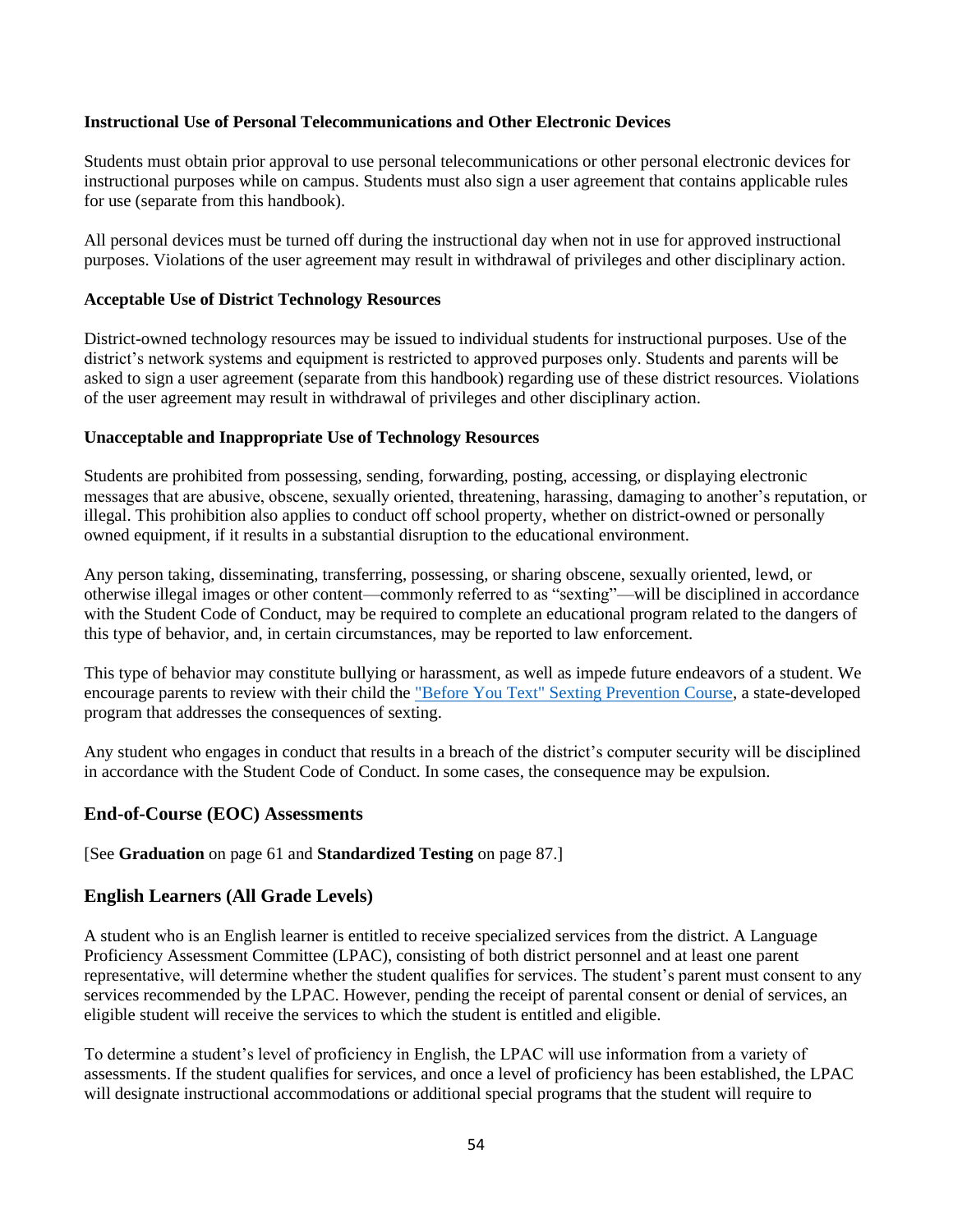eventually become proficient at grade level work in English. Ongoing assessments will be conducted to determine a student's continued eligibility for the program.

The LPAC will also determine whether certain accommodations are necessary for any state-mandated assessments. The STAAR Spanish, as mentioned at **Standardized Testing** on page 87, may be administered to an English learner up to grade 5. In limited circumstances, a student's LPAC may exempt the student from an otherwise required state-mandated assessment or may waive certain graduation requirements related to the English I end-of-course (EOC) assessment. The Texas English Language Proficiency Assessment System (TELPAS) will also be administered to English learners who qualify for services.

If a student is considered an English learner and receives special education services because of a qualifying disability, the student's ARD committee will make instructional and assessment decisions in conjunction with the LPAC.

# **Extracurricular Activities, Clubs, and Organizations (All Grade Levels)**

Participation in school-sponsored activities is an excellent way for a student to develop talents, receive individual recognition, and build strong friendships.

Some extracurricular activities may include off-campus events. Students are required to use transportation provided by the district to and from the events. Exceptions may only be made with the approval of the activity's coach or sponsor. [See **Transportation** on page 90.]

Eligibility for many of these activities is governed by state law and the rules of the University Interscholastic League (UIL), a statewide association overseeing inter-district competition. If a student is involved in an academic, athletic, or music activity governed by UIL, the student and parent are expected to know and follow all rules of the UIL organization. Students and parents can access the UIL Parent Information Manual at [UIL Parent](https://www.uiltexas.org/athletics/manuals)  [Information Manual.](https://www.uiltexas.org/athletics/manuals) A hard copy can be provided by the coach or sponsor of the activity on request.

To report alleged noncompliance with required safety training or an alleged violation of safety rules required by law and the UIL, please contact the curriculum division of TEA at (512) 463-9581 or [curriculum@tea.texas.gov.](mailto:curriculum@tea.state.tx.us)

[See UIL [Texas](http://www.uiltexas.org/) for additional information on all UIL-governed activities.]

Student safety in extracurricular activities is a priority of the district. Parents are entitled to review the district's records regarding the age of each football helmet used by the campus, including when a helmet has been reconditioned.

A student who receives a grade below 70 at the end of a grading period in any academic class may not participate in extracurricular activities for at least three school weeks.

However, if a student receives a grade below 70 at the end of a grading period in an Advanced Placement (AP) or International Baccalaureate (IB) course, or an honors or dual credit course in English language arts, mathematics, science, social studies, economics, or languages other than English, the student remains eligible for participation in all extracurricular activities.

In addition, the following applies to all extracurricular activities:

- A student who receives special education services and who fails to meet the standards in the individualized education program (IEP) may not participate for at least three school weeks.
- An ineligible student may practice or rehearse but may not participate in any competitive activity.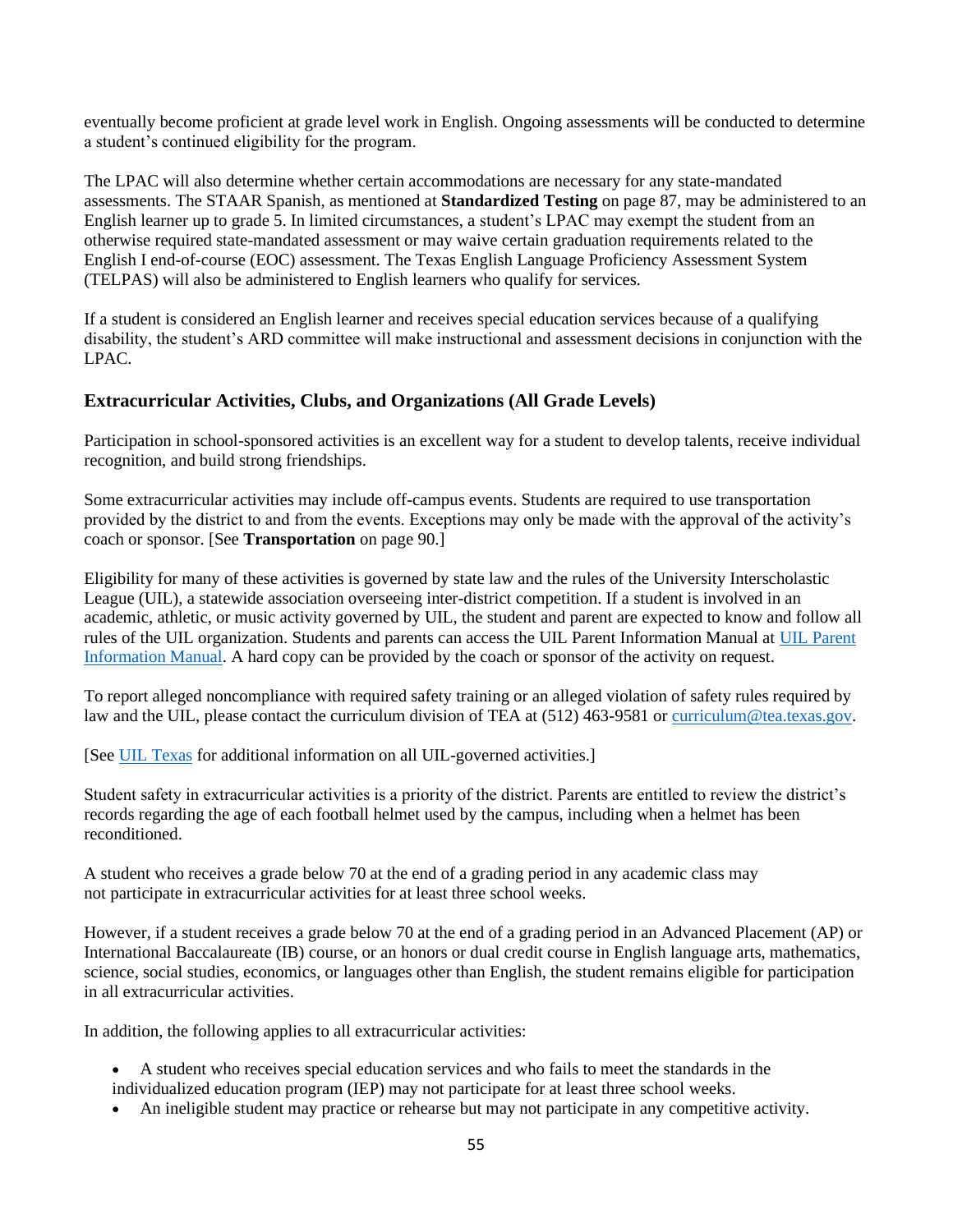• A student is allowed in a school year up to 10 absences not related to post-district competition, a maximum of 5 absences for post-district competition prior to state, and a maximum of 2 absences for state competition. All extracurricular activities and public performances, whether UIL activities or other activities approved by the board, are subject to these restrictions.

• An absence for participation in an activity that has not been approved will be considered an unexcused absence.

### **Athletic Insurance**

All junior high and high school athletes must either provide proof of insurance or pay the cost to obtain. school insurance.

Insurance can be obtained here at: [www.k12specialmarkets.com.](http://www.k12specialmarkets.com/) On the home page click on "enroll now". On the next page go to the bottom left to "school state" on the drop-down box click on Texas, then "look up" and go to Santa Anna ISD. Rates and descriptions on the pricing page. At the bottom of the page click on "coverage details:

Paper forms will be sent home when they become available.

### **Letterman Policy for UIL Academics**

**Academic Points** – A student must accumulate 10 points to Letter. The point system is below:

- 1 Point each year for participation
- 1 Point attend practice meet.
- 2 Points district participation
- $\blacksquare$  2 Points placing at the district level.
- $\blacksquare$  3 Points advancing to regionals.
- $\blacksquare$  2 Points placing at regionals.
- $\blacksquare$  3 Points advancing to state.
- $\blacksquare$  3 Points placing at state.

### **Letterman Policy for One Act Play**

**OAP Points** – Students must accumulate 10 Points to Letter. The point system is below:

- 1 Point each year of participation
- $\blacksquare$  2 Points participation
- 2 Points named to an honor at zone, district, area, or regionals.
- 1 Point each level the play advances: zone, district, area, or regionals

#### **Letterman Policy for High School Athletics**

- The student athlete must start and finish six seasons.
- The sport seasons that qualify are cross country, football, volleyball, basketball, tennis, and track. This way the athletes may earn their jacket through participation by the end of their sophomore year. This means there is no difference between junior varsity and varsity competition.
- An athlete may earn additional credit towards their jacket if that athlete excels at a particular sport. Extra credits would be completely up to the Athletic Committee. An athlete may forfeit a credit for behavior deemed detrimental to the athletic program. An athlete may also forfeit all credits earned in one year if they quit sports. (The Athletic Committee would decide this also).

The Athletic Committee is made up of all coaches. Through participation alone the idea is that an athlete can earn his/her jacket by participating (starting and finishing each sport, each year) in 6 seasons by the end of their sophomore year and receive their jacket at the beginning of their junior year, or whenever they complete the criteria.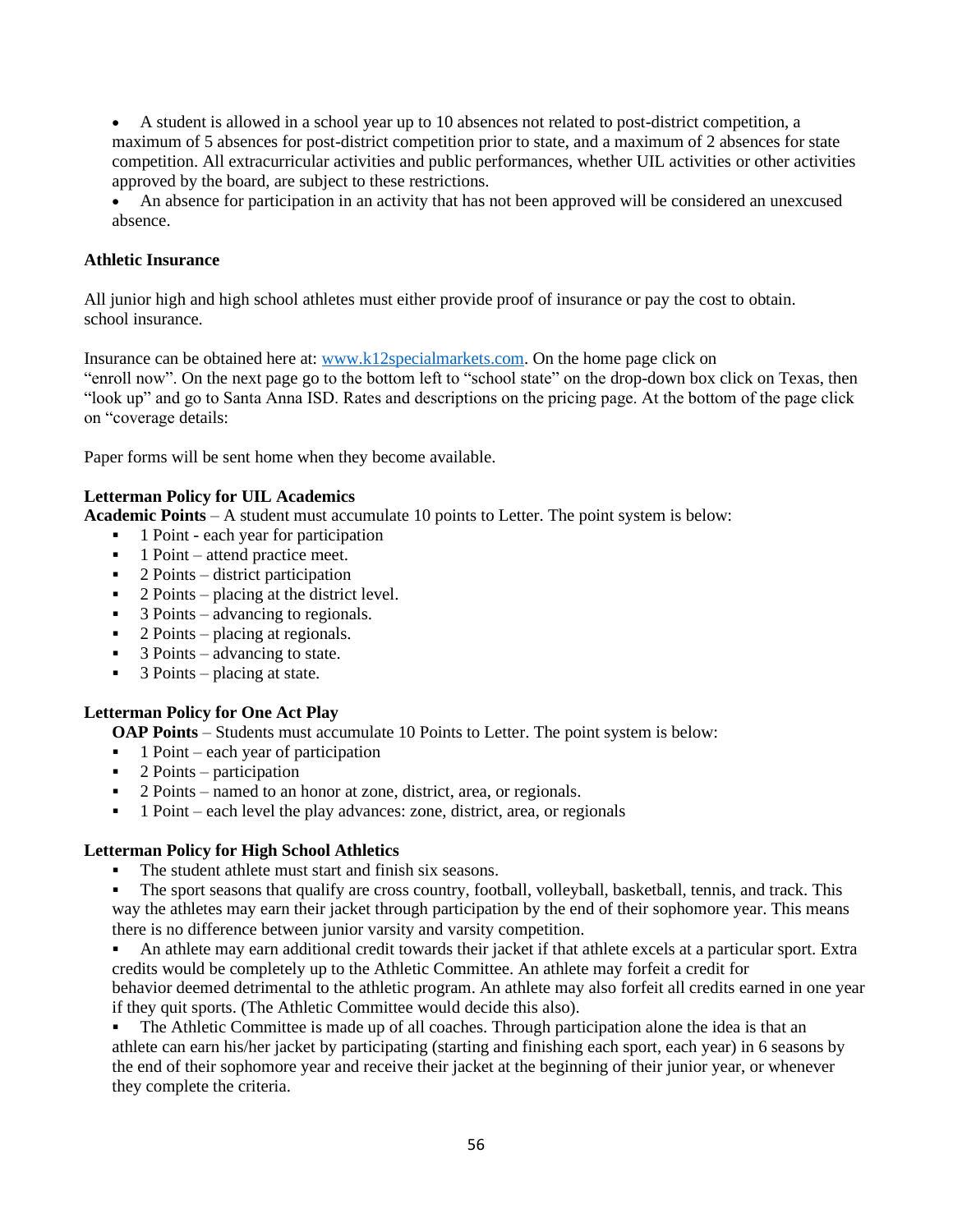- Based on exceptional performance an athlete may be awarded a letterman's jacket by the Athletic Committee, without completing the criteria.
- All situations will require the approval of the Athletic Committee. The letterman jacket is an earned privilege and not a right. The athlete may be awarded one jacket for participation in high extracurricular activities.

### **Letterman Policy for Band**

- A band student must compete in a minimum of six UIL (or equivalent) contests. The contests would normally consist of two years of UIL Marching, Concert, and Site Reading contest.
- A band member may earn additional credit towards their jacket if that student excels at a particular event or contest. A band member may also forfeit credit for behavior deemed detrimental to the band program.
- Based one exceptional performance a band member may be awarded a letterman's jacket without completing all the criteria.

**Letterman Policy for FFA –** Students should submit this list of activities to the Ag teacher for approval. All activities must be documented in the student's record book.

- FFA Member in good standing for at least 2 years
- Hold the Chapter FFA Degree
- Earn 30 points from activities listed below

LDE and or CDE contest -

- Invitational (1 pt.)
- District (3 pts)
- $-Area (5 pts)$
- Qualify for State (15 pts)
- Top 10 at State (30 pts)

Speaking Event/Talent -

- Invitational (1 pt.)
- District (3 pts)
- Area (5 pts)
- Qualify for State (15 pts)
- Top 10 at State (30 pts)

Livestock Projects -

- Compete (3 pts)
- Class Winner (5 pts)
- Champion Showmanship (10 pts)
- County Winner (15 pts)
- Make Sale at Major (30 pts)

Ag Mechanics Projects -

- Compete (3 pts)
- Class Winner (5 pts)
- Division Winner (10 pts)
- County Winner (15 pts)
- Place at Major (20 pts)
- Win Showmanship/Grand at Major (30 pts)

Officer -

- Chapter (5 pts)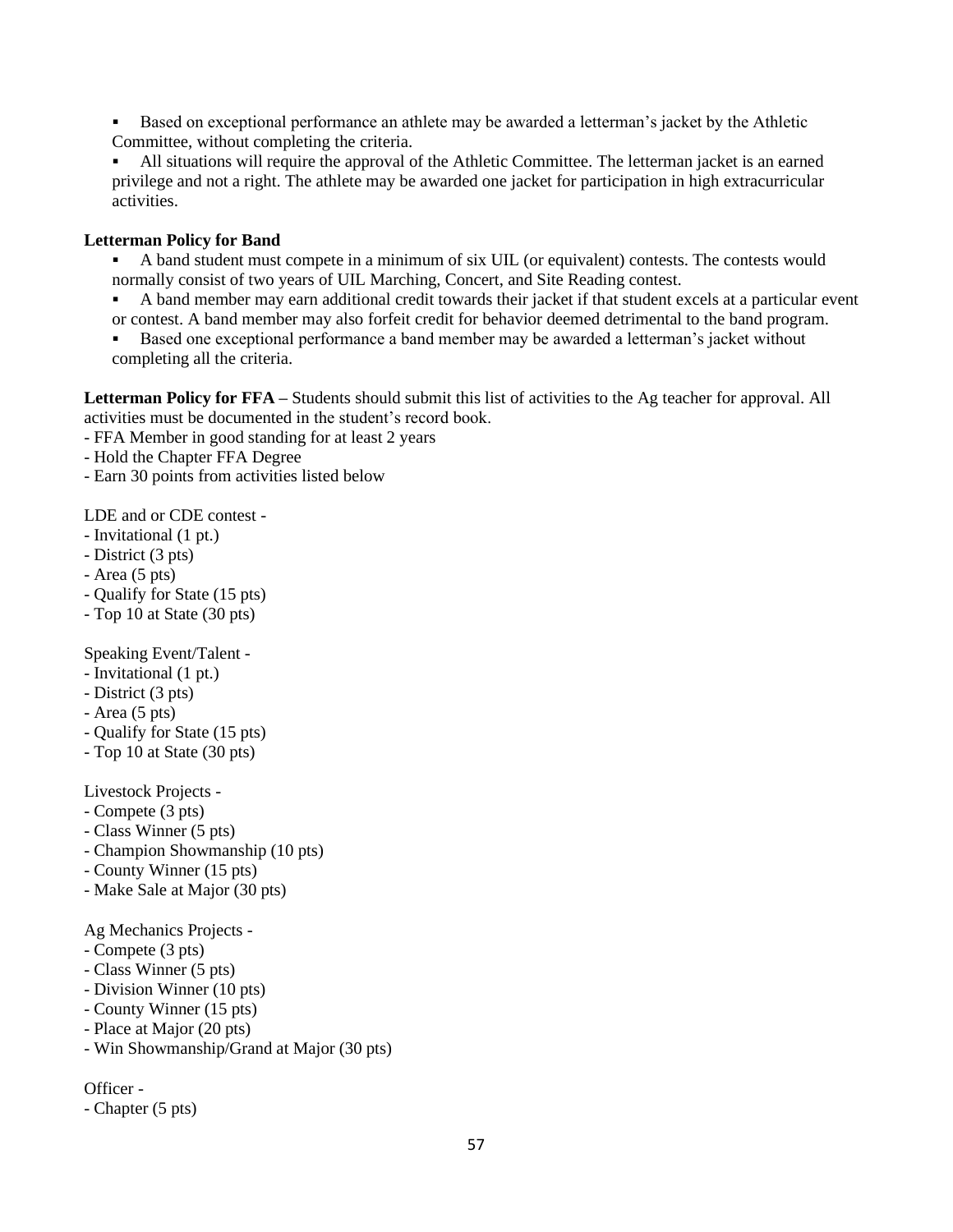- District (10 pts)
- Area (15 pts)
- Chapter Community Service Project 3 pts
- Advisor Approved Activity (limit 1 per year) 3 pts
- Lone Star Degree 30 pts

# **National Honor Society – Criteria for membership:**

- Be classified as a junior or senior.
- 4.0 GPA (includes all classes that computed in GPA)

Achieve a 3.2 rating on the 4.0 scale of evaluation by teachers on the three traits of leadership, character, and service.

- Majority affirmative vote of the five members of Faculty Council.
- Must have attended SA High School for no less than one full year.
- Must have attended SA High School the previous year.
- Juniors must be currently enrolled in Advance English III, Advance Chemistry, Advance Algebra II or Advance Geometry, or be taking the dual credit equivalent.
- Seniors must meet the above and be taking Advance English IV, Pre-Calculus, and Physics, or be taking the dual credit equivalent.
- Transfer members are accepted automatically as member with a letter from their former school principal or advisor. However, student must also continue to meet the above guidelines to remain a member for either junior or senior year.
- ▪

# **Procedures for becoming a member of the NHS:**

- 1. Five-member Faculty Council will be appointed by Principal.
- 2. List of academically eligible students will be posted and announced.
- 3. Eligible students will be asked to complete Student Activity Information Form and return it to advisor by stated deadline.
- 4. Rating forms and Student Activity Information forms will be given to secondary professional staff members. Teachers will rank students on leadership, character, and service. Rating forms will assess each trait on a scale of 1 to 4, with 4 being the highest.

5. Rating forms, Activity Information forms, and a Computation of the Staff Rating forms will be given to the Faculty Council. Only students with a composite rating of 3.2 will be considered for eligibility for membership. Scores will be rounded off the nearest tenth, The Faculty Council may access the school disciplinary records to help assess the criteria of character. The Faculty Council will carefully consider all information and vote to select or non-select each applicant. Record of note will become part of official minutes of meeting.

6.

# **Probation, Suspension, and Removal Policy for NHS**

1. Any member whose grades drop below a 4.8 GPA will be placed on probation until he/she brings the grades up.

- 2. If a student does not bring the grade(s) up within the six weeks, he/she will be suspended.
- 3. A student can be suspended or removed, depending on the severity of the infraction, for conduct within or

out of school which demonstrates attitudes and character that are undesirable for student leadership quality.

- 4. For dismissal, a majority vote of the Faculty Council is required.
- 5. If a student is ever removed, he/she is not eligible for membership again.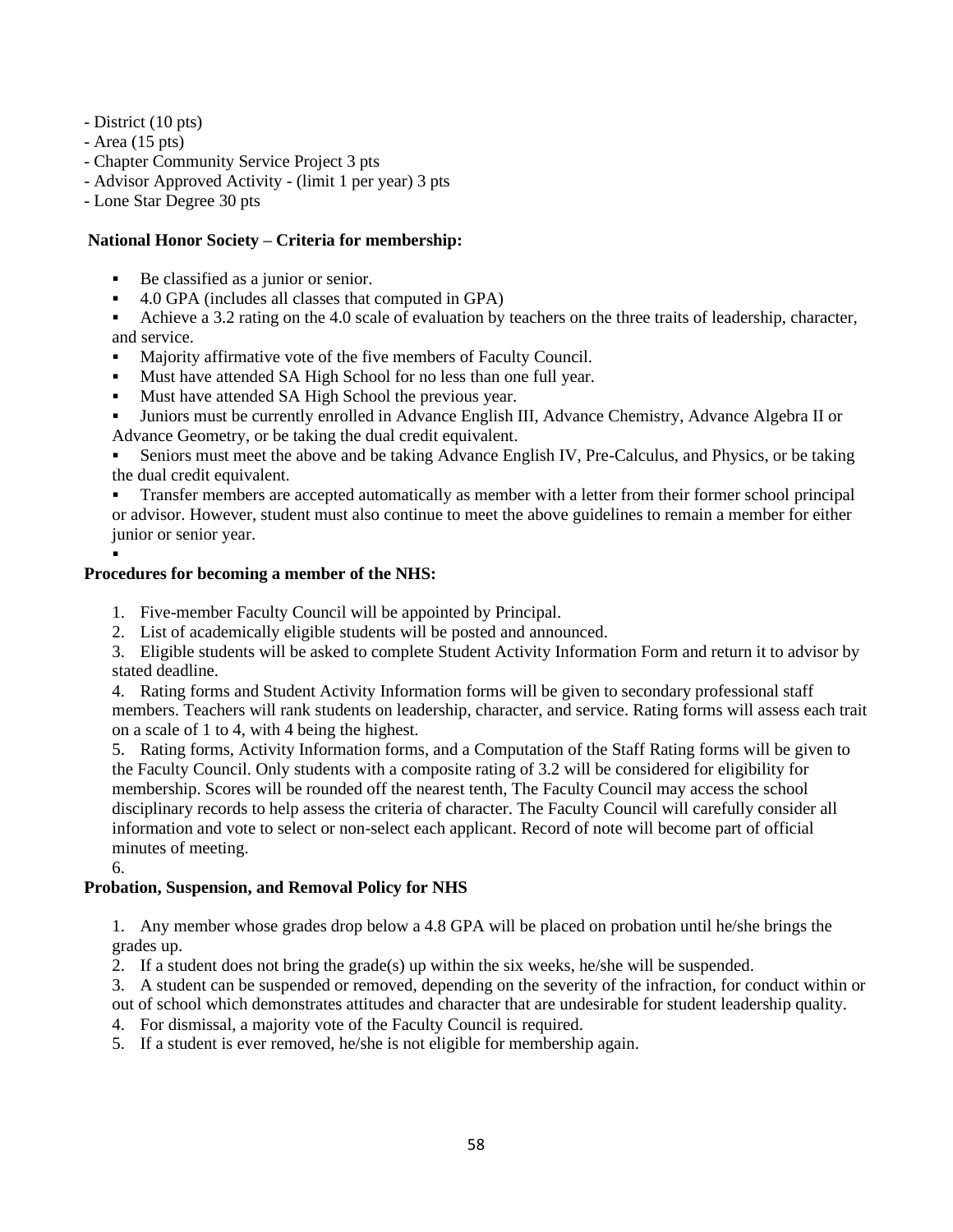Following notification, a formal induction ceremony is held. Once inducted, members are required to maintain the same level of performance, or better, in all four criteria that led to their selection. This obligation includes attending meetings held during the year and participation in all chapter service projects.

Student or parent, who have questions regarding NHS, its selection process, or membership obligations, can contact the chapter advisor at the school.

### **Standards of Behavior**

Sponsors of student clubs and performing groups such as the band, choir, and drill and athletic teams may establish standards of behavior—including consequences for misbehavior—that are stricter than those for students in general. If a violation is also a violation of school rules, the consequences specified by the Student Code of

Conduct or by board policy will apply in addition to any consequences specified by the organization's standards of behavior.

#### **Offices and Elections**

Certain clubs, organizations, and performing groups will hold elections for student officers. These groups include Student Council and Class Officers

# **Fees (All Grade Levels)**

Basic educational program materials are provided at no charge to a student. However, a student is expected to provide his or her own supplies, such as pencils, paper, erasers, and notebooks. A student may also be required to pay certain other costs, fees, or deposits, including:

- Materials for a class project that the student will keep.
- **•** Membership dues in voluntary clubs or student organizations.
- Admission fees to extracurricular activities.
- Security deposits.
- Personal physical education and athletic equipment and apparel.
- Voluntarily purchased pictures, publications, class rings, yearbooks, graduation announcements, etc.
- Voluntarily purchased student health and accident insurance.
- Musical instrument rental and uniform maintenance when uniforms are provided by the district.
- Personal apparel used in extracurricular activities that becomes the property of the student.
- Parking fees and student identification cards.
- Fees for lost, damaged, or overdue library books.
- **•** Fees for driver training courses.
- Fees for optional courses offered for credit that require use of facilities not available on district premises.
- Summer school for courses that are offered tuition-free during the regular school year.
- A reasonable fee for providing transportation to a student who lives within two miles of the school.

#### [See **Buses and Other School Vehicles** on page 90.]

A fee not to exceed \$50 for an educational program outside of regular school hours for a student who has lost credit or has not been awarded a final grade because of absences and whose parent chooses the program for the student to meet the 90 percent attendance requirement. The fee will be charged only if the parent or guardian signs a district-provided request form.

In some cases, a fee for a course taken through the Texas Virtual School Network (TXVSN).

Any required fee or deposit may be waived if the student and parent are unable to pay. Application for such a waiver may be made to the Superintendent's Office. [See policy FP for more information.]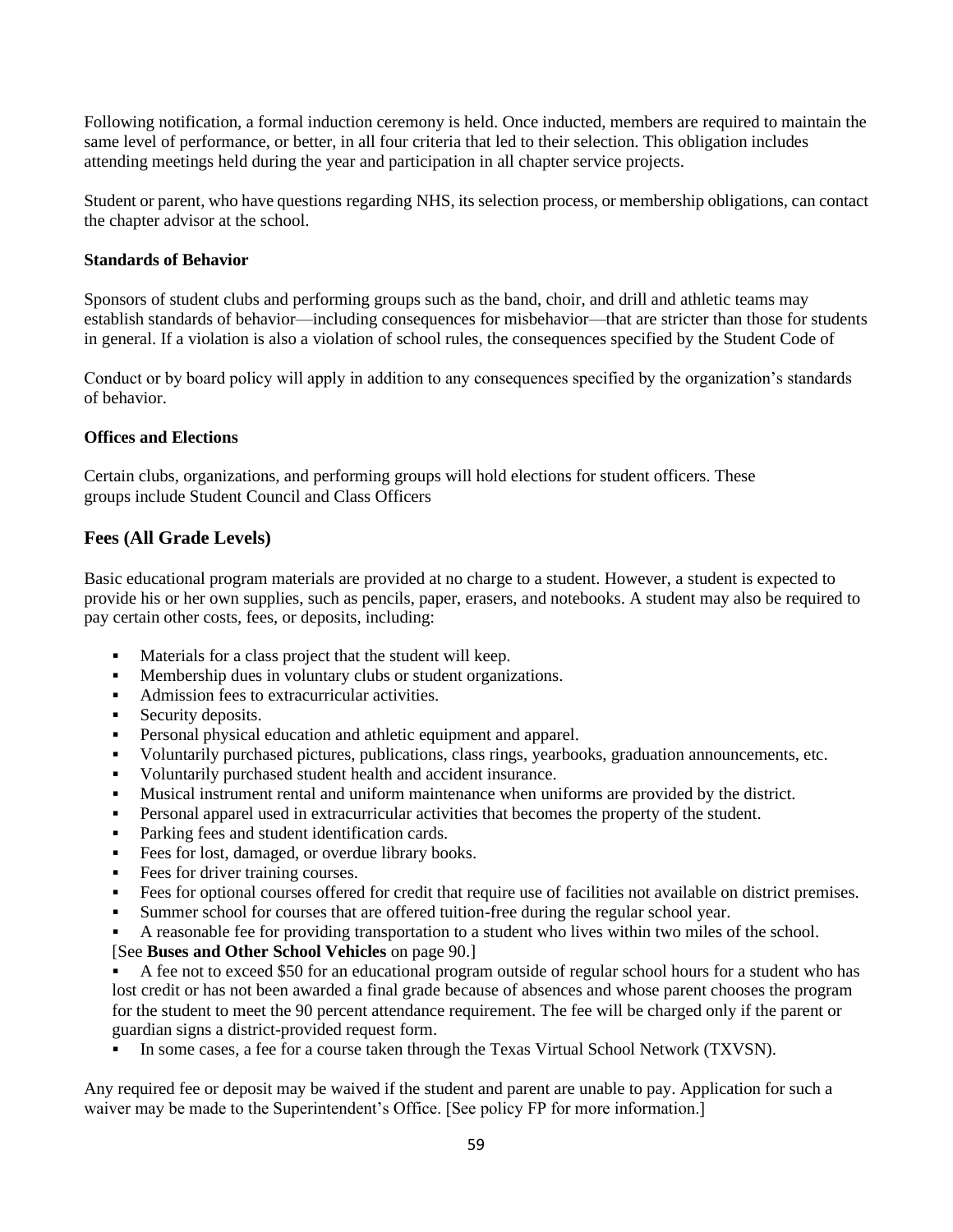# **Fundraising (All Grade Levels)**

Student groups or classes and/or parent groups may be permitted to conduct fundraising drives for approved school purposes in accordance with administrative regulations. [See policies FJ and GE for more information.]

# **Gang-Free Zones (All Grade Levels)**

Certain criminal offenses, including gang-related crimes, will be enhanced to the next-highest category of offense if they are committed in a gang-free zone. Gang-free zones include a school bus and any location in, on, or within 1,000 feet of any district-owned or leased property or campus playground.

### **Gender-Based Harassment**

### [See **Dating Violence, Discrimination, Harassment, and Retaliation** on page 45.]

# **Grade-Level Classification (Grades 9–12 Only)**

After the ninth grade, students are classified according to the number of credits earned toward graduation.

| <b>Credits Earned</b> | <b>Classification</b> |
|-----------------------|-----------------------|
|                       | Grade 10 (Sophomore)  |
| 10                    | Grade 11 (Junior)     |
| 15                    | Grade 12 (Senior)     |

# **Grading Guidelines (All Grade Levels)**

Teachers establish their grading standards, but those standards must be consistent with the guidelines approved by the campus principal. If you have a question about a grade your child receives on an assignment, you should talk first with the teacher. An exam or course grade issued by the teacher is final and will not be changed unless we determine that it was arbitrary, erroneous, or not consistent with the grading standards and policy.

### **Grading guidelines for grades 7 – 12 are as follows:**

**50% - Daily grades** – Minimum of 8 grades in this category per Six Weeks grading period. **50% - Test** – May include projects, labs, research paper, or other major work; minimum or 3 grades in this category per Six Weeks grading period.

You will receive a progress report by the end of the third week of the six weeks grading period, if your child's performance in any course is near or below a 75 or is below the expected level of performance. You will also have access to your student's grades online. We encourage you to check these on a regular basis. Grades online are usually updated once a week.

Report cards will be sent home at the end of each grading period. If your child is having trouble in a class, the teacher or you, may request a conference. We encourage you to attend those conferences.

### **Semester Exam Exemptions and Requirements for Grades 9 – 12.**

Each semester students are required to take two (2) different core exams (English, Math, Science, Social Studies) regardless of exemption status.

Core Course Exam Requirements: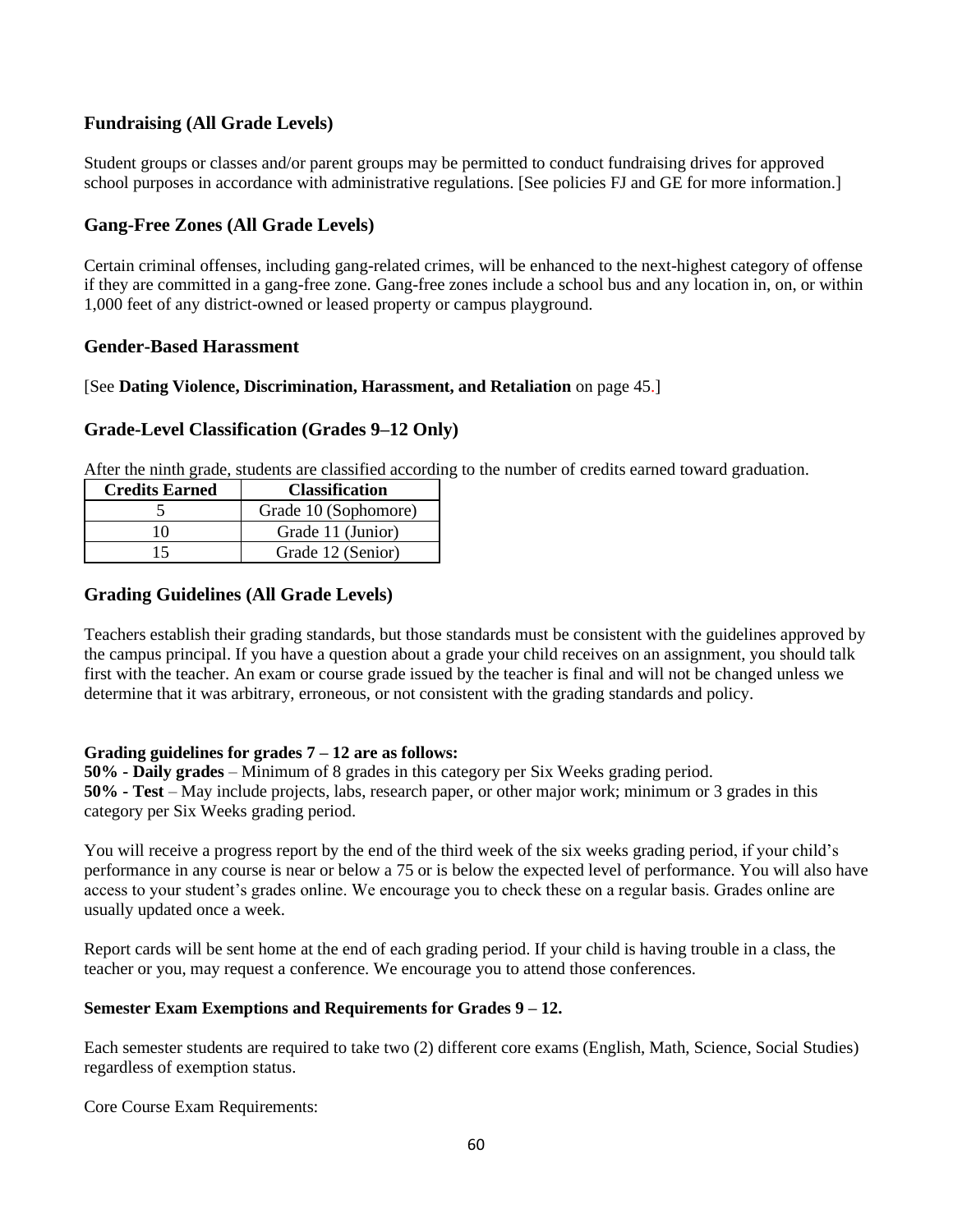All high school students in any EOC tested course will take the semester exam in the Fall Semester.

If not in an EOC course – Fall semester everyone will take Math and Science, if exempted and in the Spring semester everyone will take English and Social Studies, if exempted.

Dual Credit classes, your finals are based on your Cisco College Professor or Adjunct.

Juniors and Sophomores taking one dual credit course must take one other core exam.

If a student meets the following criteria, he/she may be exempt from the allowable course exams:

0-1 Absences – an 80 or above average per class.

2 Absences – an 85 or above average per class.

3 Absences – a 90 or above average per class.

4 or more Absences in any class period, student takes all exams (no exemptions).

An absence is non-attendance during the class period. Exceptions are as follows:

Extra-curricular activities under the direction of a professional staff member.

Recurring medical appointments for a chronic condition and medical appointments with specialists, as deemed appropriate by the ARD committee.

Any student who had been assigned to ISS or has been Suspension does not qualify for exemptions.

A teacher has the authority to over-ride the exemption policy if they deem it necessary for their course.

### **Junior High does not participate in exemptions.**

[See **Report Cards/Progress Reports and Conferences** on page 83 for additional information on grading guidelines.]

# **Graduation (Secondary Grade Levels Only)**

# **Requirements for a Diploma**

A student must meet the following requirements to receive a high school diploma from the district:

- Complete the required number of credits established by the state and any additional credits required by the district.
- Complete any locally required courses in addition to the courses mandated by the state.
- Achieve passing scores on certain end-of-course (EOC) assessments or approved substitute assessments, unless specifically waived as permitted by state law; and

Demonstrate proficiency, as determined by the district, in the specific communication skills required by the State Board of Education (SBOE).

# **Testing Requirements for Graduation**

Students are required, with limited exceptions and regardless of graduation program, to perform satisfactorily on STAAR EOC assessments in: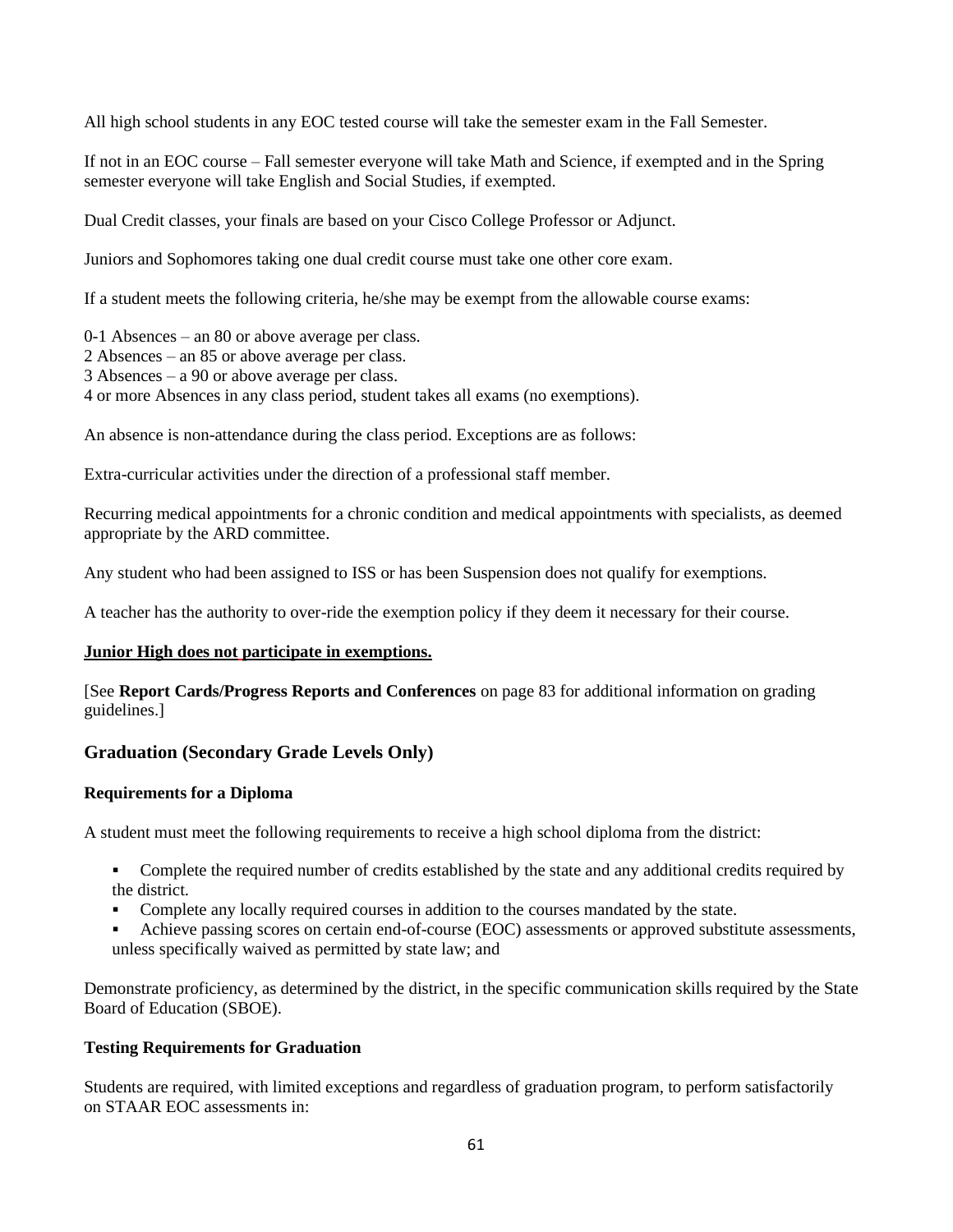- $\blacksquare$  English I,
- English II,
- Algebra I,
- Biology, and
- **■** U.S. History.

A student who does not achieve a sufficient score will have opportunities to retake an assessment.

State law allows a student to meet EOC requirements by substituting satisfactory performance on normreferenced national standardized assessments or on the state-developed assessment used for entrance into Texas public universities. [See the school counselor for more information on the state testing requirements for graduation.]

If a student fails to perform satisfactorily on an EOC assessment, the district will provide remediation in the applicable content area. This may require the student's participation outside normal school operating times.

In limited circumstances, a student who fails to demonstrate proficiency on two or fewer of the required assessments may still be eligible to graduate if an individual graduation committee, formed in accordance with state law, unanimously determines that the student is eligible to graduate.

# [See **Standardized Testing** on page 87.]

# *Foundation Graduation Program*

Every Texas public school student will graduate under the foundation graduation program. The foundation graduation program features endorsements, which are paths of interest that include:

- Science, Technology, Engineering, and Mathematics (STEM).
- Business and Industry.
- Public Service.
- Arts and Humanities; and
- **Multidisciplinary Studies.**

Endorsements earned by a student will be noted on the student's transcript.

A student can complete the foundation graduation program with a "distinguished level of achievement," which reflects the completion of at least one endorsement and Algebra II as one of the required advanced mathematics credits.

A **Personal Graduation Plan** will be completed for each high school student, as described on page 64.

State law prohibits a student from graduating solely under the foundation graduation program without an endorsement unless, after the student's sophomore year, the student and student's parent are advised of the specific benefits of graduating with an endorsement and submit written permission to the school counselor for the student to graduate without an endorsement. A student who wishes to attend a four-year university or college after graduation must carefully consider whether graduation under the foundation program without an endorsement will satisfy the admission requirements of the student's desired college or university.

A student graduating under the foundation graduation program can also earn performance acknowledgments on his or her transcript. Performance acknowledgments are available for outstanding performance in bilingualism and biliteracy, in a dual credit course, on an AP or IB examination, on certain national college preparatory and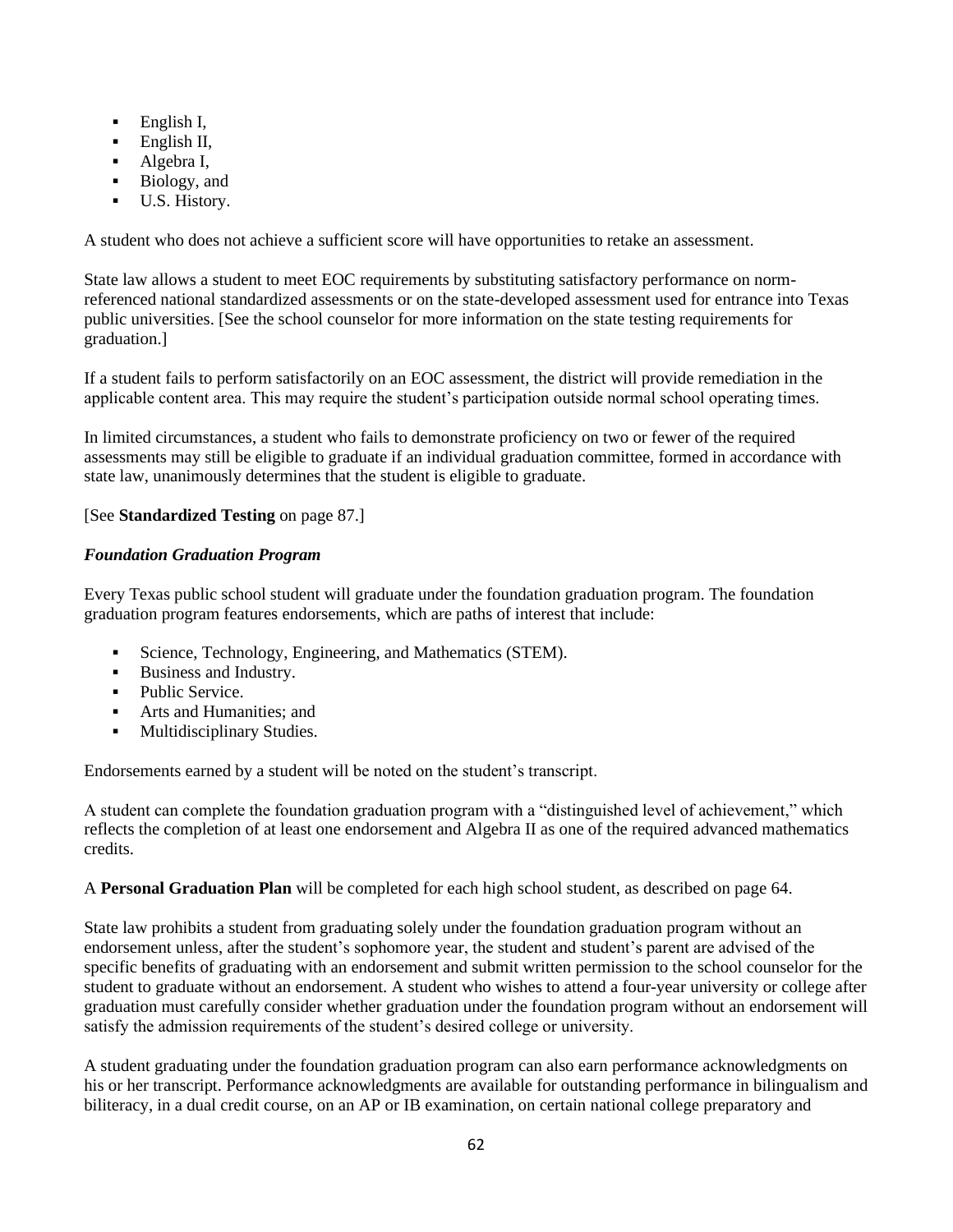readiness or college entrance examinations, or for earning a license or certificate recognized at the state, national, or international level. The school counselor can provide more information about these acknowledgments.

A student is not required to complete an Algebra II course to graduate under the foundation graduation program, and the district will annually notify a student's parent of this fact. However, not taking Algebra II will make a student ineligible for automatic admission to four-year public universities and colleges in Texas and for certain financial aid and grants while attending those institutions.

A school district will permit a student to satisfy the curriculum requirements for graduation under the foundation program with the distinguished level of achievement, including an endorsement, by successfully completing courses in the core curriculum of a public Texas institution of higher education. Please see your counselor for more information.

### **Credits Required**

| <b>Course Area</b>    | <b>Number of Credits:</b><br><b>Foundation Graduation</b> | <b>Number of Credits:</b><br><b>Foundation Graduation Program with</b> |
|-----------------------|-----------------------------------------------------------|------------------------------------------------------------------------|
|                       | <b>Program</b>                                            | an Endorsement                                                         |
| English/Language Arts |                                                           |                                                                        |
| Mathematics           |                                                           |                                                                        |
| Science               |                                                           |                                                                        |
| Social Studies,       | 3                                                         |                                                                        |
| including Economics.  |                                                           |                                                                        |
| Physical Education    |                                                           |                                                                        |
| Languages other than  |                                                           |                                                                        |
| English               |                                                           |                                                                        |
| Fine Arts             |                                                           |                                                                        |
| Electives             |                                                           |                                                                        |
| Total                 | 22 credits                                                | 26 credits                                                             |

The foundation graduation program requires completion of the following credits:

Additional considerations apply in some course areas, including:

- **Mathematics.** To obtain the distinguished level of achievement under the foundation graduation program, a student must complete an endorsement and take Algebra II as one of the 4 mathematics credits. A student's completion of the distinguished level of achievement is a requirement to be considered for automatic admission to a Texas four-year college or university and will be included on a student's transcript.
- **Physical education.** A student who is unable to participate in physical activity due to a disability or illness may be able to substitute a course in English language arts, mathematics, science, social studies, or another locally determined credit-bearing course for the required credit of physical education. This determination will be made by the student's ARD committee, Section 504 committee, or other campus committee, as applicable.
- **Languages other than English.** Students are required to earn 2 credits in the same language other than English to graduate. Any student may substitute computer programming languages for these credits.
- A student may satisfy one of the two required credits by successfully completing in elementary school a dual language immersion program or a course in American Sign Language.
- In limited circumstances, a student may be able to substitute this requirement with other courses, as determined by a district committee authorized by law to make these decisions for the student.

### *Available Endorsements*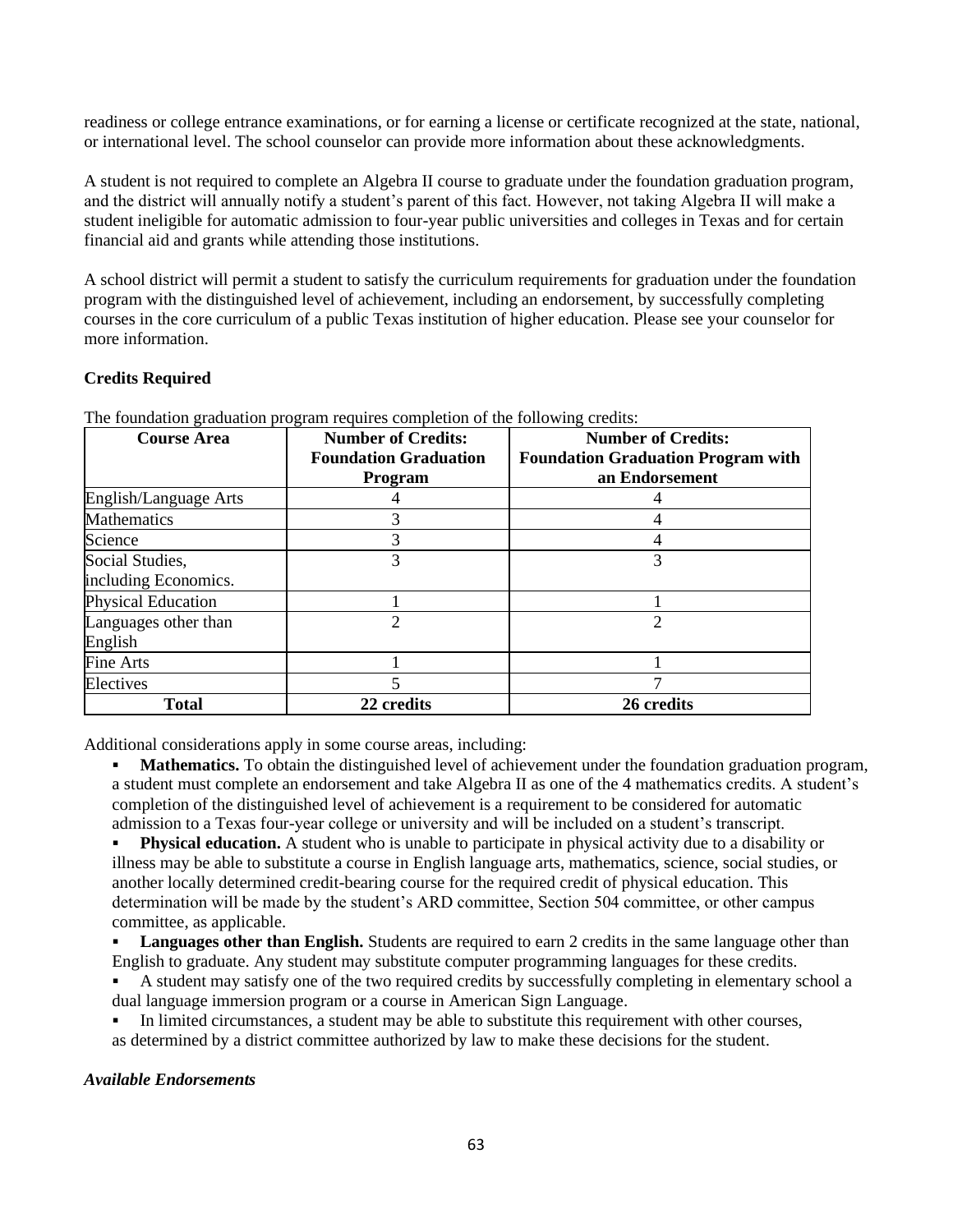A student must specify upon entering grade 9 which endorsement he or she wishes to pursue.

- Science, technology, engineering, and mathematics (STEM)
- **EXECUTE:** Business and Industry
- Public services
- Arts and humanities, or
- Multidisciplinary studies.

# *Personal Graduation Plans*

A personal graduation plan will be developed for each high school student.

The district encourages all students to pursue a personal graduation plan that includes the completion of at least one endorsement and to graduate with the distinguished level of achievement. Attainment of the distinguished level of achievement entitles a student to be considered for automatic admission to a public four-year college or university in Texas, depending on his or her rank in class.

The school will review personal graduation plan options with each student entering grade 9 and his or her parent.

Before the end of grade 9, a student and his or her parent will be required to sign off on a personal graduation plan that promotes college and workforce readiness, promotes career placement and advancement, and facilitates the transition from secondary to postsecondary education.

The student's personal graduation plan will outline an appropriate course sequence based on the student's choice of endorsement.

A student may amend his or her personal graduation plan after this initial confirmation. The school will send written notice of any such amendment to the student's parent.

# **Available Course Options for All Graduation Programs**

Each spring, the district will update students on the courses required or offered in each curriculum area so students can enroll for the upcoming school year.

**Note:** The district may require the completion of certain courses for graduation even if these courses are not required by the state for graduation.

Not all courses are offered at every secondary campus in the district. A student who wants to take a course not offered at his or her regular campus should contact the school counselor about a transfer or other alternatives. If the parents of at least 22 students request a transfer for a course in the required curriculum other than fine arts or career and technical education (CTE), the district will offer the course the following year either by teleconference or at the school from which the transfers were requested.

# **Certificates of Coursework Completion**

A certificate of coursework completion will be issued to a student who has successfully completed state and local credit requirements for graduation but has not yet demonstrated satisfactory performance on the state-mandated tests required for graduation.

### **Students with Disabilities**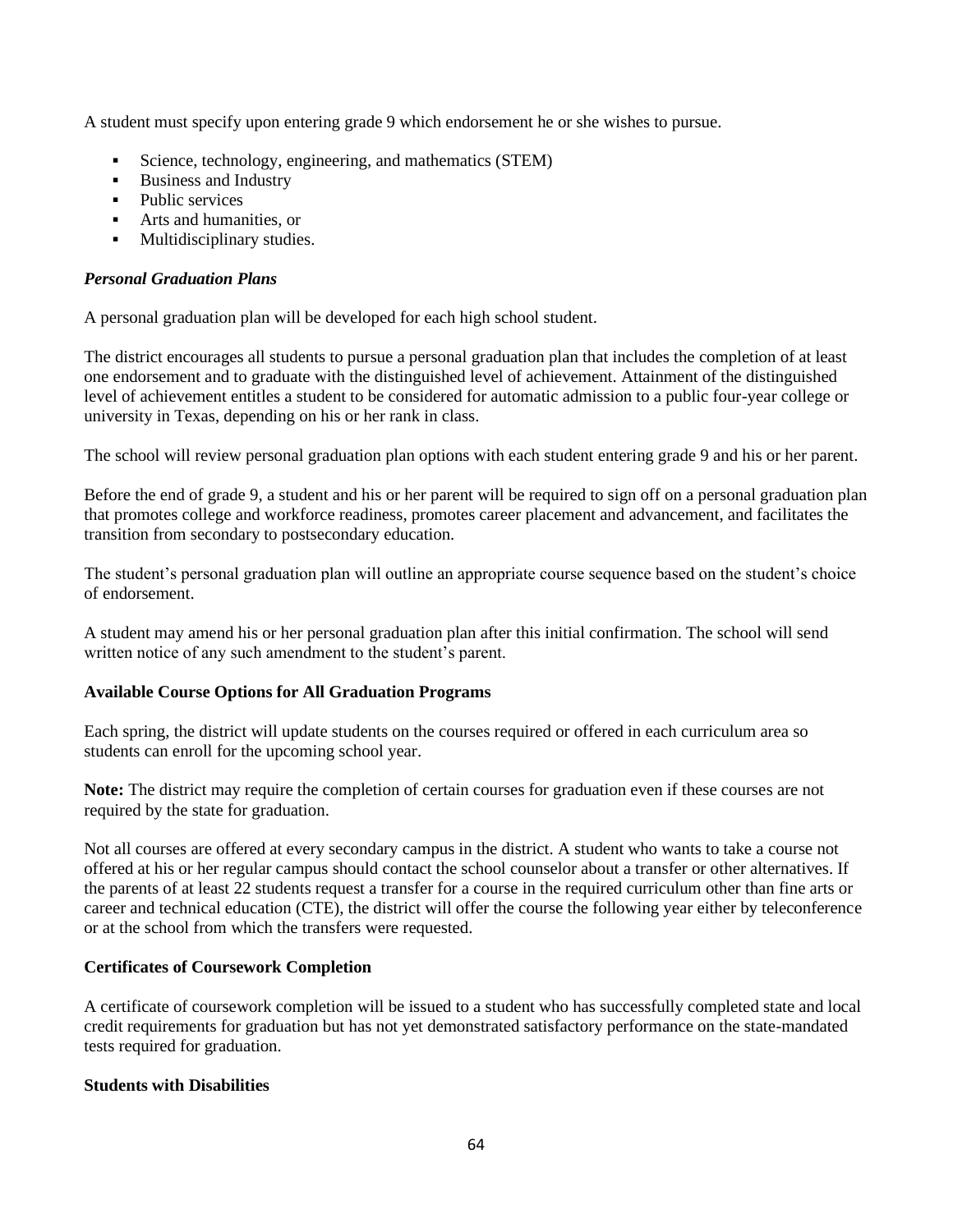Upon the recommendation of the admission, review, and dismissal (ARD) committee, a student with a disability who receives special education services may be permitted to graduate under the provisions of his or her individualized education program (IEP) and in accordance with state rules.

A student who receives special education services and has completed four years of high school but has not met the requirements of his or her IEP may participate in graduation ceremonies and receive a certificate of attendance.

The student may then remain enrolled to complete the IEP and earn his or her high school diploma but will only be allowed to participate in one graduation ceremony.

[See policy FMH(LEGAL) for more information.]

ARD committees will make instructional and assessment decisions for students with disabilities who receive special education services in accordance with state law. A student who receives special education services may earn an endorsement under the foundation program. If the student's curriculum requirements for the endorsement were modified, the student's ARD committee will determine whether the modified curriculum is sufficiently rigorous to earn the endorsement. The ARD committee must also determine whether the student must perform satisfactorily on any end-of-course assessment to earn an endorsement.

# **Graduation Activities**

- **Baccalaureate**
- **Graduation**

Students who have met coursework requirements for graduation but have not yet demonstrated satisfactory performance on end-of-course assessments or been declared eligible to graduate by an individual graduation committee, if applicable, will be allowed to participate in graduation activities. Keep in mind that participating in the ceremonies is not synonymous with graduating. The final awarding of a diploma will be contingent upon the student's completion of all applicable requirements for graduation.

Students who are eligible to graduate but are assigned to a disciplinary alternative education program at the end of the school year will not be allowed to participate in the graduation ceremony and related graduation activities, unless decided on by school administration.

The following students and student groups shall be recognized at graduation ceremonies:

- National Honor Society
- Top 10 Percent
- Valedictorian and Salutatorian

### **Graduation Speakers**

Certain graduating students will be given an opportunity to speak at graduation ceremonies.

A student must meet local eligibility criteria, which may include requirements related to student conduct, to have a speaking role. Students eligible for speaking roles will be notified by the principal and given an opportunity to volunteer.

[See the Student Code of Conduct and policy FNA (LOCAL) for more information.]

[For student speakers at other school events, see **Student Speakers** on page 89.]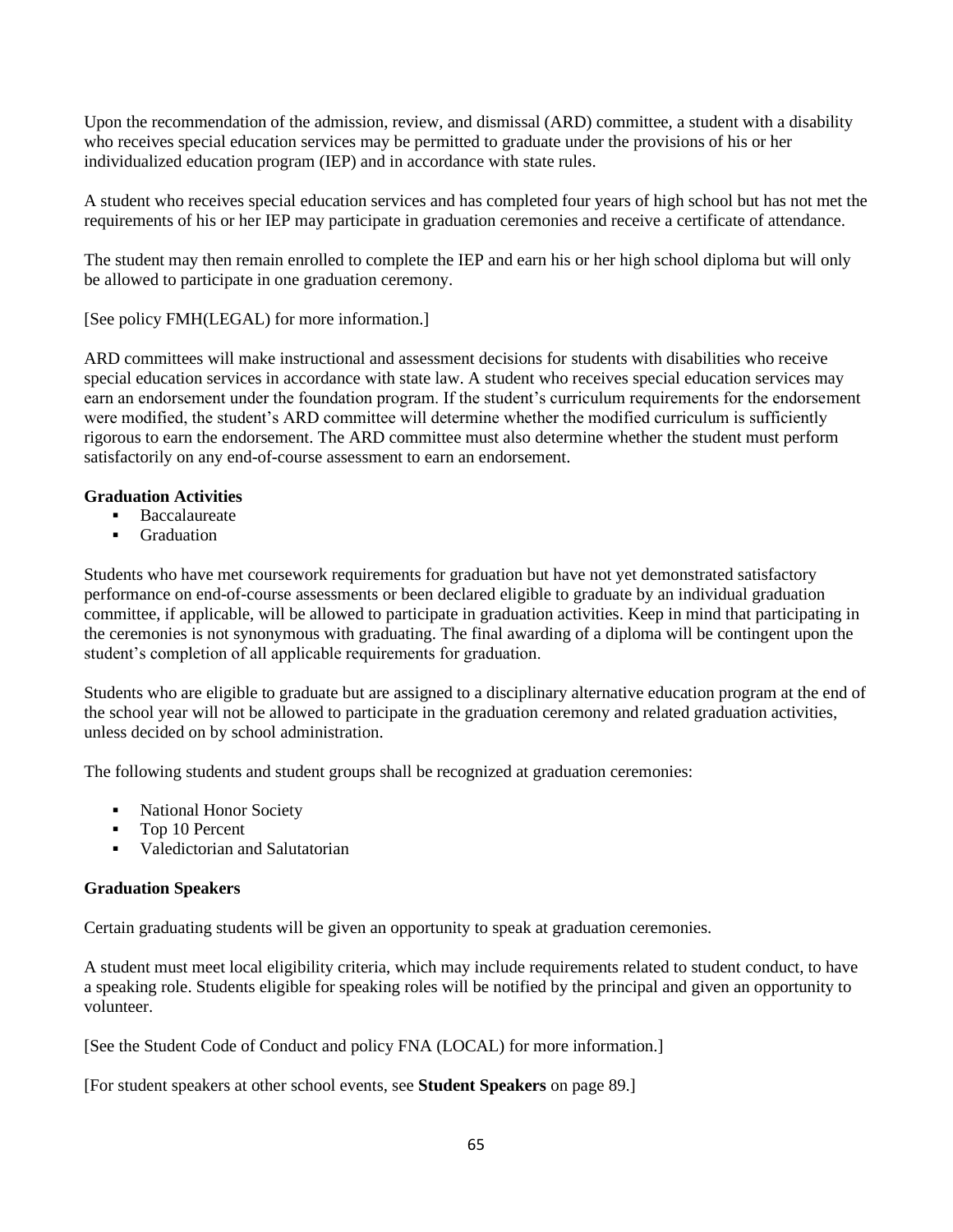### **Graduation Expenses**

Because students and parents will incur expenses to participate in the traditions of graduation—such as the purchase of invitations, senior ring, cap and gown, and senior picture—both the student and parent should monitor progress toward completion of all requirements for graduation. The expenses often are incurred in the junior year or first semester of the senior year. [See **Fees** on page 59.]

#### **Scholarships and Grants**

Students who have a financial need according to federal criteria and who complete the foundation graduation program may be eligible under the TEXAS Grant Program and the Teach for Texas Grant Program for scholarships and grants toward tuition and fees to Texas public universities, community colleges, and technical schools, as well as to private institutions.

Contact the school counselor for information about other scholarships and grants available to students.

### **Harassment**

[See **Dating Violence, Discrimination, Harassment, and Retaliation** on page 44.]

### **Hazing (All Grade Levels)**

Hazing is defined as an intentional, knowing, or reckless act, on or off campus, by one person alone or acting with others, directed against a student for the purpose of pledging, initiation into, affiliation with, holding office in, or maintaining membership in a student organization if the act meets the elements in Education Code 37.151, including:

Any type of physical brutality.

An activity that subjects the student to an unreasonable risk of harm or that adversely affects the student's mental or physical health, such as sleep deprivation, exposure to the elements, confinement to small spaces, calisthenics, or consumption of food, liquids, drugs, or other substances.

An activity that induces, causes, or requires the student to perform a duty or task that violates the Penal Code; and

Coercing a student to consume a drug or alcoholic beverage in an amount that would lead a reasonable person to believe the student is intoxicated.

The district will not tolerate hazing. Disciplinary consequences for hazing will be in accordance with the Student Code of Conduct. It is a criminal offense if a person engages in hazing; solicits, encourages, directs, aids, or attempts to aid another in hazing; or has firsthand knowledge of an incident of hazing being planned or having occurred and fails to report this to the principal or superintendent.

[See **Bullying** on page 32 and policies FFI and FNCC for more information.]

### **Health—Physical and Mental**

### **Illness (All Grade Levels)**

When your child is ill, please contact the school to let us know he or she will not be attending that day. State rules require schools to exclude students with certain illnesses from school for certain periods of time. For example, if a child has a fever over 100 degrees, he or she must stay out of school until fever-free for 24 hours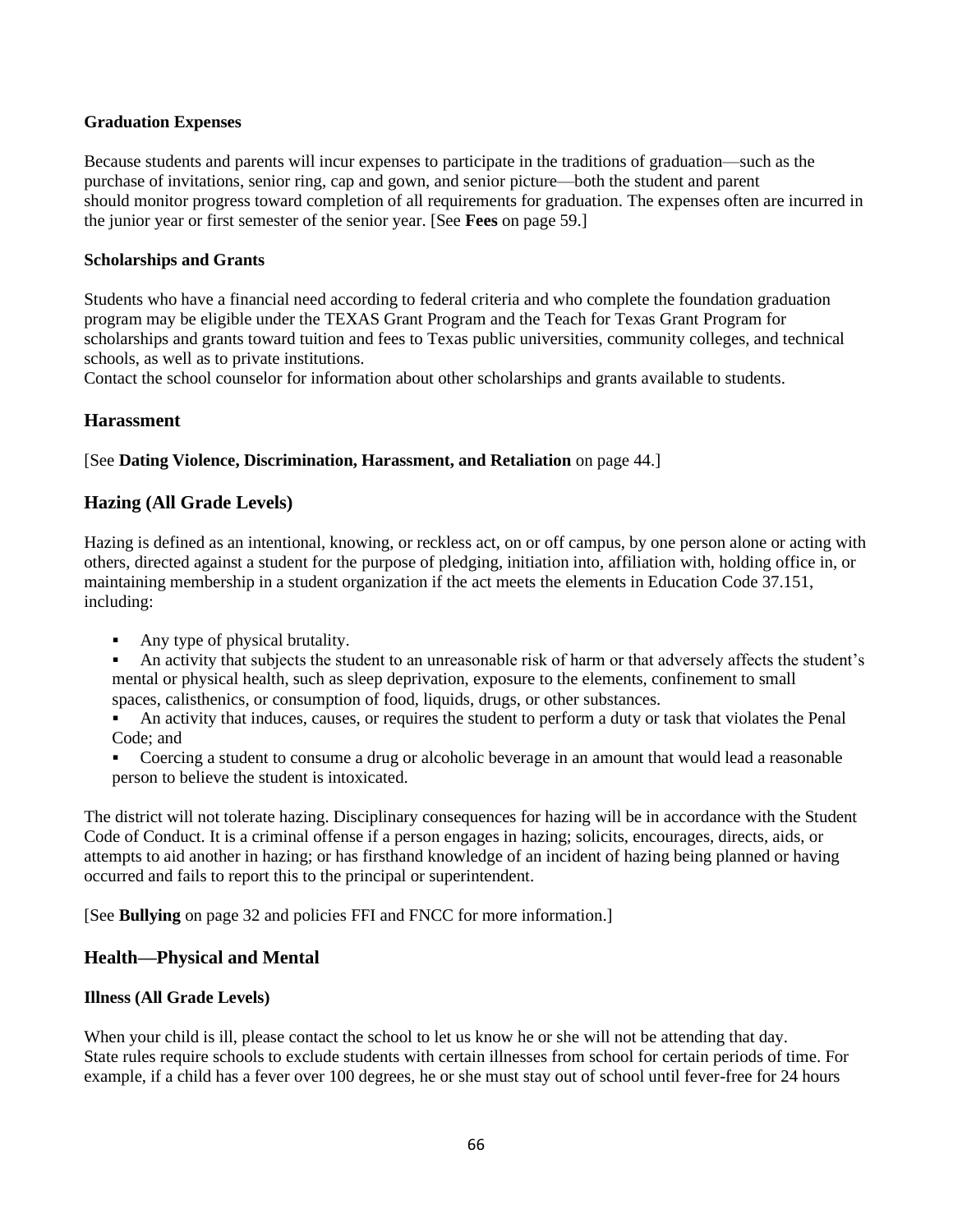without use of fever-reducing medications. Students with diarrheal illnesses must stay home until they are diarrhea-free without use of diarrhea-suppressing medications for 24 hours.

A full list of conditions for which the school must exclude children can be obtained from the school nurse.

If a student becomes ill during the school day, and the school nurse determines that the child should go home, the nurse will contact the parent.

The district is required to report certain contagious (communicable) diseases or illnesses to the Texas Department of State Health Services (TDSHS) or our local/regional health authority. The school nurse can provide information from TDSHS on these notifiable conditions.

The school nurse is available to answer any questions for parents who are concerned about whether or not their child should stay home.

### **Immunization (All Grade Levels)**

A student must be fully immunized against certain diseases or must present a certificate or statement that, for medical reasons or reasons of conscience, including a religious belief, the student will not be immunized. For exemptions based on reasons of conscience, only official forms issued by the Texas Department of State

Health Services (DSHS), Immunization Branch, can be honored by the district. This form may be obtained by writing the DSHS Immunization Branch (MC 1946), P.O. Box 149347, Austin, Texas 78714-9347; or online at [Affidavit Request for Exemption from Immunization.](https://corequest.dshs.texas.gov/) The form must be notarized and submitted to the principal or school nurse within 90 days of notarization. If the parent is seeking an exemption for more than one student in the family, a separate form must be provided for each student.

The immunizations required are:

- **•** Diphtheria, tetanus, and pertussis.
- Rubeola (measles), mumps, and rubella.
- Polio.
- Hepatitis A.
- Hepatitis B.
- Varicella (chicken pox); and
- Meningococcal.

The school nurse can provide information on immunization requirements. Proof of immunization may be established by personal records from a licensed physician or public health clinic with a signature or rubber-stamp validation.

If a student should not be immunized for medical reasons, the student or parent must present a certificate signed by a U.S. registered and licensed physician stating that, in the doctor's opinion, the immunization required is medically contraindicated or poses a significant risk to the health and well-being of the student or a member of the student's family or household. This certificate must be renewed yearly unless the physician specifies a lifelong condition.

As noted at **Bacterial Meningitis** on page 71, entering college students must also, with limited exception, furnish evidence of having received a bacterial meningitis vaccination within the five years prior to enrolling in and attending classes at an institution of higher education. A student wanting to enroll in a dual credit course taken off campus may be subject to this requirement.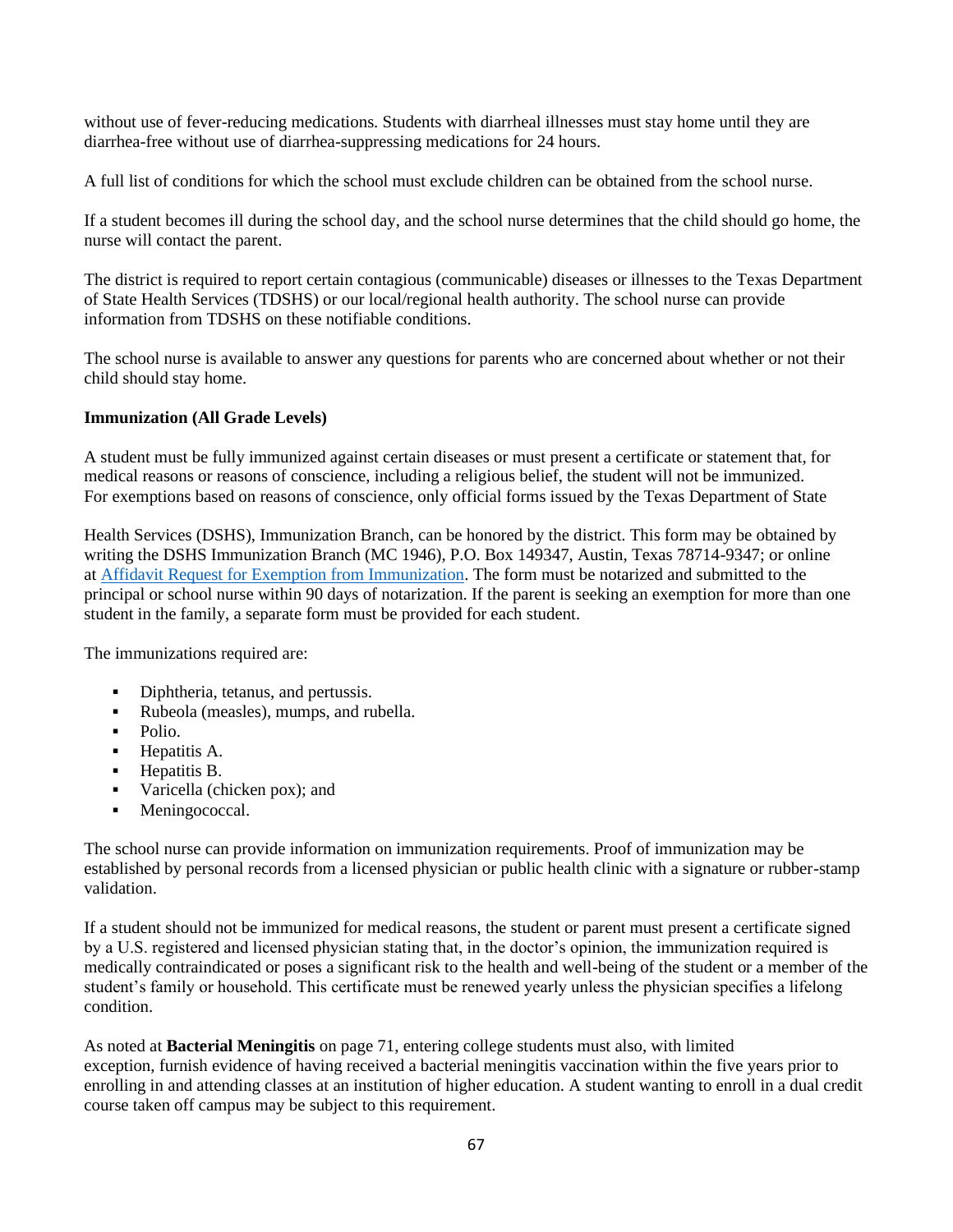[See the DSHS website: [Texas School & Child Care Facility Immunization Requirements](http://www.dshs.state.tx.us/immunize/school/default.shtm) and policy FFAB (LEGAL) for more information.]

# **Lice (All Grade Levels)**

Head lice is very common among children. Although not an illness or a disease, it spreads easily through head-tohead contact during play, sports, nap time, and when children share things like brushes, combs, hats, and headphones.

If careful observation indicates that a student has head lice, the school nurse will contact the student's parent to determine whether the student needs to be picked up from school and to discuss a treatment plan using an FDAapproved medicated shampoo or cream rinse that may be purchased from any drug or grocery store. After the student undergoes one treatment, the parent should contact the school nurse to discuss the treatment used. The nurse can also offer additional recommendations, including subsequent treatments, how best to get rid of lice, and how to prevent their return.

The district will provide notice to parents of elementary school students in the affected classroom without identifying the student with lice.

More information on head lice can be obtained from the DSHS website. [Managing Head Lice in School Settings](http://www.dshs.state.tx.us/schoolhealth/lice.shtm)  [and at Home.](http://www.dshs.state.tx.us/schoolhealth/lice.shtm)

[See policy FFAA for more information.]

# **Medicine at School (All Grade Levels)**

If a student must take medication during school hours, the student's parent must provide the medication. All medication, whether prescription or nonprescription, must be kept in the nurse's office and be administered by the nurse or another authorized district employee. A student may be authorized to possess his or her own medication because of asthma or a severe allergy as described below or as otherwise allowed by law.

The district will not purchase nonprescription medication to give to a student. District employees will not give a student prescription medication, nonprescription medication, herbal substances, anabolic steroids, or dietary supplements, except that authorized employees, in accordance with policy FFAC, may administer:

- Prescription medication in the original, properly labeled container, provided by the parent, along with a written request.
- Prescription medication from a properly labeled unit dosage container filled by a registered nurse or another qualified district employee from the original, properly labeled container.
- Nonprescription medication in the original, properly labeled container, provided by the parent along with a written request. **Note:** Insect repellant is considered a nonprescription medication.
- Herbal or dietary supplements provided by the parent only if required by the student's individualized education program (IEP) or Section 504 plan for a student with disabilities.

Students whose schedules provide for regular time spent outdoors, including for recess and physical education classes, should apply sunscreen before coming to school.

At the elementary level, a student's teacher or other district personnel will apply sunscreen to the student's exposed skin if the student brings the sunscreen to school and asks for help applying it. A student at this level may apply his or her own sunscreen if the student is able to do so.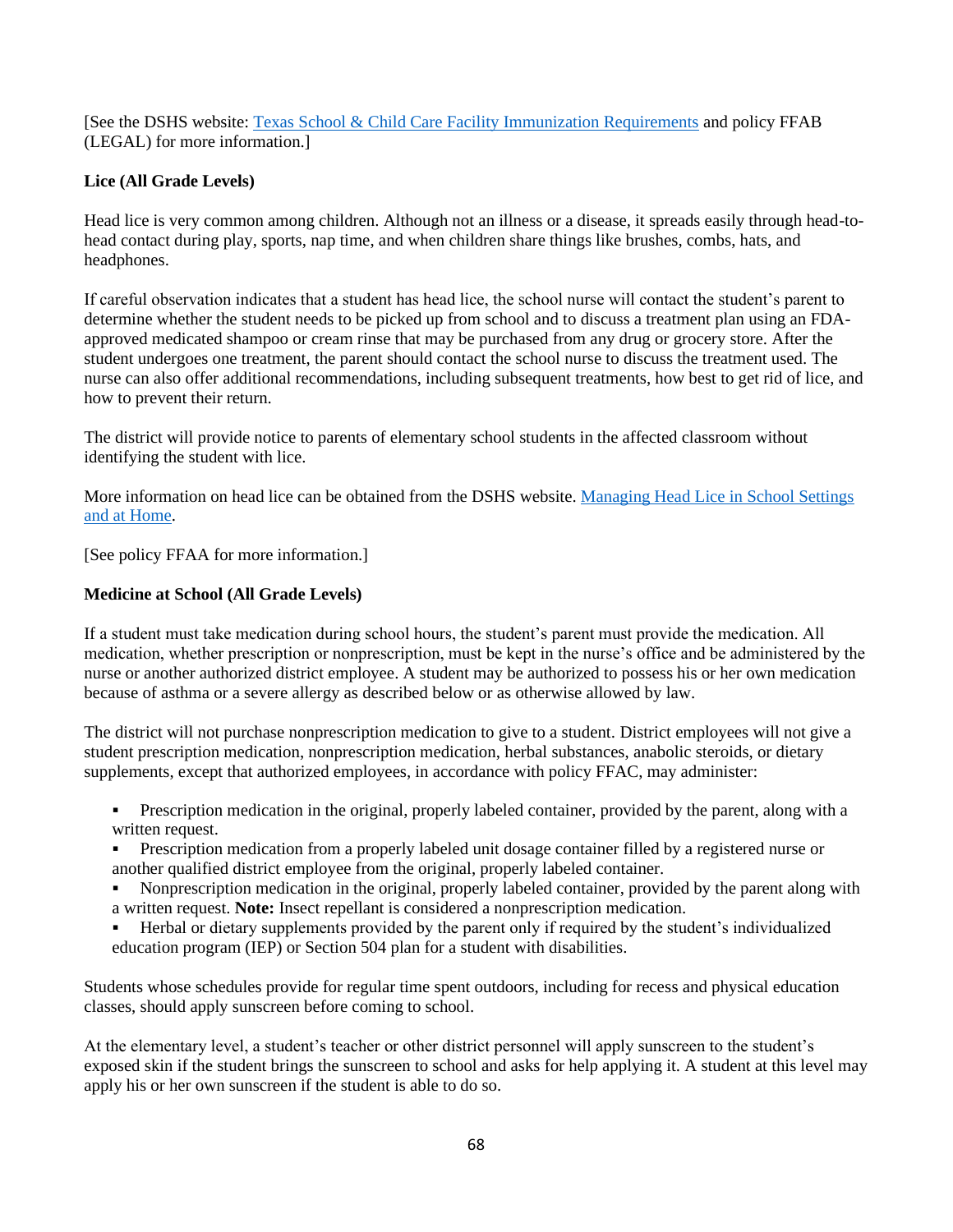At the secondary level, a student may possess and apply sunscreen when necessary. If the student needs assistance with sunscreen application, please address the need with the school nurse.

Whether a student is at the elementary or secondary level, if sunscreen needs to be administered to treat any type of medical condition, this should be handled through communication with the school nurse so that the district is made aware of any safety and medical issues.

### **Asthma and Severe Allergic Reactions**

A student with asthma or severe allergic reaction (anaphylaxis) may possess and use prescribed asthma or anaphylaxis medication at school or school-related events only if he or she has written authorization from his or her parent and a physician or other licensed health-care provider. The student must also demonstrate to his or her health-care provider and the school nurse the ability to use the prescribed medication, including any device required to administer the medication.

If the student has been prescribed asthma or anaphylaxis medication for use during the school day, the student and parents should discuss this with the school nurse or principal.

See also **Food Allergies** on page 72.

### **Steroids (Secondary Grade Levels Only)**

State law prohibits students from possessing, dispensing, delivering, or administering an anabolic steroid. Anabolic steroids are for physician-prescribed medical use only.

Body building, muscle enhancement, or the increase of muscle bulk or strength using an anabolic steroid or human growth hormone by a healthy student is not a valid medical use and is a criminal offense. **Mental Health Support (All Grade Levels)**

The district has implemented programs to address the following mental health, behavioral health, and substance abuse concerns:

- Mental health promotion and early intervention.
- Building skills to manage emotions, establish and maintain positive relationships, and engage in responsible decision-making.
- Substance abuse prevention and intervention.
- Suicide prevention, intervention, and postvention (interventions after a suicide in a community);
- **•** Grief, trauma, and trauma-informed care.
- Positive behavior interventions and supports.
- Positive youth development; and
- Safe, supportive, and positive school climates.

If a student has been hospitalized or placed in residential treatment for a mental health condition or substance abuse, the district has procedures to support the student's return to school. Please contact the district's mental health liaison for further information.

Teachers and other district employees may discuss a student's academic progress or behavior with the student's parents or another employee as appropriate; however, they are not permitted to recommend use of psychotropic drugs. A psychotropic drug is a substance used in the diagnosis, treatment, or prevention of a disease or as a component of a medication that is intended to alter perception, emotion, mood, or behavior.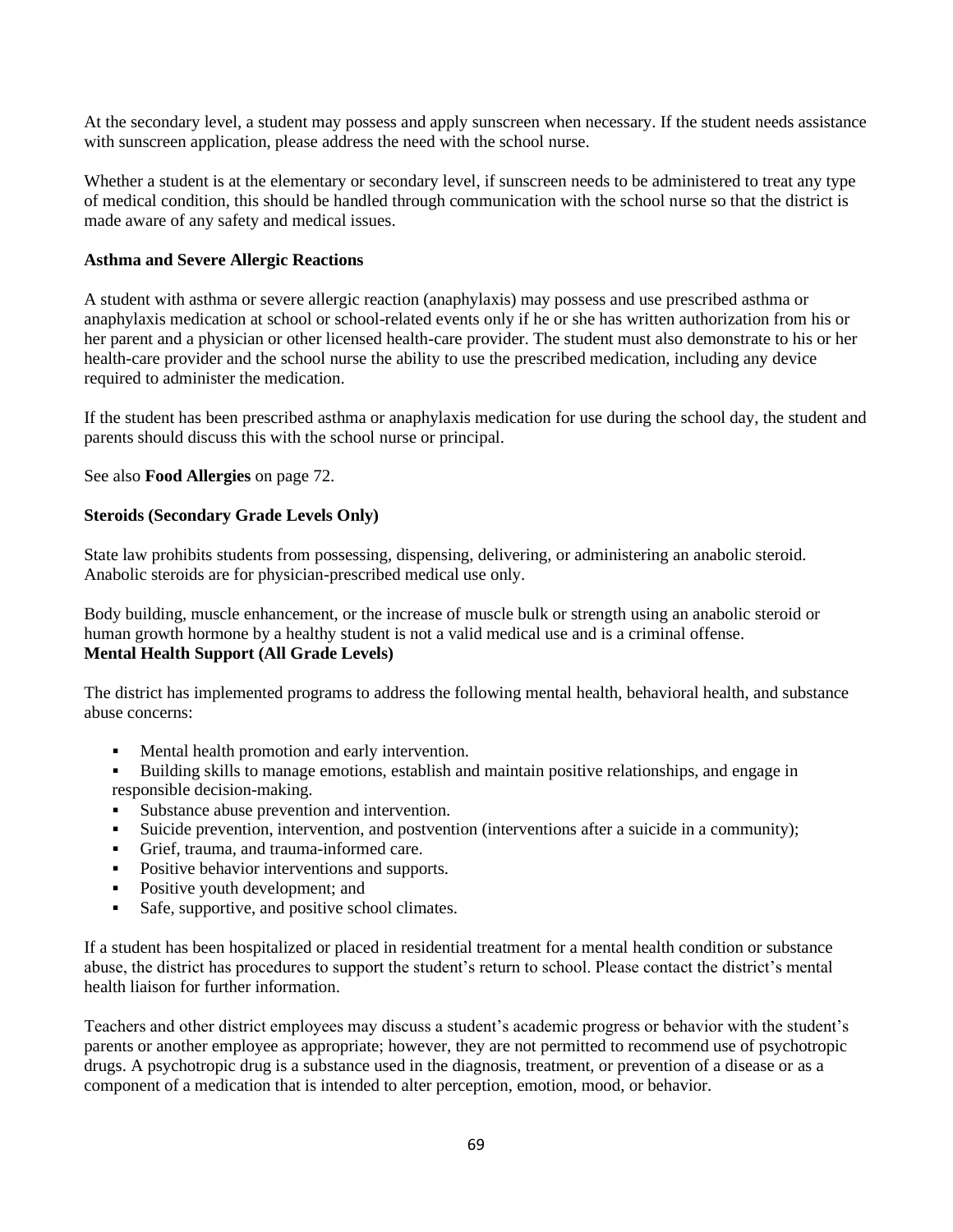A district employee who is a registered nurse, an advanced nurse practitioner, a physician, or a certified or credentialed mental health professional can recommend that a student be evaluated by an appropriate medical practitioner, if appropriate. [See policy FFEB for more information.]

For related information, see:

▪ **Consent to Conduct a Psychological Evaluation or Provide a Mental Health Care Service** on page 11 for the district's procedures for recommending a mental health intervention and the mental health liaison's contact information.

**Counseling** on page 42 for the district's comprehensive school counseling program.

▪ **Physical and Mental Health Resources** on page 72 for campus and community mental and physical health resources; and

**Policies and Procedures that Promote Student Physical and Mental Health** on page 72 for boardadopted policies and administrative procedures that promote student health.

### **Physical Activity Requirements**

### **Junior High School**

The district will ensure that students in middle or junior high school will engage in 30 minutes of moderate or vigorous physical activity per day for at least four semesters in accordance with policies at EHAB, EHAC, EHBG, and FFA.

For additional information on the district's junior high and middle school student physical activity programs and requirements, please see the principal.

### **Temporary Restriction from Participation in Physical Education**

Students who are temporarily restricted from participation in physical education will not actively participate in skill demonstration but will remain in class to learn the concepts of the lessons.

### **Physical Fitness Assessment (Grades 3–12)**

Annually, the district will conduct a physical fitness assessment of students in grades 3–12 who are enrolled in a physical education course or a course for which physical education credit is awarded. At the end of the school year, a parent may submit a written request to the Athletic Director to obtain the results of his or her child's physical fitness assessment conducted during the school year.

### **Physical Health Screenings / Examinations**

### *Athletics Participation (Secondary Grade Levels Only)*

For certain extracurricular activities, a student must submit certification from an authorized health-care provider.

The certification must state that the student has been examined and is physically able to participate in the relevant program, including:

- A district athletics program.
- District marching band.
- Any district extracurricular program identified by the superintendent.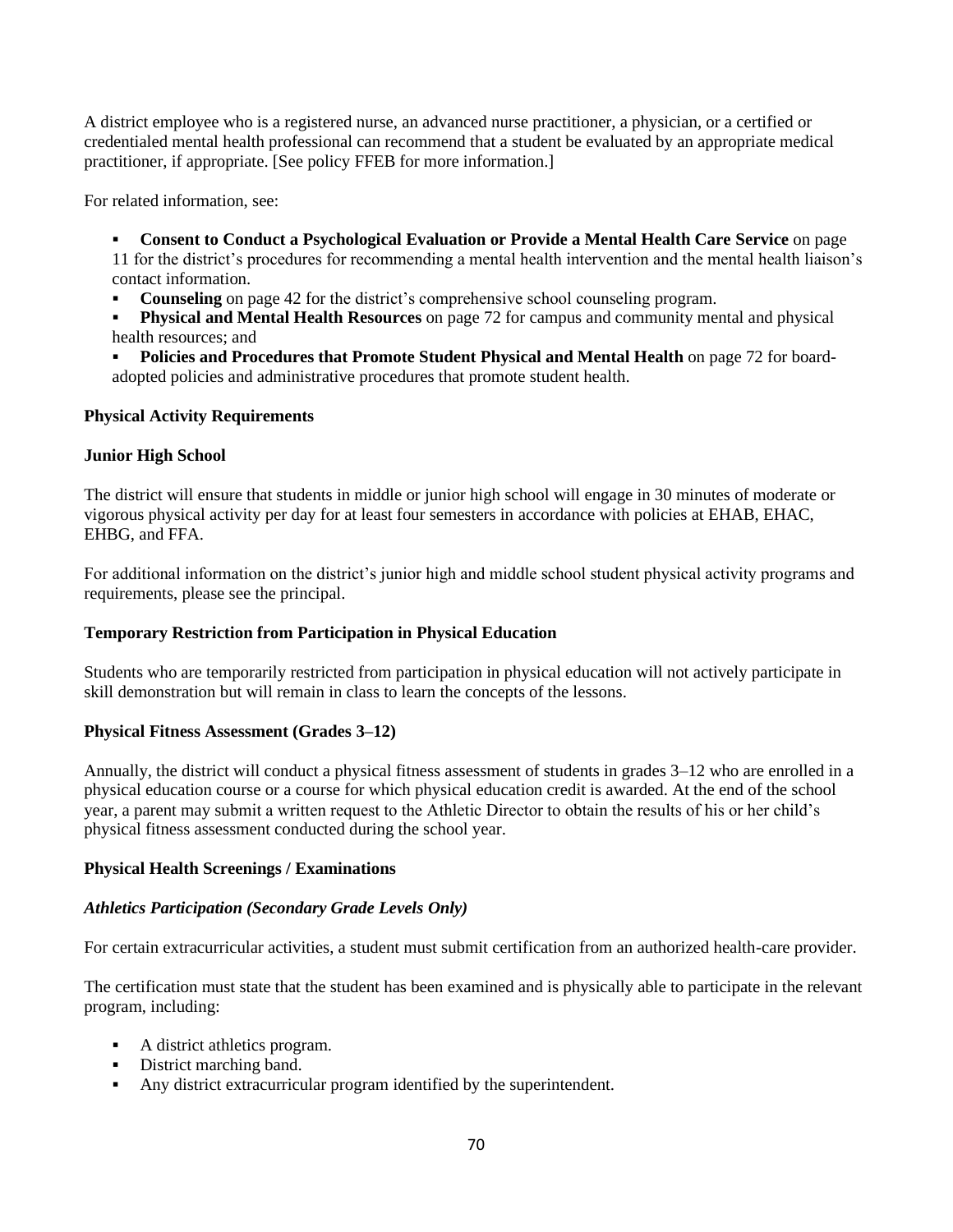This examination is required in the first year of middle school competition and the first and third years of high school competition. For the safety of all our student athletes, Santa Anna ISD will require a physical examination every year.

Students should be aware of the rare possibility of sudden cardiac arrest, which in athletes is usually caused by a previously unsuspected heart disease or disorder. A student may request an electrocardiogram (ECG or EKG) to screen for such disorders, in addition to his or her required physical examination.

See the UIL's explanation of [sudden cardiac arrest](https://www.uiltexas.org/health/info/sudden-cardiac-death) for more information.

# *Spinal Screening Program*

School-based spinal screening helps identify adolescents with abnormal spinal curvature at an early stage when the curve is mild and may go unnoticed. Early detection is key to controlling spinal deformities. Spinal screening is non-invasive and conducted in accordance with the most recent, nationally accepted, and peerreviewed standards.

All students who meet the Texas Department of State Health Services criteria will be screened for abnormal spinal curvature before the end of the school year. As appropriate, students will be referred for follow-up with their physician.

For information on spinal screening by an outside professional or exemption from spinal screening based on religious beliefs, contact the superintendent or see policy FFAA (LEGAL).

# *Other Examinations and Screenings (All Grade Levels)*

Students are required to undergo a risk assessment for Type 2 diabetes at the same time the district screens students for hearing and vision issues or for abnormal spinal curvatures.

[See policy FFAA for more information.]

# **Special Health Concerns (All Grade Levels)**

# *Bacterial Meningitis (All Grade Levels)*

Please see the district's website at [www.santaannaisd.net](http://www.santaannaisd.net/) for information regarding meningitis.

**Note:** DSHS requires at least one meningococcal vaccination on or after a student's 11th birthday, unless the student received the vaccine at age 10. Also note that entering college students must show, with limited exception, evidence of receiving a bacterial meningitis vaccination within the five-year period prior to enrolling in and taking courses at an institution of higher education. Please see the school nurse for more information, as this may affect a student who wishes to enroll in a dual credit course taken off campus.

[See **Immunization** on page 67.]

### *Diabetes*

In accordance with a student's individual health plan for management of diabetes, a student with diabetes will be permitted to possess and use monitoring and treatment supplies and equipment while at school or at a schoolrelated activity. See the school nurse or principal for information. [See policy FFAF (LEGAL) for more information.]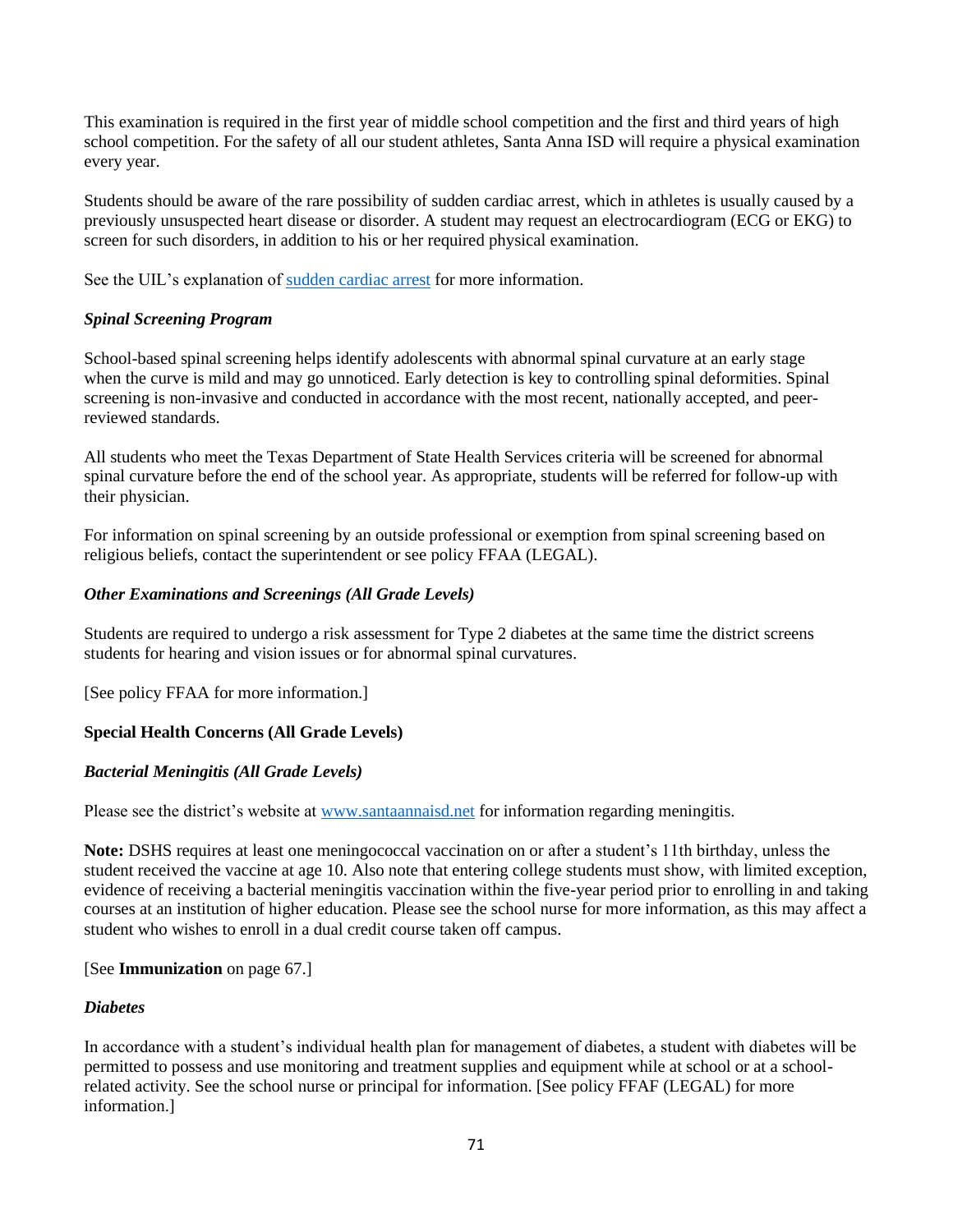# *Food Allergies (All Grade Levels)*

Parents should notify the district when a student has been diagnosed with a food allergy, especially an allergy that could result in dangerous or life-threatening reactions either by inhalation, ingestion, or skin contact with the particular food. It is important to disclose the food to which the student is allergic as well as the nature of the allergic reaction. Please contact the school nurse or campus principal if your child has a known food allergy or as soon as possible after any diagnosis of a food allergy.

The district has developed and annually reviews a food allergy management plan, based on the Texas Department of State Health Services' (DSHS) "Guidelines for the Care of Students with Food Allergies At-Risk for Anaphylaxis" found on the DSHS website at [Allergies and Anaphylaxis.](https://www.dshs.texas.gov/schoolhealth/allergiesandanaphylaxis/)

When the district receives information that a student has a food allergy that puts the student at risk for anaphylaxis, individual care plans will be developed to assist the student in safely accessing the school environment. The district's food allergy management plan can be accessed at [www.santaannaisd.net](http://www.santaannaisd.net/)

[See **Celebrations** on page 34 and policy FFAF for more information.]

# *Seizures (All Grade Levels)*

To address the care of a student with a seizure disorder while at school or participating in a school activity, a parent may submit a seizure management and treatment plan to the district before the beginning of the school year, upon enrollment of the student, or as soon as practicable following diagnosis of a seizure disorder.

[See **A Student with Physical or Mental Impairments Protected under Section 504** on page 25 and contact the school nurse for more information.]

# **Tobacco and E-Cigarettes Prohibited (All Grade Levels and All Others on School Property)**

Students are prohibited from possessing or using any type of tobacco product, electronic cigarette (e-cigarette), or any other electronic vaporizing device while on school property or while attending an off-campus school-related activity.

The district and its staff strictly enforce prohibitions against the use of all tobacco products, e-cigarettes, or any other electronic vaporizing device by students and all others on school property and at school-sponsored and school-related activities. [See the Student Code of Conduct and policies FNCD and GKA for more information.]

# **Health-Related Resources, Policies, and Procedures**

# **Physical and Mental Health Resources (All Grade Levels)**

Parents and students in need of assistance with physical and mental health concerns may contact the following campus and community resources:

- The district's full-time nurse, Amanda Ellerbe, at 325-348-3136.
- The district's full-time school counselor, Steffany Fitzpatrick at 325-348-3136.
- The local public health authority, Dr. Darron Atwood, may be contacted at Coleman County Medical Clinic at 325-625-355.
- The local mental health authority, Steffany Fitzpatrick, may be contacted at 325-348-3136.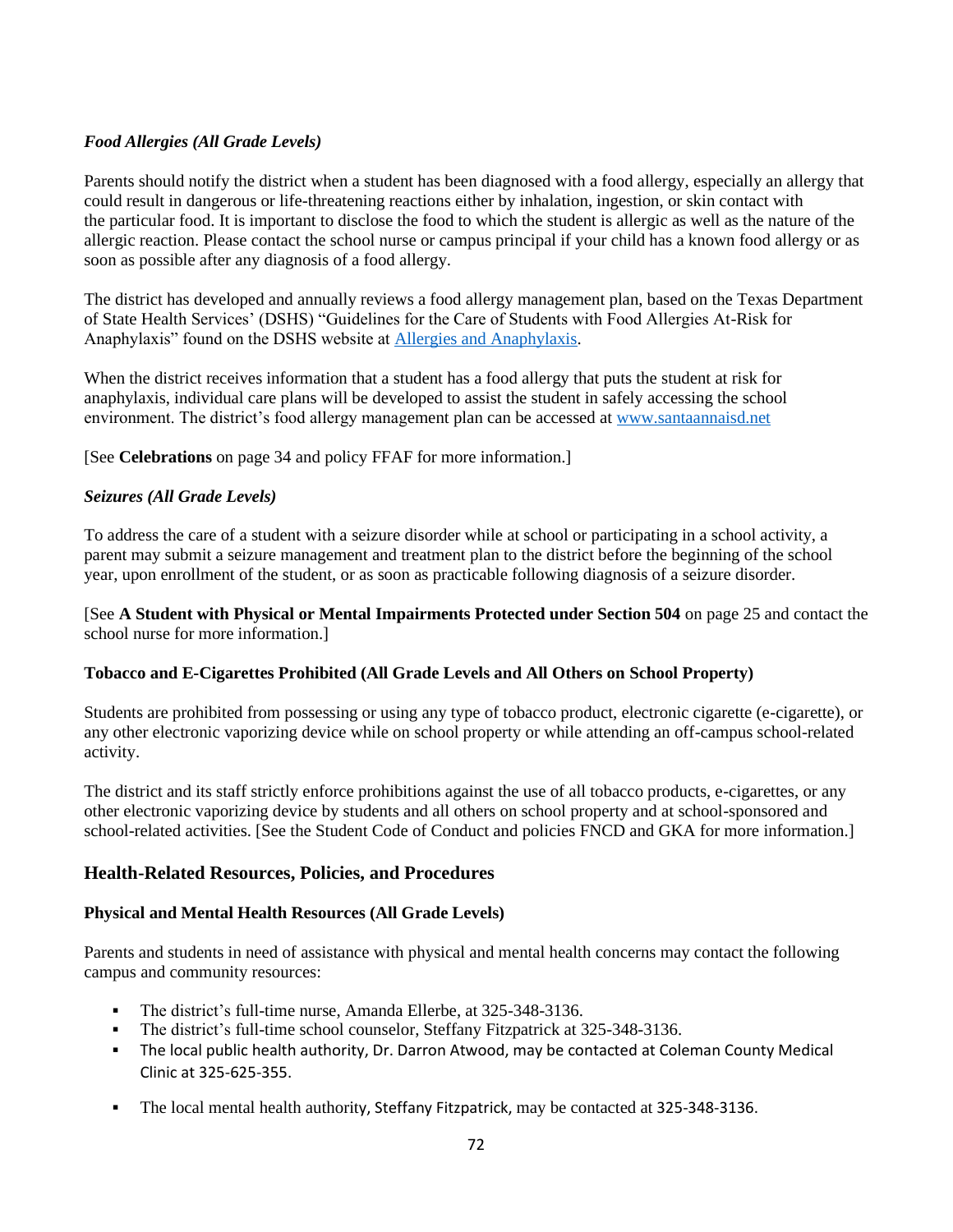# **Policies and Procedures that Promote Student Physical and Mental Health (All Grade Levels)**

The district has adopted board policies that promote student physical and mental health. (LOCAL) policies on the topics below can be found in the district's policy manual, available at www*.*[santaannaies.net](http://www.santaannaies.net/)

- Food and nutrition management: CO, COA, COB
- Wellness and Health Services: FFA
- Physical Examinations: FFAA
- **•** Immunizations: FFAB
- **Medical Treatment: FFAC**
- Communicable Diseases: FFAD
- School-Based Health Centers: FFAE
- Care Plans: FFAF
- **•** Crisis Intervention: FFB
- Trauma-informed Care: FFBA
- Student Support Services: FFC
- Student Safety: FFF
- Child Abuse and Neglect: FFG
- Freedom from Discrimination, Harassment, and Retaliation: FFH
- Freedom from Bullying: FFI

In addition, the District Improvement Plan details the district's strategies to improve student performance through evidence-based practices that address physical and mental health.

The district has developed administrative procedures as necessary to implement the above policies and plans. Please contact Amanda Ellerbe at 325-348-3136 for further information regarding these procedures and access to the District Improvement Plan.

### **School Health Advisory Council (SHAC) (All Grade Levels)**

During the preceding school year, the district's School Health Advisory Council (SHAC) held three meetings. Additional information regarding the district's SHAC is available from the SHAC committee director.

#### [See **Human Sexuality Instruction** on page 16 and policies BDF and EHAA. for more information.] **Student Wellness Policy/Wellness Plan (All Grade Levels)**

To encourage healthy habits in our students, the district has developed a board-adopted wellness policy at FFA (LOCAL) and corresponding plans and procedures to implement it. You are encouraged to contact Amanda Ellerbe with questions about the content or implementation of the district's wellness policy and plan.

#### **Homework (All Grade Levels)**

Santa Anna ISD believes that homework is a crucial part of each student's learning process. Teachers may assign homework to further enhance the curriculum being taught. It is the responsibility of the student to turn in homework assignments in the allotted time. Homework that not turned in on the date due will be considered late. A student may turn in an assignment on day late and receive a 20-point reduction. Zeros will not be permitted. If a student fails to turn in an assignment, the teacher will contact the office. The student will attend the afterschool ACE program until the assignment is complete.

#### **Law Enforcement Agencies (All Grade Levels)**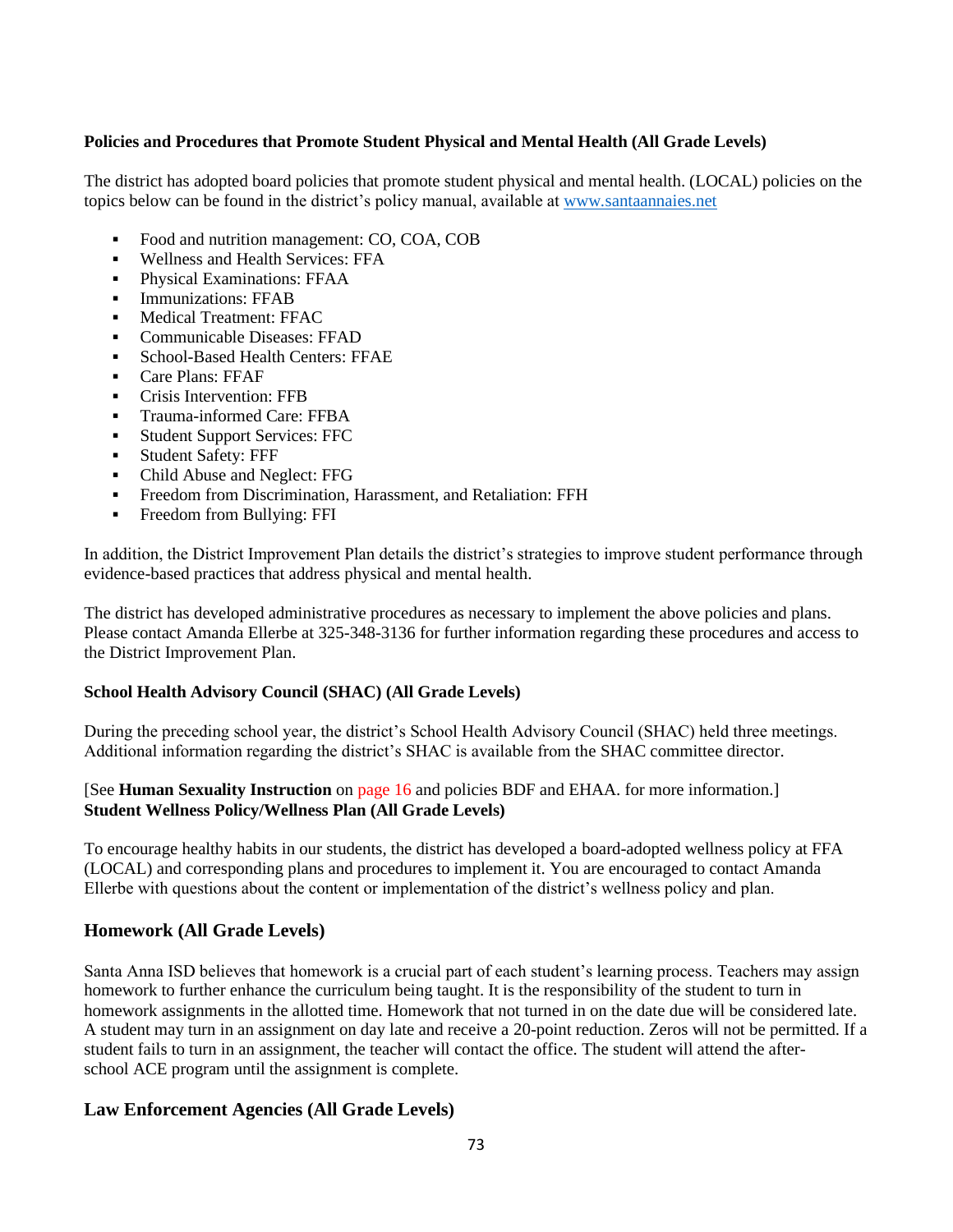# **Questioning of Students**

When law enforcement officers or other lawful authorities wish to question or interview a student at school, the principal will cooperate fully regarding the conditions of the interview, including without parental consent, if necessary, if it is part of a child abuse investigation. In other circumstances, the principal will:

- Verify and record the identity of the officer or other authority and ask for an explanation of the need to question the student at school.
- Ordinarily make reasonable efforts to notify the parents, unless the interviewer raises what the principal considers to be a valid objection.
- Ordinarily be present for the questioning or interview, unless the interviewer raises what the principal considers to be a valid objection.

#### **Students Taken into Custody**

State law requires the district to permit a student to be taken into legal custody:

- To comply with an order of the juvenile court.
- To comply with the laws of arrest.
- By a law enforcement officer if there is probable cause to believe the student has engaged in delinquent conduct or conduct in need of supervision.
- By a law enforcement officer to obtain fingerprints or photographs for comparison in an investigation.
- By a law enforcement officer to obtain fingerprints or photographs to establish a student's identity where the child may have engaged in conduct indicating a need for supervision, such as running away.
- By a probation officer if there is probable cause to believe the student has violated a condition of probation imposed by the juvenile court.
- By an authorized representative of Child Protective Services (CPS), Texas Department of Family and Protective Services (DFPS), a law enforcement officer, or a juvenile probation officer, without a court order, under the conditions set out in the Family Code relating to the student's physical health or safety.
- To comply with a properly issued directive from a juvenile court to take a student into custody.

Before a student is released to a legally authorized person, the principal will verify the person's identity and, to the best of his or her ability, will verify the person's authority to take custody of the student.

The principal will immediately notify the superintendent and will attempt to notify the parent, unless the legally authorized person raises what the principal considers to be a valid objection to notifying the parents. Because the principal does not have the authority to prevent or delay a student's release to a legally authorized person, any notification will be after the fact.

#### **Notification of Law Violations**

The district is required by state law to notify:

- All instructional and support personnel who have responsibility for supervising a student who has been taken into custody, arrested, or referred to the juvenile court for any felony offense or for certain misdemeanors.
- All instructional and support personnel who have regular contact with a student who is thought to have committed certain offenses or who has been convicted, received deferred prosecution, received deferred adjudication, or was adjudicated for delinquent conduct for any felony offense or certain misdemeanors.
- All appropriate district personnel regarding a student who is required to register as a sex offender.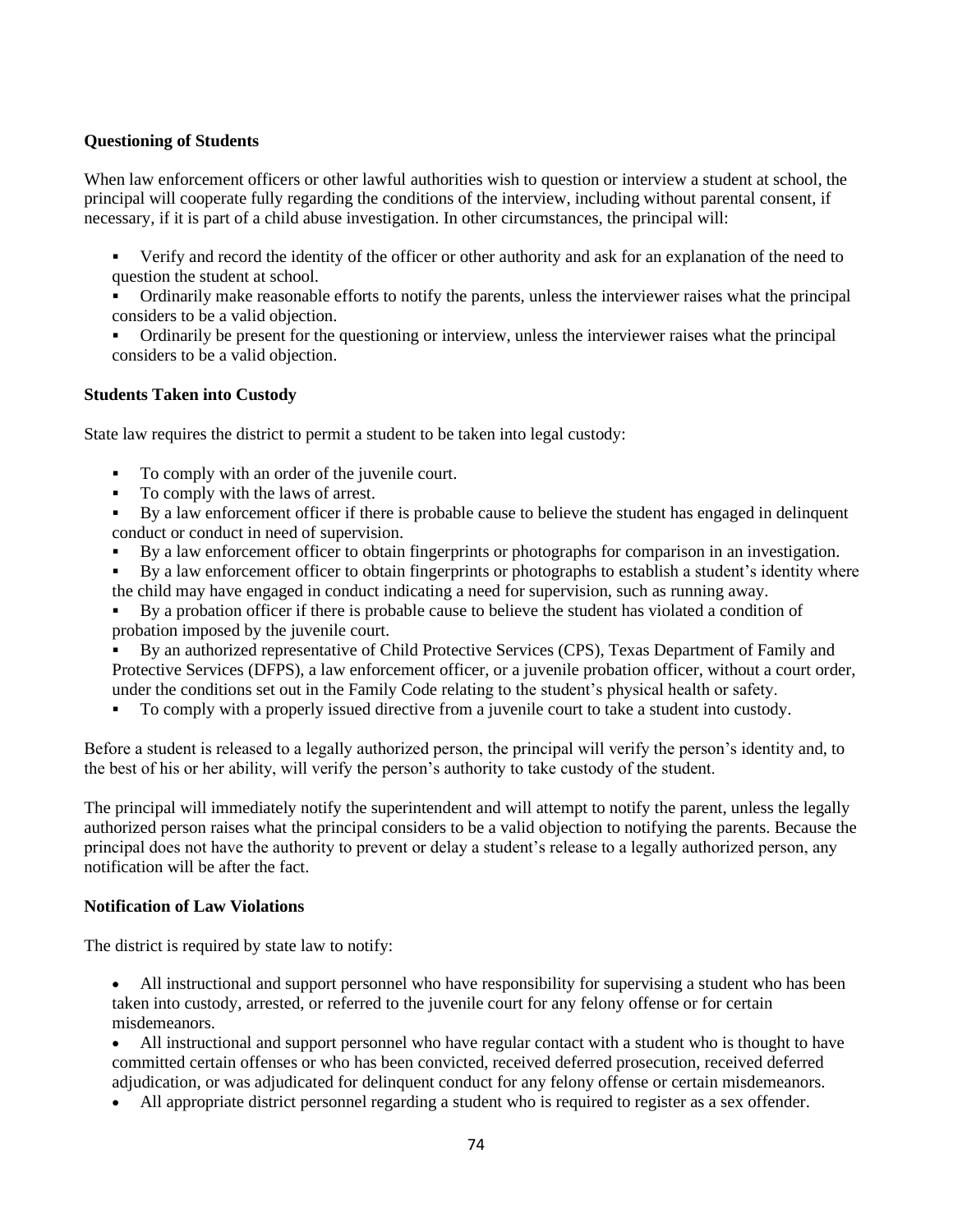[See policy FL (LEGAL) for more information.]

# **Leaving Campus (All Grade Levels)**

Remember that student attendance is crucial. Appointments should be scheduled outside of school hours if possible. Absent extenuating circumstances, students will not regularly be released before the end of the school day.

State rules require parental consent before any student leaves campus for any part of the school day.

For students in elementary and middle school, a parent or authorized adult must come to the office and show identification to sign the student out. A campus representative will ask the student to report to the office. For safety purposes and stability of the learning environment, we cannot allow any unescorted adult to go to the classroom or other area to pick up the student. If the student returns to campus the same day, the parent or authorized adult must sign the student back in through the main office upon the student's return. Documentation regarding the reason for the absence will also be required.

The same process applies to students in high school. If the student's parent authorizes the student to leave campus unaccompanied, a note provided by the parent must be submitted to the main office no later than two hours prior to the student's need to leave campus. A phone call from the parent may be accepted, but the school may require a note for documentation purposes. The student must sign out through the main office and sign in upon his or her return if the student returns the same day.

If a student becomes ill during the school day and the school nurse or other district personnel determines that the student should go home, the nurse will contact the student's parent and document the parent's wishes regarding release from school.

Unless the parent directs district personnel to release the student unaccompanied, the parent or other authorized adult must follow the sign-out procedures listed above. If a student is permitted by his or her parent to leave campus unaccompanied, the nurse will document the time of day the student was released. Under no circumstances will a student in elementary or middle school be released unaccompanied.

If a student is 18 years of age or is an emancipated minor, the student may sign him- or herself out of school. Documentation regarding the reason for the absence will be required.

# **During Lunch**

The privilege of participating in off campus lunch at Santa Anna ISD is commensurate with regular daily attendance during the school year. Discipline referrals, tardies, and grades will also be taken into consideration.

Attendance credit for off campus lunch (and semester exam exemptions) is based on state accounting regulations for student attendance, which are as follows:

# **The following conditions and rules will be applied in determining eligibility for off campus lunches for the spring semester.**

1. Students denied credit for excessive absences for the fall semester will be ineligible for off campus lunch, until such time the credit is regained.

2. Any absence that does not fall within those absences as excused by the state will result in the loss of off campus lunch privileges for a period of five days.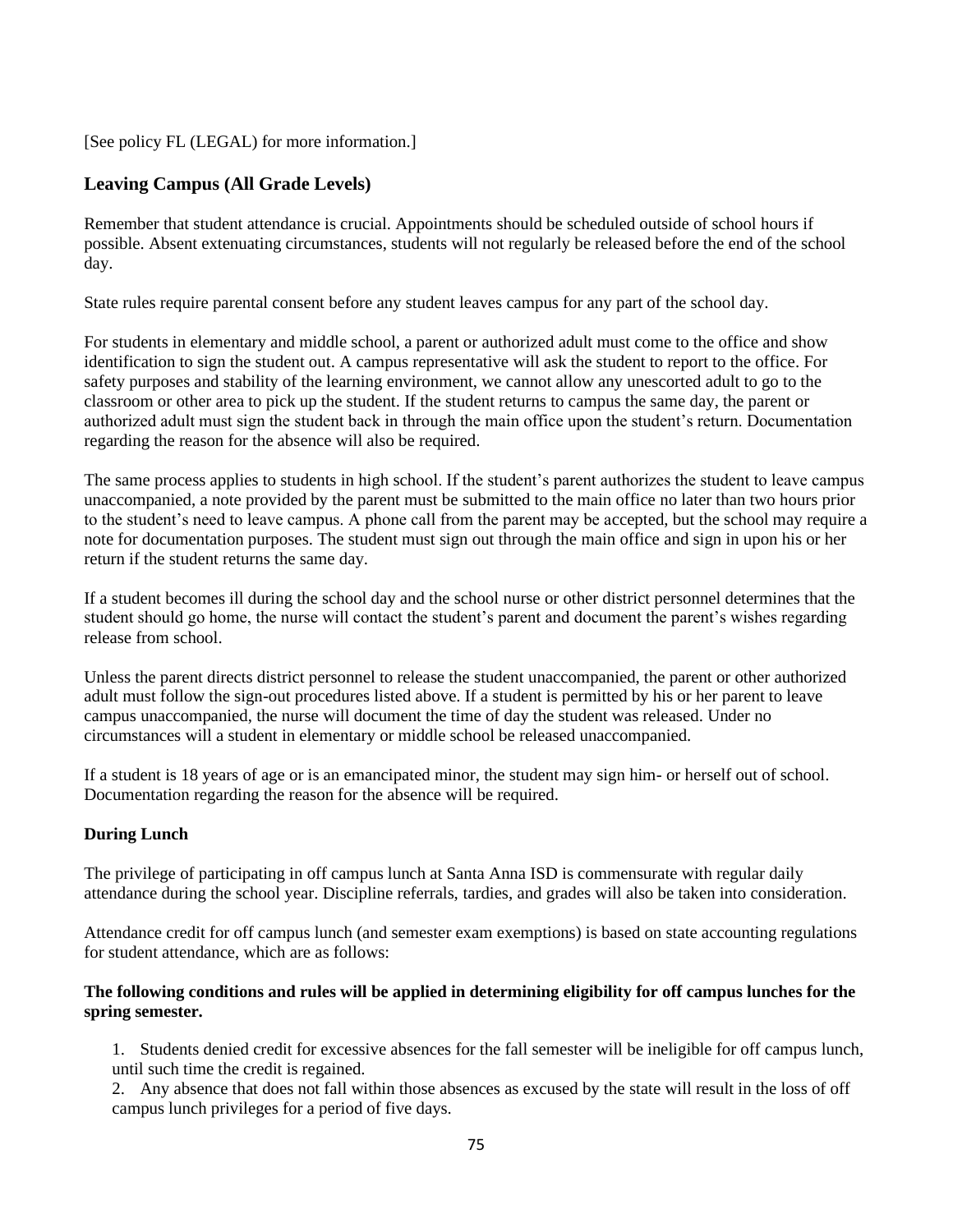3. Any student failing to meet the minimum attendance for credit requirements above will forfeit all off campus lunch privileges until such time that attendance becomes acceptable.

4. Students receiving more than three tradies during a six weeks' period will lose off campus lunch privileges for the remainder of the six weeks.

5. Any office referral may result in the loss of off campus lunch privileges.

6. Students who lose academic eligibility due to failing grades will lose off campus lunch privileges for the duration of the time that the student remains ineligible.

- 7. Students may not leave the district during the lunch period (ex. Go to Coleman).
- 8. Any reckless driving (or reports of reckless driving) will result in suspension of privileges indefinitely.
- 9. Students may not leave the campus with anyone other than another Santa Anna High School student, parent, or guardian.

#### **At Any Other Time during the School Day**

Students are not authorized to leave campus during regular school hours for any other reason, except with the permission of the principal.

Students who leave campus in violation of these rules will be subject to disciplinary action in accordance with the

Student Code of Conduct.

# **Lost and Found (All Grade Levels)**

A lost and found collection box is in the campus office. A student who loses an item should check the lost and found box. The district discourages bringing personal items of high monetary value to school, as the district is not responsible for lost or stolen items. The campus will dispose of lost and found items at the end of each semester.

#### **Makeup Work**

#### **Makeup Work Because of Absence (All Grade Levels)**

A teacher may assign makeup work to a student who misses class based on instructional objectives and the needs of the student in mastering the essential knowledge and skills or meeting subject or course requirements.

The student will be responsible for obtaining and completing the makeup work within the time specified by the teacher. A student who does not make up assigned work within the time allotted by the teacher will attended after school Ace until the assignment(s) are completed.

The student is encouraged to speak with his or her teacher if the student knows of an absence ahead of time so that the teacher and student may plan any makeup work. Please remember the importance of student attendance at school and that, even though absences may be excused or unexcused, all absences account for the 90 percent threshold regarding the state laws surrounding "attendance for credit or final grade." [See **Attendance for Credit or Final Grade** on page 29.]

A student involved in an extracurricular activity must notify his or her teachers ahead of time about any absences.

A student will be permitted to make up tests and turn in projects due in any class missed because of absence.

Teachers may assign a late penalty to any long-term project in accordance with timelines approved by the principal and previously communicated to students.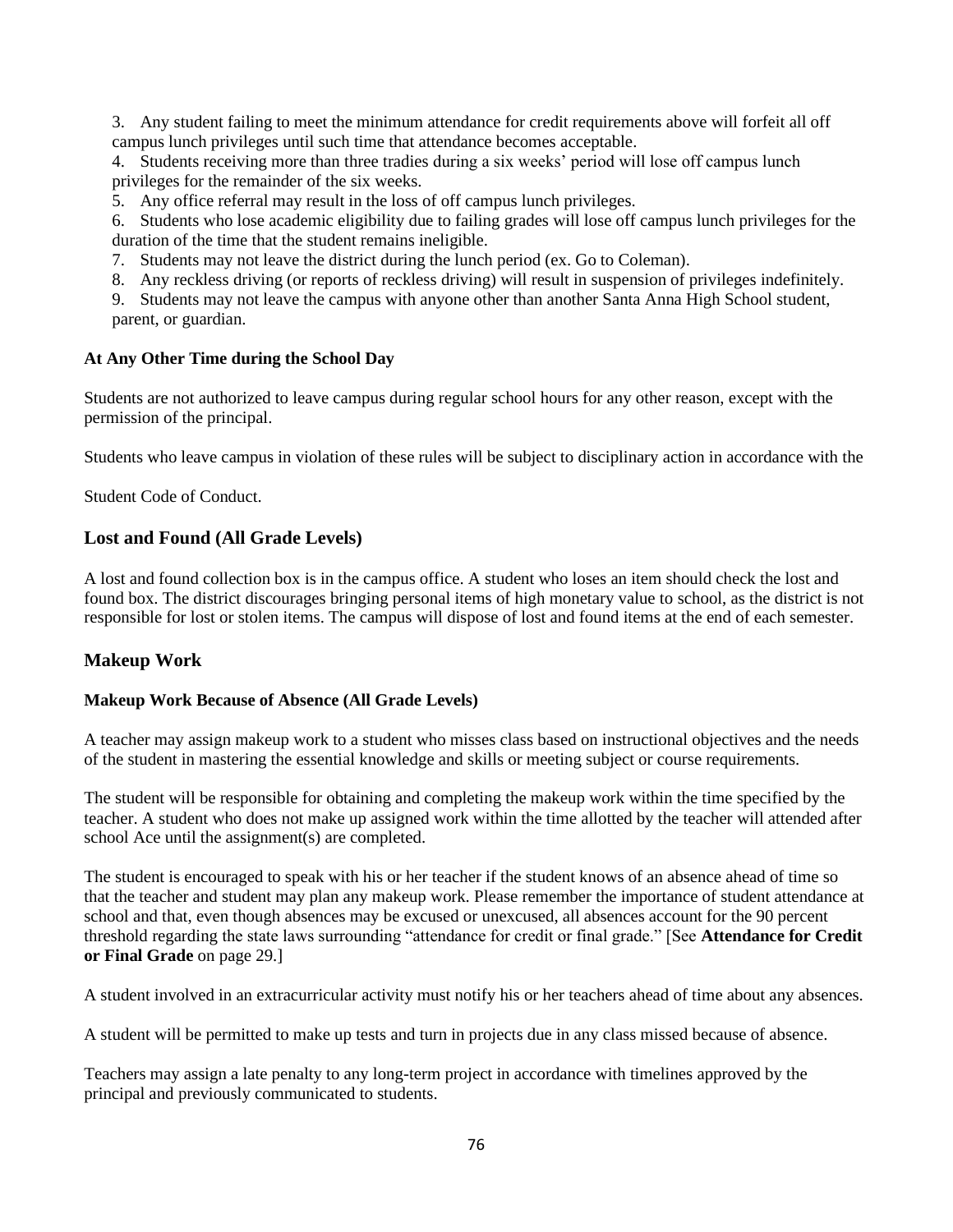# **DAEP Makeup Work – Junior/Senior High School**

If a junior high student is enrolled in a foundation curriculum course at the time of removal to a disciplinary alternative education program (DAEP), he or she will have an opportunity to complete the course before the beginning of the next school year. The district may provide the opportunity to complete the course through an alternative method, including a correspondence course, another distance learning option, or summer school. The district will not charge the student for any method of completion provided by the district. [See policy FOCA (LEGAL) for more information.]

# **In-School Suspension (ISS) and Out-of-School Suspension (OSS) Makeup Work (All Grade Levels)**

# *Alternative Means to Receive Coursework*

While a student is in ISS or OSS, the district will provide the student with all course work for the student's foundation curriculum classes that the student misses as a result of the suspension.

# *Opportunity to Complete Courses*

A student removed from the regular classroom to ISS or another setting, other than a DAEP, will have an opportunity to complete before the beginning of the next school year each course the student was enrolled in at the time of removal from the regular classroom. The district may provide the opportunity by any method available, including a correspondence course, another distance learning option, or summer school. The district will not charge the student for any method of completion provided by the district. [See policy FO (LEGAL) for more information.]

# **Nondiscrimination Statement (All Grade Levels)**

In its efforts to promote nondiscrimination and as required by law, the district does not discriminate based on race, religion, color, national origin, gender, sex, disability, age, or any other basis prohibited by law in providing education services, activities, and programs, including Career and Technical Education (CTE) programs. The district provides equal access to the Boy Scouts and other designated youth groups.

In accordance with Title IX, the district does not and is required not to discriminate based on sex in its educational programs or activities. The requirement not to discriminate extends to admission and employment. Inquiries about the application of Title IX may be referred to the district's Title IX Coordinator (see below), to the Assistant Secretary for Civil Rights of the Department of Education, or both.

Other federal laws that prohibit discrimination include Title VI, Section 504, the Age Discrimination Act, the Boy Scouts Act, and Title II.

The district has designated and authorized the following employee as the Title IX Coordinator to address concerns or inquiries regarding discrimination based on sex, including sexual harassment, sexual assault, dating violence, domestic violence, stalking, or gender-based harassment: Kayla Sparks, 325-348-3138. Reports can be made at any time and by any person, including during non-business hours, by mail, phone, or email. During district business hours, reports may also be made in person. Upon the district receiving notice or an allegation of sexbased harassment, the Title IX Coordinator will promptly respond in accordance with the process described at FFH (LOCAL).

The following district representatives have been designated to address concerns or inquiries about other kinds of discrimination: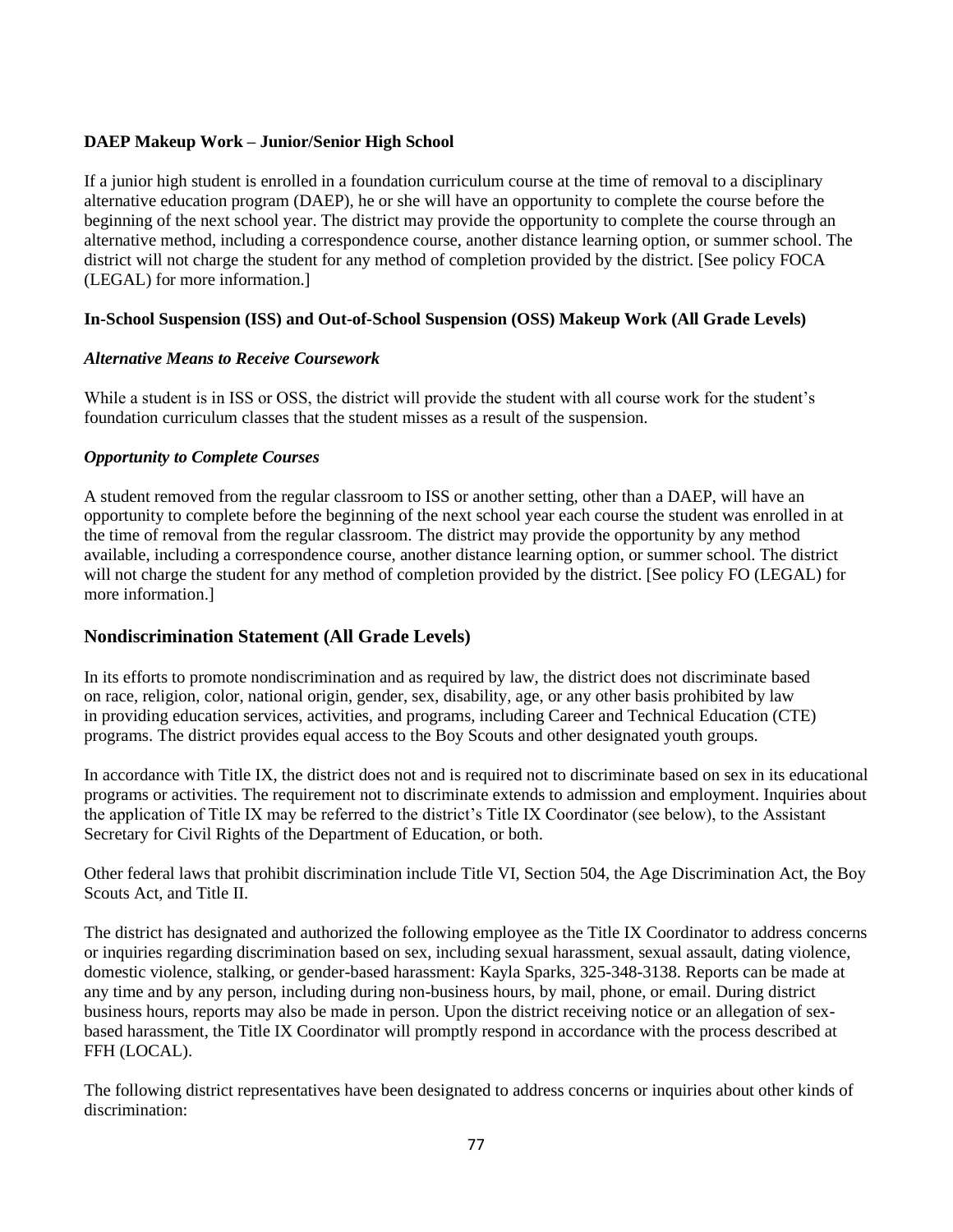- For concerns regarding discrimination based on disability, see the ADA/Section 504 Coordinator: Steffany Fitzpatrick, 325-348-3136
- For all other concerns regarding discrimination, see the superintendent: Todd White, 325-348-3136*.*

[See policies FB, FFH, and GKD for more information.]

# **Nontraditional Academic Programs (All Grade Levels)**

Santa Anna ISD does not offer Nontraditional Academic Programs.

# **Parent and Family Engagement (All Grade Levels)**

# **Working Together**

Experience and research tell us that a child succeeds in education with effective communication and a strong partnership between home and school. A parent's involvement and engagement in this partnership may include:

Encouraging your child to put a high priority on education and working with your child daily to make the most of the educational opportunities the school provides.

Ensuring that your child completes all homework assignments and special projects and comes to school each day prepared, rested, and ready to learn.

- Becoming familiar with all your child's school activities and with the academic programs, including special programs, offered in the district.
- Discussing with the school counselor or principal any questions you may have about the options and opportunities available to your child.

Reviewing the requirements and options for graduation with your child in middle school and again while your child is enrolled in high school.

- Monitoring your child's academic progress and contacting teachers as needed. [See **Academic Counseling** on page 42.]
- Attending scheduled conferences and requesting additional conferences as needed. To schedule a telephone or in-person conference with a teacher, school counselor, or principal, please call the school office at 325-348-3137 for an appointment. The teacher will usually return your call or meet with you during his or her conference period or before or after school. [See **Report Cards/Progress Reports and Conferences** on page 81.]
- Becoming a school volunteer. [See **Volunteers** on page 92 and policy GKG for more information.]
- Participating in campus parent organizations. Parent organizations include, PTO, Academic, Band, Athletic Booster clubs.
- Serving as a parent representative on the district-level or campus-level planning committees that develop educational goals and plans to improve student achievement. [Contact Edward Morales, HS campus principal and see policies BQA and BQB, for more information.]
- Serving on the School Health Advisory Council (SHAC) and assisting the district in aligning local community values with health education instruction and other wellness issues. [See **School Health Advisory Council (SHAC)** on page 73 and policies BDF, EHAA, FFA, for more information.]
- Being aware of the school's ongoing bullying and harassment prevention efforts.
- Contacting school officials if you are concerned with your child's emotional or mental well-being.
- Attending board meetings to learn more about district operations. Regular board meetings are held on the third Monday of each month at 5:30 p. m. in the Media Lab at the Admin. Building, 701 Bowie Street*.* An agenda for a regular or special meeting is posted no later than 72 hours before each meeting at Admin Office and online at [www.santaannaisd.net](http://www.santaannaisd.net/) [See policies BE and BED for more information.]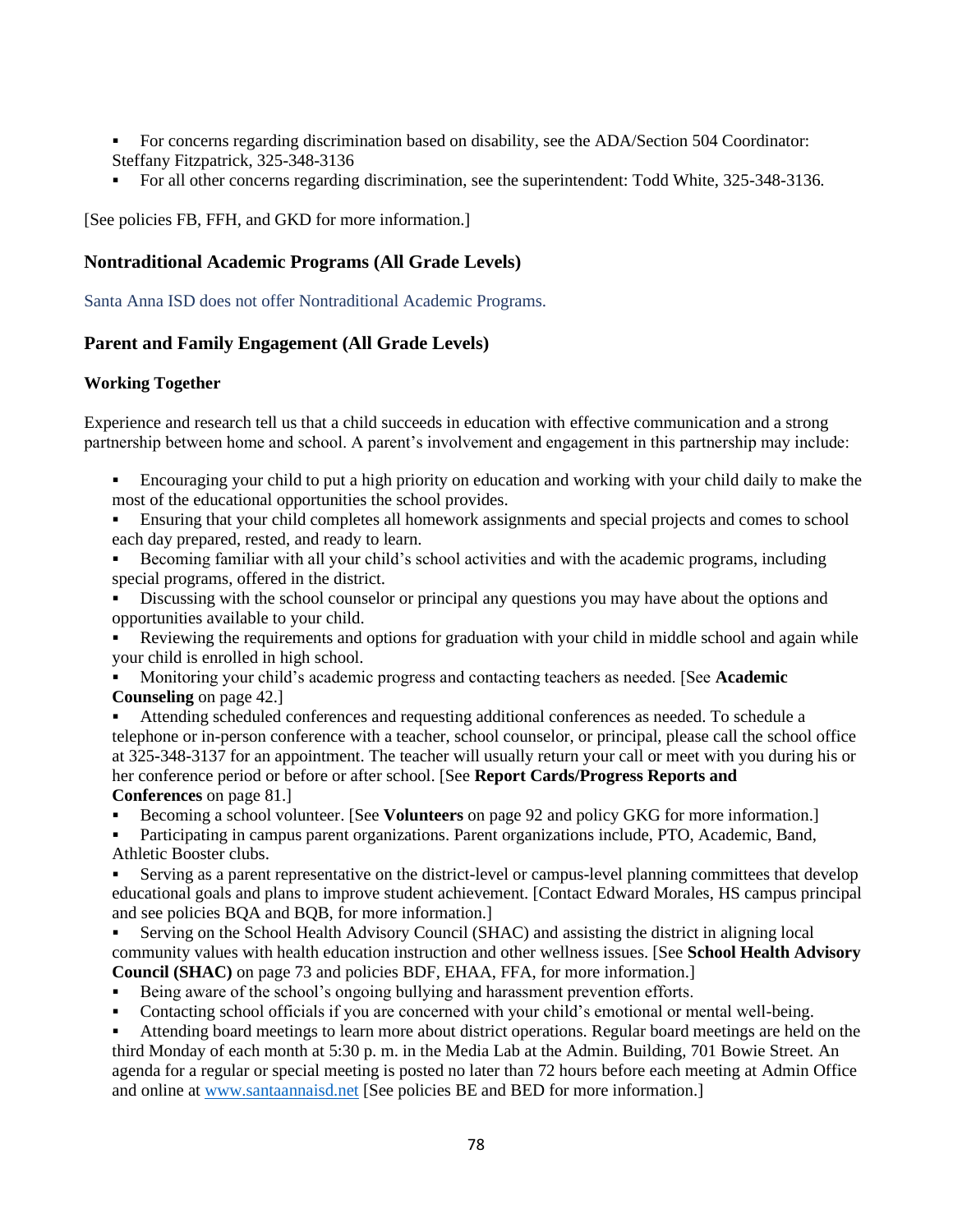# **Parking (Secondary Grade Levels Only)**

Students can only park in the student parking lot across the street; so long as space is available.

Students will not be permitted to:

- Speed.
- Double-park.
- Park across a white or yellow line.
- Park in a fire lane.
- Sit in parked cars during school hours.

Students may be subject to disciplinary action for violation of these rules. The district may tow cars that are parked in violation of these rules.

# **Pledges of Allegiance and a Minute of Silence (All Grade Levels)**

Each school day, students will recite the Pledge of Allegiance to the U.S. flag and the Pledge of Allegiance to the Texas flag. Parents may submit a written request to the principal to excuse their child from reciting a pledge.

# [See **Reciting the Pledges to the U.S. and Texas Flags** on page 16.]

State law requires that one minute of silence follow recitation of the pledges. Each student may choose to reflect, pray, meditate, or engage in any other silent activity during that minute so long as the silent activity does not interfere with or distract others.

In addition, state law requires that each campus provide for the observance of one minute of silence in remembrance of those who lost their lives on September 11, 2001, at the beginning of the first-class period when September 11 falls on a regular school day.

[See policy EC for more information.]

# **Prayer (All Grade Levels)**

Each student has a right to pray individually, voluntarily, and silently or to meditate in school in a manner that does not disrupt school activities. The school will not encourage, require, or coerce a student to engage in or refrain from such prayer or meditation during any school activity.

# **Promotion and Retention**

A student will be promoted only based on academic achievement or proficiency. In making promotion decisions, the district will consider:

- Teacher recommendation.
- Grades,
- Scores on criterion-referenced or state-mandated assessments, and
- Any other necessary academic information as determined by the district.

In addition, at certain grade levels a student—with limited exceptions—will be required to pass the State of Texas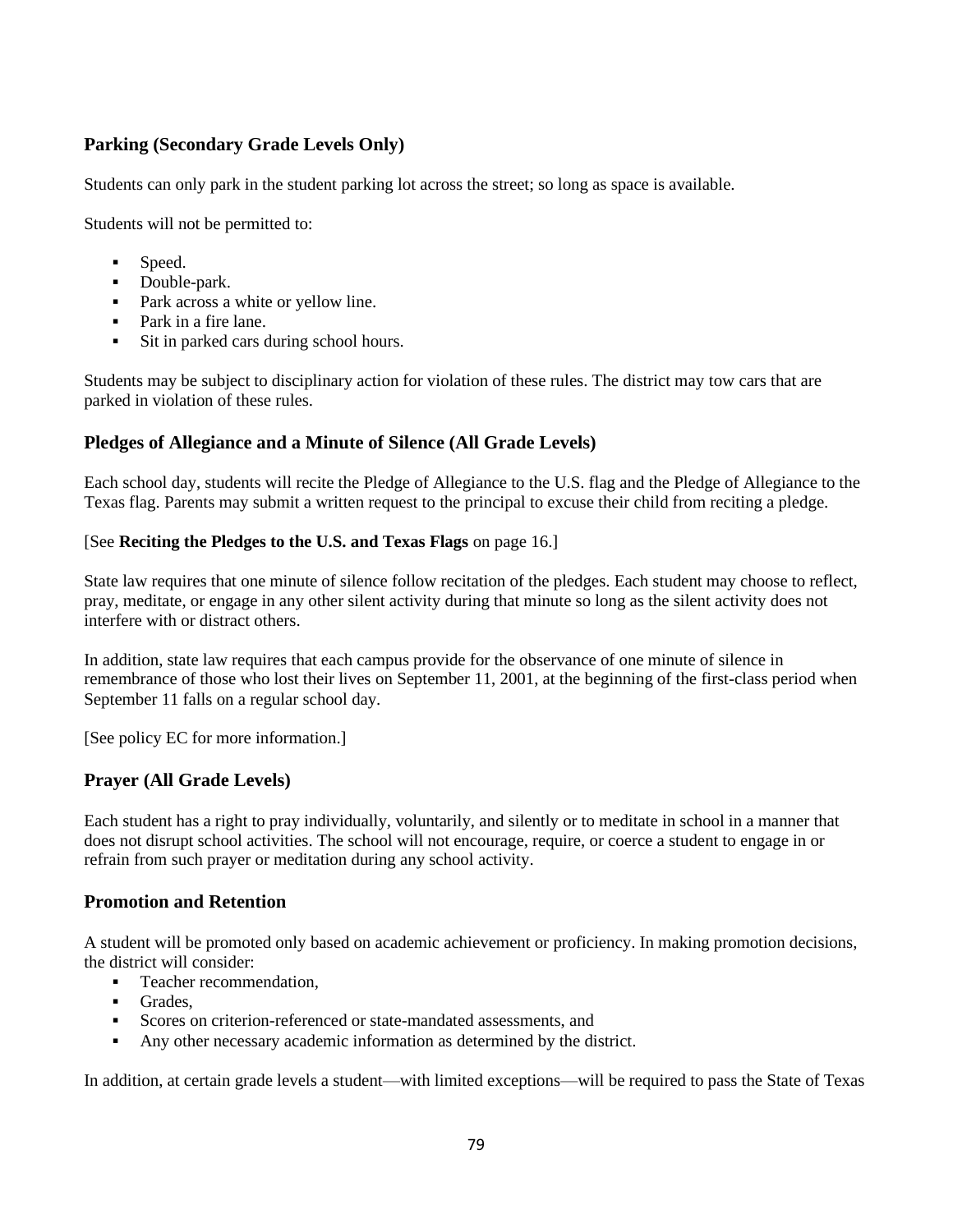Assessments of Academic Readiness (STAAR) if the student is enrolled in a public Texas school on any day between January 1 and the date of the first administration of the STAAR.

### **Junior High Grade Levels**

In grades 5 & 8, promotion is based on the satisfactory performance of the STAAR Test in Reading and **Mathematics** 

To be promoted to grade 6, students enrolled in grade 5 must perform satisfactorily on the mathematics and reading sections of the grade 5 assessment in English or Spanish.

To be promoted to grade 9, students enrolled in grade 8 must perform satisfactorily on the mathematics and reading sections of the grade 8 assessment in English.

If a student in grade 5 or 8 is enrolled in a high-school credit course with a corresponding end-of-course (EOC) assessment, the student will not be subject to the promotion requirements described above for the relevant grade 5 or 8 assessment. The student will instead take the corresponding EOC assessment.

If a student in grades 3–8 is enrolled in a class or course intended for students above his or her current grade level in which the student will be administered a state-mandated assessment, the student will be required to take an applicable state-mandated assessment only for the course in which he or she is enrolled, unless otherwise required to do so by federal law.

#### [See **Standardized Testing** on page 87.]

A student in grades 5 or 8 will have two opportunities to retake a failed assessment. If a student fails a second time, a grade placement committee consisting of the principal or designee, the teacher, and the student's parent will determine the additional special instruction the student will receive. After a third failed attempt, the student will be retained; however, the parent can appeal this decision to the committee.

For the student to be promoted based on standards previously established by the district, the decision of the committee must be unanimous and the student must complete additional special instruction before beginning the next grade level. Whether the student is retained or promoted, an educational plan for the student will be designed to enable the student to perform at grade level by the end of the next school year. [See policy EIE for more information.]

Certain students—some with disabilities and some classified as English learners—may be eligible for exemptions, accommodations, or deferred testing. An admission, review, and dismissal (ARD) committee meeting will be convened if a student receiving special education services in grade 5 or 8 fails to meet satisfactory performance after the first STAAR administrations in reading or math. For more information, see the principal, school counselor, or special education director.

A student at or above grade 3 who does not perform satisfactorily on his or her state-mandated examinations will participate in special instructional programs designed to improve performance. The district will notify the parent of their child's participation in this program. The student may be required to participate in this instruction before or after normal school hours or outside of the normal school year. Failure of a student to attend these programs may result in violations of required school attendance as well as the student not being promoted to the next grade level.

For a junior high-school student who does not perform satisfactorily on his or her state-mandated examinations, a school official will prepare a personal graduation plan (PGP). School officials will also develop a PGP for a junior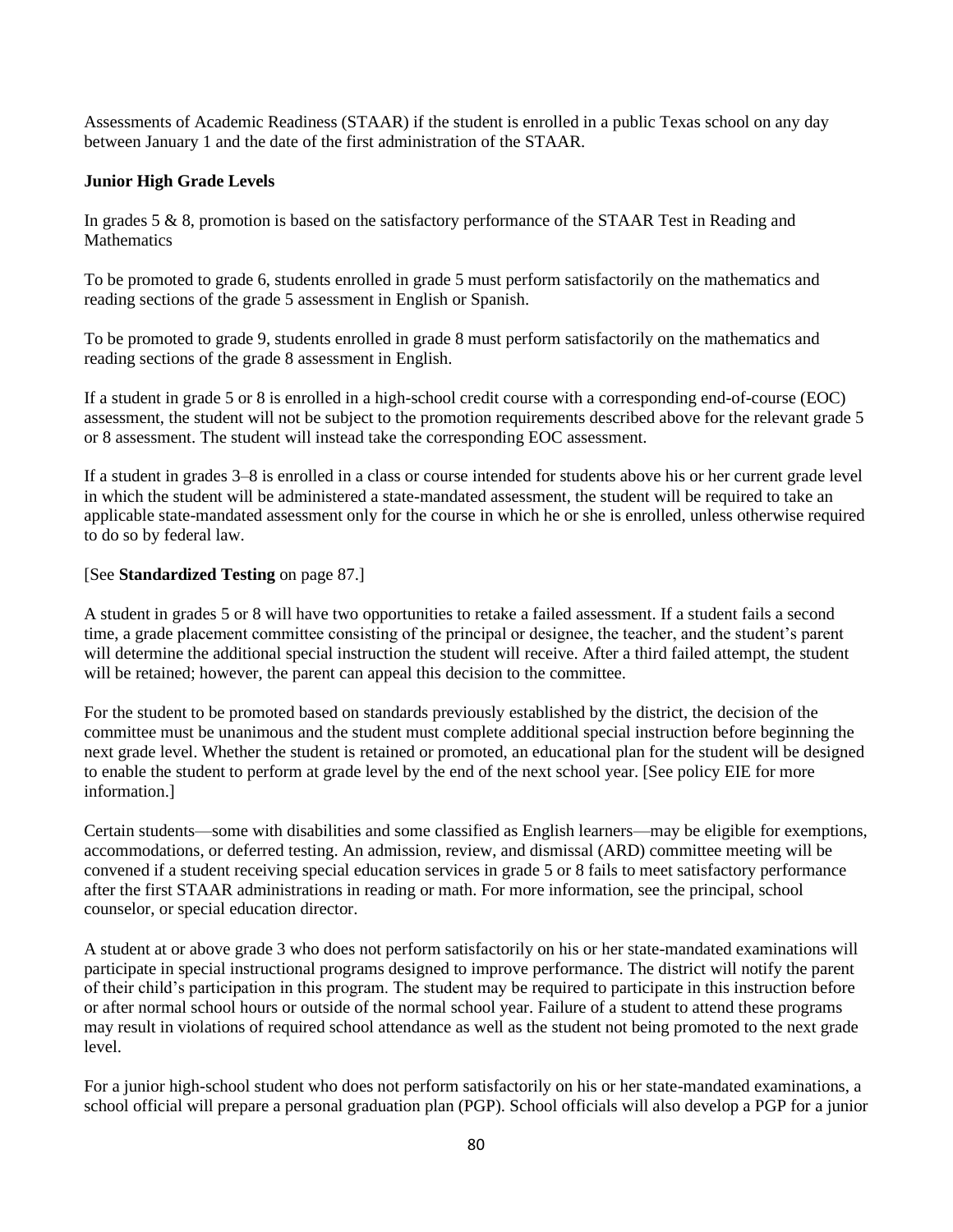high-school student who is determined by the district to be unlikely to earn a high school diploma within five years of high school enrollment. The plan will, among other items, identify the student's educational goals, address the parent's educational expectations for the student, and outline an intensive instruction program for the student. [See the school counselor and policy EIF (LEGAL) for more information.] For a student receiving special education services, the student's IEP may serve as the student's PGP and would therefore be developed by the student's ARD committee.

[See **Personal Graduation Plans** on page 64 for information related to the development of personal graduation plans for high school students.]

# **High School Grade Levels**

To earn credit in a course, a student must receive a grade of at least 70 based on course-level standards. A student in grades 9–12 will be advanced a grade level based on the number of course credits earned.

#### [See **Grade Level Classification** on page 60.]

Students will also have multiple opportunities to retake EOC assessments. [See **Graduation** on page 61 and **Standardized Testing** on page 87.]

# **Release of Students from School**

[See **Leaving Campus** on page 75.]

# **Report Cards/Progress Reports and Conferences (All Grade Levels)**

Report cards with each student's performance and absences in each class or subject are issued at least once every six weeks.

At the end of the first three weeks of a grading period, parents will receive a progress report if their child's performance in any course/subject area is near or below 70 or is below the expected level of performance. If a student receives a grade lower than 70 in any class or subject at the end of a grading period, the parent will be asked to schedule a conference with the teacher. [See **Working Together** on page 78 for how to schedule a conference.]

Teachers follow grading guidelines that have been approved by the principal pursuant to the board-adopted policy. Grading guidelines are designed to reflect each student's relative mastery of each assignment. State law provides that a test or course grade issued by a teacher cannot be changed unless the board determines that the grade was arbitrary or contains an error, or that the teacher did not follow the district's grading policy.

#### [See **Grading Guidelines** on page 60 and policy EIA (LOCAL) for more information.]

Questions about grade calculation should first be discussed with the teacher. If the question is not resolved, the student or parent may request a conference with the principal in accordance with FNG (LOCAL). The report card or unsatisfactory progress report will state whether tutorials are required for a student who receives a grade lower than a 70.

The district may communicate academic information about a student electronically, including for progress reporting purposes. An electronic signature will be accepted by the district, but parents are entitled to request a handwritten signature of acknowledgment instead.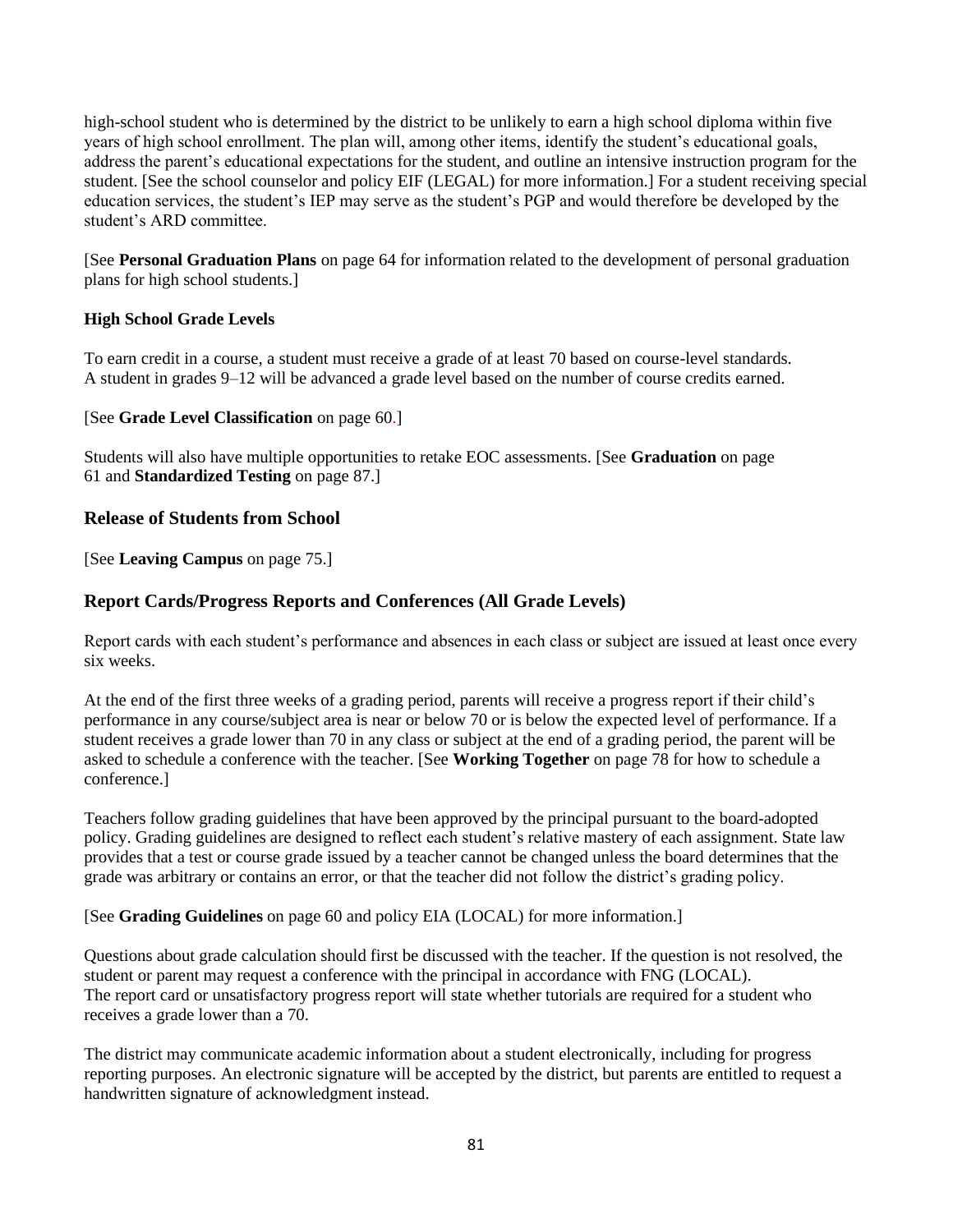# **Retaliation**

# [See **Dating Violence, Discrimination, Harassment, and Retaliation** on page 44.]

# **Safety (All Grade Levels)**

Student safety on campus, at school-related events, and in district vehicles is a high priority of the district. The cooperation of students is essential to ensuring school safety. A student is expected to:

- Avoid conduct that is likely to put the student or others at risk.
- Follow all behavioral standards in this handbook and the Student Code of Conduct or set by district employees.
- Remain alert to any safety hazards, such as intruders on campus or threats made by any person toward a student or staff member, and promptly report any incidents to a district employee. A student may make anonymous reports about safety concerns on our website. [www.santaannaisd.net.](http://www.santaannaisd.net/)
- Know emergency evacuation routes and signals.
- Follow immediately the instructions of teachers, bus drivers, and other district employees who are overseeing the welfare of students.

#### **Accident Insurance**

Soon after the school year begins, parents will have the opportunity to purchase low-cost accident insurance that would help meet medical expenses in the event of injury to their child.

#### **Insurance for Career and Technical Education (CTE) Programs**

If the board purchases accident, liability, or automobile insurance coverage for students or businesses involved in the district's CTE programs, the district will notify the affected students and parents.

#### **Preparedness Drills: Evacuation, Severe Weather, and Other Emergencies**

Periodically, the school will conduct preparedness drills of emergency procedures. When the command is given or alarm is sounded, students need to follow the direction of teachers or others in charge quickly, quietly, and in an orderly manner.

#### **Preparedness Training: CPR and Stop the Bleed**

The district will annually offer instruction in CPR at least once to students enrolled in in grades 7–12. The instruction can be provided as part of any course and is not required to result in CPR certification. The district will annually offer students in grades 7–12 instruction on the use of bleeding control stations to respond to traumatic injury. For more information, see. [Homeland Security's Stop the Bleed](https://www.dhs.gov/stopthebleed) and [Stop the Bleed](https://stopthebleedtx.org/)  [Texas.](https://stopthebleedtx.org/)

#### **Emergency Medical Treatment and Information**

If a student has a medical emergency at school or a school-related activity when the parent cannot be reached, the school may have to rely on previously provided written parental consent to obtain emergency medical treatment, and information about allergies to medications, foods, insect bites, etc. Therefore, all parents are asked each year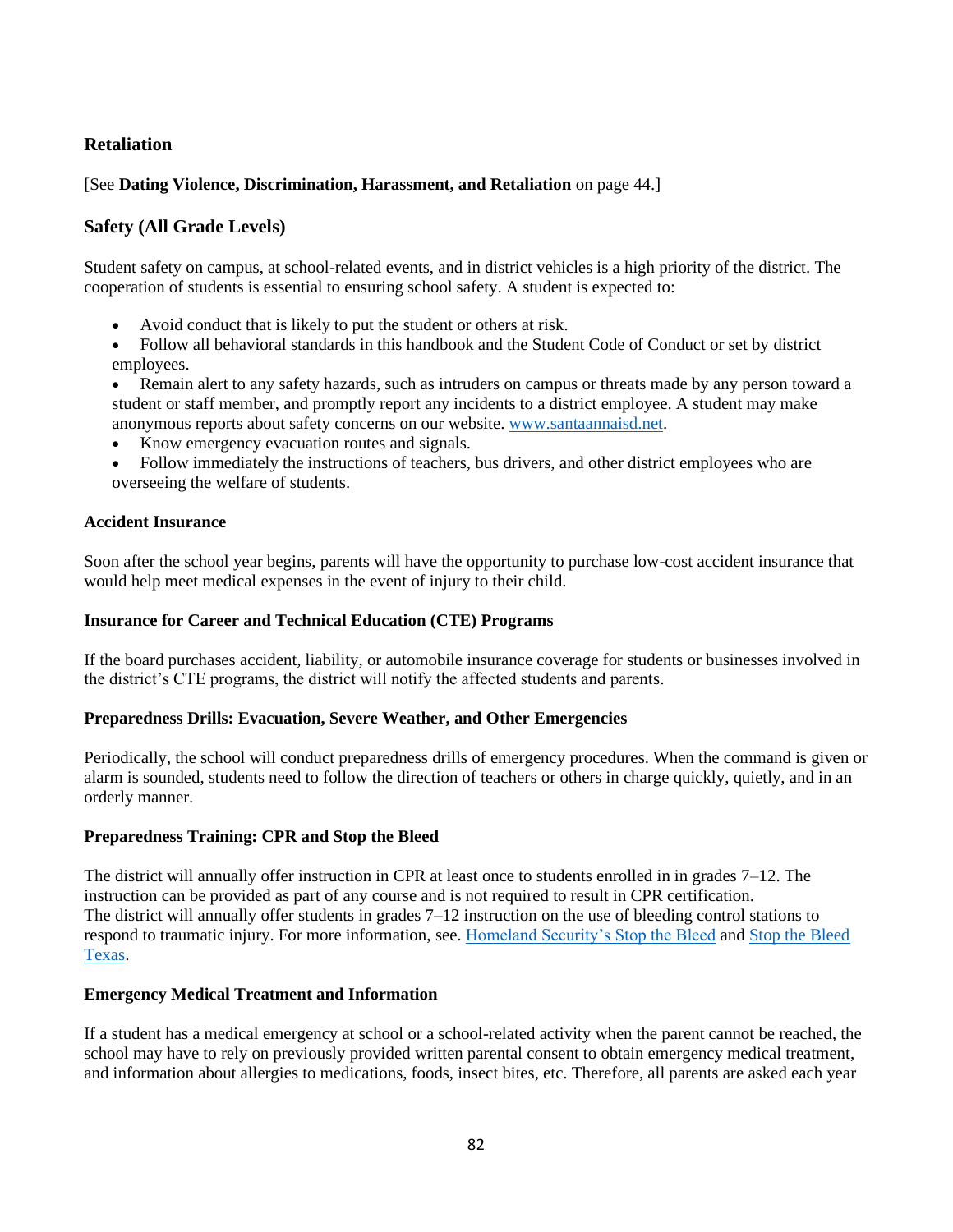to complete an emergency care consent form. Parents should contact the school nurse to update emergency care information (name of doctor, emergency phone numbers, allergies, etc.).

#### **Emergency School Closing Information**

Each year, parents are asked to complete an emergency release form to provide contact information if the district needs to notify parents of early dismissal, delayed opening, or restricted access to a campus because of severe weather, a security threat, or another emergency cause.

The district will rely on contact information on file with the district to communicate with parents in an emergency, which may include real-time or automated messages. It is crucial to notify your child's school when a phone number changes.

If the campus must close, delay opening, or restrict access to the building because of an emergency, the district will also alert the community in the following ways:

#### **Television: Radio/Website:**

KTAB KOXE 101.3 KRBC Santa Anna ISD Website KTXS Santa Anna Facebook Page KLST

[See **Communications-Automated, Emergency** on page 39.]

### **SAT, ACT, and Other Standardized Tests**

[See **Standardized Testing** on page 87.]

# **Schedule Changes (Junior High and High School Grade Levels)**

Students will be allowed to change class only during the first 5 days of school or semester. The Dean of Students and principal must approve of the schedule change.

#### **School Facilities**

#### **Asbestos Management Plan (All Grade Levels)**

The district works diligently to maintain compliance with federal and state law governing asbestos in school buildings. A copy of the district's asbestos management plan is available in the central administrative office. If you have any questions or would like to examine the district's plan in more detail, please contact David Crowder, the district's designated asbestos coordinator, at 325-348-3136.

#### **Food and Nutrition Services (All Grade Levels)**

The district participates in the School Breakfast Program and National School Lunch Program and offers students nutritionally balanced meals daily in accordance with standards set forth in state and federal law. Some students are eligible for free and reduced-price meals based on financial need. Information about a student's participation is confidential. The district may share information such as a student's name and eligibility status to help enroll eligible children in Medicaid or the state children's health insurance program (CHIP) unless the student's parent requests the student's information not be disclosed.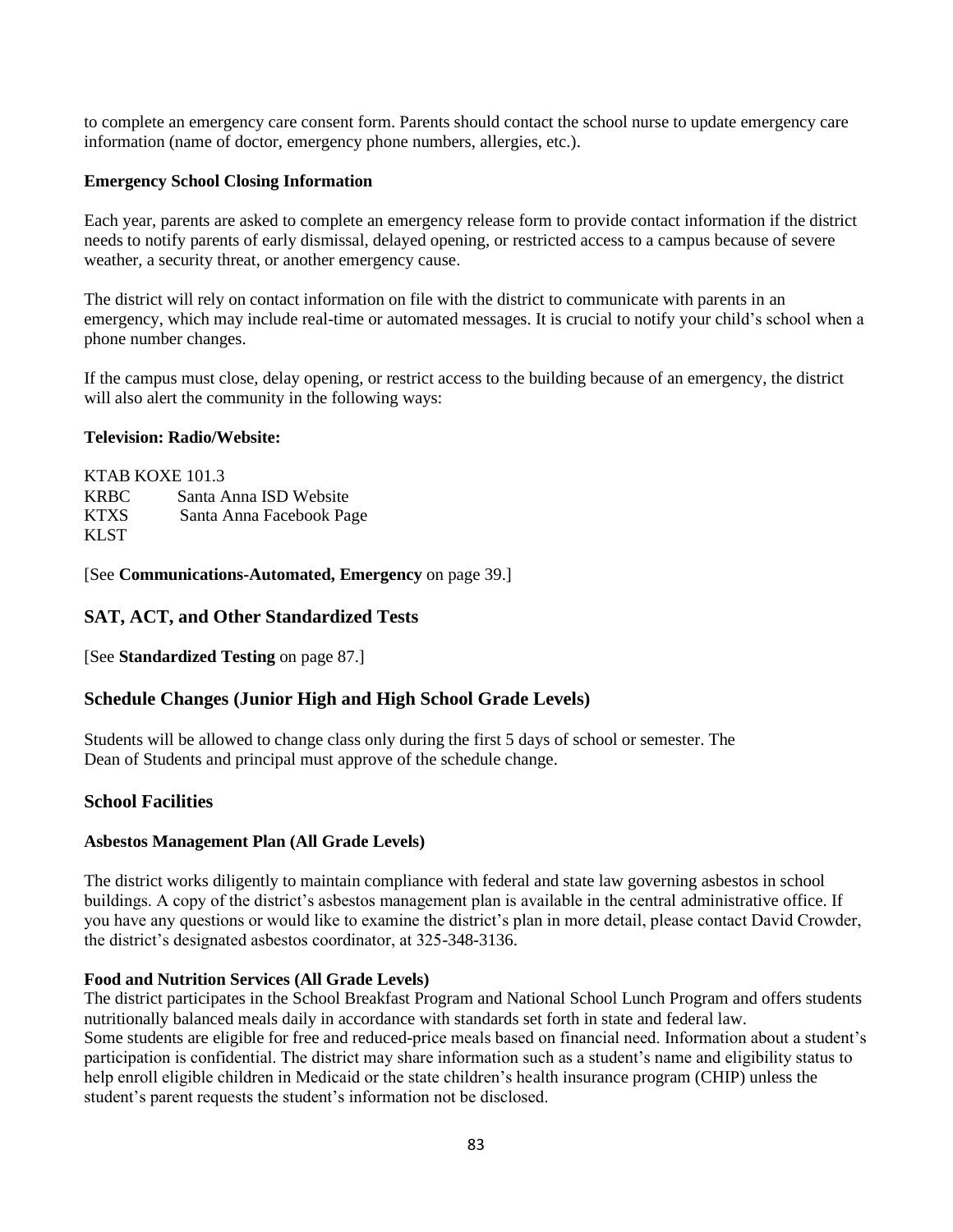Participating students will be offered the same meal options as their peers and will not be treated differently from their peers.

See high school office to pick up an application to apply for free or reduced-price meal services.

[See policy CO for more information.]

Parents should continually monitor their child's meal account balance. When a student's meal account is depleted, the district will notify the parent. The student may continue to purchase meals according to the grace period set by the school board. The district will present the parent with a schedule of repayment for any outstanding account balance and an application for free or reduced meals.

If the district is unable to work out an agreement with the student's parent on replenishment of the meal account and payment of any outstanding balance, the student will receive a meal. The district will make every effort to avoid bringing attention to the student.

#### *Vending Machines (All Grade Levels)*

The district has adopted and implemented the state and federal policies for food service, including guidelines to restrict student access to vending machines. For more information regarding these policies and guidelines, see the principal*.* [See policy FFA for more information.]

#### **Pest Management Plan (All Grade Levels)**

The district is required to follow integrated pest management (IPM) procedures to control pests on school grounds. Although the district strives to use the safest and most effective methods to manage pests, including a variety of non-chemical control measures, periodic indoor and outdoor pesticide use is sometimes necessary to ensure a safe, pest-free school environment.

All pesticides used are registered for their intended use by the U.S. Environmental Protection Agency and are applied only by certified pesticide applicators. Except in an emergency, signs will be posted 48 hours before indoor application. All outdoor applications will be posted at the time of treatment, and signs will remain until it is safe to enter the area.

Parents who have questions or who want to be notified of the times and types of applications prior to pesticide application inside their child's school assignment area may contact David Crowder, the district's IPM coordinator, at 325-348-3136.

#### **Conduct Before and After School (All Grade Levels)**

Teachers and administrators have full authority over student conduct at before- or after-school activities. Whether a school activity is on or off district premises, students are subject to the same rules of conduct that apply during the instructional day. Misbehavior will be subject to consequences established by the Student Code of Conduct, or any stricter standards of behavior established by the sponsor for extracurricular participants. **Library (All Grade Levels)**

The library is open for independent student use during the following times with a teacher permit: Monday through Friday during school hours.

#### **Use of Hallways during Class Time (All Grade Levels)**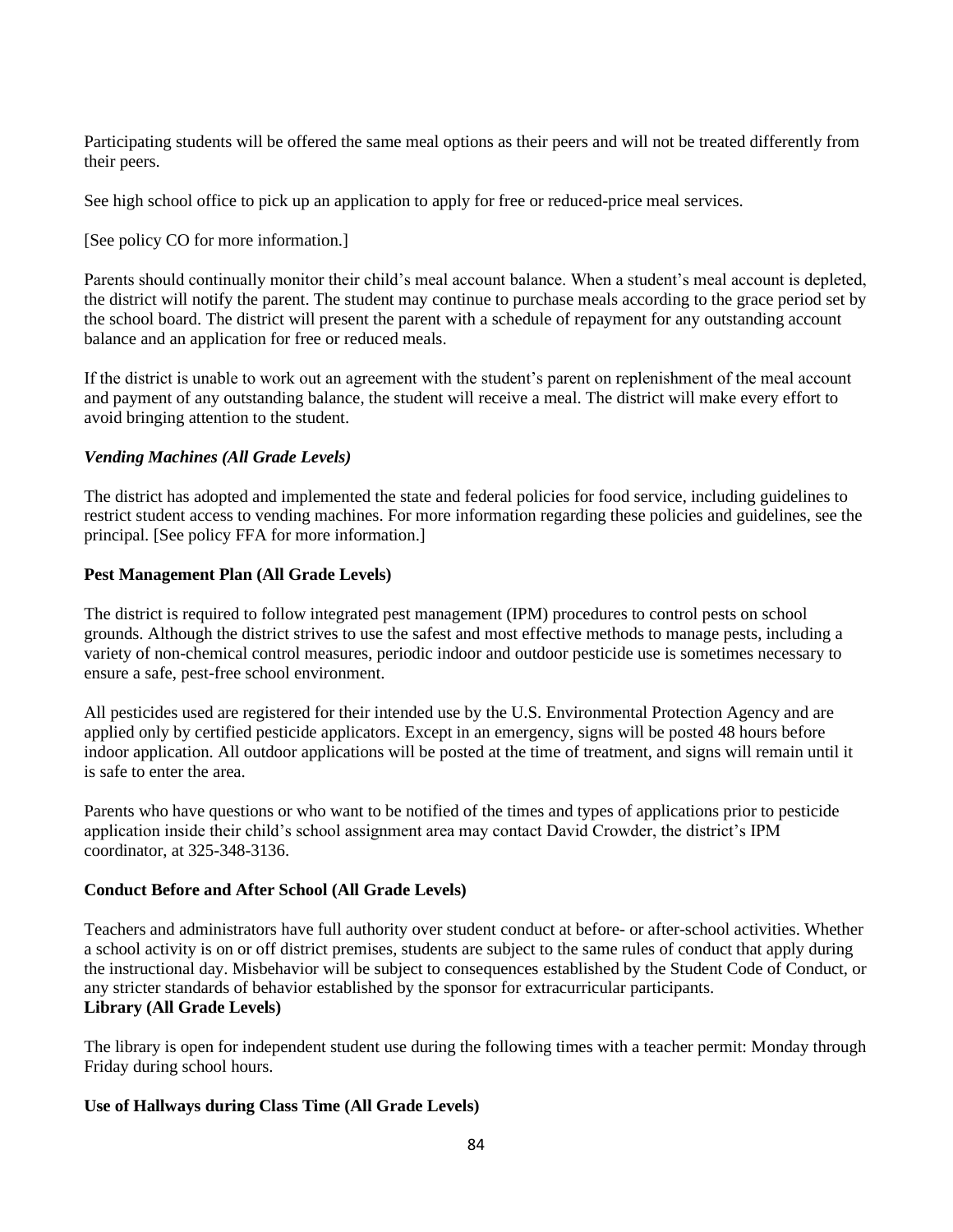During class times, loitering or standing in the halls is not permitted, and a student must have a hall pass to be outside the classroom for any purpose. Failure to obtain a pass will result in disciplinary action in accordance with the Student Code of Conduct.

#### **Use by Students Before and After School (All Grade Levels)**

Certain areas of the school will be accessible to students before and after school for specific purposes. Students are required to remain in the area where their activity is scheduled to take place. The following areas are open to students before school, beginning at 7:00 a.m.

Auditorium Cafeteria ACE Classrooms

Unless the teacher or sponsor overseeing an activity gives permission, a student will not be permitted to go to another area of the building or campus.

Students must leave campus immediately after dismissal of school in the afternoon, unless the student is involved in an activity under the supervision of a teacher or other authorized employee or adult.

#### **Meetings of Non-Curriculum Related Groups (Secondary Grade Levels Only)**

Student-organized, student-led non-curriculum-related groups are permitted to meet during the hours designated by the principal before and after school. These groups must comply with the requirements of policy FNAB (LOCAL).

A list of these groups is available in the principal's office.

#### **School-Sponsored Field Trips (All Grade Levels)**

The district periodically takes students on field trips for educational purposes.

A parent must provide permission for a student to participate in a field trip.

The district may ask the parent to provide information about a student's medical provider and insurance coverage and may also ask the parent to sign a waiver allowing for emergency medical treatment in the case of a student accident or illness during the field trip.

The district may require a fee for student participation in a field trip to cover expenses such as transportation, admission, and meals; however, a student will not be denied participation because of financial need.

#### **Searches**

#### **Searches in General (All Grade Levels)**

In the interest of promoting student safety and drug-free schools, district officials may occasionally conduct searches.

District officials may search students, their belongings, and their vehicles in accordance with law and district policy. Searches of students will be conducted without discrimination, based on, for example, reasonable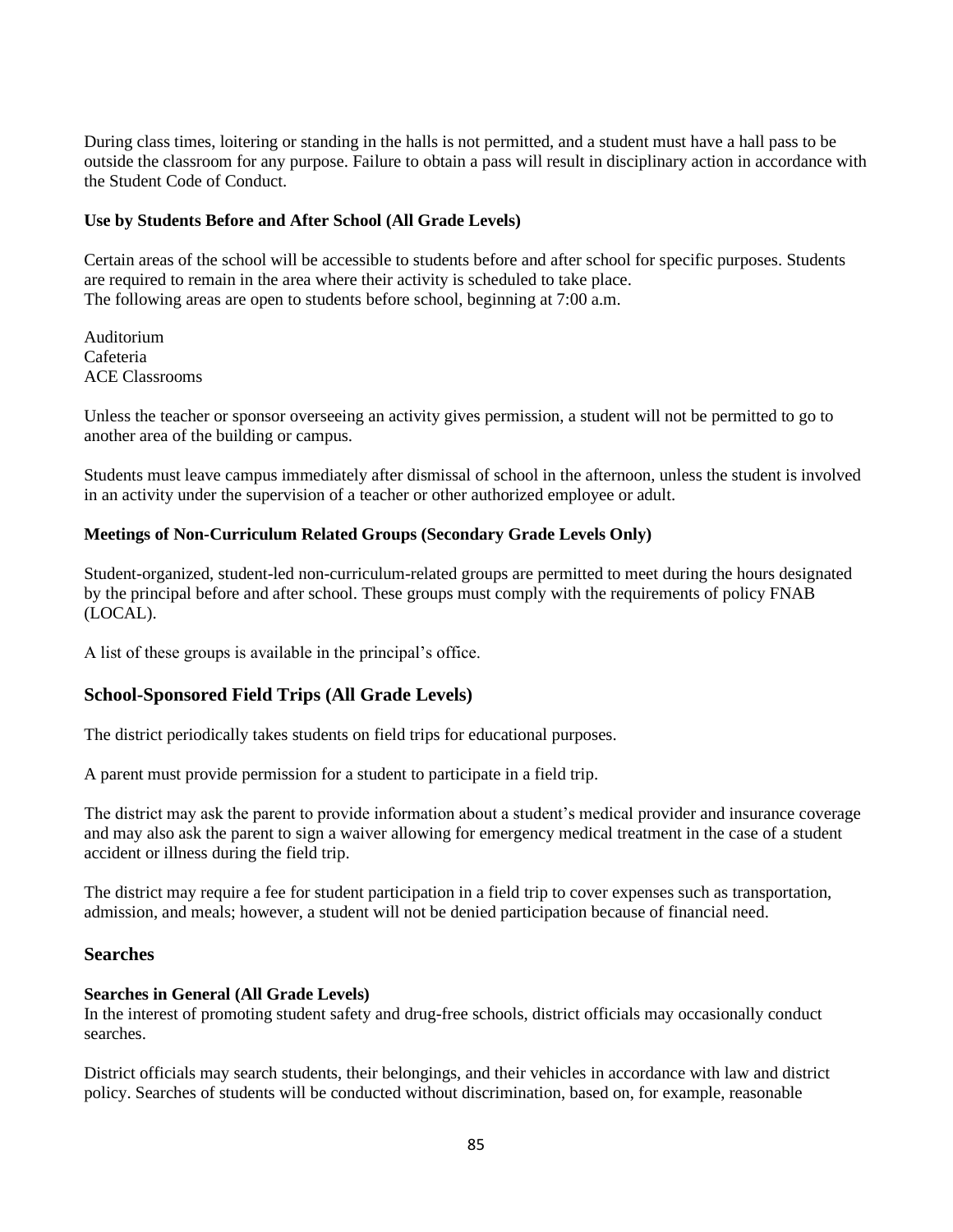suspicion or voluntary consent or pursuant to district policy providing for suspicion less security procedures, including the use of metal detectors.

In accordance with the Student Code of Conduct, students are responsible for prohibited items found in their possession, including items in their personal belongings or in vehicles parked on district property.

If there is reasonable suspicion to believe that searching a student's person, belongings, or vehicle will reveal evidence of a violation of the Student Code of Conduct, a district official may conduct a search in accordance with law and district regulations.

# **District Property (All Grade Levels)**

Desks, lockers, district-provided technology, and similar items are the property of the district and are provided for student use as a matter of convenience. District property is subject to search or inspection at any time without notice. Students have no expectation of privacy in district property.

Students are responsible for any item found in district property provided to the student that is prohibited by law, district policy, or the Student Code of Conduct.

#### **Metal Detectors (All Grade Levels)**

To maintain a safe and disciplined learning environment, the district reserves the right to subject students to metal detector searches when entering a district campus and at off-campus, school-sponsored activities.

#### **Telecommunications and Other Electronic Devices (All Grade Levels)**

Use of district-owned equipment and its network systems is not private and will be monitored by the district. [See policy CQ for more information.]

Any searches of personal electronic devices will be conducted in accordance with law, and the device may be confiscated to perform a lawful search. A confiscated device may be turned over to law enforcement to determine whether a crime has been committed.

[See **Electronic Devices and Technology Resources** on page 54 and policy FNF (LEGAL) for more information.]

#### **Trained Dogs (All Grade Levels)**

The district may use trained dogs to screen for concealed, prohibited items, including drugs and alcohol. Screenings conducted by trained dogs will not be announced in advance. The dogs will not be used with students, but students may be asked to leave personal belongings in an area that is going to be screened, such as a classroom, a locker, or a vehicle. If a dog alerts to an item or an area, it may be searched by district officials.

#### **Drug Testing (Secondary Grade Levels Only)**

The district's policy FNF (LOCAL) will address board authorization for drug testing of students as described in the policy, but specifics of the drug-testing program should be addressed in administrative regulations, such as this handbook or your extracurricular conduct guide. [See **Steroids** on page 71.]

#### **Vehicles on Campus (Secondary Grade Levels Only)**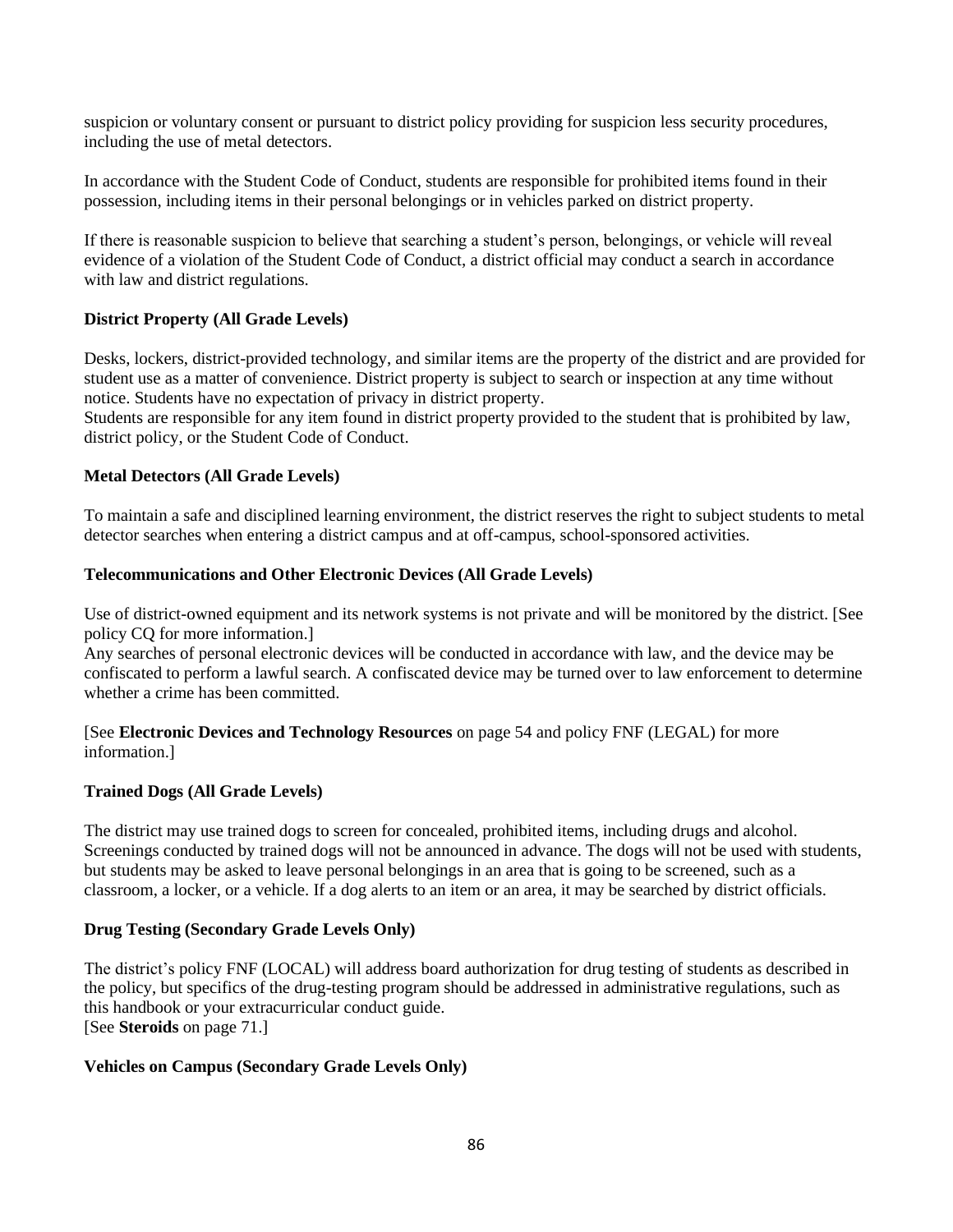If a vehicle subject to search is locked, the student will be asked to unlock the vehicle. If the student refuses, the district will contact the student's parents. If the parents also refuse to permit the vehicle to be searched, the district may turn the matter over to law enforcement. The district may contact law enforcement even if permission to search is granted.

# **Sexual Harassment**

### [See **Dating Violence, Discrimination, Harassment, and Retaliation** on page 44.]

# **Special Programs (All Grade Levels)**

The district provides special programs for gifted and talented students, students who are homeless, students in foster care, bilingual students, migrant students, English learners, students diagnosed with dyslexia, and students with disabilities. The coordinator of each program can answer questions about eligibility requirements, as well as programs and services offered in the district or by other organizations. A student or parent with questions about these programs should contact the campus principal.

The Texas State Library and Archives Commission's [Talking Book Program](https://www.tsl.texas.gov/tbp/index.html) provides audiobooks free of charge to qualifying Texans, including students with visual, physical, or reading disabilities such as dyslexia.

# **Standardized Testing**

#### **Secondary Grade Levels**

#### *SAT/ACT (Scholastic Aptitude Test and American College Test)*

Many colleges require either the American College Test (ACT) or the Scholastic Aptitude Test (SAT) for admission. These assessments are usually taken at the end of the junior year. Students are encouraged to talk with the school counselor early during their junior year to learn about these assessments and determine the appropriate examination to take. The Preliminary SAT (PSAT) and ACT-Aspire are the corresponding preparatory and readiness assessments for the SAT and ACT.

**Note:** These assessments may qualify a student to receive a performance acknowledgment on the student's transcript under the foundation graduation program and may qualify as a substitute for an end-of-course testing requirement in certain circumstances. A student's performance at a certain level on the SAT or ACT also makes the student eligible for automatic admission to a Texas public institution of higher education.

#### *TSI (Texas Success Initiative) Assessment*

Prior to enrollment in a Texas public college or university, most students must take a standardized test called the Texas Success Initiative (TSI) assessment. The TSI assesses the reading, mathematics, and writing skills that freshmen-level students need to perform effectively as undergraduates in Texas public colleges and universities. This assessment may also be required before a student enrolls in a dual credit course offered through the district. Achieving certain benchmark scores on this assessment may also waive certain end-of-course assessment requirements in limited circumstances.

#### **STAAR (State of Texas Assessments of Academic Readiness)**

#### *Grades 3–8*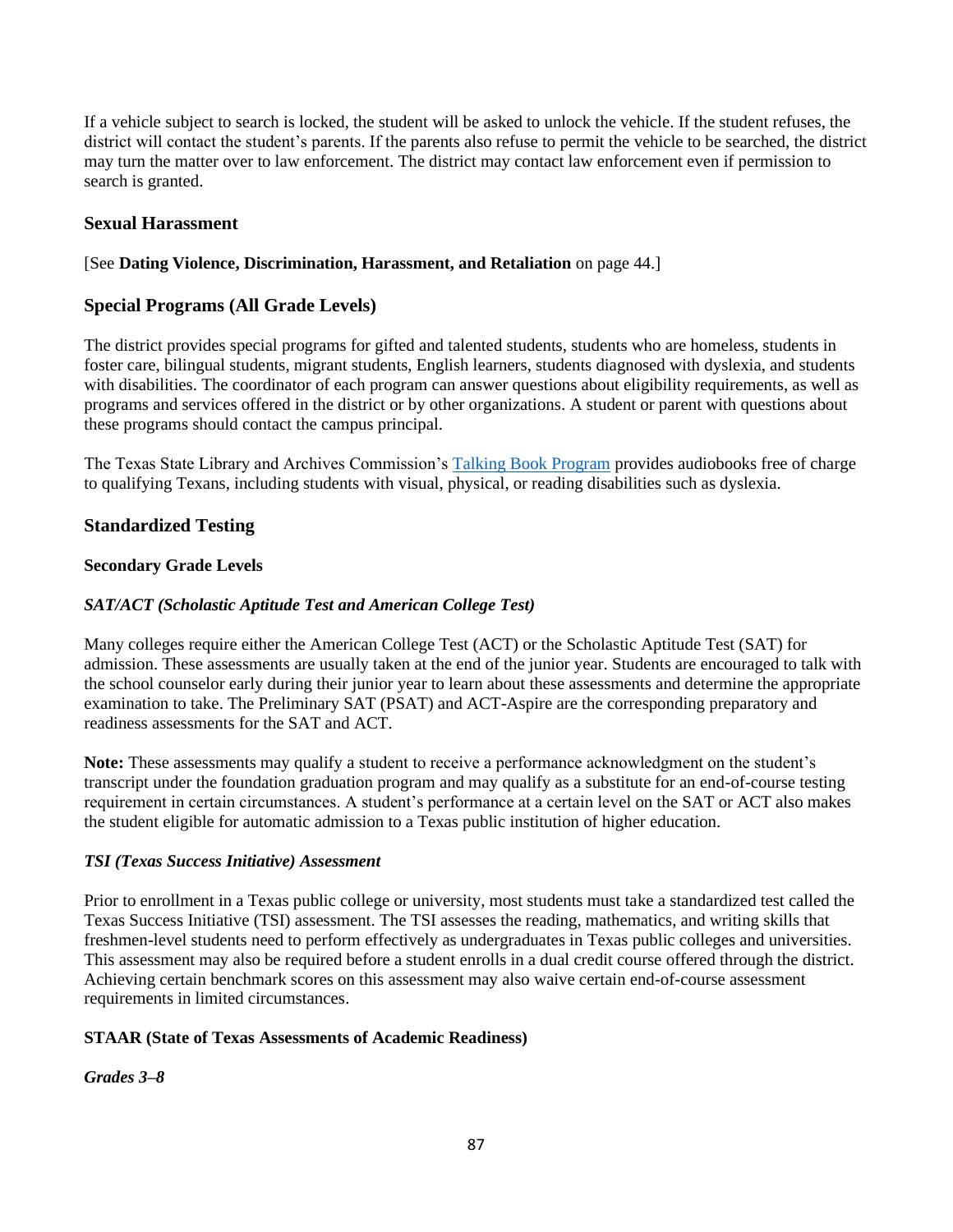In addition to routine tests and other measures of achievement, students at certain grade levels are required to take the state assessment, called STAAR, in the following subjects:

- Mathematics, annually in grades  $3-8$
- Reading, annually in grades  $3-8$
- Writing, including spelling and grammar, in grades 4 and 7
- Science in grades 5 and 8
- Social Studies in grade 8

State law requires successful performance on the reading and math assessments in grades 5 and 8 for a student to be promoted to the next grade level. A student may be exempt from this requirement if:

The student is enrolled in a reading or math course intended for students above the student's current grade level; or

• The student is enrolled in a special education program and the admission, review, and dismissal (ARD) committee concludes the student has made sufficient progress in his or her individualized education plan (IEP). [See **Promotion and Retention** on page 79.]

STAAR Alternate 2 is available for eligible students receiving special education services who meet certain stateestablished criteria as determined by the student's ARD committee.

STAAR Spanish is available for eligible students for whom a Spanish version of STAAR is the most appropriate measure of their academic progress.

# *High School Courses End-of-Course (EOC) Assessments*

STAAR end-of-course (EOC) assessments are administered for the following courses:

- Algebra I
- English I and English II
- Biology
- U.S. History

Satisfactory performance on the applicable assessments is required for graduation, unless waived or substituted as allowed by state law and rules.

There are three testing windows during the year in which a student may take an EOC assessment. The windows occur in the fall, spring, and summer months. If a student does not meet satisfactory performance, the student will have opportunities to retake the assessment.

STAAR Alternate 2 is available for eligible students receiving special education services who meet certain criteria established by the state as determined by the student's ARD committee.

An admission, review, and dismissal (ARD) committee for a student receiving special education services will determine whether successful performance on the EOC assessments will be required for graduation within the parameters identified in state rules and the student's personal graduation plan (PGP).

[See **Graduation** on page 61.]

#### **Students in Foster Care (All Grade Levels)**

In an effort to provide educational stability, the district will provide enrollment and registration assistance, as well as other educational services throughout the student's enrollment, to any student who is currently placed or newly placed in foster care (temporary or permanent custody of the state, sometimes referred to as substitute care).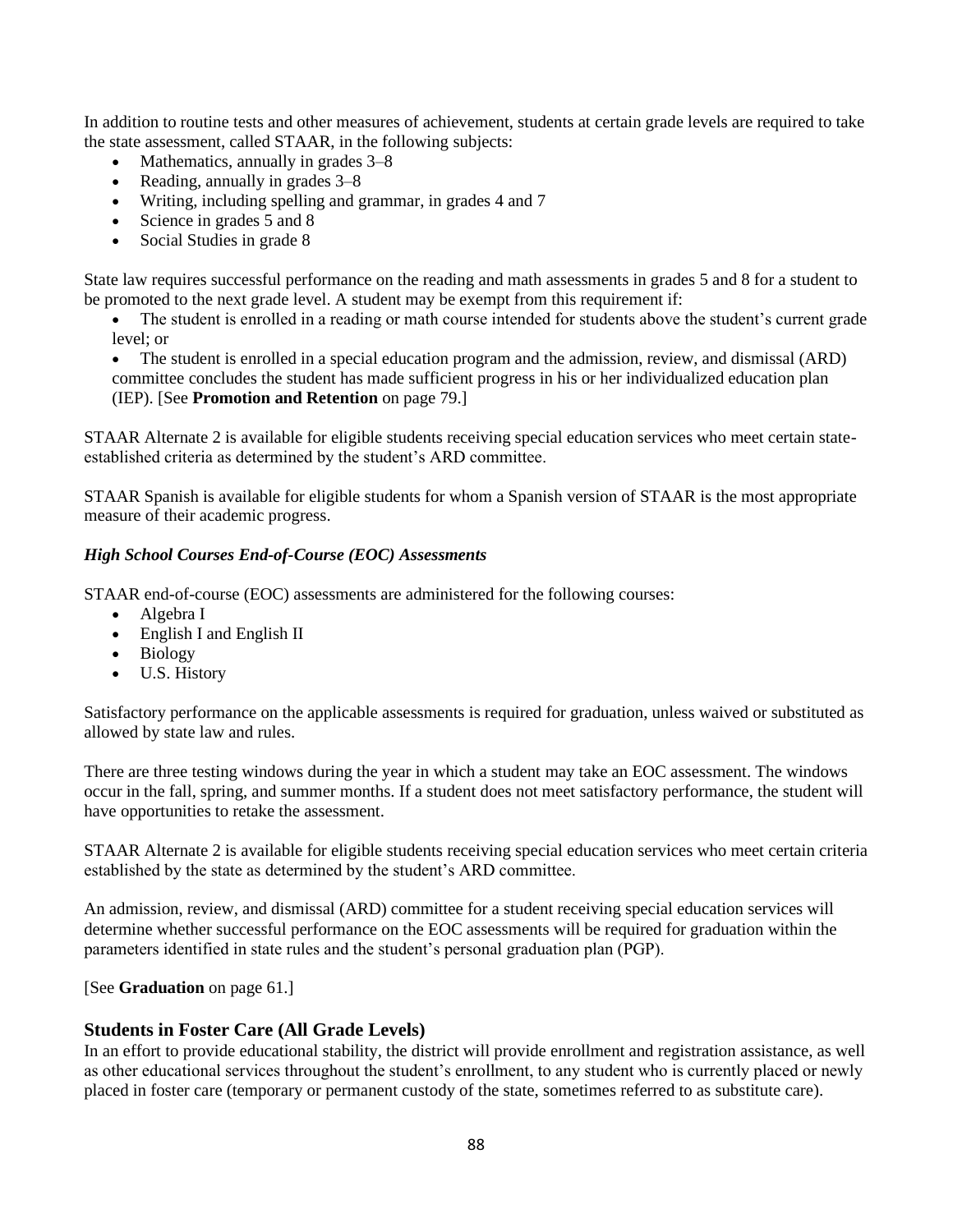Please contact Steffany Fitzpatrick, who has been designated as the district's foster care liaison, at 325-348-3136 with any questions.

### [See **Students in the Conservatorship of the State** on page 21.]

# **Students Who are Homeless (All Grade Levels)**

A parent is encouraged to inform the district if his or her child is experiencing homelessness. District staff can share resources that may be able to assist families.

Please also check the campus website for information related to services available in the area that can help families who are homeless.

For more information on services for students who are homeless, contact the district's homeless education liaison, Steffany Fitzpatrick at 325-348-3136

#### [See **A Student Who is Homeless** on page 22.]

# **Student Speakers (All Grade Levels)**

The district provides students the opportunity to introduce the following school events: Assemblies, Ceremonies, Graduation. If a student meets the eligibility criteria and wishes to introduce one of the school events listed above, the student should submit his or her name in accordance with policy FNA (LOCAL).

[See **Graduation** on page 61 for information related to student speakers at graduation ceremonies and policy FNA (LOCAL) regarding other speaking opportunities.]

#### **Summer School (All Grade Levels)**

Summer School will be held in the month of June for Accelerated Instruction for STAAR and EOC retesting. Summer School will also be offered for students working on credit recovery.

#### **Tardies (All Grade Levels)**

A student who is more than 5 minutes tardy to class may be assigned to detention or given another appropriate consequence.

# **Textbooks, Electronic Textbooks, Technological Equipment, and Other Instructional Materials (All Grade Levels)**

The district provides textbooks and other approved instructional materials to students free of charge for each subject or class. Students must treat any books with care and place covers on them, as directed by the teacher. The district may also provide electronic textbooks and technological equipment to students, depending on course objectives.

A student who is issued a damaged item should report the damage to the teacher. Any student who does not return an item or returns an item in an unacceptable condition loses the right to free textbooks and technological equipment until the item is returned or the damage is paid for by the parent.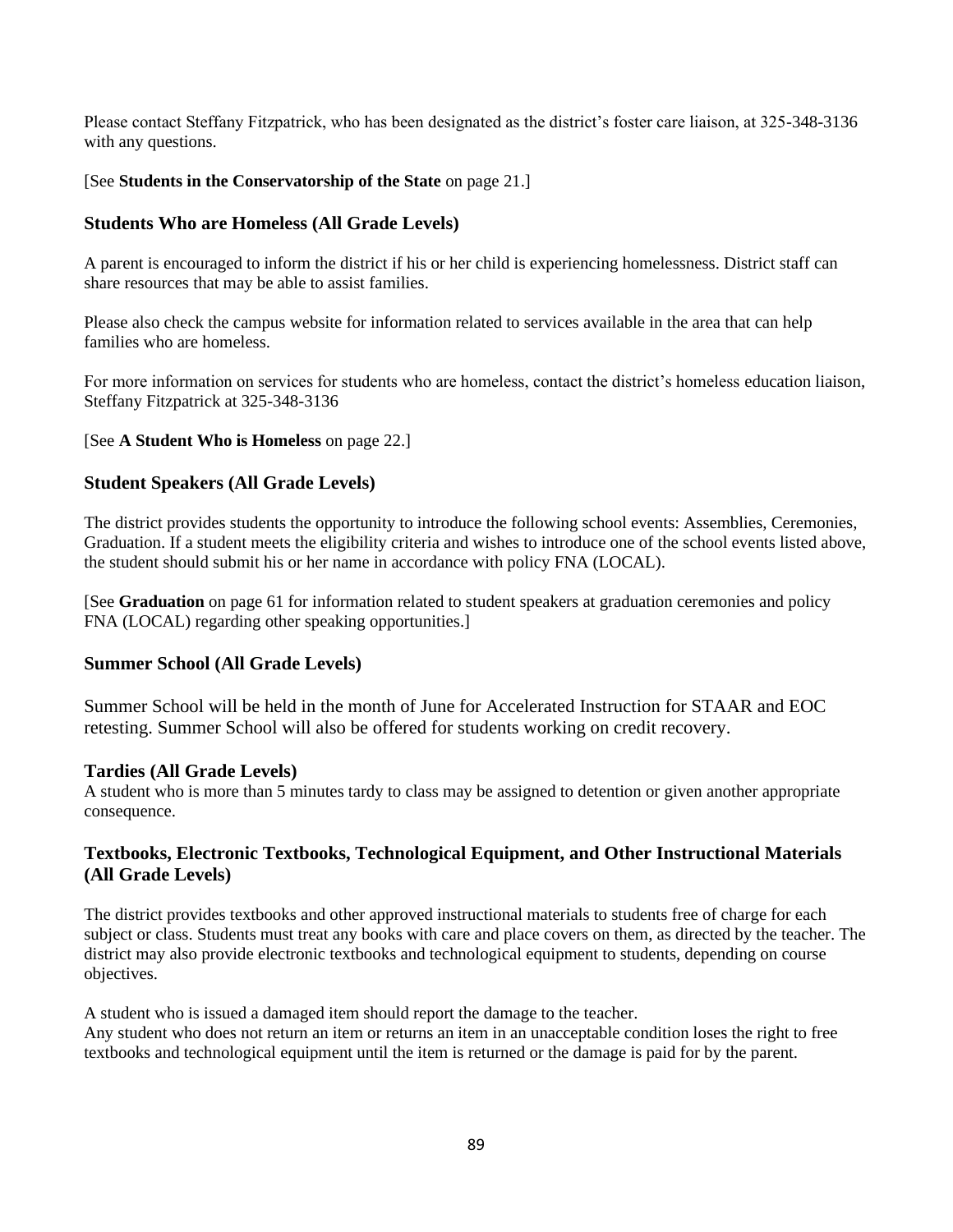However, the student will be provided the necessary instructional resources and equipment for use at school during the school day.

# **Transfers (All Grade Levels)**

The principal is authorized to transfer a student from one classroom to another.

# [See **Safety Transfers/Assignments** on page 21, **Bullying** on page 32, and **Students Who Have Learning Difficulties or Who Need Special Education or Section 504 Services** on page 25, for other transfer options.]

# **Transportation (All Grade Levels)**

#### **School-Sponsored Trips**

Students who participate in school-sponsored trips are required to use school-provided transportation to and from the event. However, in accordance with campus procedures, a parent may provide written consent for his or her child to ride with or be released after the event to the parent or another adult designated by the parent.

#### [See **School-sponsored Field Trips** on page 85.]

#### **Buses and Other School Vehicles**

The district makes school bus transportation available to all students living two or more miles from school and to any students who are experiencing homelessness. This service is provided at no cost to students.

Bus routes and stops will be designated annually. Any subsequent changes will be posted at the school and on the district's website. For the safety of the driver and all passengers, students must board district vehicles only at authorized stops and drivers must unload passengers only at authorized stops.

A parent may designate a child-care facility or grandparent's residence as the regular pickup and drop-off location for his or her child. The designated location must be an approved stop on an approved route. For information on bus routes and stops or to designate an alternate pickup or drop-off location, contact David Crowder at 325-348- 3136.

Students are expected to assist district staff in ensuring that buses and other district vehicles are clean and safe. When riding in district vehicles, students are held to behavioral standards established in this handbook and the Student Code of Conduct. Students must:

- Always follow the driver's directions.
- Enter and leave the vehicle in an orderly manner at the designated stop.
- Keep feet, books, instrument cases, and other objects out of the aisle.
- Not deface the vehicle or its equipment.
- Not put head, hands, arms, or legs out of the window, hold any object out of the window, or throw objects within or out of the vehicle.
- Not possess or use any form of tobacco or e-cigarettes in any district vehicle.
- Observe all usual classroom rules.
- Be seated while the vehicle is moving.
- Fasten their seat belts, if available.
- Wait for the driver's signal upon leaving the vehicle and before crossing in front of the vehicle.
- Follow any other rules established by the operator of the vehicle.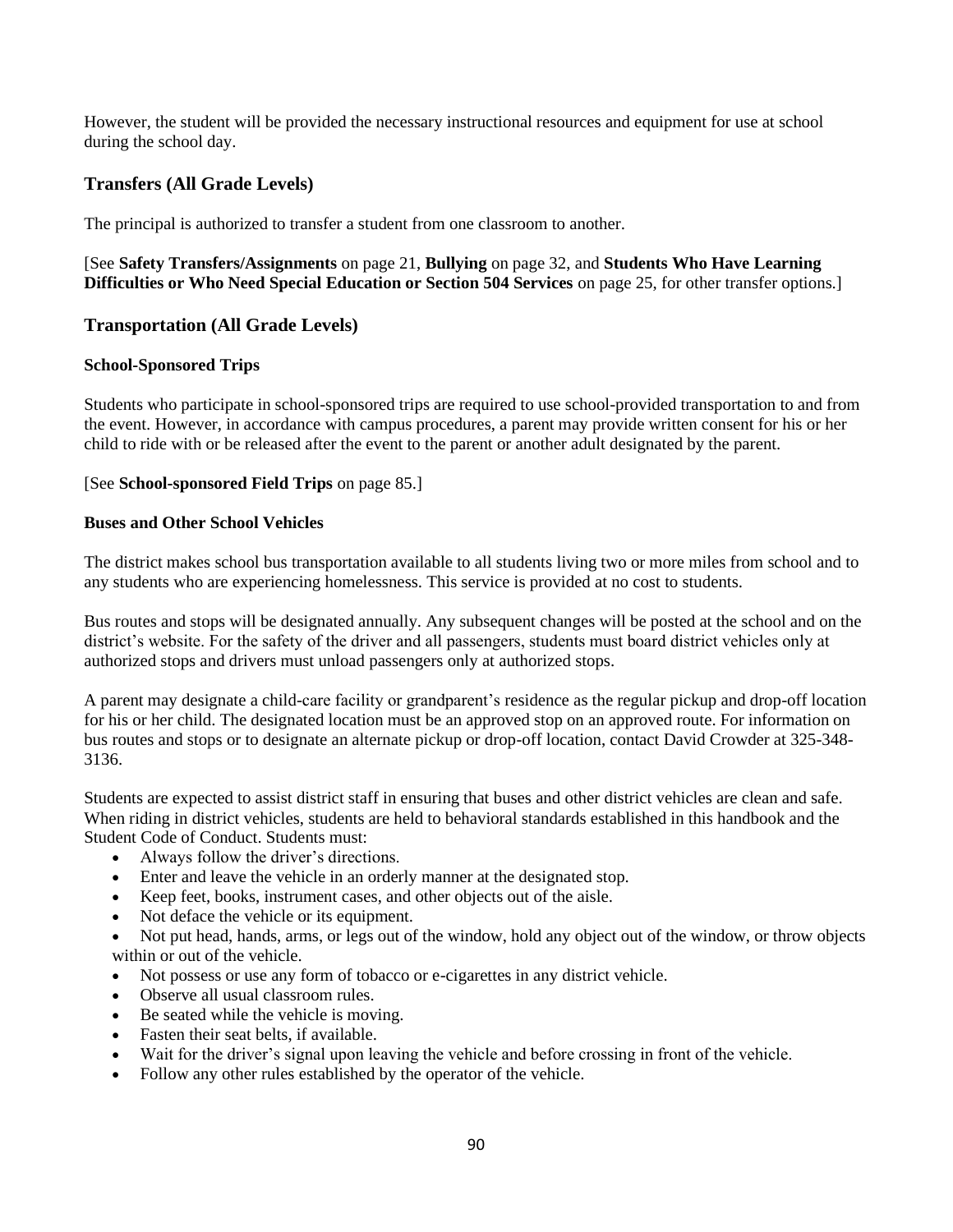Misconduct will be punished in accordance with the Student Code of Conduct, including loss of the privilege to ride in a district vehicle.

[See the Student Code of Conduct for provisions regarding transportation to the DAEP.]

# **Vandalism (All Grade Levels)**

Littering, defacing, or damaging school property is not tolerated. Students will be required to pay for damages they cause and will be subject to criminal proceedings as well as disciplinary consequences in accordance with the Student Code of Conduct.

# **Video Cameras (All Grade Levels)**

For safety purposes, the district uses video and audio recording equipment to monitor student behavior, including on buses and in common areas on campus. Students will not be told when the equipment is being used.

The principal will review the video and audio recordings as needed and document student misconduct. Discipline will be in accordance with the Student Code of Conduct.

In accordance with state law, a parent of a student who receives special education services, a staff member (as this term is defined by law), a principal or assistant principal, or the board may make a written request for the district to place video and audio recording equipment in certain self-contained special education classrooms. The district will provide notice before placing a video camera in a classroom or other setting in which a child receives special education services. For more information or to request the installation and operation of this equipment, speak with the principal or superintendent, who the district has designated to coordinate the implementation of and compliance with this law.

[See policy EHBAF (LOCAL) for more information.]

# **Visitors to the School (All Grade Levels)**

#### **General Visitors**

Parents and others are welcome to visit district schools. For the safety of those within the school and to avoid disruption of instructional time, all visitors must first report to the main office and comply with all applicable district policies and procedures. All visitors should be prepared to show identification.

Individuals may visit classrooms during instructional time only with approval of the principal and teacher. Visitors may not interfere with instruction or disrupt the normal school environment.

All visitors are expected to demonstrate the highest standards of courtesy and conduct. Disruptive behavior will not be permitted.

#### **Unauthorized Persons**

In accordance with Education Code 37.105, a school administrator, school resource officer (SRO), or district police officer has the authority to refuse entry to or eject a person from district property if the person refuses to leave peaceably on request and:

- The person poses a substantial risk of harm to any person; or
- The person behaves in a manner that is inappropriate for a school setting and persists in the behavior after being given a verbal warning that the behavior is inappropriate and may result in refusal of entry or ejection.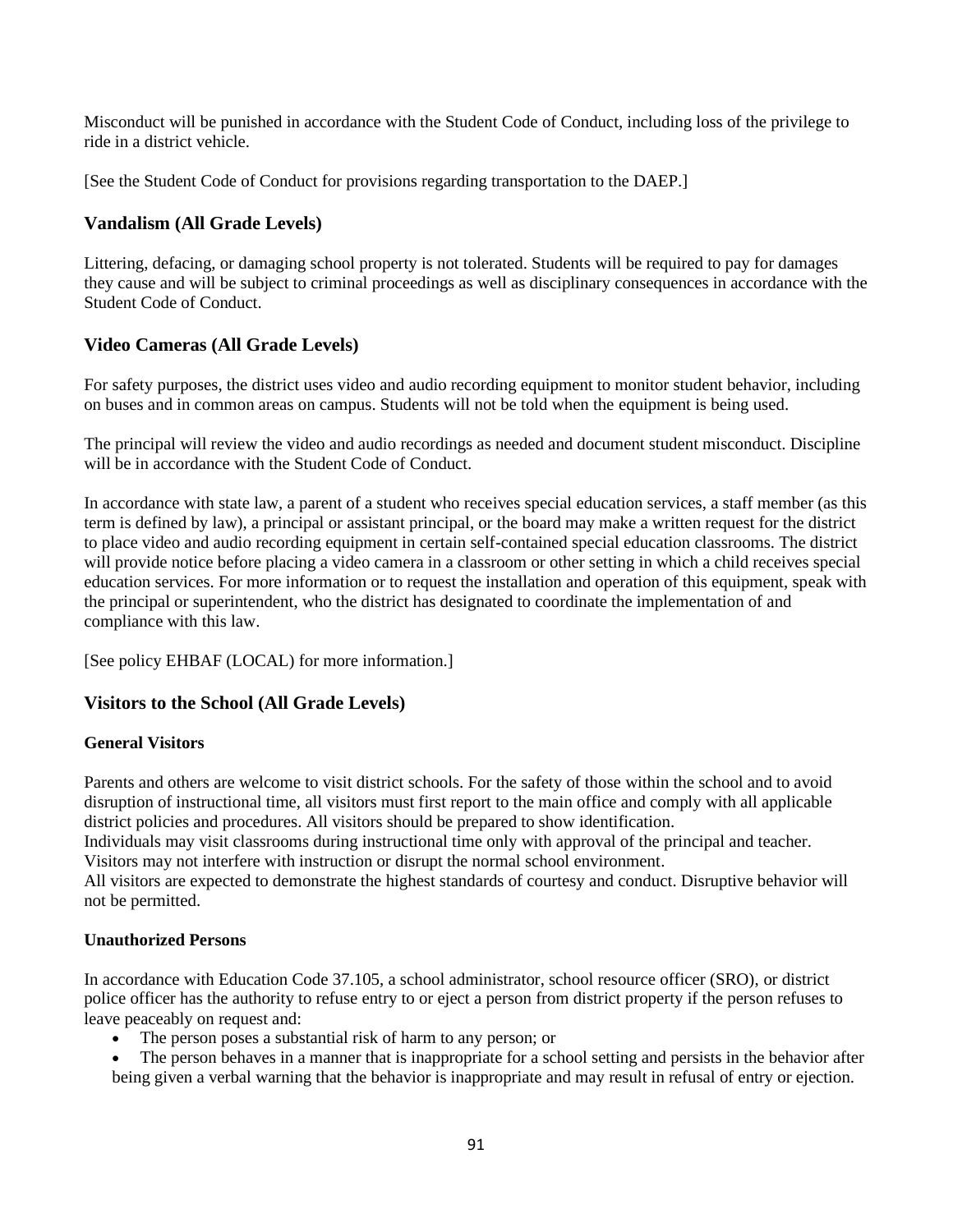Appeals regarding refusal of entry or ejection from district property may be filed in accordance with policies FNG (LOCAL) or GF (LOCAL).

[See the Student Code of Conduct.]

#### **Visitors Participating in Special Programs for Students**

#### *Business, Civic, and Youth Groups*

The district may invite representatives from patriotic societies listed in Title 36 of the United States Code to present information to interested students about membership in the society.

#### *Career Day*

On Career Day, FASFA Night, or assemblies, the district invites representatives from colleges and universities and other higher education institutions, prospective employers, and military recruiters to present information to interested students.

# **Volunteers (All Grade Levels)**

The district invites and appreciates the efforts of volunteers who are willing to serve our district and students.

If you are interested in volunteering, please contact campus principal for more information and to complete an application.

The district does not require state criminal history background checks for volunteers who are parents, guardians, or grandparents of a child enrolled in the district.

Subject to exceptions in accordance with state law and district procedures, other volunteers will be subject to a state criminal history background check, and the volunteer must pay all costs for the background check.

#### **Voter Registration (Secondary Grade Levels Only)**

A student who is eligible to vote in any local, state, or federal election may obtain a voter registration application at the main campus office.

#### **Withdrawing from School (All Grade Levels)**

To withdraw a student under age 18 from school, the parent or guardian must submit a written request to the principal specifying the reasons for withdrawal and the final day the student will be in attendance. Withdrawal forms are available from the principal's office.

A student who is age 18 or older, who is married, or who has been declared by a court to be an emancipated minor may withdraw without parental signature.

Please provide the school at least three days' notice of withdrawal so that records and documents may be prepared.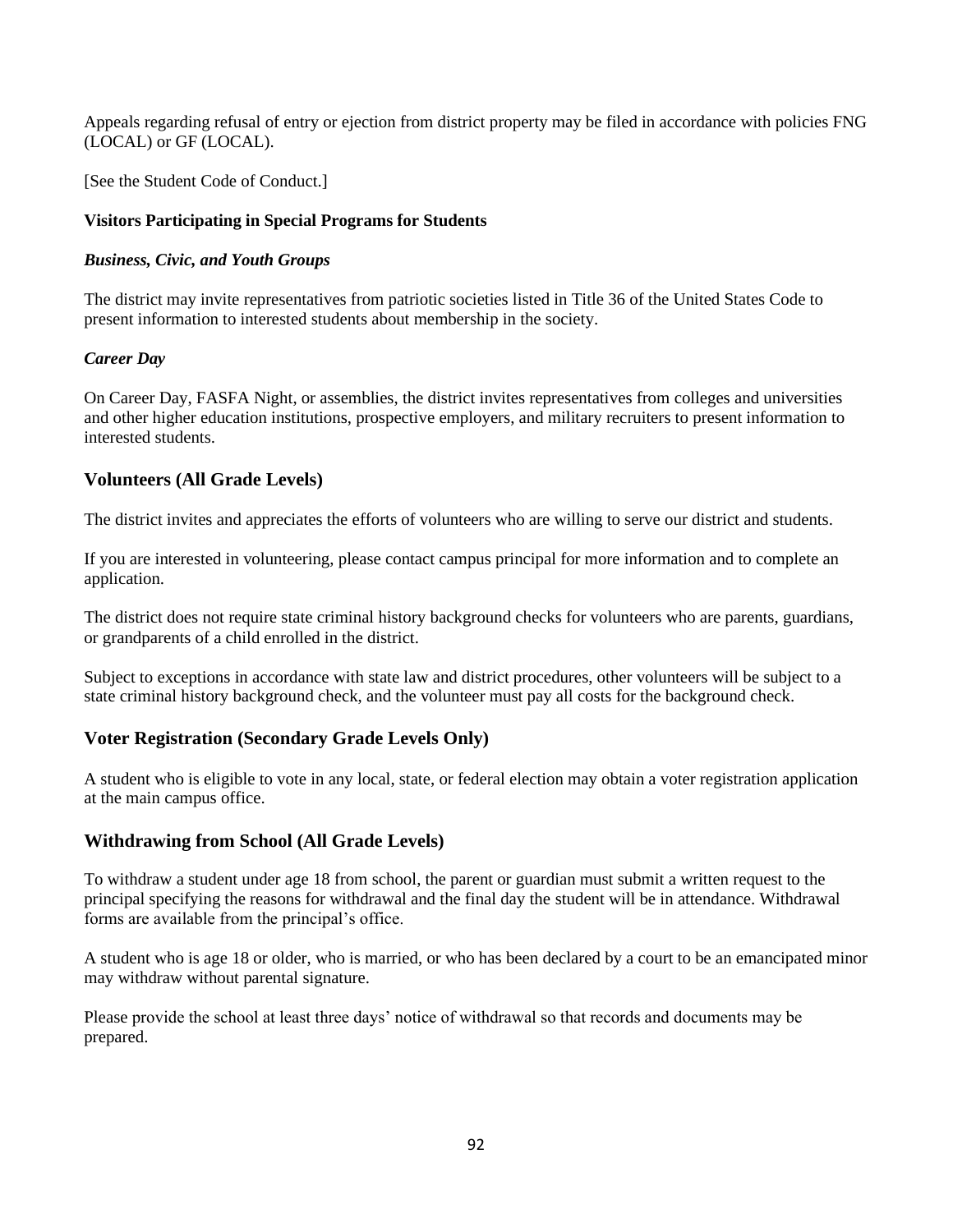# **Glossary**

**Accelerated instruction** is an intensive supplemental program designed to help an individual student acquire the knowledge and skills required at his or her grade level. It is required when a student does not meet the passing standard on a state-mandated assessment.

**ACT**, or the American College Test, is one of the two most frequently used college or university admissions examinations. The test may be required for admission to certain colleges or universities.

**ACT-Aspire** is designed as a preparatory and readiness assessment for the ACT. This is usually taken by students in grade 10.

**ARD** stands for admission, review, and dismissal. The ARD committee convenes for each student who is identified as needing a full and individual evaluation for special education services. The eligible student and his or her parents are members of the committee.

**Attendance review committee** is responsible for reviewing a student's absences when the student's attendance drops below 90 percent, or in some cases 75 percent, of the days the class is offered. Under guidelines adopted by the board, the committee will determine whether there were extenuating circumstances for the absences and whether the student needs to complete certain conditions to master the course and regain credit or a final grade lost because of absences.

**CPS** stands for Child Protective Services.

**DAEP** stands for disciplinary alternative education program, a placement for students who have violated certain provisions of the Student Code of Conduct.

**DFPS** stands for the Texas Department of Family and Protective Services.

**DPS** stands for the Texas Department of Public Safety.

**EOC** (end-of-course) assessments are state-mandated and are part of the STAAR program. Successful performance on EOC assessments is required for graduation. These examinations will be given in English I, English II, Algebra I, Biology, and U.S. History.

**ESSA** is the federal Every Student Succeeds Act.

**FERPA** refers to the federal Family Educational Rights and Privacy Act, which grants specific privacy protections to student records. The law contains certain exceptions, such as for directory information, unless a student's parent or a student 18 years of age or older directs the school not to release directory information.

**IEP** stands for individualized education program and is the written record prepared by the ARD committee for a student with disabilities who is eligible for special education services. .

**IGC** is the individual graduation committee, formed in accordance with state law, to determine a student's eligibility to graduate when the student has failed to demonstrate satisfactory performance on no more than two of the required state assessments.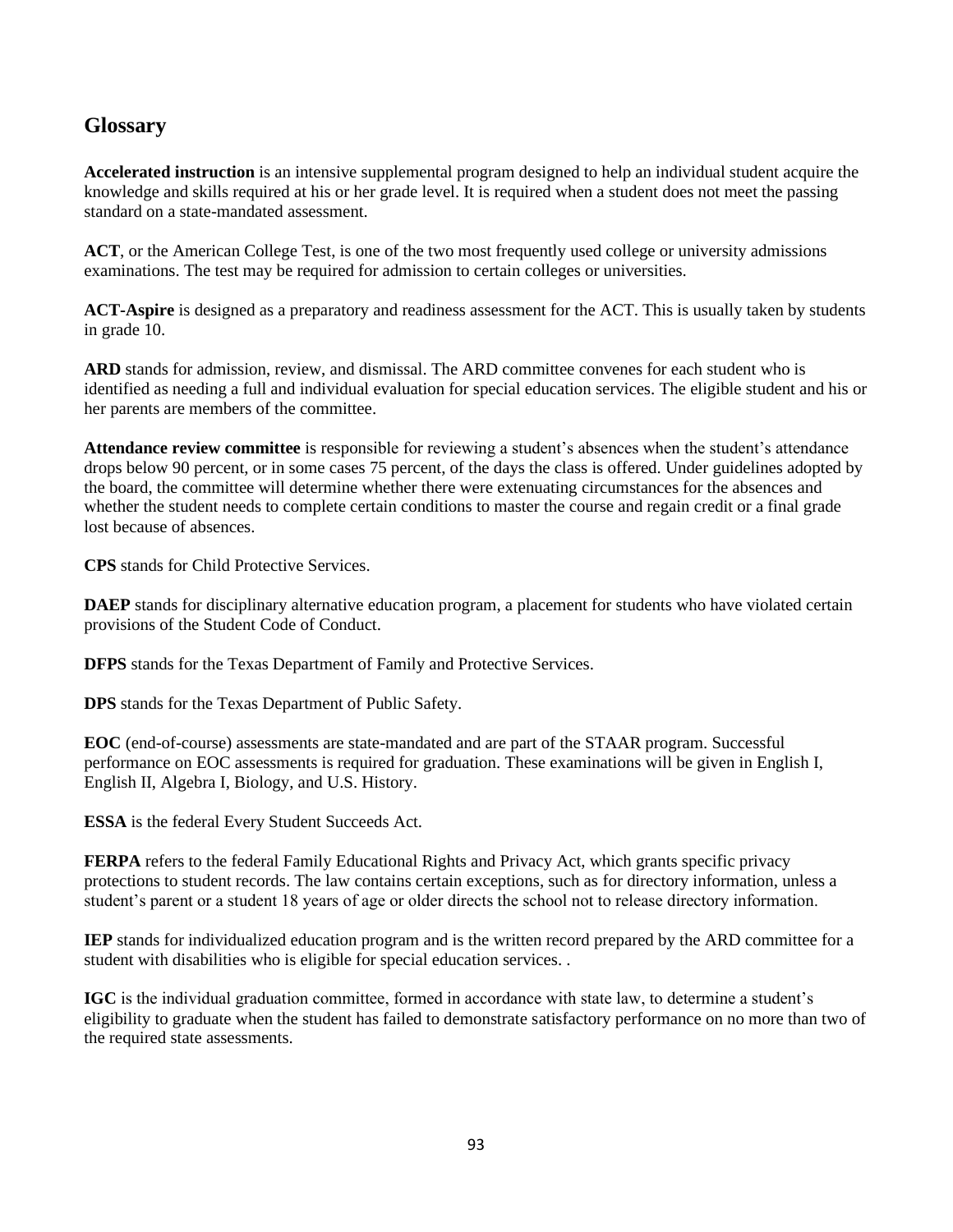**ISS** refers to in-school suspension, a disciplinary technique for misconduct found in the Student Code of Conduct. Although different from out-of-school suspension and placement in a DAEP, ISS removes the student from the regular classroom.

**PGP** stands for personal graduation plan, which is required for high school students and for any student in middle school who fails a section on a state-mandated test or is identified by the district as not likely to earn a high school diploma before the fifth school year after he or she begins grade 9.

**PSAT** is the preparatory and readiness assessment for the SAT. It also serves as the basis for the awarding of National Merit Scholarships.

**SAT** refers to the Scholastic Aptitude Test, one of the two most frequently used college or university admissions examinations. The test may be required for admissions to certain colleges or universities.

**SHAC** stands for School Health Advisory Council, a group of at least five members, a majority of whom must be parents, appointed by the school board to help ensure that local community values and health issues are reflected in the district's health education instruction, as well as assist with other student and employee wellness issues.

**Section 504** is the federal law that prohibits discrimination against a student with a disability, requiring schools to provide opportunities for equal services, programs, and participation in activities. Unless the student is determined to be eligible for special education services under the Individuals with Disabilities Education Act (IDEA), general education with appropriate instructional accommodations will be provided.

**STAAR** is the State of Texas Assessments of Academic Readiness, the state's system of standardized academic achievement assessments.

**STAAR Alternate 2** is an alternative state-mandated assessment designed for students with severe cognitive disabilities receiving special education services who meet the participation requirements, as determined by the student's ARD committee.

**STAAR Spanish** is an alternative state-mandated assessment administered to eligible students for whom a Spanish version of STAAR is the most appropriate measure of their academic progress.

**State-mandated assessments** are required of students at certain grade levels and in specified subjects. Except under limited circumstances, students must perform successfully on some state-mandated assessments to be promoted and students must pass the STAAR EOC assessments to graduate. Students have multiple opportunities to take the tests, if necessary, for promotion or graduation.

**Student Code of Conduct** is developed with the advice of the district-level committee and adopted by the board and identifies the circumstances, consistent with law, when a student may be removed from a classroom, campus, or district vehicle; sets out the conditions that authorize or require the principal or another administrator to place the student in a DAEP; and outlines conditions for out-of-school suspension and for expulsion. The Student Code of Conduct also addresses notice to the parent regarding a student's violation of one of its provisions.

**TAC** stands for the Texas Administrative Code.

**TEA** stands for the Texas Education Agency, which oversees primary and secondary public education in Texas.

**TELPAS** stands for the Texas English Language Proficiency Assessment System, which assesses the progress that English learners make in learning the English language and is administered for those who meet the participation requirements in kindergarten–grade 12.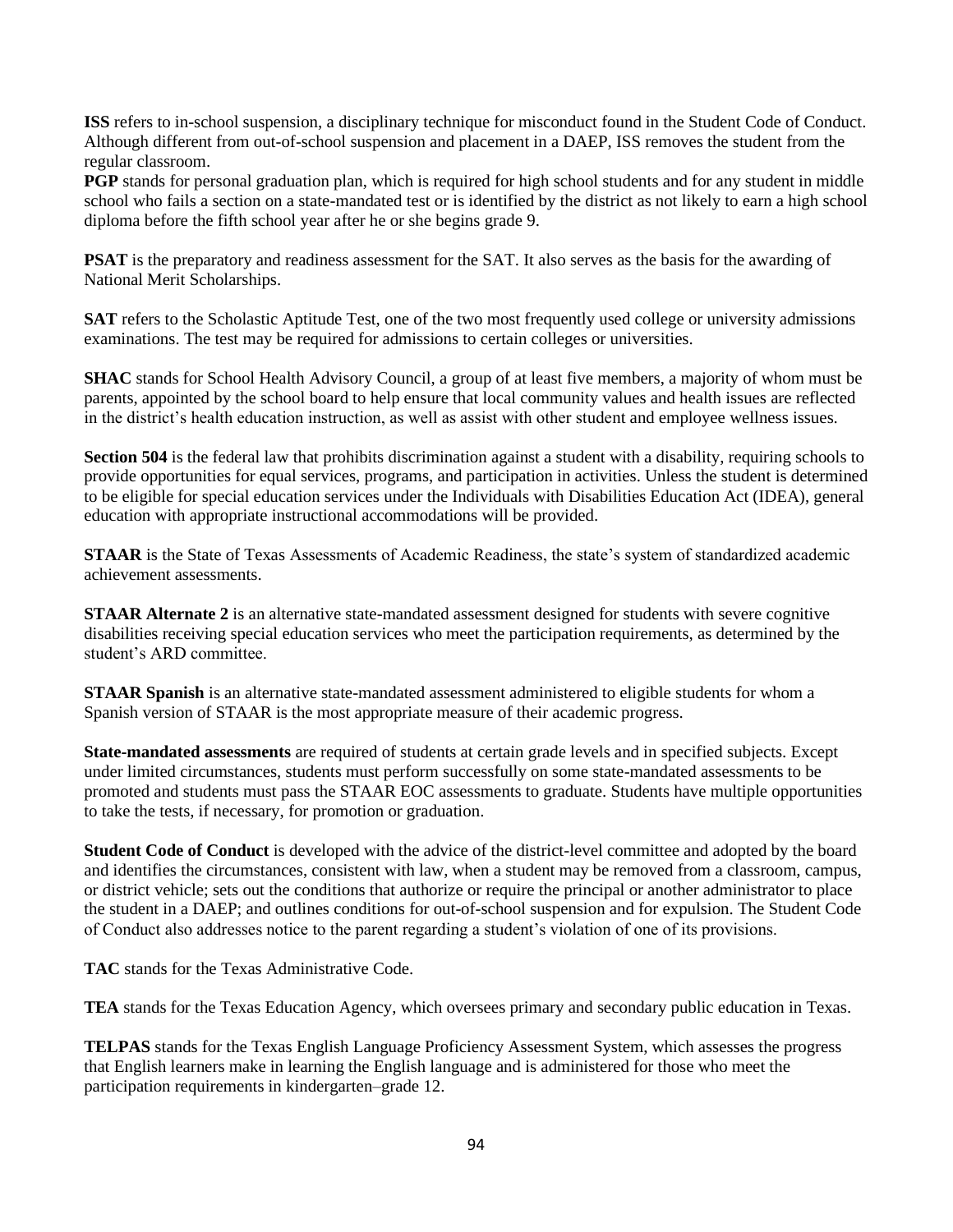**TSI** stands for the Texas Success Initiative, an assessment designed to measure the reading, mathematics, and writing skills that entering college-level freshmen students should have if they are to be successful in undergraduate programs in Texas public colleges and universities.

**TXVSN** stands for the Texas Virtual School Network, which provides online courses for Texas students to supplement the instructional programs of public-school districts. Courses are taught by qualified instructors and are equivalent in rigor and scope to a course taught in a traditional classroom setting.

**UIL** refers to the University Interscholastic League, the statewide, voluntary nonprofit organization that oversees educational extracurricular academic, athletic, and music contests.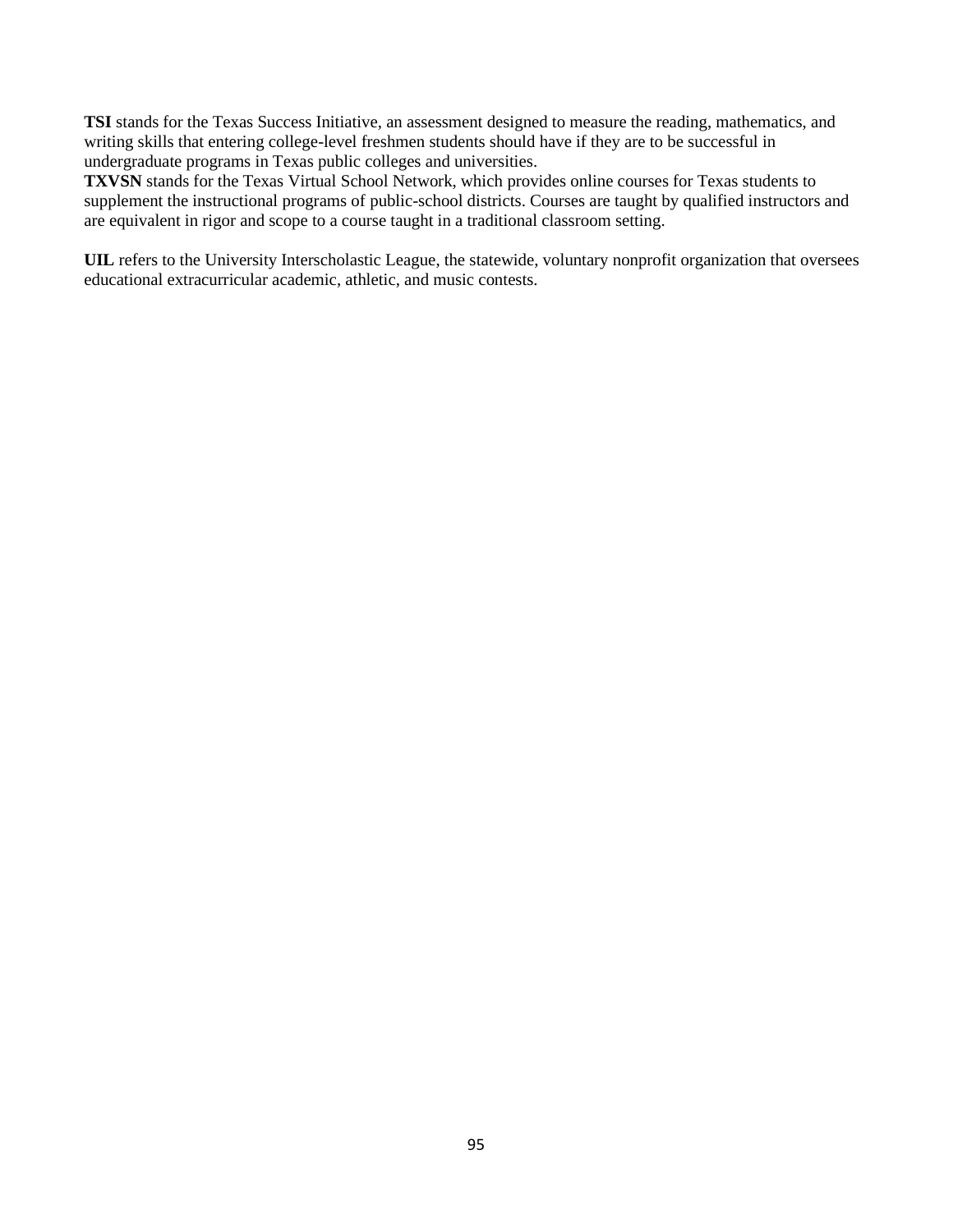# **Appendix: Freedom from Bullying Policy**

**Note:** School board policies may be revised at any time. For legal context and the most current copy of the local policy, visit [www.santaannaisd.net,](http://www.santaannaisd.net/) Policy FFI. Below is the text of Santa Anna's policy FFI (LOCAL) as of the date this handbook was finalized for this school year.

# **Student Welfare: Freedom from Bullying**

Policy FFI (LOCAL) adopted on November 03, 2017.

### **Note: This policy addresses bullying of District students. For the purpose of this policy, the term bullying includes cyber-bullying.**

For provisions regarding discrimination and harassment involving District students, see FFH. Note that FFI shall be used in conjunction with FFFH for certain prohibited conduct. For reporting requirements related to child abuse and neglect, see FFG

The district prohibits bullying, including cyber-bullying, as defined by state law. Retaliation against anyone involved in the complaint process is a violation of District policy and is prohibited. Bullying of a student could occur by physical contact or through electronic means and may include hazing, threats, taunting, teasing, confinement, assault, demands for money, destruction of property, theft of valued possessions, name calling, rumor spreading, or ostracism.

The district prohibits retaliation by a student or District employee against any person who in good faith makes a report of bullying, serves as a witness, or participates in an investigation.

Examples of retaliation may include threats, rumor spreading, ostracism, assault, destruction of property, unjustified punishments, or unwarranted grade reductions. Unlawful retaliation does not include petty slights or annoyances.

A student who intentionally makes a false claim, offers false statements, or refuses to cooperate with a District investigation regarding bullying shall be subject to appropriate disciplinary action.

Reports of bullying shall be made as soon as possible after the alleged act or knowledge of the alleged act. A failure to immediately report may impair the district's ability to investigate and address the prohibited conduct.

#### **Reporting Procedures**

To obtain assistance and intervention, any student who believes that he or she has experienced bullying or believes that another student has experienced bullying should immediately report the alleged acts to a teacher, school counselor, principal, or other District employee. The Superintendent shall develop procedures allowing a student to anonymously report an alleged incident of bullying.

Any District employee who suspects or receives notice that a student or group of students has or may have experienced bullying shall immediately notify the principal or designee.

A report may be made orally or in writing. The principal or designee shall reduce any oral reports to written form.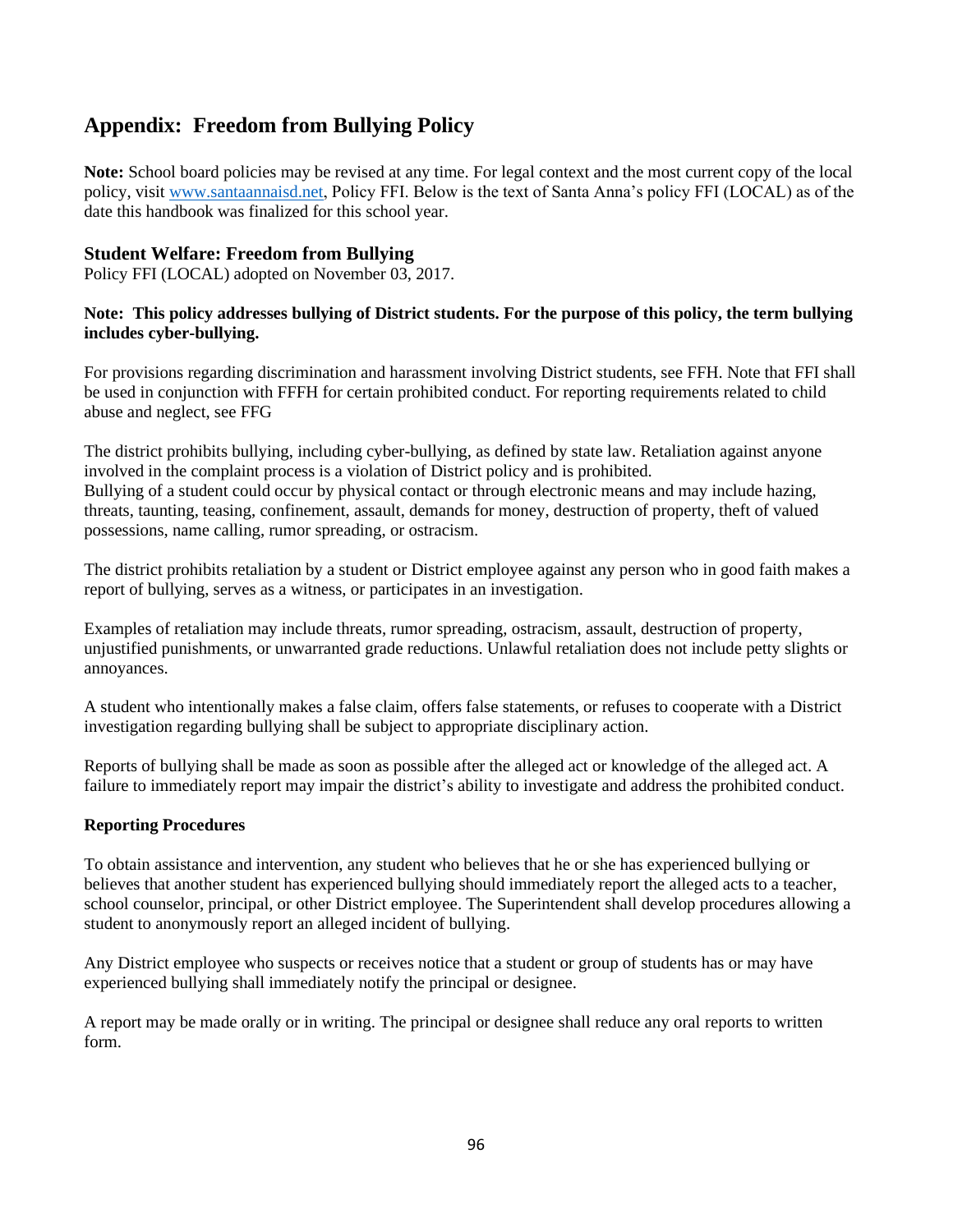When an allegation of bullying is reported, the principal or designee shall notify a parent of the alleged victim on or before the third business day after the incident is reported. The principal ore designee shall also notify a parent of the student alleged to have engaged in the conduct within a reasonable amount of time after the incident is reported.

The principal or designee shall determine whether the allegations in the report, if proven, would constitute prohibited conduct as defined by policy FFH, including dating violence and harassment or discrimination based on race, color, religion, sex, gender, national origin, or disability. If so, the district shall proceed under policy FFH. If the allegations could constitute both prohibited conduct and bullying, the investigation under FFH shall include a determination on each type of conduct.

The principal or designee shall conduct an appropriate investigation based on the allegations in the report. The principal or designee shall promptly take interim action calculated to prevent bullying during an investigation, if appropriate.

Absent extenuating circumstances, the investigation should be completed within ten District business days from the date of the initial report alleging bullying; however, the principal or designee shall take additional time if necessary to complete a thorough investigation.

The principal or designee shall prepare a final, written report of the investigation. The report shall include a determination of whether bullying occurred, and if so, whether the victim used reasonable self-defense. A copy of the report shall be sent to the Superintendent or designee.

If an incident of bullying is confirmed, the principal or designee shall promptly notify the parents of the victim and of the student who engaged in bullying.

If the results of an investigation indicate that bullying occurred, the district shall promptly respond by taking appropriate disciplinary action in accordance with the District's Code of

Conduct and may take corrective action calculated to address the conduct. The district may notify law enforcement in certain circumstances.

A student who is a victim of bullying and who used reasonable self-defense in response to the bullying shall not be subject to disciplinary action.

The discipline of a student with a disability is subject to applicable state and federal law in addition to the Student Code of Conduct.

Examples of corrective action may include a training program for the individuals involved in the complaint, a comprehensive education program for the school community, follow-up inquires to determine whether any new incidents or any instances of retaliation have occurred, involving parents and students in efforts to identify problems and improve the school climate, increasing staff monitoring of areas where bullying has occurred, and reaffirming the district's policy against bullying.

The principal or designee shall refer to FDB for transfer provisions.

If the investigation reveals improper conduct that did not rise to the level of prohibited conduct or bullying, the district may take action in accordance with the Student Code of Conduct or any other appropriate corrective action.